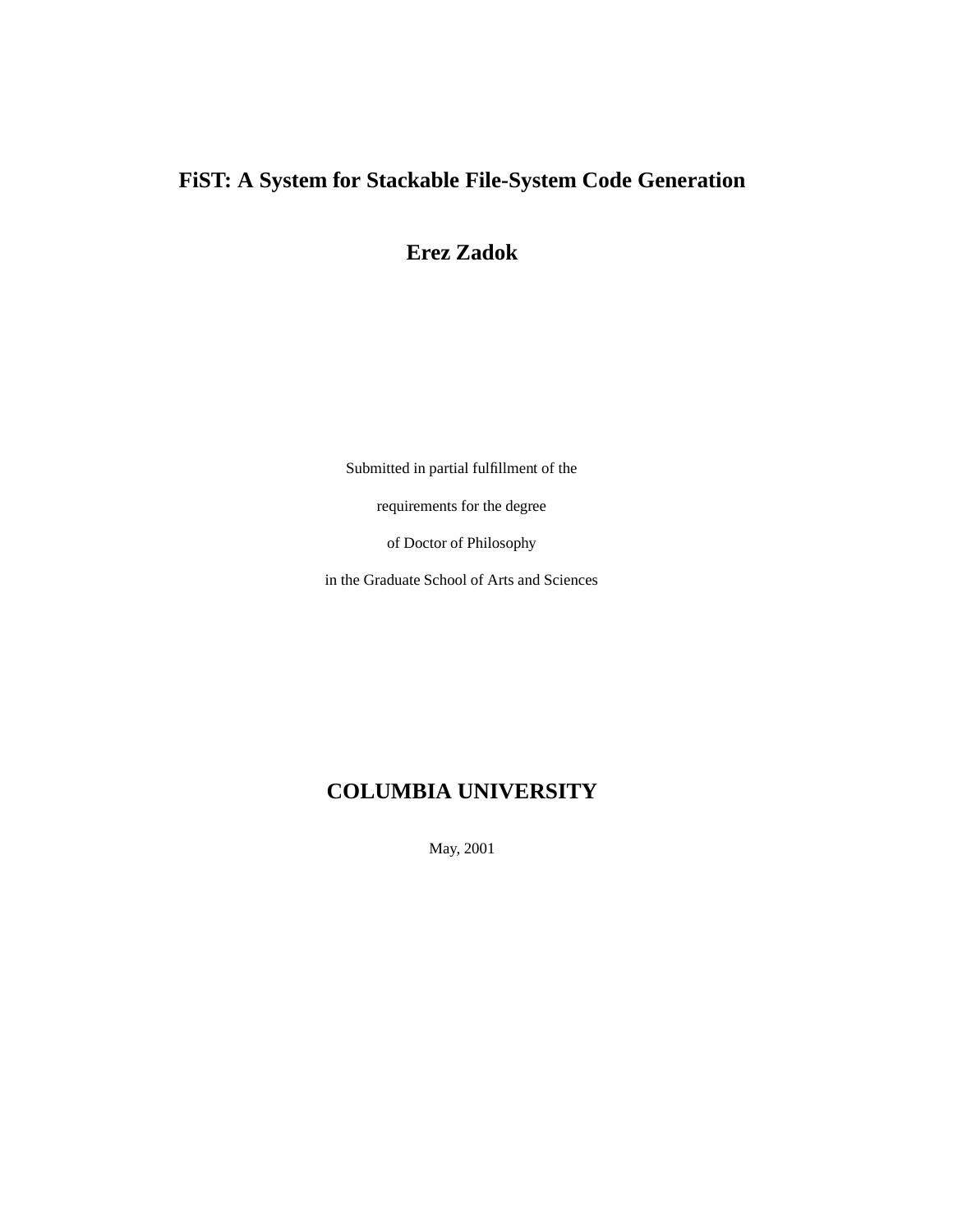c 2001

Erez Zadok

All Rights Reserved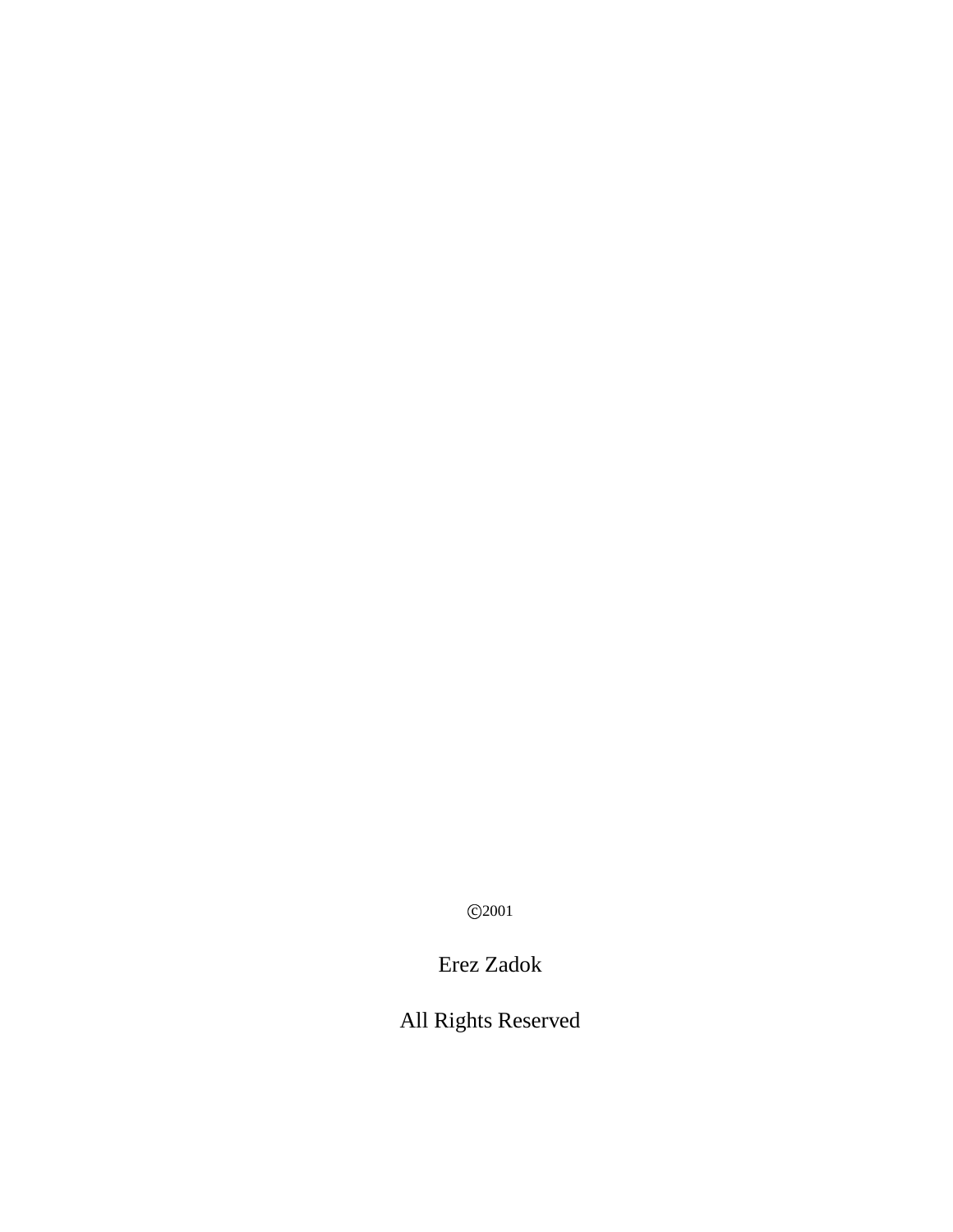## **ABSTRACT**

### **FiST: A System for Stackable File-System Code Generation**

## Erez Zadok

File systems often need to evolve and require many changes to support new features. Traditional file-system development is difficult because most of the work is done in the kernel—a hostile development environment where progress is slow, debugging is difficult, and simple mistakes can crash systems. Kernel work also requires deep understanding of system internals, resulting in developers spending a lot of time becoming familiar with the system's details. Furthermore, any file system written for one system requires significant effort to port to another system. Stackable file systems promise to ease the development of file systems by offering a mechanism for incremental development building on existing file systems. Unfortunately, existing stacking methods often require writing complex low-level kernel code that is specific to a single operating system platform and also difficult to port.

We propose a new language, *FiST*, to describe stackable file systems. FiST uses operations common to file-system interfaces and familiar to user-level developers: creating a directory, reading a file, removing a file, listing the contents of a directory, etc. From a single description, FiST's compiler produces file-system modules for multiple platforms. FiST does that with the assistance of platform-specific stackable templates. The templates handle many of the internal details of operating systems, and free developers from dealing with these internals. The templates support many features: data copying and file name copying useful for applications that want to modify them; size-changing file systems such as compression; fan-out for access to multiple file systems from one layer; and more. The FiST language compiler uses the templates as a basis for producing code for a new file system, by inserting, removing, or modifying code in the templates.

This dissertation describes the design, implementation, and evaluation of FiST. Our thesis is that it is possible to extend file system functionality in a portable way without changing existing kernels. This is possible because the FiST language uses file-system functions that are common across many systems, while the templates execute in-kernel operating systems specific functions unchanged. We built several file systems using FiST on Solaris, FreeBSD, and Linux. Our experiences with these file systems show the following benefits: average code size is reduced ten times as compared to writing code given another null-layer stackable file system; average development time is reduced seven times compared to writing using another null-layer stackable file system; performance overhead of stacking is only 1–2% per layer.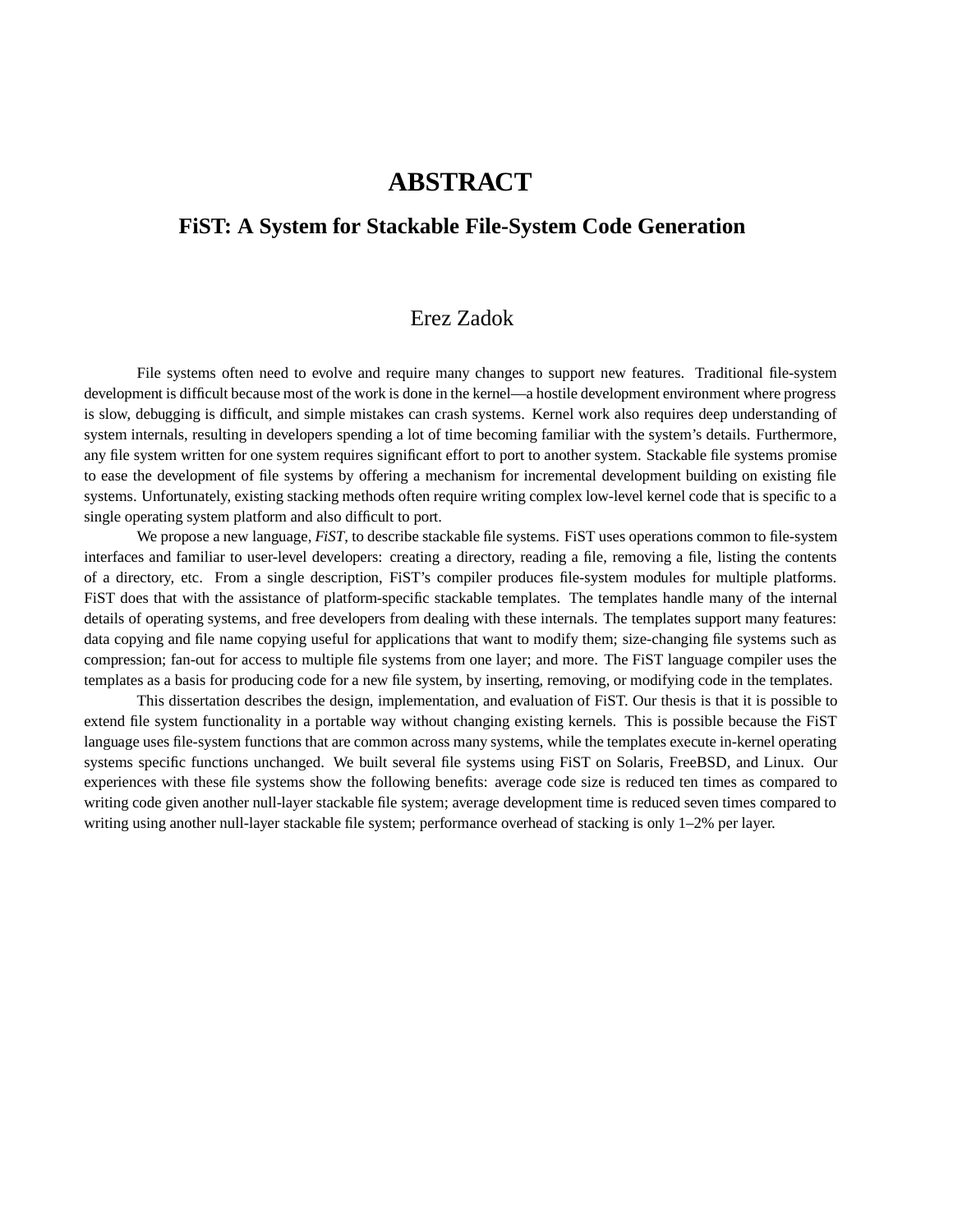# **Contents**

| <b>List of Tables</b> |                        |                                                                                                                                                             |                |  |  |  |  |
|-----------------------|------------------------|-------------------------------------------------------------------------------------------------------------------------------------------------------------|----------------|--|--|--|--|
|                       | <b>List of Figures</b> |                                                                                                                                                             |                |  |  |  |  |
|                       |                        | <b>Chapter 1</b> Introduction                                                                                                                               | 1              |  |  |  |  |
| 1.1                   |                        |                                                                                                                                                             | $\overline{2}$ |  |  |  |  |
| 1.2                   |                        |                                                                                                                                                             | 3              |  |  |  |  |
| 1.3                   |                        |                                                                                                                                                             | $\overline{4}$ |  |  |  |  |
|                       |                        | <b>Chapter 2 Background</b>                                                                                                                                 | 5              |  |  |  |  |
| 2.1                   |                        |                                                                                                                                                             | 5              |  |  |  |  |
|                       | 2.1.1                  |                                                                                                                                                             | 5              |  |  |  |  |
|                       | 2.1.2                  |                                                                                                                                                             | 6              |  |  |  |  |
|                       | 2.1.3                  |                                                                                                                                                             | $\overline{7}$ |  |  |  |  |
|                       | 2.1.4                  |                                                                                                                                                             | 9              |  |  |  |  |
|                       |                        | 2.1.4.1                                                                                                                                                     | 11             |  |  |  |  |
|                       |                        | 2.1.4.2                                                                                                                                                     | 12             |  |  |  |  |
|                       |                        | 2.1.4.3                                                                                                                                                     | 13             |  |  |  |  |
|                       |                        | 2.1.4.4                                                                                                                                                     | 15             |  |  |  |  |
|                       |                        | 2.1.4.5                                                                                                                                                     | 15             |  |  |  |  |
|                       | 2.1.5                  | <b>HURD</b>                                                                                                                                                 | 15             |  |  |  |  |
|                       |                        | 2.1.5.1<br>How to Write a Translator $\ldots$ , $\ldots$ , $\ldots$ , $\ldots$ , $\ldots$ , $\ldots$ , $\ldots$ , $\ldots$ , $\ldots$ , $\ldots$ , $\ldots$ | 16             |  |  |  |  |
|                       | 2.1.6                  |                                                                                                                                                             | 17             |  |  |  |  |
|                       |                        | 2.1.6.1                                                                                                                                                     | 18             |  |  |  |  |
|                       | 2.1.7                  |                                                                                                                                                             | 18             |  |  |  |  |
|                       | 2.1.8                  |                                                                                                                                                             | 19             |  |  |  |  |
|                       | 2.1.9                  |                                                                                                                                                             | 20             |  |  |  |  |
|                       |                        | 2.1.9.1                                                                                                                                                     | 20             |  |  |  |  |
|                       |                        |                                                                                                                                                             | 21             |  |  |  |  |
| 2.2                   |                        |                                                                                                                                                             | 21             |  |  |  |  |
|                       |                        | <b>Chapter 3</b> Design Overview                                                                                                                            | 24             |  |  |  |  |
| 3.1                   |                        |                                                                                                                                                             | 24             |  |  |  |  |
| 3.2                   |                        |                                                                                                                                                             | 25             |  |  |  |  |
| 3.3                   |                        |                                                                                                                                                             | 26             |  |  |  |  |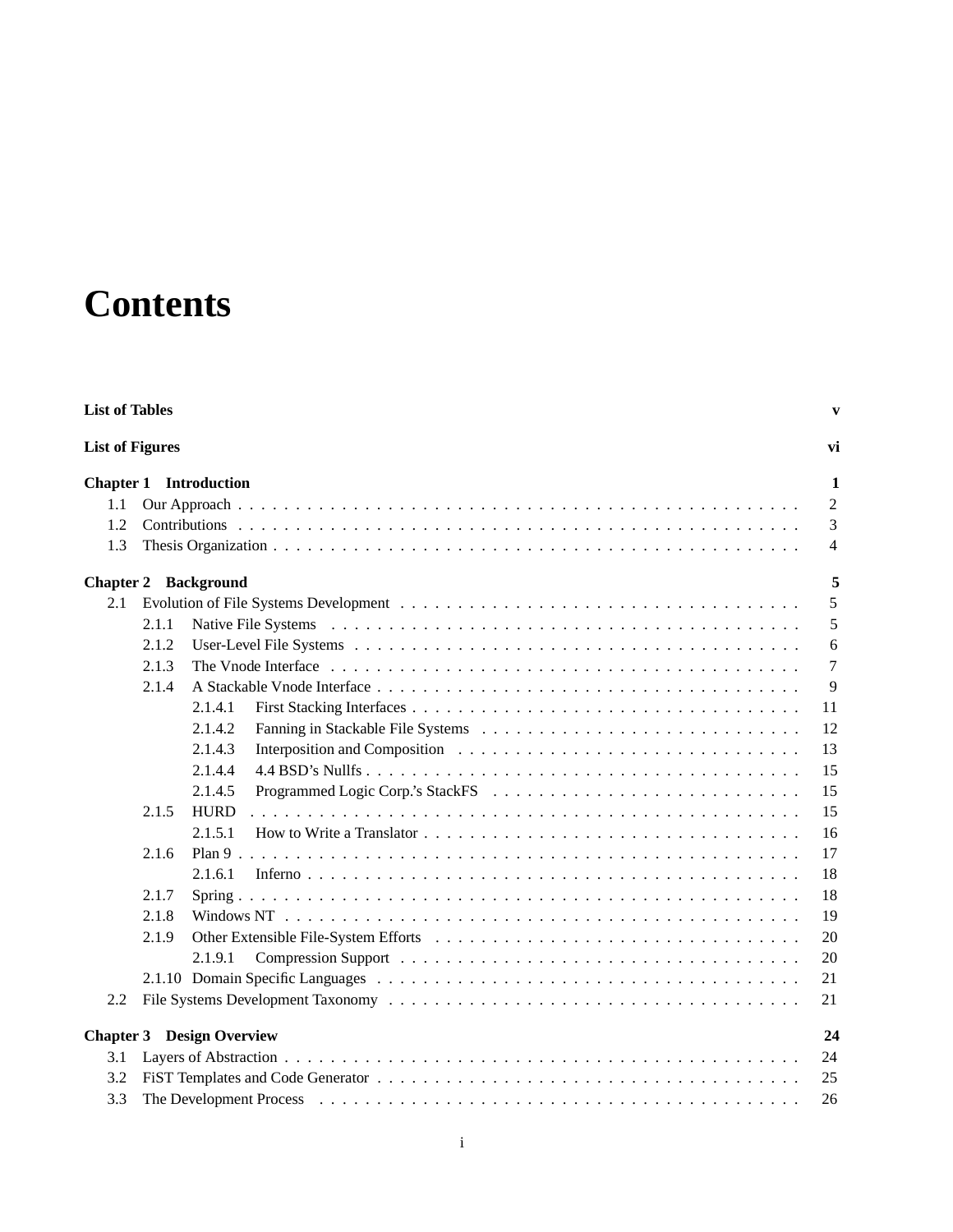|            | 3.3.1                                                   | 26       |
|------------|---------------------------------------------------------|----------|
|            | 3.3.2                                                   | 27       |
|            | 3.3.3                                                   | 27       |
| 3.4        |                                                         | 28       |
| 3.5        |                                                         | 29       |
|            |                                                         |          |
|            | <b>Chapter 4 The FiST Language</b>                      | 31       |
| 4.1        |                                                         | 31       |
| 4.2        |                                                         | 33       |
| 4.3        |                                                         | 35       |
| 4.4        |                                                         | 37       |
| 4.5        |                                                         | 37       |
|            |                                                         |          |
|            | <b>Chapter 5 Stackable Templates</b>                    | 39       |
| 5.1        |                                                         | 39       |
| 5.2        |                                                         | 41       |
| 5.3        |                                                         | 41       |
|            | 5.3.1                                                   | 42       |
|            | 5.3.1.1                                                 | 43       |
|            | 5.3.2                                                   | 43       |
|            | 5.3.3                                                   | 43       |
| 5.4        |                                                         | 44       |
| 5.5        |                                                         | 44       |
|            |                                                         |          |
|            | <b>Chapter 6</b> Support for Size-Changing File Systems | 46       |
| 6.1        |                                                         | 46       |
| 6.2        |                                                         | 47       |
| 6.3        |                                                         | 49       |
|            | 6.3.1                                                   | 50       |
|            | 6.3.1.1                                                 | 51       |
|            | 6.3.1.2                                                 | 52       |
|            | 6.3.1.3                                                 | 53       |
|            | 6.3.2                                                   | 53       |
|            | 6.3.2.1                                                 | 54       |
|            |                                                         |          |
|            |                                                         | 54       |
| 6.4        |                                                         | 55       |
|            | <b>Chapter 7</b> Implementation                         | 56       |
| 7.1        |                                                         | 56       |
|            | 7.1.1                                                   | 56       |
|            | 7.1.2                                                   | 57       |
|            |                                                         | 58       |
|            |                                                         |          |
|            | 7.1.3                                                   |          |
|            | 7.1.3.1                                                 | 58       |
|            | 7.1.3.2                                                 | 58       |
| 7.2<br>7.3 |                                                         | 60<br>60 |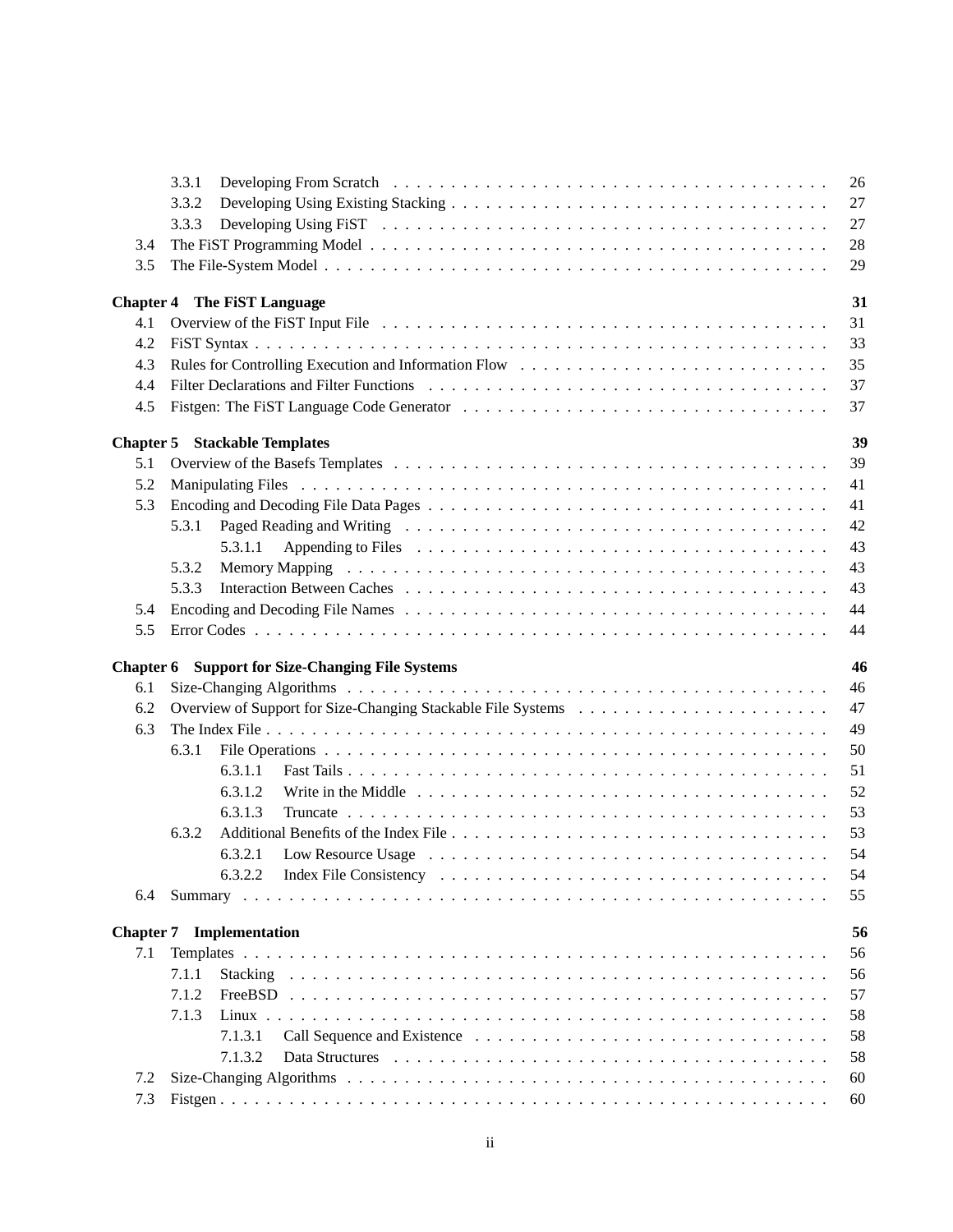|     | <b>Chapter 8</b> File Systems Developed Using FiST | 62  |
|-----|----------------------------------------------------|-----|
| 8.1 |                                                    | 62  |
| 8.2 |                                                    | 64  |
| 8.3 |                                                    | 65  |
| 8.4 |                                                    | 66  |
| 8.5 |                                                    | 66  |
| 8.6 |                                                    | 68  |
|     | <b>Chapter 9 Evaluation</b>                        | 71  |
| 9.1 |                                                    | 71  |
| 9.2 |                                                    | 73  |
| 9.3 |                                                    | 74  |
|     | 9.3.1                                              | 75  |
| 9.4 |                                                    | 77  |
|     | 9.4.1                                              | 77  |
|     | 9.4.2                                              | 78  |
|     | 9.4.2.1                                            | 78  |
|     | 9.4.2.2                                            | 79  |
|     | 9.4.2.3                                            | 79  |
|     | 9.4.3                                              | 80  |
|     | 9.4.3.1                                            | 80  |
|     | 9.4.3.2                                            | 81  |
|     | 9.4.4                                              | 81  |
|     | 9.4.4.1                                            | 81  |
|     | 9.4.4.2                                            | 82  |
|     | 9.4.4.3                                            | 83  |
|     | 9.4.5                                              | 85  |
|     | 9.4.6                                              | 87  |
|     |                                                    |     |
|     | <b>Chapter 10 Conclusion</b>                       | 88  |
|     |                                                    | 89  |
|     |                                                    | 89  |
|     |                                                    | 89  |
|     |                                                    | 89  |
|     | <b>Appendix A FiST Language Specification</b>      | 95  |
|     |                                                    | 95  |
|     |                                                    | 95  |
|     | A.2.1                                              | 96  |
|     | A.2.2                                              | 96  |
|     | A.2.3                                              | 97  |
|     |                                                    | 98  |
|     | A.3.1                                              | 98  |
|     | A.3.2                                              | 99  |
|     | A.3.2.1                                            | 99  |
|     | A.3.2.2                                            | 100 |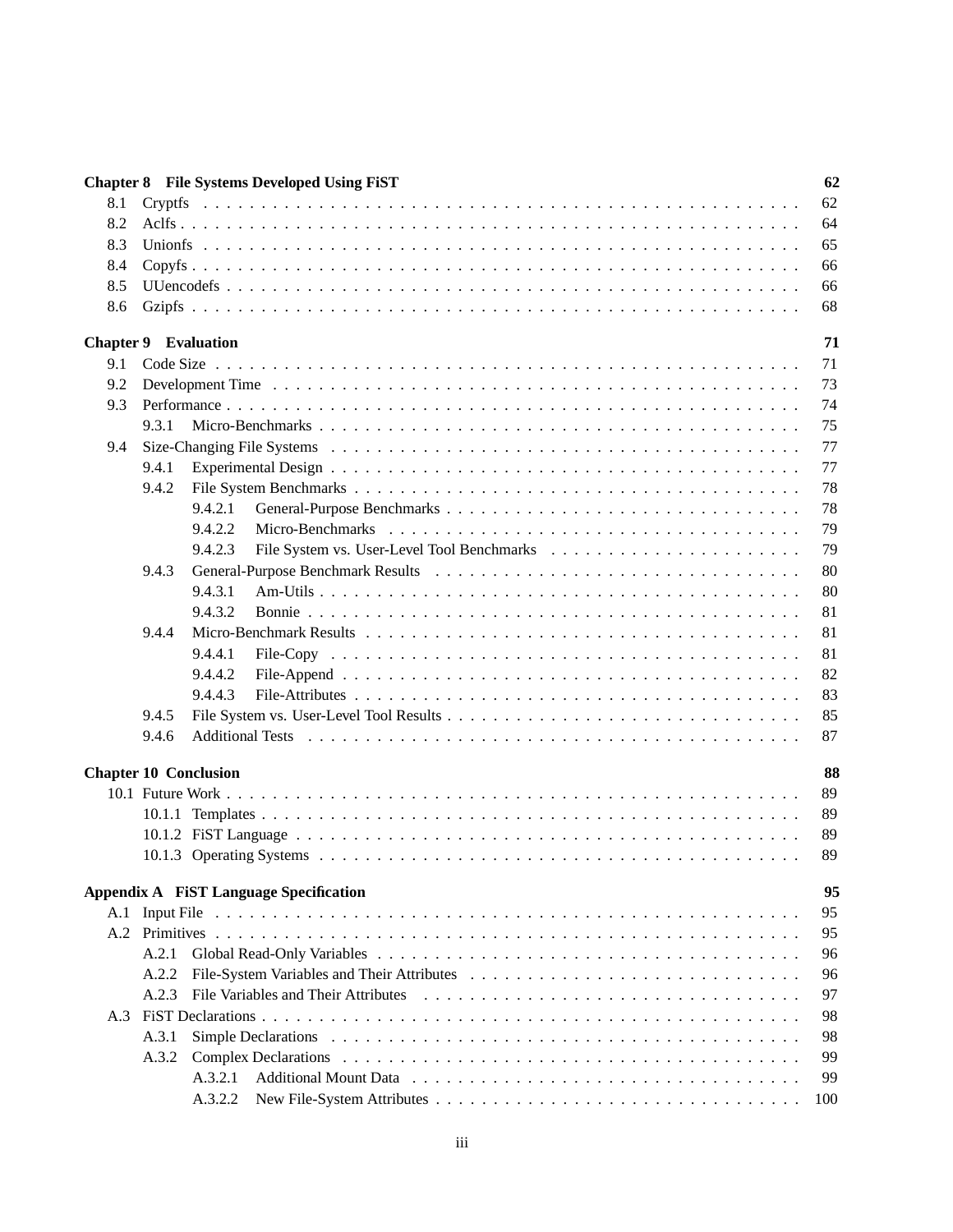|            | A.3.2.3                                                                                                                       | 100 |
|------------|-------------------------------------------------------------------------------------------------------------------------------|-----|
|            | A.3.2.4                                                                                                                       | 100 |
|            | New I/O Controls $\dots \dots \dots \dots \dots \dots \dots \dots \dots \dots \dots \dots \dots \dots \dots \dots$<br>A.3.2.5 | 101 |
|            | A.3.3                                                                                                                         | 101 |
| A.4        |                                                                                                                               | 101 |
|            | A.4.1                                                                                                                         | 102 |
|            | A.4.2                                                                                                                         | 102 |
|            | A.4.3                                                                                                                         | 102 |
|            | A.4.4                                                                                                                         | 103 |
|            |                                                                                                                               | 103 |
|            | A.5.1                                                                                                                         | 103 |
|            | A.5.2                                                                                                                         | 104 |
|            | A.5.3                                                                                                                         | 104 |
|            |                                                                                                                               |     |
|            | <b>Appendix B</b> Extended Code Samples                                                                                       | 105 |
| B.1        |                                                                                                                               | 105 |
| B.2        |                                                                                                                               | 110 |
| B.3        |                                                                                                                               | 115 |
| <b>B.4</b> |                                                                                                                               | 119 |
|            |                                                                                                                               |     |
|            | Appendix C Vnode Interface Tutorial                                                                                           | 122 |
|            |                                                                                                                               | 122 |
|            |                                                                                                                               | 123 |
| C.3        |                                                                                                                               | 125 |
|            |                                                                                                                               |     |
|            |                                                                                                                               | 126 |
| C.5        |                                                                                                                               | 128 |
|            | C.5.1                                                                                                                         | 129 |
|            | C.5.2                                                                                                                         | 129 |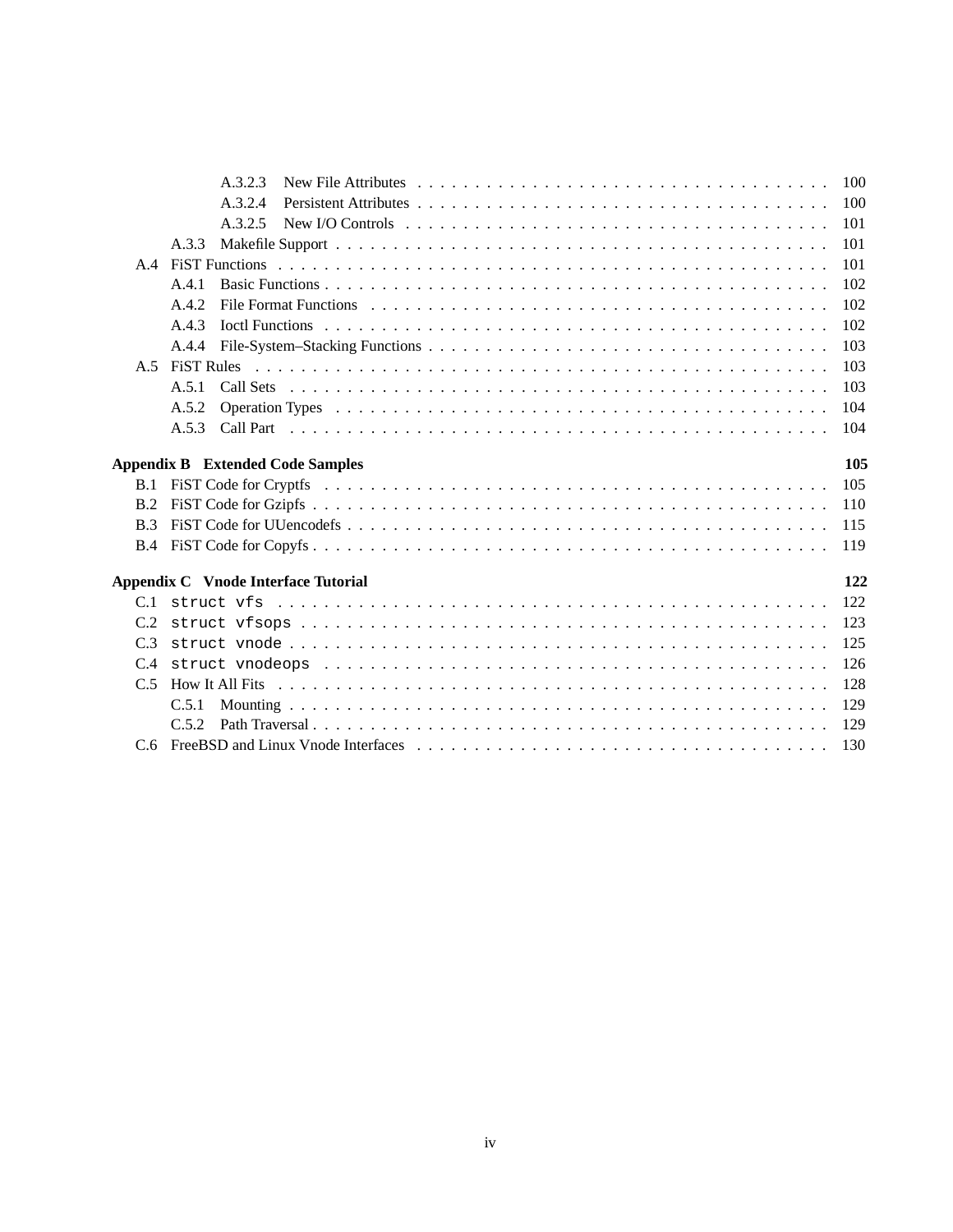# **List of Tables**

|     | 6.1 Index File Format for Regular Size-Changed Files and Ones with Fast-Tails Optimization 50                                                                                                                                  |  |
|-----|--------------------------------------------------------------------------------------------------------------------------------------------------------------------------------------------------------------------------------|--|
| 9.1 |                                                                                                                                                                                                                                |  |
| 9.2 | Micro-benchmarks for Solaris (a) contained a series of the series of the Solaris (b) and the series of the series of the series of the series of the series of the series of the series of the series of the series of the ser |  |
|     |                                                                                                                                                                                                                                |  |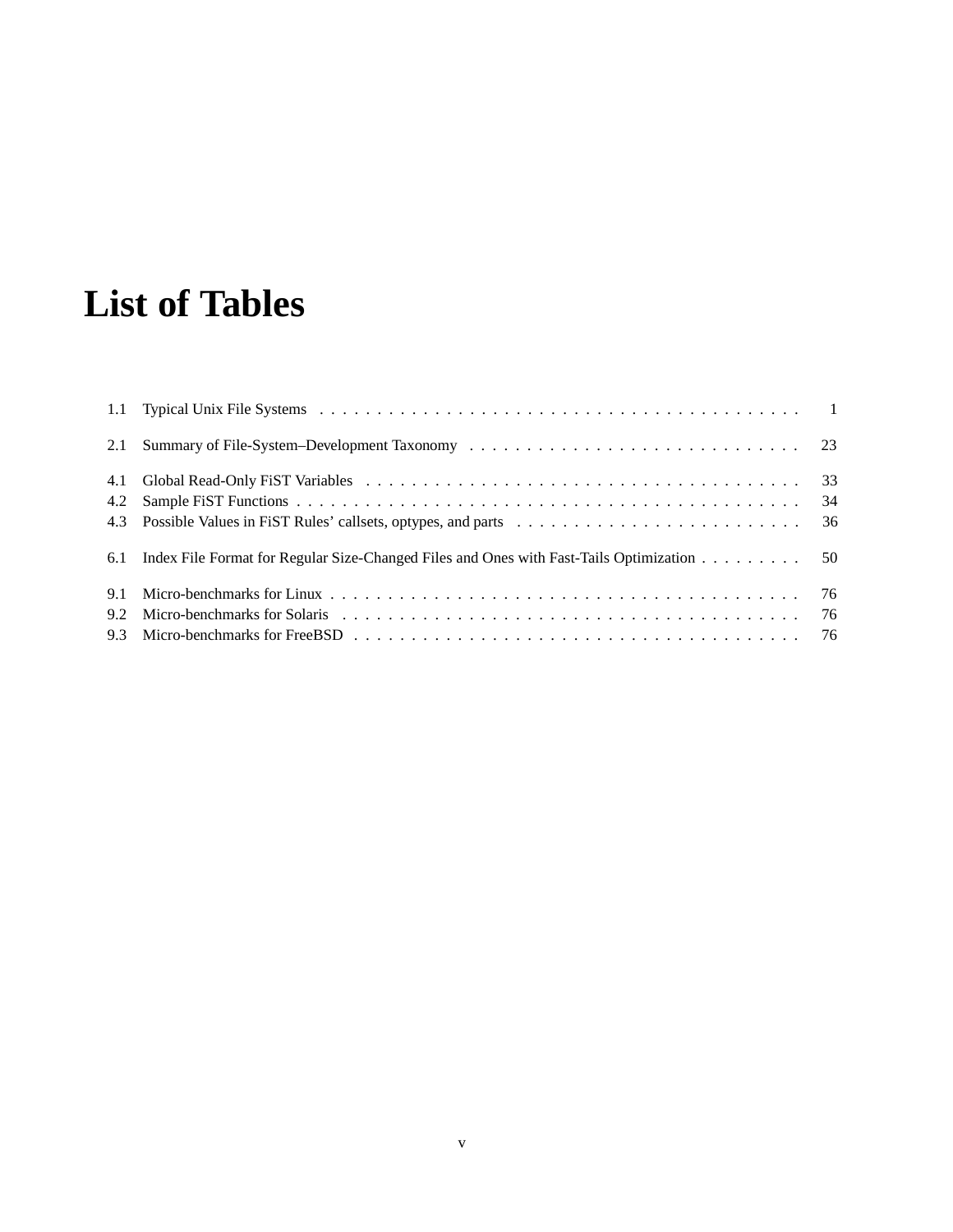# **List of Figures**

| 2.1 | 6              |
|-----|----------------|
| 2.2 | $\overline{7}$ |
| 2.3 | 8              |
| 2.4 | 10             |
| 2.5 | 10             |
| 2.6 | 11             |
| 2.7 | 12             |
| 2.8 | 13             |
| 2.9 | 13             |
|     | 14             |
| 3.1 | 24             |
| 3.2 | 26             |
| 3.3 | 30             |
| 4.1 | 31             |
| 4.2 | 35             |
| 5.1 | 40             |
| 5.2 | 42             |
| 6.1 | 48             |
| 6.2 | 49             |
| 6.3 | 52             |
| 7.1 | 56             |
| 7.2 | 57             |
| 7.3 | 59             |
| 9.1 | 72             |
| 9.2 | 73             |
| 9.3 | 74             |
| 9.4 | 80             |
| 9.5 | 82             |
| 9.6 | 83             |
| 9.7 | 84             |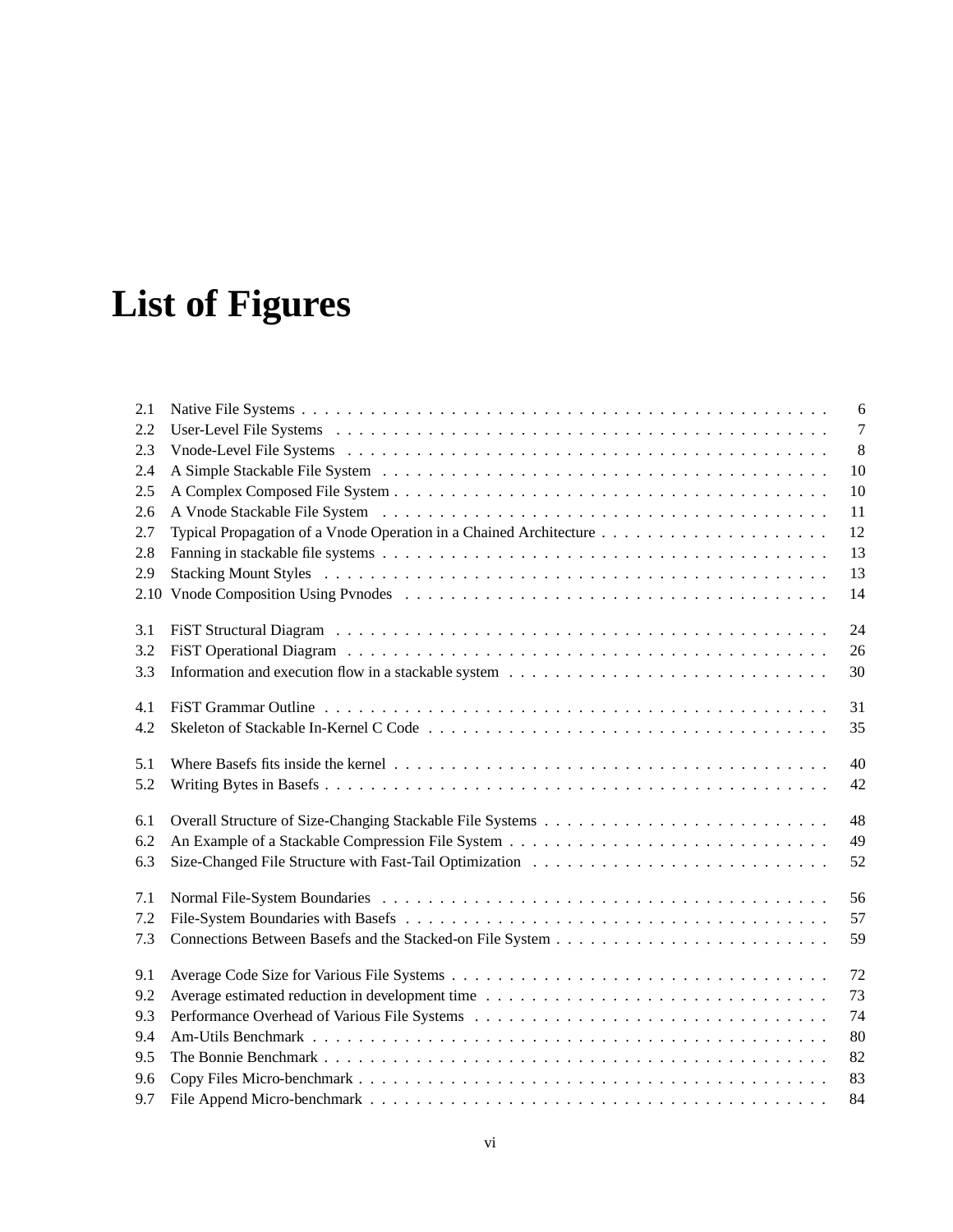| 9.9 |  |
|-----|--|
|     |  |
|     |  |
|     |  |
|     |  |
|     |  |
|     |  |
|     |  |
|     |  |
|     |  |
|     |  |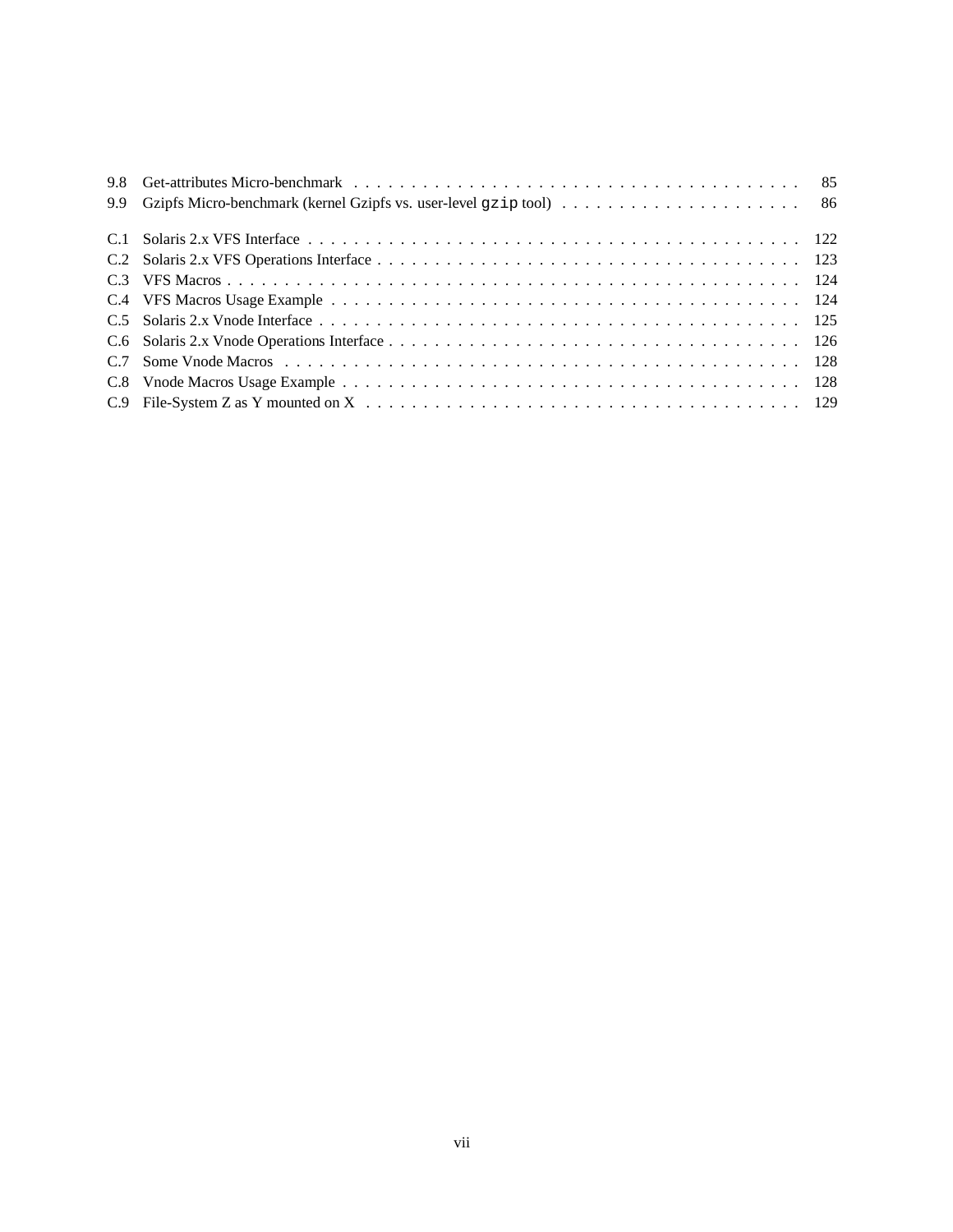To Martha, the most understanding person.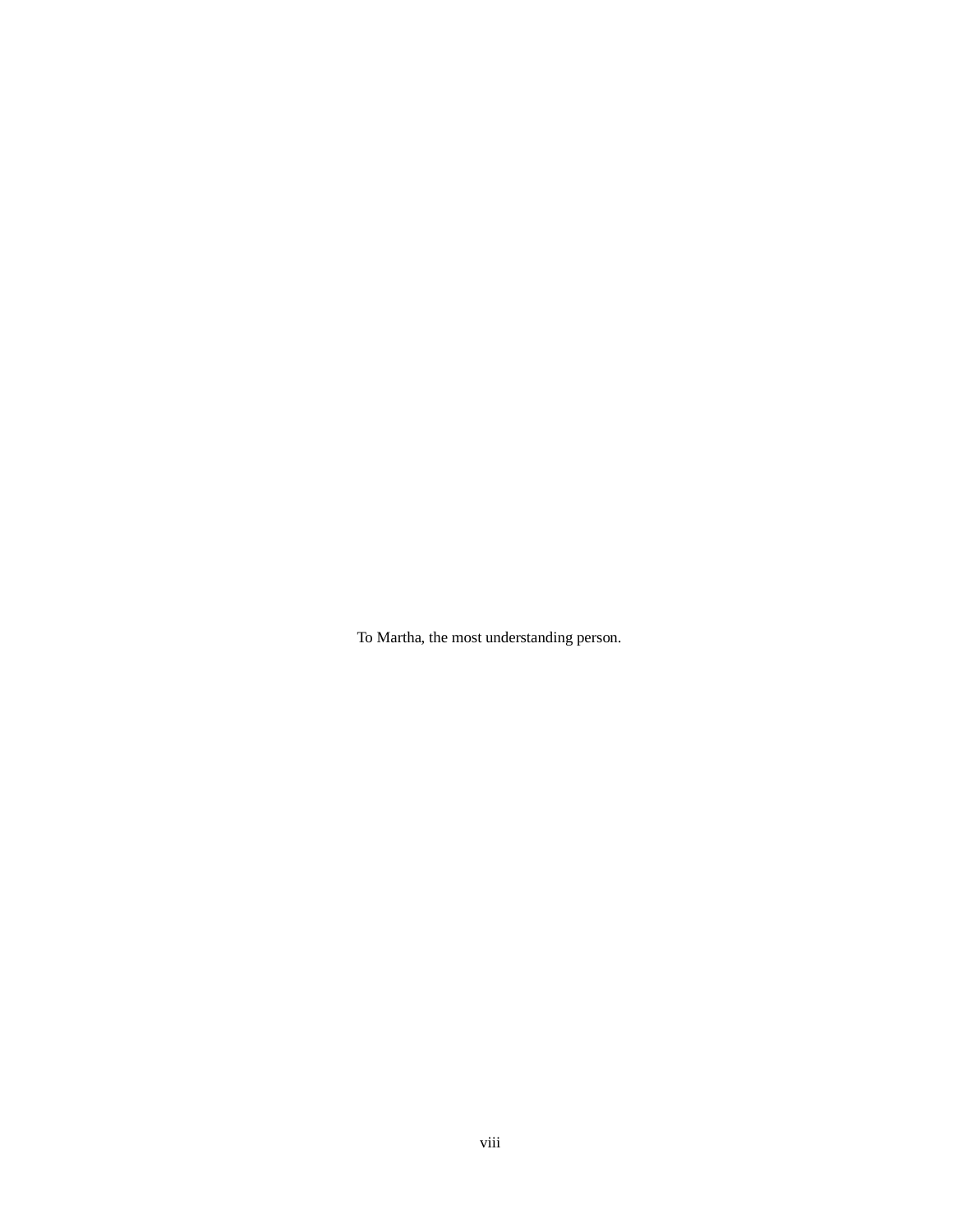## **Chapter 1**

# **Introduction**

File systems have proven to be useful in enriching system functionality. The abstraction of folders with files containing data is natural for use with existing file browsers, text editors, and other tools. Modifying file systems is a popular method of adding new functionality requested by users. For example, it is desirable to extend existing file systems to include new security features such as encryption and Access Control Lists, or to improve file-system reliability and redundancy through load-balancing and replication techniques. As the number of different computer systems, networks, and users continues to grow at astounding rates, it becomes ever more important to be able to develop new file systems and extend existing ones quickly to accommodate the ever-changing needs of users.

Current practices of developing file systems, however, lag behind other software technologies(e.g., object-oriented modular programming). Developing file systems is very difficult and involved. Developers often use existing code for native in-kernel file systems as a starting point [52, 71]. Such file systems are difficult to write and port because they depend on many operating-system specifics, and they often contain many lines of complex operating-systems code, as seen in Table 1.1. Writing in-kernel file systems demands thorough understanding of kernel internals, and this takes a long time to learn. Consequently, only a small community of kernel experts is able to develop in-kernel file systems.

| Media             | <b>Common</b>         | Avg. Code Size   |  |  |
|-------------------|-----------------------|------------------|--|--|
| <b>Type</b>       | <b>File System</b>    | (C lines)        |  |  |
| <b>Hard Disks</b> | UFS, FFS, EXT2FS      | 5,000-20,000     |  |  |
| <b>Network</b>    | <b>NFS</b>            | $6,000 - 30,000$ |  |  |
| <b>CD-ROM</b>     | <b>HSFS, ISO-9660</b> | $3,000 - 6,000$  |  |  |
| Floppy            | PCFS, MS-DOS          | 5,000-6,000      |  |  |

Table 1.1: Common native unix file systems and code sizes for each medium. We counted those over the last few major releases of Solaris, Linux, and FreeBSD.

To improve the file-system development process, some developers have suggested writing and running them outside the kernel. User-level file systems are easier to develop and port because they reside outside the kernel [53]. However, their performance is poor due to the extra context switches these file systems must incur. These context switches can affect performance by as much as an order of magnitude [83, 84]. In addition, the reliability of these user-level file servers is poor because they must contend for system resources with all other processes on the system—resources such as memory, swap space, CPU cycles, etc. If the system becomes busy because of normal user activities, user-level file server processes can get descheduled, swapped out, or even killed. When user-level file servers are interrupted, the whole system gradually becomes unusable as processes that need access to the file system hang. As a result, user-level file systems have not become suitable replacements for commercial or production systems.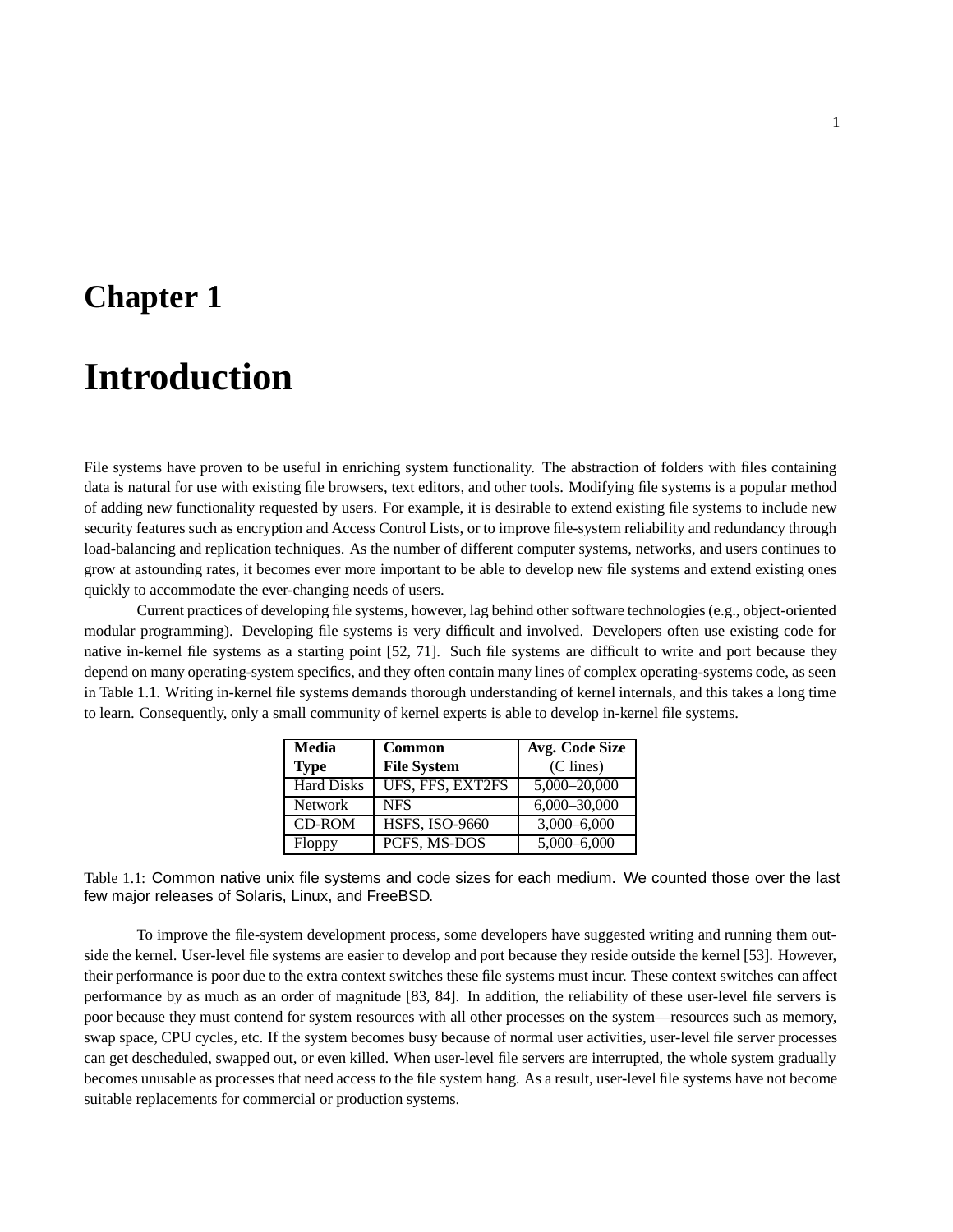*Stackable file systems* [64] promise to speed file-system development by providing an extensible file-system interface. This extensibility allows new features to be added incrementally. Several extensible interfaces have been proposed and a few have been implemented [31, 52, 63, 69]. To improve performance and reliability, these stackable file systems were designed to run in the kernel. Unfortunately, using these stackable interfaces still requires writing lots of complex C kernel code that is specific to a single operating system. In addition, stackable file system code is also difficult to port from system to system because it depends on the specifics of the stackable interface and the operating system: all past proposals for stackable interfaces defined different APIs. Finally, these proposals advocated rewriting existing operating and existing file systems. This affected both their reliability, because new code is often less stable, and their performance; the changes made to systems resulted in a 3–10% overall performance degradation, even when stackable file systems were *not* in use. As a result, stacking interfaces are rarely available in modern operating systems, and are seldom used in production systems.

Newer proposals for extensible file-system interfaces include research operating systems such as Spring [44], GNU HURD [12], and Plan 9 [54, 55, 57]. All of these offered well-defined interfaces for extending file-system functionality, some using object-oriented technologies. The two main problems with these operating systems are (1) they are not generally released, supported, or available for production use, and (2) they all define different mechanisms for extending file-system functionality, resulting in a difficult porting effort. These systems, therefore, still do not help alleviate the problems of file-system development.

One additional problem with all extensible file-system interfaces is the lack of high-level support. For extensible filing systems to be useful, developers need libraries of common file-system operations that can be used in the same way the C library libc provides a common set of operations that are useful for building applications. Common operations often desired by file-system developers include compression and encryption of files, copying files, extending file and directory attributes, reading and writing new files as easily as can be done in user level, and more. This high-level functionality is missing from past extensible filing systems.

In short, the file-system development process is still long and costly. Existing methods for extending file systems do not help speed up this process significantly.

## **1.1 Our Approach**

Past approaches to simplify file-system development, as discussed above, could not achieve both performance and portability. To perform well, a file system should run in the kernel, not at user level. Kernel code, however, is much more difficult to write and port than user-level code. To ease the problems of developing and porting stackable file systems that perform well, we propose a high-level language to describe such file systems. We combine this language with compiler-like techniques to generate a high performance implementation which enhances portability. There are three benefits to using a language:

- 1. **Simplicity:** A file-system language can provide familiar higher-level primitives that simplify file-system development. The language can also define suitable defaults automatically. These reduce the amount of code that developers need to write, and lessen their need for extensive knowledge of kernel internals, allowing even non-experts to develop file systems.
- 2. **Portability:** A language can describe file systems using an interface abstraction that is common to many operating systems. The language compiler can bridge the gaps among different systems' interfaces. From a single description of a file system, we could generate file system code for different platforms. This improves portability considerably. At the same time, however, the language can allow developers to take advantage of system-specific features.
- 3. **Specialization:** A language allows developers to customize the file system to their needs. Instead of having one large and complex file system with many features that may be configured and turned on or off, the compiler can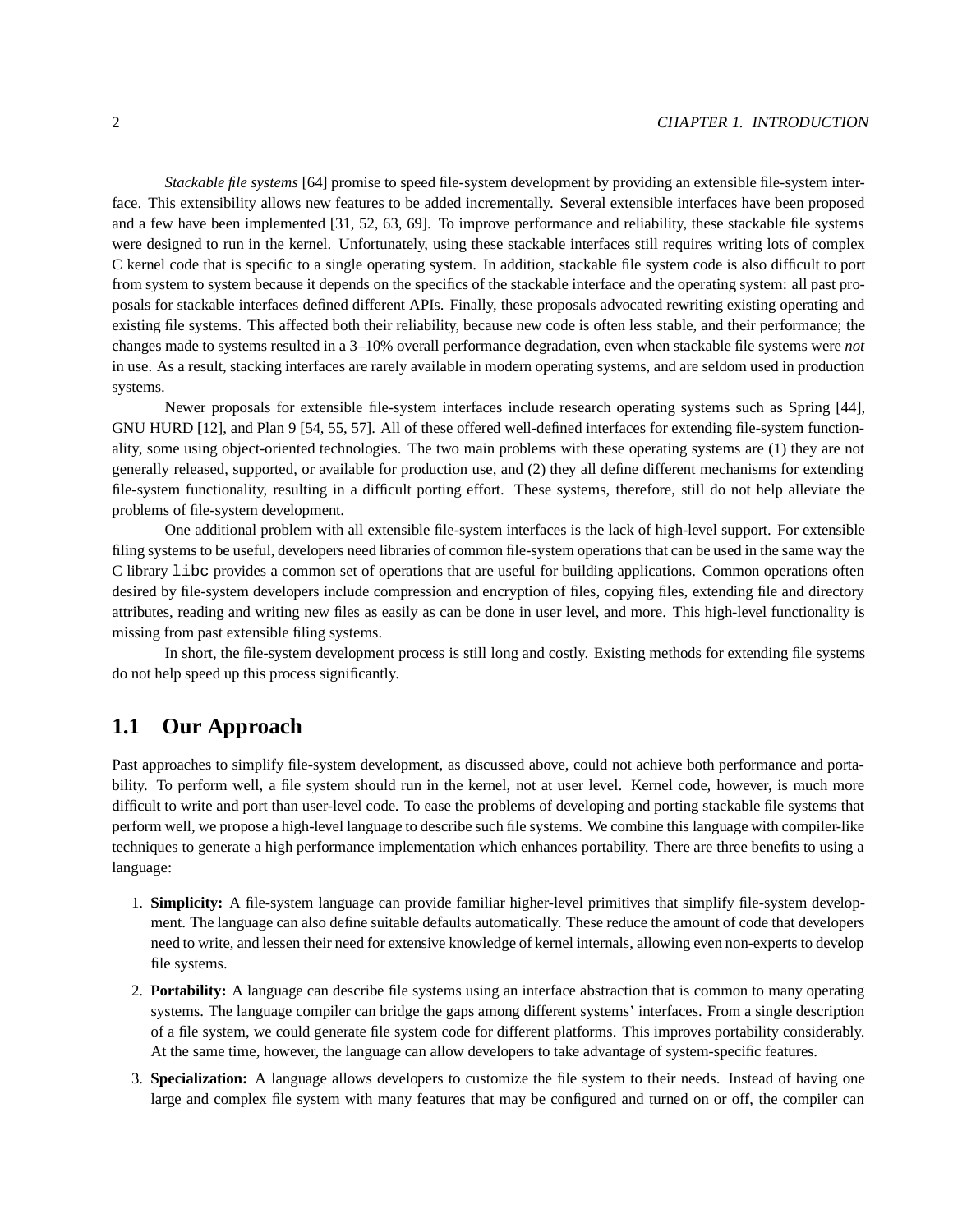#### 1.2. CONTRIBUTIONS 3

produce special-purpose file systems. This improves performance and reduces memory usage because a specialized file system includes only necessary code.

This dissertation describesthe design and implementation of *FiST*, a *File-System Translator*language forstackable file systems. FiST lets developers describe stackable file systems at a high level, using operations common to file-system interfaces. With FiST, developers need only describe the core functionality of their file systems. The FiST language code generator, *fistgen*, generates kernel file-system modules for several platforms using a single description. FiST currently supports Solaris, FreeBSD, and Linux.<sup>1</sup>

To assist fistgen with generating stackable file systems, we created a minimal stackable file-system template called Basefs. Basefs adds stacking functionality missing from the underlying systems and relieves fistgen from dealing with many platform-dependent aspects of file systems. Basefs does not require changes to the kernel or existing file systems. Instead, Basefs calls kernel functions directly as needed. Basefs's main function is to handle many kernel details relating to stacking. Basefs provides simple hooks for fistgen to insert, remove, or replace code that performs common tasks desired by file-system developers, such as modifying file data or inspecting file names. That way, fistgen can produce file-system code for any platform that Basefs has been ported to. The hooks also allow fistgen to include only the necessary code, improving performance and reducing kernel memory usage.

We built several file systems using FiST. Our experiences with these file systems shows the following benefits of FiST compared with other stackable file systems:

- Average code size is reduced ten times as compared to writing code given another null-layer stackable file system.
- Average development time is reduced seven times compared to writing using another null-layerstackable file system.
- When a stackable file system is mounted on top of any other file system, the stackable file system adds a performance overhead of only 1–2% for accessing the other file system.

Unlike other stacking systems, however, there is no performance overhead for native file systems.

### **1.2 Contributions**

The primary conceptual contribution of this work is in the creation of a new programming model for file-system development called FiST: a domain-specific language for stackable file systems. This is the first time a high-level language has been used to describe stackable file systems. From a single FiST description we generate code for different platforms. We achieved this portability since FiST uses an API that combines common features from several vnode interfaces. FiST saves its developers from dealing with many kernel internals, and lets developers concentrate on the core issues of the file system they are developing. FiST reduces the learning curve for non-experts involved in writing file systems—leading to the simplification of the file system development process.

Our technical contributions include the following:

- 1. **File-System Language:** A high-level file-system language that abstracts file-system interfaces across several platforms, offering a common file system API. The language includes syntax for one file system to call another, for manipulating file data, names, and attributes transparently, for creating and storing new file attributes, and more [86].
- 2. **Portable Stacking:** Stackable templates that handle numerous kernel details on several systems without kernel modifications. The templates deal with many of the portability issues by exporting an intermediary API to the FiST language compiler (fistgen) such that it does not have to worry about kernel details. This is a working system that we implemented on three platforms: Linux, Solaris, and FreeBSD [84].

<sup>&</sup>lt;sup>1</sup>We are planning to port FiST to other systems that do not support Unix-like vnodes, especially Windows NT. See Section 10.1.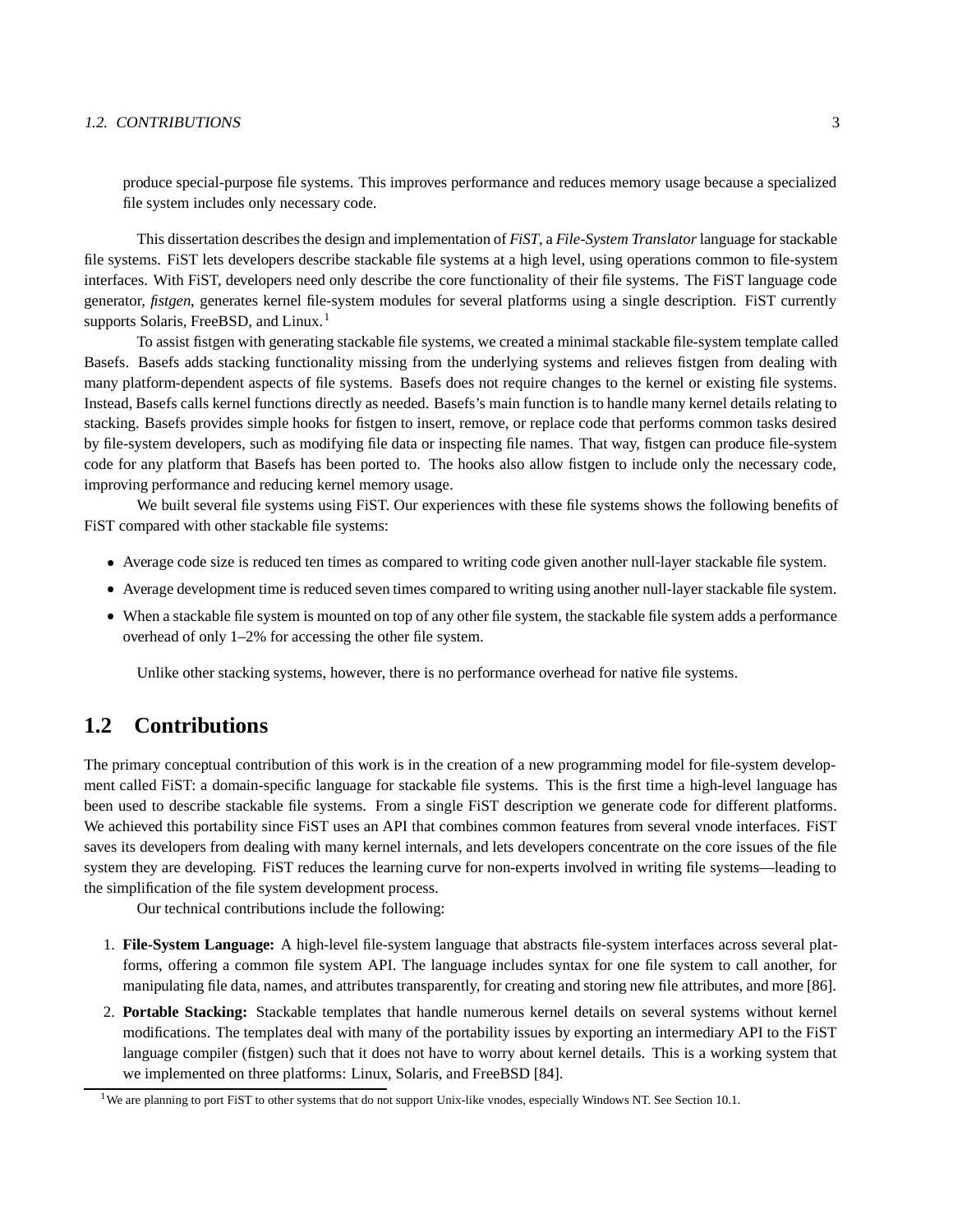- 3. **File-System–Programming Model:** A new programming model for file systems. In this model, developers manipulate one or more file-system operations. For each operation, programmers can control the code that runs before the main part of the operation executes, the actual main part, and the code that runs after the main part of the operation executes.
- 4. **Transparent Stacking APIs:** Our templates implement a fully working null layer stackable file system, all without changing current file systems, and while minimizing kernel changes. We were able to achieve this by making the templates act as both a stacked-on (lower) file system and one that stacks on others (upper). We accomplished this by making the templates call other kernel code as needed, and ensuring that the templates simulate the rest of the kernel's behavior accurately. That way, our stackable file systems behave transparently to kernels and other file systems. Not changing existing kernels and existing file systems meant that their performance was unchanged: if our stacking is not in use, these systems behave and perform identically as before. In other words, our stackable interfaces do not have to be tightly integrated with the rest of the operating system.
- 5. **Size-Changing Algorithms:** Our system can generate stackable file systems that change data sizes, such as for compression. We have designed an efficient new algorithm to support size-changing file systems as stackable file systems. No other extensible file system in the past was able to demonstrate a working implementation of such size-changing stackable file systems [80].
- 6. **File-System–Development Libraries:** Our system comes with high-level support for common file-system operations desired by developers but not available in kernels. This is a library of functions for use in development of typical new file systems. Our library of functions include compression and encryption of files, copying files, reading and writing files as easily as done in user-level C programs, extending the attributes of files and directories, storing additional attributes persistently, extending the functionality of system calls by creating new ioctl(2) calls that can exchange arbitrary information with user-level programs, and more.
- 7. **New File Systems:** We developed and released several file systems using FiST. Along with the templates, these file systems serve as excellent educational tools to teach others how to write file systems, and to help understand the intricacies of the details of those systems [81, 82, 83].

## **1.3 Thesis Organization**

The rest of this dissertation is organized as follows. Chapter 2 provides background information and surveys related work. Chapter 3 describes the design of the FiST system. We detail the design of the FiST language in Chapter 4 and the details of the templates in Chapter 5. We discuss ourstacking support forsize-changing stackable file system in Chapter 6. Important implementation details are described in Chapter 7. In Chapter 8 we describe the design and implementation of several file systems built using FiST. We evaluate the FiST system in Chapter 9 and conclude with a summary in Chapter 10. We follow with several appendices. Appendix A describes the FiST language specification. Appendix B lists the complete code for some of the more involved file systems we described in Chapter 8. Appendix C provides a tutorial on vnode interfaces.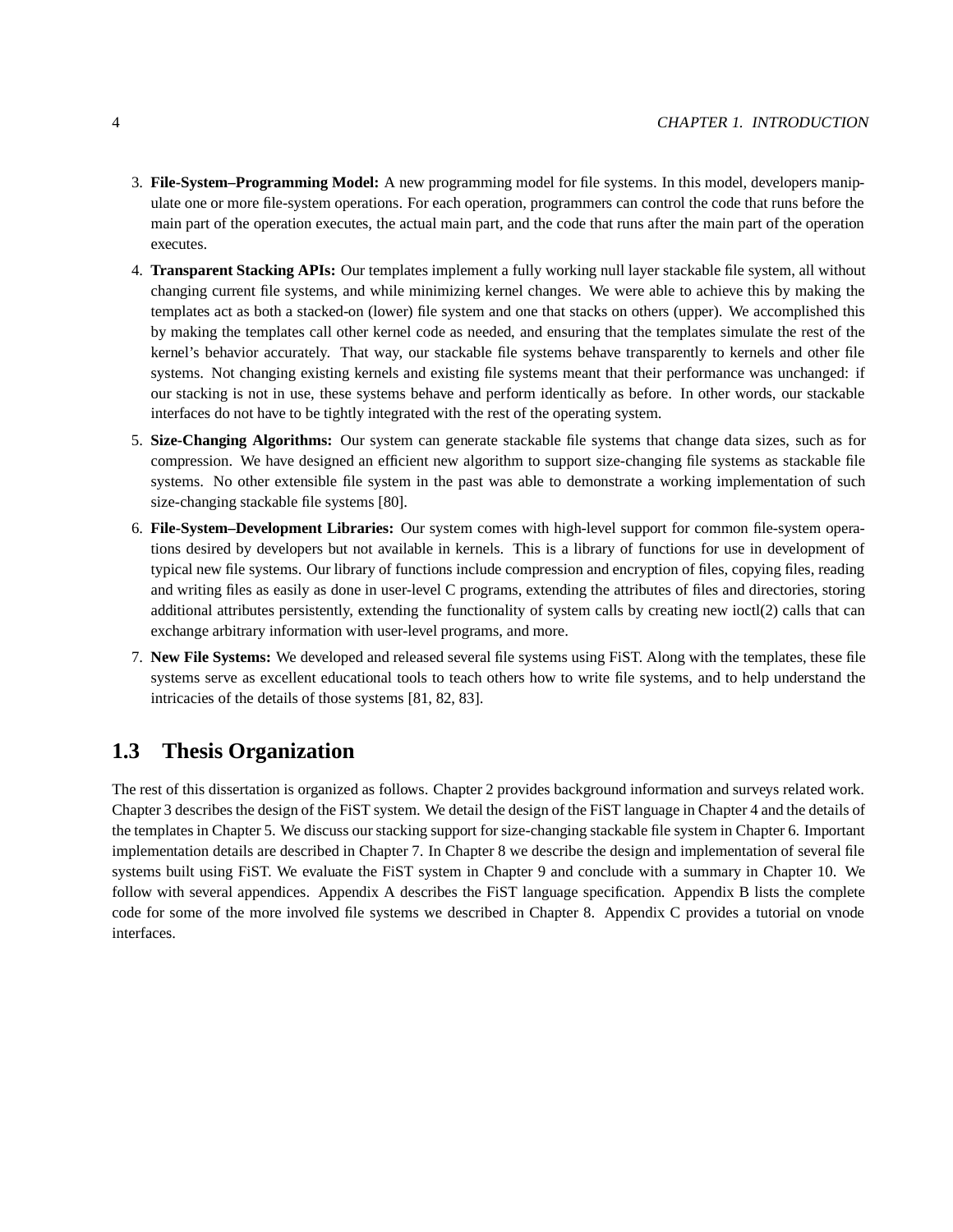## **Chapter 2**

# **Background**

There are many operating systems, and many new file systems have been proposed, but only a handful of file systems are in regular use. We begin this chapter by describing how file-system development is categorized—all the forms which one can view file-system development. We continue the chapter with a history of the evolution of file systems in general and the vnode interface in particular, and attempt to explain why so few file systems are used in practice. To a large degree, the reasons overlap with the limitations that FiST is intended to remove. We conclude this chapter with a survey of work related to development of file systems in environments that facilitate extensibility.

### **2.1 Evolution of File Systems Development**

In this section we trace the historical development of file systems. We start with the pre-stacking days, go through the first stacking efforts, and move on to more general-purpose extensible file systems.

First, however, we define two basic terms that we will use throughout this dissertation:

- **File**: A file is a storage data object along with its attributes. For example, the list of user names and their passwords is the data of an object. One attribute of such an object can be its owner: root; another attribute can be its size in bytes.
- **File System**: A file system is a collection of file objects with the operations that can be performed on these files. For example, a file system knows how to arrange a collection of files on a media such as a hard disk or a floppy. The file system also knows how to apply file operations to those objects, such as reading a file, listing the names of files, deleting a file, etc.

### **2.1.1 Native File Systems**

Native file systems are part of the operating system and call device drivers directly. These file systems are usually aware of and often optimized for specific device characteristics, as shown in Figure 2.1.

Examples of such file systems include:

- The Berkeley Fast File System (FFS) [42] for physical disks.
- Sun Microsystems's UFS [7], an optimized version of FFS.
- The LFS *log-structured* file system, optimized for sequential writes [62] on hard disks.
- NFS [51, 65], a file system that uses the network.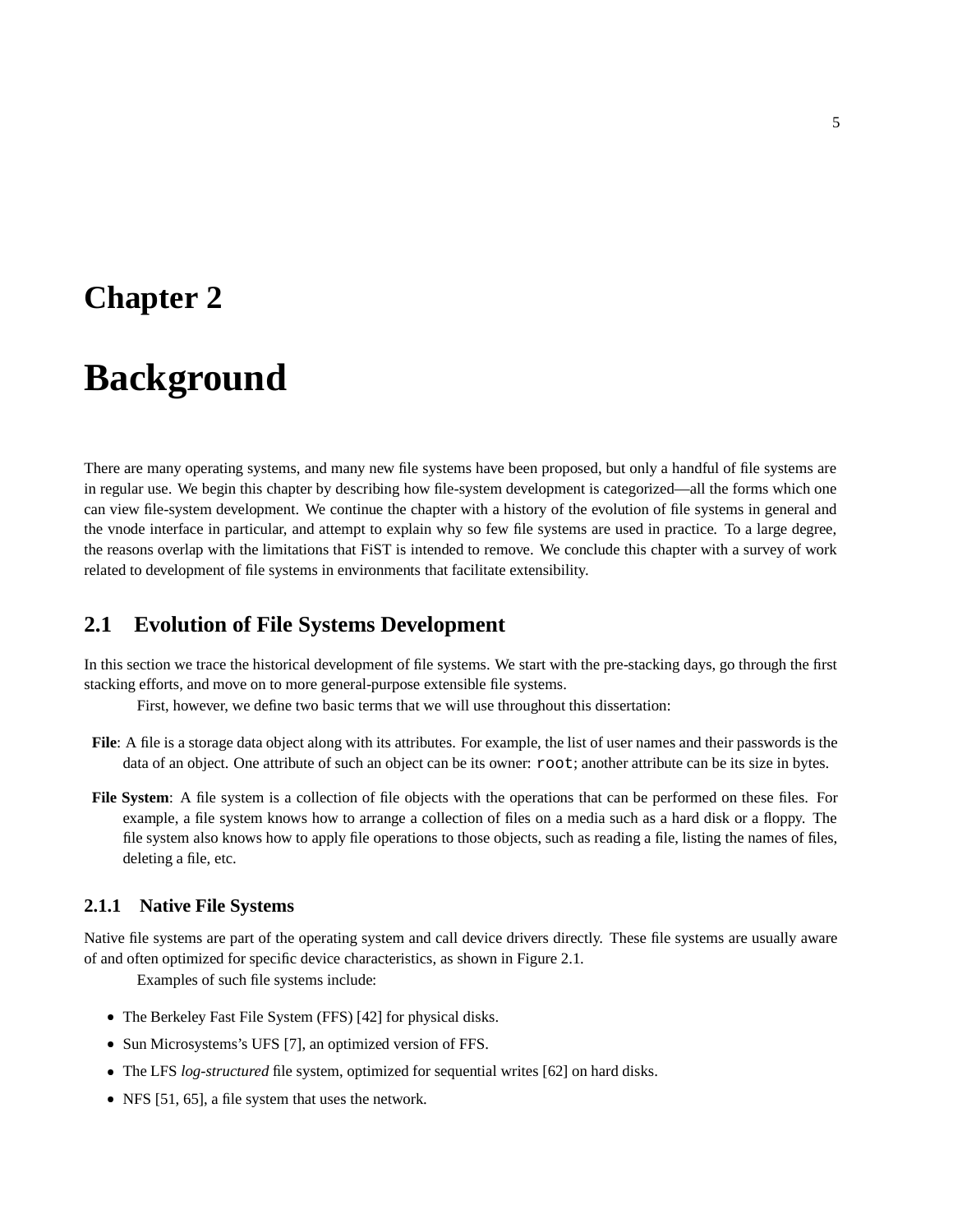

Figure 2.1: Native file systems reside in the kernel and interact with device drivers directly. They perform well, but are difficult to develop and port.

- The High-Sierra file system (HSFS, ISO9660) for CD-ROMs [34].
- Memory-based file systems such as Rio [16].
- The FAT-based file system originally developed for DOS [75], and later adapted for Unix machines to access a floppy as a native PC-based file system (PCFS) [22].

Such file systems are difficult to develop and port because they are coupled to the surrounding operating system: system- call handlers call the file system code and the file-system code calls device drivers. Native file systems perform very well because there is very little code that runs between them and the devices that store the files, and these file systems are able to employ device-specific optimizations.

These file systems have been heavily optimized by vendors for particular combinations of hard disks and Unix workloads. Many vendors share the implementation basis for the same file systems. As a result, we find only a handful in use. For example, while many Unix vendors have their own version of a disk-based local file system, these are in most cases only small variations of the Berkeley FFS.

#### **2.1.2 User-Level File Systems**

Since developing file systems in the kernel is difficult, it was suggested that file systems should be developed in user level [13]. These file systems reside outside the kernel. They are implemented either as a process or as a run-time library. Most such file systems are accessed via the NFS protocol. That is, the process that implements them registers with the kernel as an NFS server, although the files it manages are not necessarily remote.

The primary benefits of user-level file systems are easier development, easier debugging, and greater portability. This is because they are written using the usual user-level programming languages and development tools. However, userlevel file systems suffer from inherently poor performance. Figure 2.2 shows how many steps it takes the system to satisfy an access request through a user-level file server. Each crossing of the dashed line requires a context switch and,sometimes, a data copy. Context switch and data copies can degrade performance by as much as an order of magnitude [83].

Examples of out-of-kernel file systems are the Amd [53, 73] and automountd [13] automounters, Blaze's CFS encrypting file system [8], and Amd derivatives including Hlfsd [85], AutoCacher [43], and Restore-o-Mounter [46].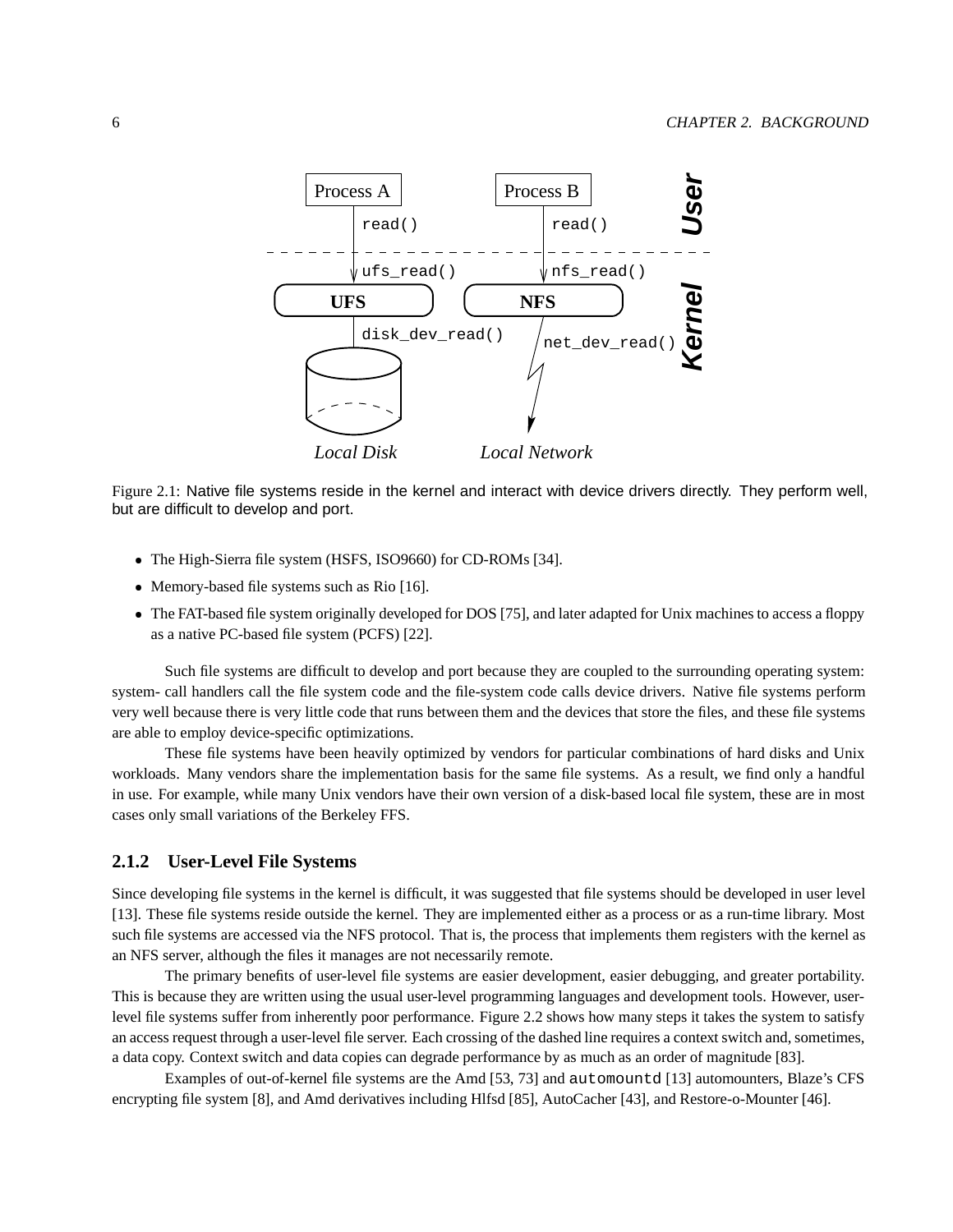

Figure 2.2: User-level file systems are easier to develop and port, but suffer from poor performance due to the greater number of context switches and data copies that occur when serving user requests.

A few file systems at the user level have been implemented as user-level libraries. One such example is Systas [39], a file system for Linux that adds an extra measure of flexibility by allowing users to write Scheme code to implement the file-system semantics. Another, also for Linux, is Userfs [21]. For example, to write a new file system using Userfs, the implementor fills in a set of C++ stub file-system calls—the file system's versions of open, close, lookup, read, write, unlink, etc. Developers have all the flexibility of user-level C++ programs. Then, they compile their code and link it with the provided Userfs run-time library. The library provides the file-system driver engine and the necessary linkage to special kernel hooks. The result is a process that implements the file system. When the process is run, the kernel diverts file-system calls to that custom-linked user-level process that linked with the library.

Such flexibility is very appealing. Unfortunately, the two examples just mentioned are limited to Linux and cannot be easily ported to other operating systems because they require special kernel support that is available only for Linux; that kernel support cannot be easily ported to other operating systems because it depends on specifics of the Linux kernel. Also, such file-system development still requires the user to write a full implementation of each file-system call.

#### **2.1.3 The Vnode Interface**

As more and more native file systems were being developed, it became apparent that different file systems duplicated large portions of their code—code that assumed that the file system was the only one running. The vnode interface was invented over a decade ago to facilitate the implementation of multiple file systemsin one operating system [38], and it has been very successful at that. It is now universally present in Unix operating systems. Readers not familiar with the vnode interface may refer to Appendix C for a tutorial on the subject.

To access a particular file system, processes make system calls that get translated into vnode interface calls, as depicted in Figure 2.3.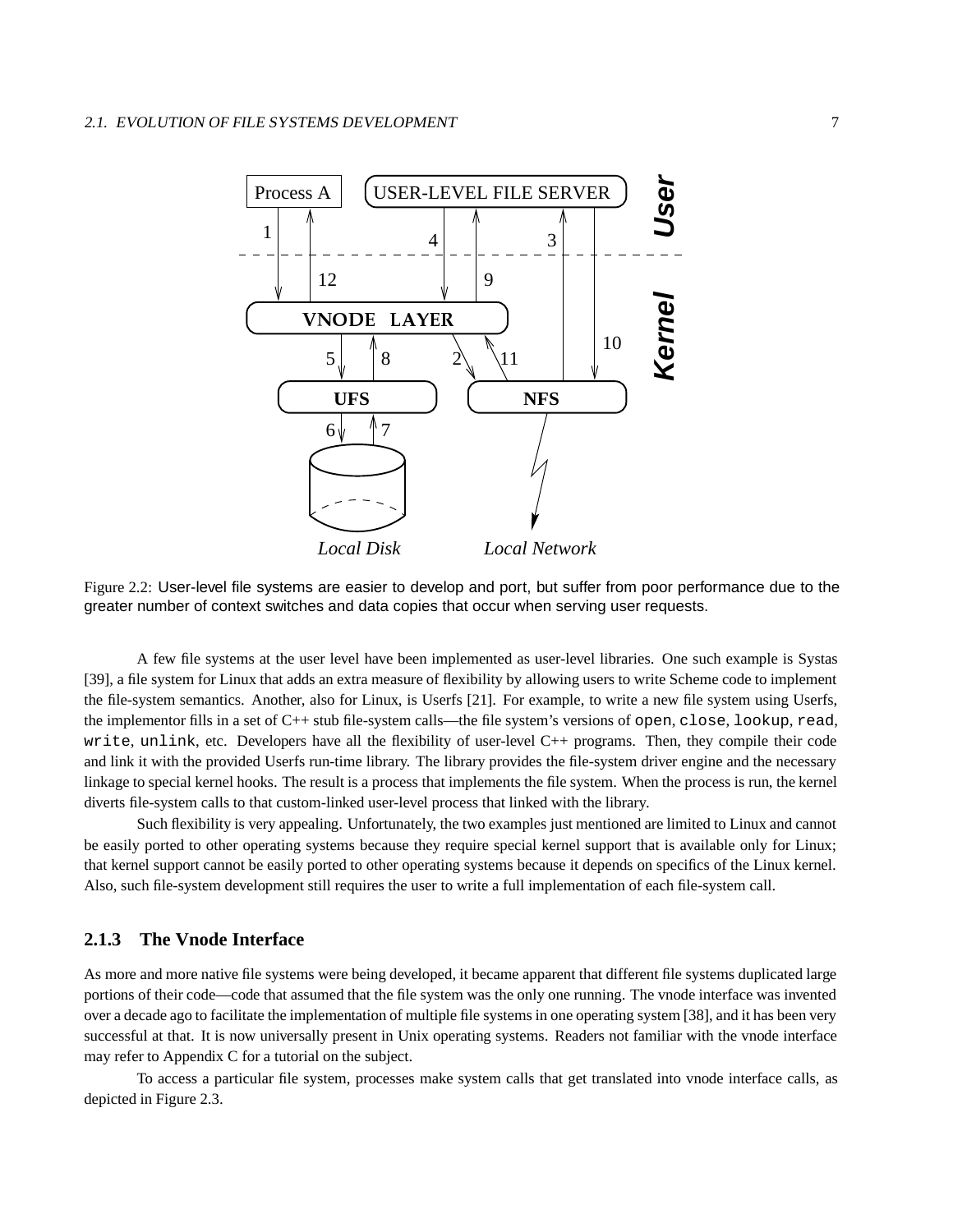

Figure 2.3: In Vnode-based file systems, a system call is translated first to a generic Virtual File System (VFS) call, and the VFS in turn makes the call to the specific file system.

There is a lot of code in the kernel that deals with file systems. Some of this code is specific to the file system and relates to its storage. For example, a disk-based file system contains code to access disk device drivers and the block I/O subsystem, while a network file system contains code to exchange data over a network and ensure its integrity on both the sender's and receiver's sides.

There is a generic section of file-system code in the (Unix) kernel, called the *Virtual File System* (VFS) <sup>1</sup> . The VFS is also often called the *upper-level* file-system code because it is a layer of abstraction above the file-system–specific code. In particular, when system calls begin executing in the kernel's context, the kernel then executes VFS code for those system calls. The VFS then decides which file system to pass the operation onto. The VFS is generic in that it does not contain code specific to any one file system; instead, it calls the predefined file-system functions that were given to it by specific (lower level) file systems.

A *Virtual Node* (Vnode) is a handle to a file maintained by a running kernel. This handle is a data structure that contains useful information associated with the file object, such as the file's owner, size, last modification date, and more. The vnode object also contains a list of functions that can be applied to the file object itself. These functions form a vector of operations that are defined by the file system to which the file belongs.

Vnodes are the primary objects manipulated by the VFS. The VFS creates and destroys vnodes. It fills them with pertinent information, some of which is gathered from specific file systems by handing the vnode object to a lower level file system. The VFS treats vnodes generically without knowing exactly which file system they belong to.

The *Vnode Interface* is an API that defines all of the possible operations that a file system implements. This interface is often internal to the kernel, and resides in between the VFS and lower-level file systems. Since the VFS implements generic functionality, it does not know of the specifics of any one file system. Therefore, new file systems must adhere to the conventions set by the VFS; these conventions specify the names, prototypes, return values, and expected behavior from all functions that a file system can implement.

<sup>&</sup>lt;sup>1</sup>While vnodes are a Unix concept, Windows NT has a similar concept. See Section 2.1.8.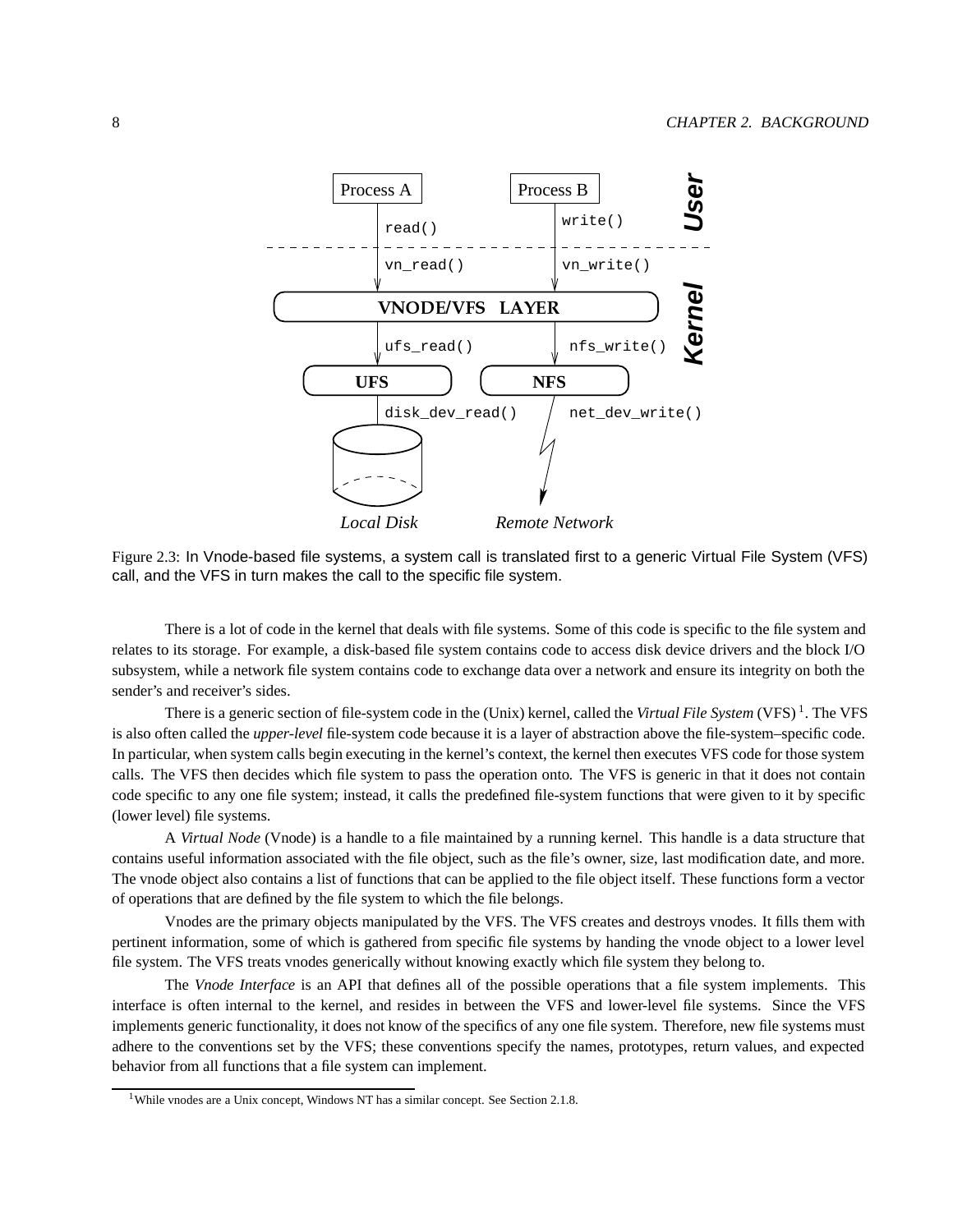#### 2.1. EVOLUTION OF FILE SYSTEMS DEVELOPMENT 9

The designers of the original vnode interface envisioned *pluggable* file-system modules [60], but this capability was not present at the beginning. Through the 1980s Sun made at least three revisions of the interface designed to enhance pluggability [64]. However, during the same period Sun lost control of the vnode definition as other operating-system vendors made slight, incompatible, changes to their vnode interfaces.

Vnode-based file systems are hard to write, port, and maintain. However, they perform well because they reside in the kernel. Such file systems are often written from scratch because they interact with many operating-system specifics.

#### **2.1.4 A Stackable Vnode Interface**

A Vnode usually contains opaque information that tells the VFS how to perform operations on that file. These operations often go straight into device-driver code or networking code that is used to store the files of the file system.

One notable improvement to the vnode concept is *vnode stacking* [31, 63, 69], a technique for modularizing filesystem functions. Stacking is the idea that a vnode object that normally relates—or points—to low-level file system code, may in fact point to another vnode, perhaps even more than one vnode. This idea allows one vnode interface to call another. However, to support stacking, all vendors had to change their original vnode interface significantly. This work often involved major changes to the rest of the operating system to support stacking, and included rewriting existing file systems to a newer stackable interface.

Before stacking existed, there was only a single vnode interface. Higher-level operating-systems code called the vnode interface which in turn called code for a specific file system. With vnode stacking, several vnode interfaces may exist and they may call each other in sequence: the code for a certain operation at stack-level  $N$  calls the corresponding operation at level  $N+1$ , and so on. For each level, or file system, the operation and data may be changed and passed to the next level down.

A *stackable file system* is one that stacks its vnodes on top of another file system. Such a file system's default behavior is to take a vnode object it received from its caller, change the object's data and attributes as it sees fit, and then call the file system(s) below it.

A regular VFS defines a file system API defining the operations that it expects file systems to implement, calling conventions, and more. However, regular VFSs are only concerned with the API *below* them, the interface to the file systems they call. The file systems they call are only concerned with the device drivers they must call.

A *Stackable VFS* defines a symmetric file system API: the operations and conventions of the file system's callers and callees are identical. The VFS itself must not assume anything about the hierarchy of file systems it calls. In other words, stackable file systems are said to be transparent above and below them.

As a simple example, consider Figure 2.4. Here, we use two layers in the stack. When users perform file-system operations such as reading or writing files, their data goes first through the top-most layer: compression with Gzipfs. After the data has been compressed, it is moved to the next layer down: encryption via Cryptfs. Finally, Cryptfs moves the data to the next layer down, and the data is stored on a disk-based file system, UFS.

More generally than a single stack, vnodes can be *composed*. That is, vnodes need not form a simple linear order, but can branch. This branching is provided by a single vnode calling, or being called from, multiple vnodes. These configurations are called *fan-out* and *fan-in*, respectively, described in more detail in Section 2.1.4.2. Composition creates an directed acyclic graph (DAG) of file systems. (It is important to avoid cycles in file system composition, so as to prevent deadlocks and infinite loops.)

As another example of the utility of vnode stacking, consider the complex caching file system (Cachefs) shown in Figure 2.5. Here, files are accessed from a compressed (Gzipfs), replicated (Replicfs), file system and cached in an encrypted (Cryptfs), compressed file system. One of the replicas of the source file system is itself encrypted, presumably with a key different from that of the encrypted cache. The cache is stored in a UFS [7] physical file system. Each of the three replicas is stored in a different type of physical file system, UFS, NFS, and PCFS [22].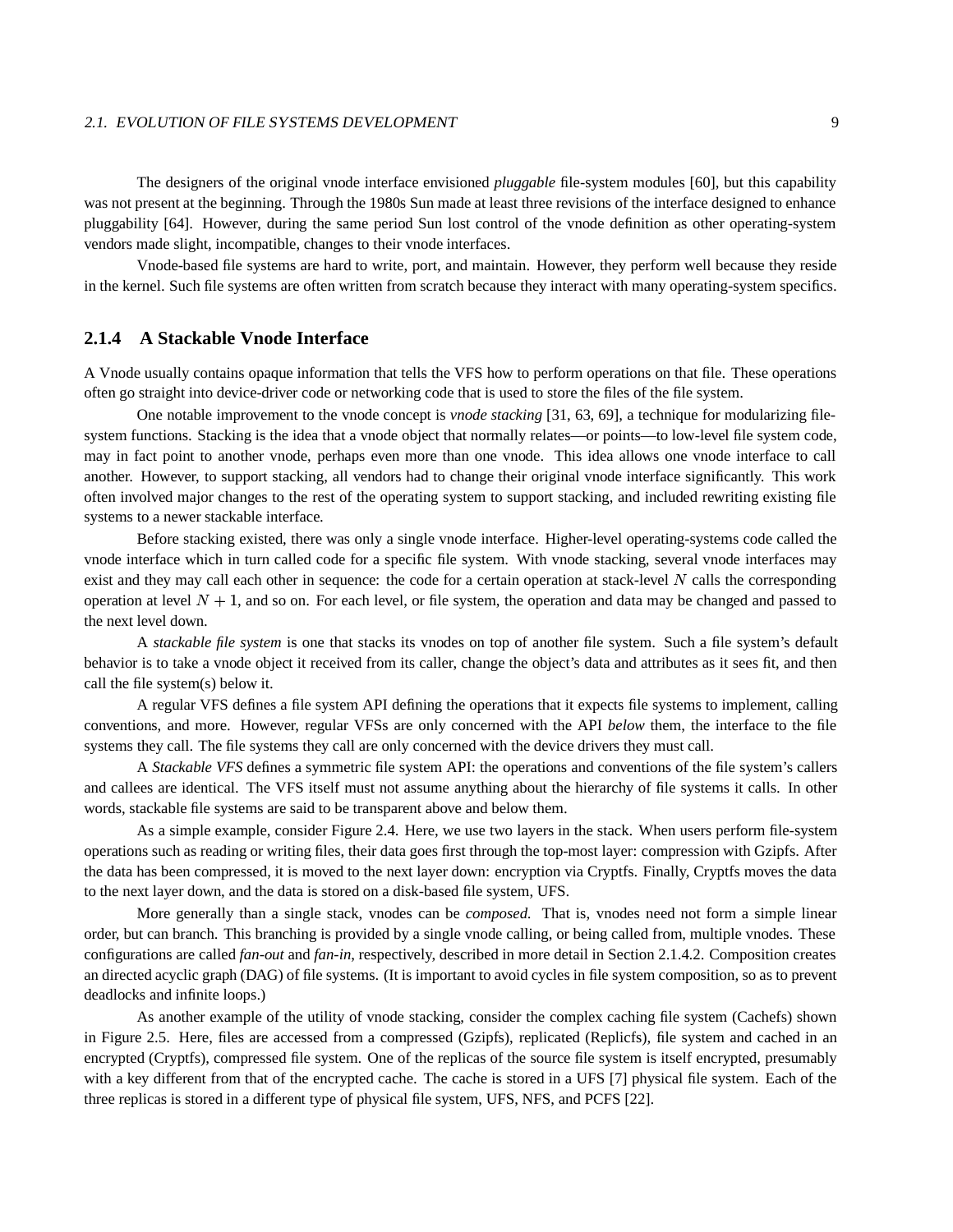

Figure 2.4: A simple file system composed of two stackable layers: first data is compressed via Gzipfs, and then it gets encrypted via Cryptfs, before heading down to stable storage.





One could design a single file system that includes all of this functionality. However, the result would be complex and difficult to debug and maintain. Alternatively, one could decompose such a file system into a set of components:

- 1. A caching file system that copies from a source file system and caches in a target file system.
- 2. A cryptographic file system that decrypts as it reads and encrypts as it writes.
- 3. A compressing file system that decompresses as it reads and compresses as it writes.
- 4. A replicated file system that provides consistency control among copies spread across three file systems.

These components can be combined in many ways provided that they are written to call and be callable by other, unknown, components. Figure 2.5 shows how the cryptographic file system can stack on top of either a physical file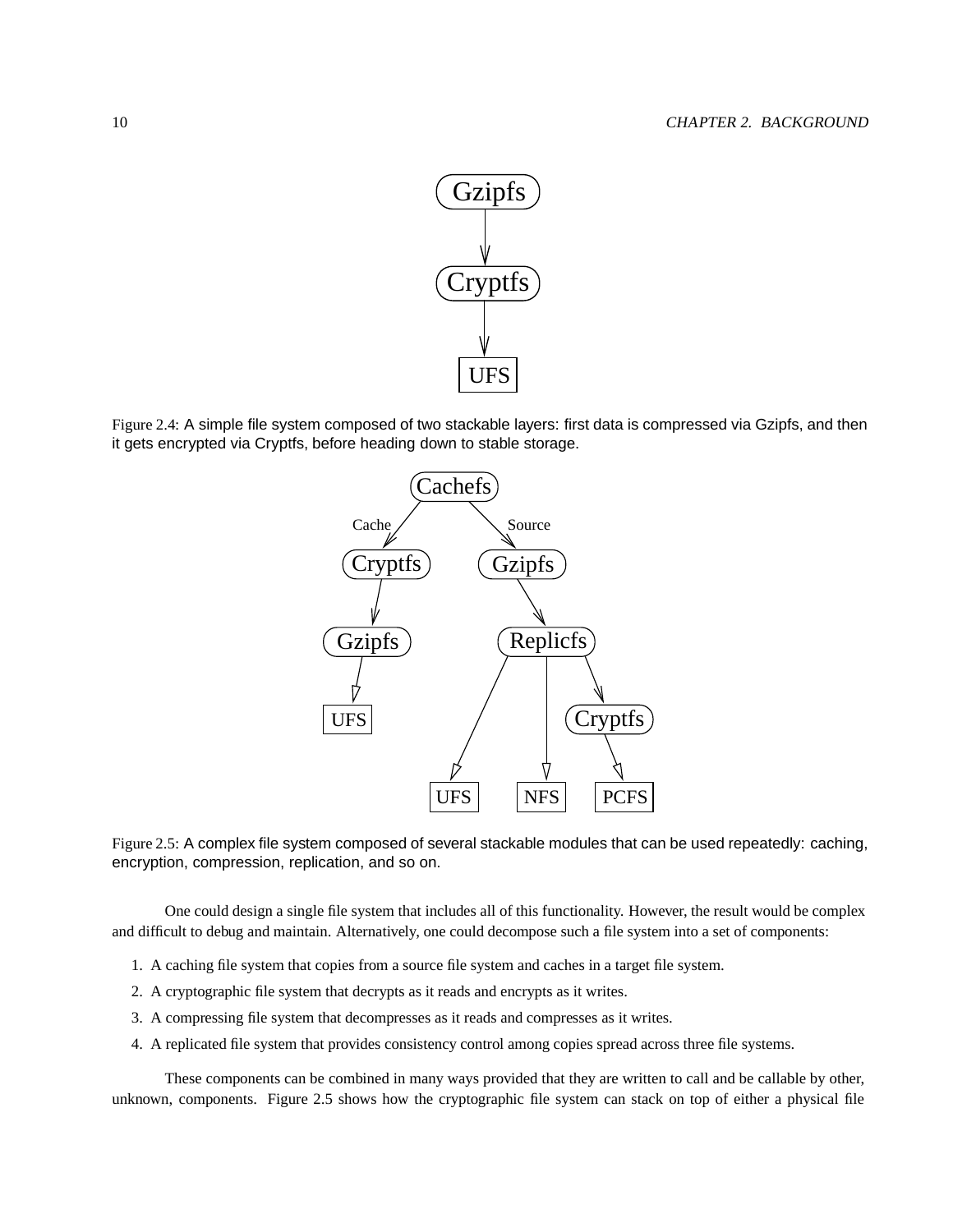#### 2.1. EVOLUTION OF FILE SYSTEMS DEVELOPMENT 11

system (PCFS) or a non-physical one (Gzipfs). Vnode stacking facilitates this design concept by providing a convenient inter-component interface.

Building file systems by stacking components carries the expected advantages of greater modularity, easier debugging, and scalability. BSD 4.4's Nullfsis a C template that is useful as a starting point for developing stackable file systems, making it easier to write new file systems. The primary disadvantage of layered file systems is performance. Crossing the vnode interface is overhead, albeit small  $(1-10\%)$  since this occurs in the kernel [83, 84].



Figure 2.6: A vnode stackable file system showing how system calls are translated into Nullfs calls by the VFS. Nullfs in turn calls the corresponding lower-level file system's operations.

Figure 2.6 shows the structure for a simple, single-level stackable null-layer file system, using BSD 4.4's Nullfs. System calls are translated into VFS calls, which in turn invoke their Nullfs equivalents. Nullfs again invokes generic VFS operations, and the latter call their respective *lower-level* file-system operations. Nullfs calls the lower-level file system without knowing what it is.

#### **2.1.4.1 First Stacking Interfaces**

Researchers and developers have always needed an environment where they can quickly prototype and test new file-system ideas. Several earlier works attempted to provide the necessary flexibility. Apollo's I/O system was extensible through user-level libraries that changed the behavior of the application linking with them [58]. Now, modern support for shared libraries [25] permits new functionality to be loaded by the run-time linker. One of the first attempts to extend file system functionality was Bershad's *watchdogs* [6], a mechanism for trapping file-system operations and running user-written code as part of the operation. Later, Webber implemented file system interface extensions that allow user-level file servers [78] to add new functionality. All of these previous attempts at file-system extensibility were ad-hoc—not solutions that were fully integrated into the operating system, and certainly not general purpose solutions.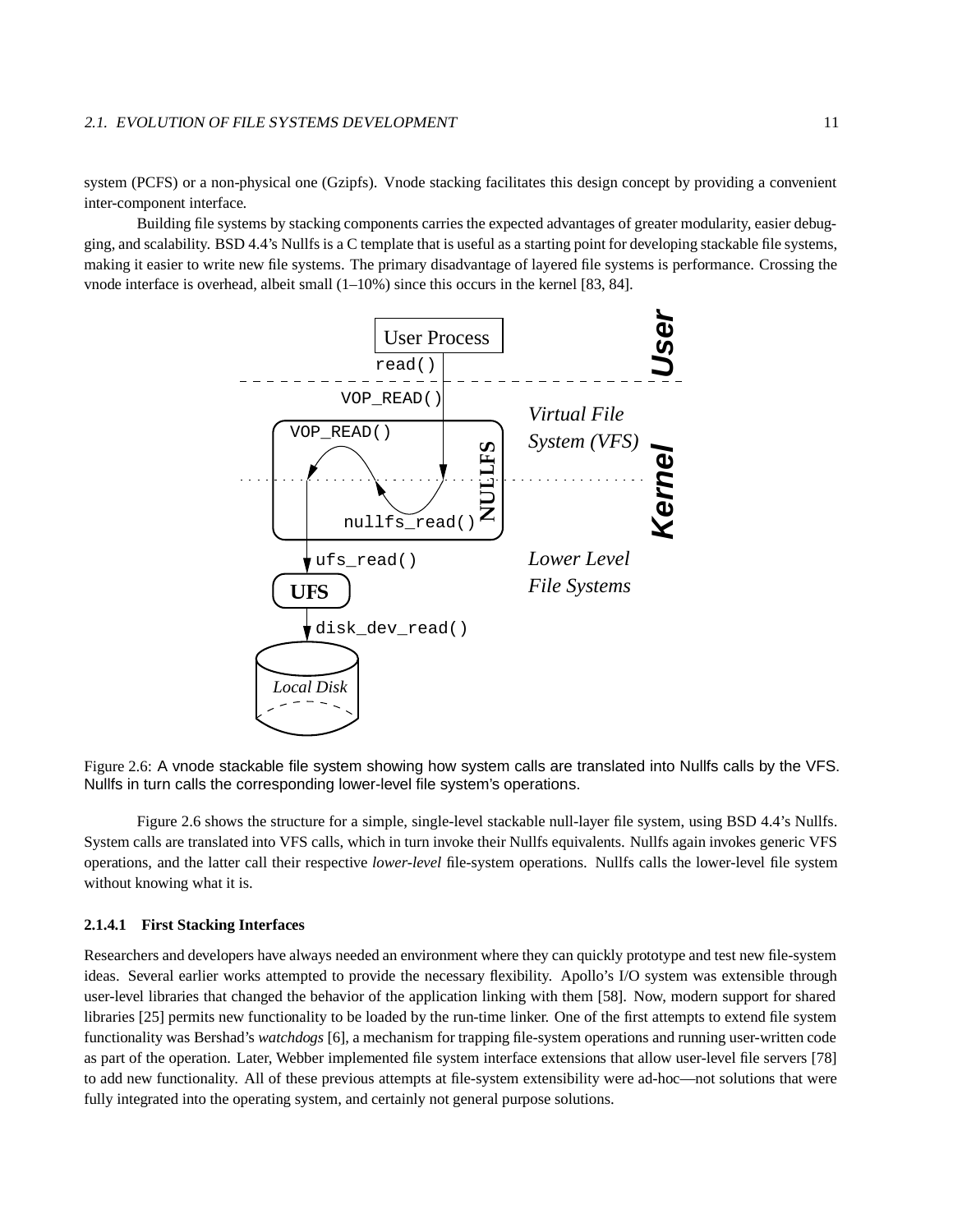Vnode stacking was first implemented by Rosenthal in SunOS 4.1 around 1990 [64]. His work was both the first implementation of the pluggability concept and also a clean-up effort in response to changes that had been required to support integration of SunOS and System V and to merge the file system's buffer cache with the virtual memory system. Because it focused on the universally available vnode interface, Rosenthal's stacking model was not ad hoc, unlike earlier efforts, and held promise to become a standard file-system–extension mechanism.

With vnode stacking, a vnode now represented a file open in a particular file system. If  $N$  file systems are stacked, a single file is represented by  $N$  vnodes, one for each file system. The vnodes are chained together. A vnode interface operation proceeds from the head of the chain to the tail, operating on each vnode, and aborting if an error occurs. This mechanism, which is similar to the way Stream I/O modules [59] operate, is depicted in Figure 2.7.



Errors Result in Immediate Abortion of Chained Operation

Figure 2.7: Typical Propagation of a vnode operation in a chained architecture. Vnodes in the same chain share a single lock. Vnode operations proceed from the head of the chain until they reach its tail or an error occurs.

This simple interface alone was capable of combining several instances of existing UFS or NFS file systems to provide replication, caching, and fall-back file systems, among other services. Rosenthal built a prototype of his proposed interface in the SunOS 4.1 kernel, but was not satisfied with his design and implementation for several reasons: locking techniques were inadequate, the VFS interface had not been redesigned to fit the new model, and multi-threading issues were not considered. In addition, Rosenthal wanted to implement more file-system modules so as to get more experience with the interface. Rosenthal's interface was never made public nor incorporated into Sun's operating systems.

A few similar works followed Rosenthal. Skinner and Wong developed further prototypes for extended file systems in SunOS [69], which also were never made public or incorporated in Sun's operating system. Around the same time, Guy and Heidemann developed slightly more generalized stacking in the Ficus layered file system [28, 30] at UCLA. Heidemann's work was similar to Rosenthal's. Heidemann's work, however, was made public and eventually made it into BSD 4.4.

#### **2.1.4.2 Fanning in Stackable File Systems**

Traditional stackable file systems create a single linear stack of mounts, each one hiding the one file system below it. More general stacking allows for a DAG-like mount structure, as well as for direct access to any layer [31, 63]. This interesting aspect of stackable file systems is called *fanning*, as shown in Figure 2.8. Fanning offer features desired by file-system developers that are only feasible with stackable file systems. A *fan-out* allows the mounted file system to access two or more mounts below. A fan-out is useful for example in replicated, load-balancing, unifying [52], or caching file systems [69]. As discussed in Section 4.2, since FiST uses stacking file systems, it benefits from these added features.

Note that stackable file systems can only call the file systems mounted immediately below it. They cannot directly call file systems further down below. That is, a file system at level N can call the file systems at level  $N-1$ , but not the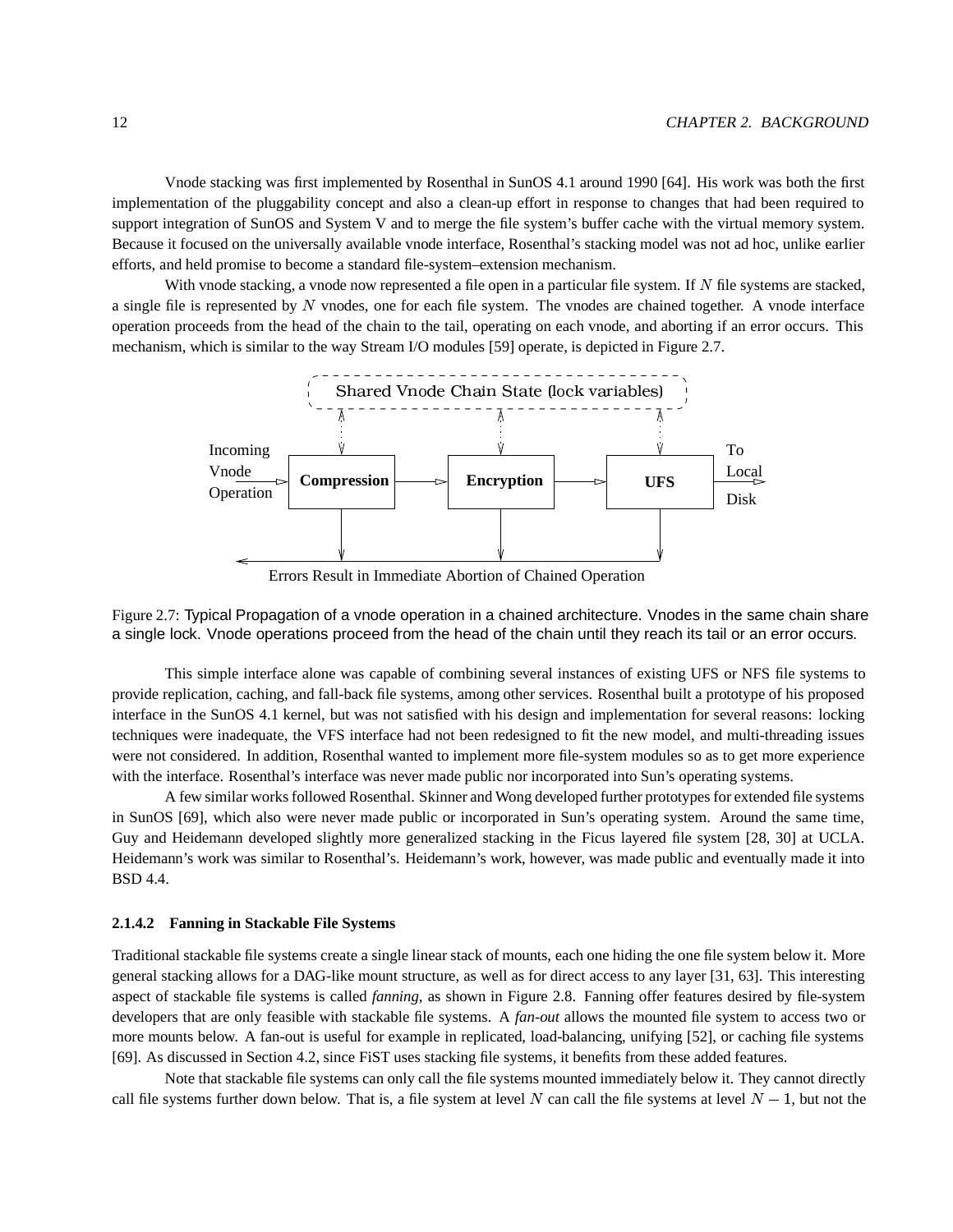#### 2.1. EVOLUTION OF FILE SYSTEMS DEVELOPMENT AND THE SAME IS A 13

file systems at level  $N-2$ . Furthermore, stackable file systems cannot call file systems above it; in fact, they do not know which or how many file systems are stacked above it. These restrictions are necessary to maintain modular independence and transparency among layers.



Figure 2.8: Fanning in stackable file systems. A fan-in file system allows direct access to upper and lower layers. A fan-out file system can access two or more file systems directly. The "\$" references are explained in Chapter 4.

A *fan-in* allows a process to access lower-level mounts directly, as can also be seen in Figure 2.9. This can be useful when fast access to the lower-level data is needed. For example, in an encryption file system, a backup utility can backup the data faster (and more securely) by accessing the ciphertext files in the lower-level file system. If fan-in is not used, the mounted file system will overlay the mounted directory with the mount point. An overlay mount hides the lower level file system. This can be useful for some security applications. For example, our ACL file system (Section 8.2) hides certain important files from normal view and is able to control who can manipulate those files and how.



Figure 2.9: Stackable file-system mounts can keep the mounted directory exposed (fan-in allowed) or overlay the mounted directory (fan-in disallowed).

#### **2.1.4.3 Interposition and Composition**

A few yearslater, Rosenthal, Skinner, and Wong established new terminology for the field [63, 69]. They expanded the term *stacking* in to *interposition* and *composition*. The term "stacking" was considered at once to have too many implications, to be too vague, and to imply only a linear LIFO structure with no fan-in or fan-out.

Interposition was coined as the new term for stacking. The defining papers [63, 69] explain a particular implementation of interposition based on a new definition of vnodes. The new vnode contains only the public fields of the old vnode. A new data structure called a *pvnode* contains the private fields of the old vnode. A *vnode chain* now becomes a single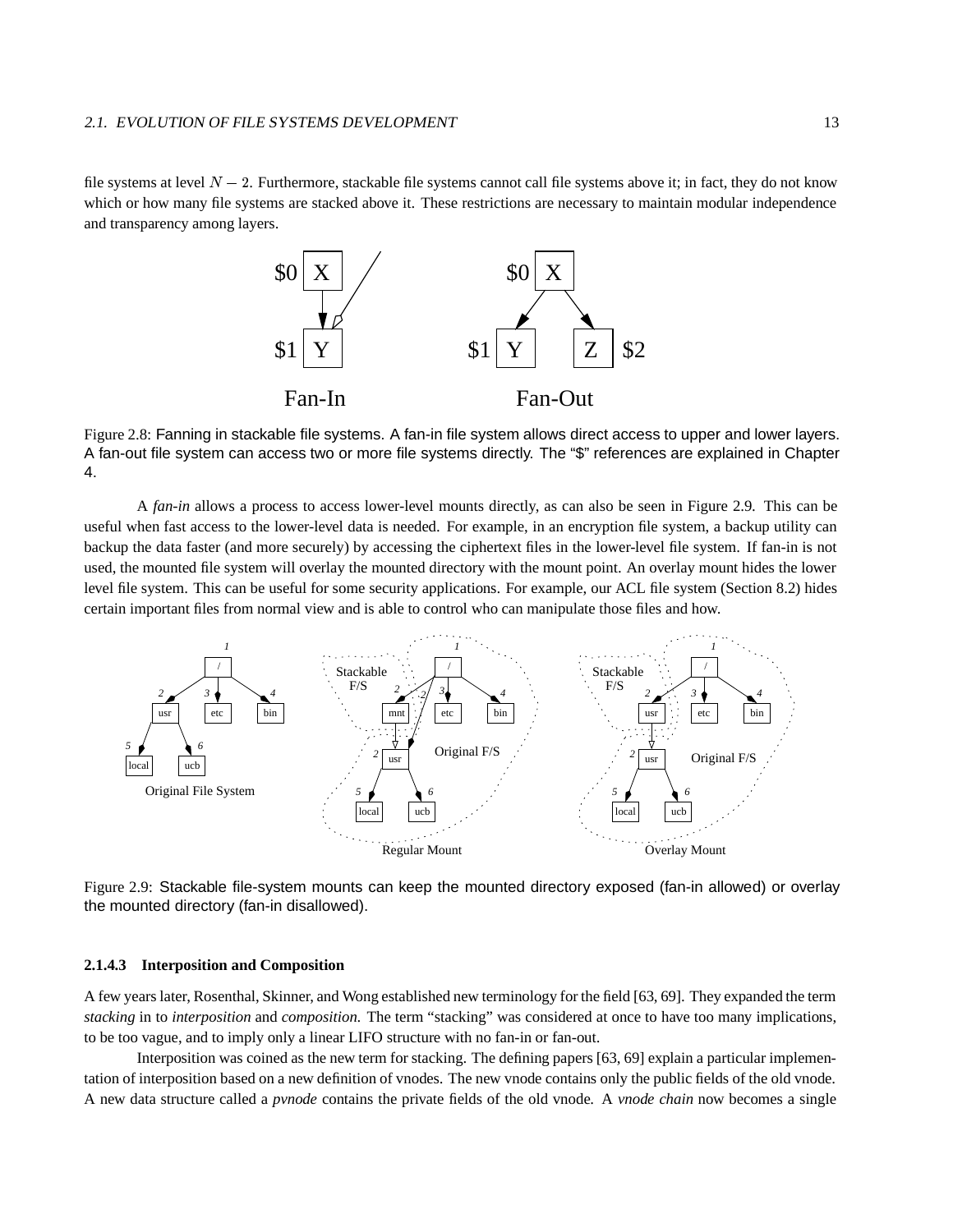vnode (providing a unique identity for the file) plus a *chain* <sup>2</sup> of linked pvnodes. Interposed functionality is represented by one pvnode per open file.

Pvnodes may contain pointers to other vnodes, with the effect that all the linked vnodes may need to be regarded as a single object. This effect is called composition. Composition, in particular, requires the following two capabilities [63]:

- 1. The ability to lock a complete interposition chain with one operation.
- 2. Treating an interposition chain as an atomic unit. An operation that failed midway should result in undoing anything that was done when the operation began at the head of the chain.

Figure 2.10 shows this structure for a compressing, encrypting file system that uses UFS as its persistent storage. For each of the three file-system layers in the stack, there is one pvnode. Each pvnode contains a pointer back to the file system that it represents, so that the correct operations vector is used. The three pvnodes are linked together in the order of the stack from the top to the bottom. The head of the stack is referenced from a single vnode structure. The purpose of this restructuring that Skinner & Wong had proposed was so that the three pvnodes could be used as one composed entity (shown here as a dashed enclosing box) that could be locked using a single lock variable in the new vnode structure.



Figure 2.10: Vnode composition using private vnodes, pvnodes. Pvnodes can refer to any file system, while a single vnode handles a chain of pvnodes, allowing a single lock to operate on a complete chain of stacked file systems.

The linked data structures created by interposition and the corresponding complex semantics arising from composition complicate concurrency control and failure recovery. One concurrency control problem is how to lock an arbitrarily long interposition chain as cheaply as possible. Another, harder, problem is how to lock more than one chain for multivnode operations.

<sup>2</sup>Actually a DAG, to provide fan-in and fan-out.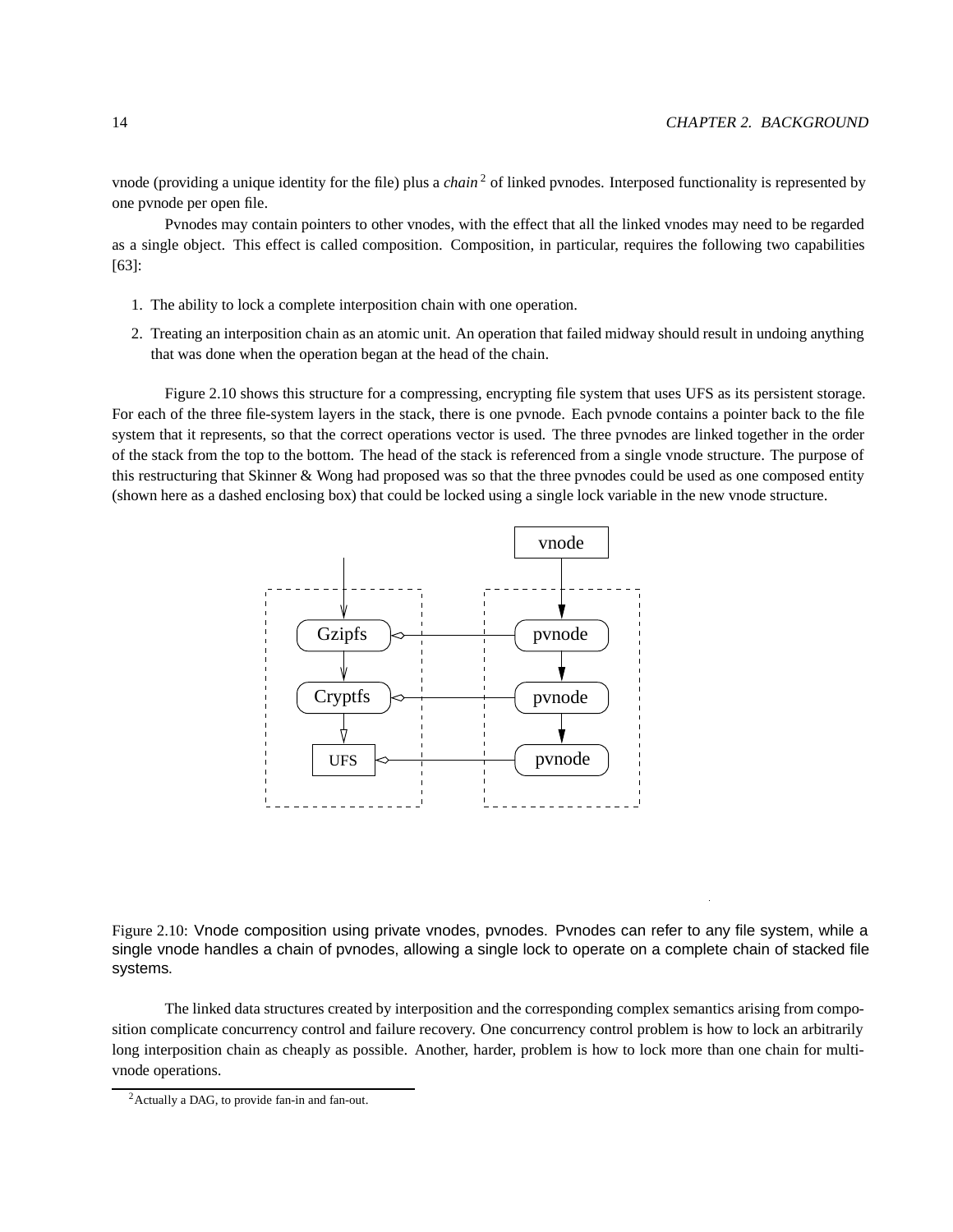#### 2.1. EVOLUTION OF FILE SYSTEMS DEVELOPMENT 15

The failure recovery problem arises from composition. If a multi-vnode operation fails midway, it is vital to rollback the operations that have succeeded. Both Rosenthal and Skinner discuss adapting the database concept of atomic transactions. Specifically, each pvnode would contain routines to *abort*, *commit*, and *prepare* 3 the effects of operations on it. However, probably because of the complexity involved, no one has yet implemented transactions in support of composition. Consequently, stacks of interposed file systems may have failure behavior that is different from single file systems.

#### **2.1.4.4 4.4 BSD's Nullfs**

4.4 BSD includes a file system called *Nullfs*, which was directly derived from Heidemann's work at UCLA [30]. BSD's Nullfs does not create any new infrastructure for stacking; all it does is allow mounting one part of the file system in a different location. It proved useful as a template from which 4.4 BSD's Union file system was written [52]. The latter was developed by extending Nullfs to merge the mount-point file system and the mounted one, rather than blindly forward vnode and VFS operations to the new mount point.

The main contribution of 4.4 BSD to stacking is that it used an existing vnode interface in a manner similar to Sun Microsystems's Lofs. In fact, the way to write stackable file systems in 4.4 BSD is to take the template code for their Nullfs, and adapt it to one's needs. This template approach simplifies development somewhat, but still, difficult kernel code must be written in C, and no high-level functionality is available. Furthermore, this code is not portable to other systems. File systems based on Nullfs, however, suffer only a small performance degradation since they execute in the kernel.

#### **2.1.4.5 Programmed Logic Corp.'s StackFS**

Programmed Logic Corp. is a company specializing in storage products. Among their offerings are a compression file system, a 64-bit file system, a high-throughput file system utilizing transactions, and a stackable file system. PLC's StackFS [56] is very similar to BSD 4.4's Nullfs.

StackFS allows for different modules to be inserted in a variety of ways to provide new functionality. Modules offering 64-bit access, mirroring, union, hierarchical storage management (HSM), FTP, caching, and others are available. Several modules can be loaded in a stack fashion into StackFS. The only organization available is a single stack; that is, each file system performs its task and then passes on the vnode operation to the one it is stacked on top of, until the lowest stacked file system accesses the native file system (UFS or NFS).

There is no support for fan-in or fan-out. StackFS does not have facilities for high-level functionality. There is no language available for producing modules that will work within StackFS. PLC's work is not portable to other systems. Still, PLC's products are the only known commercially available stackable file systems written on top of an existing stacking infrastructure.

#### **2.1.5 HURD**

The *Herd of Unix-Replacing Daemons* (HURD) from the Free Software Foundation (FSF) is a set of servers running on the Mach 3.0 microkernel that collectively provide a Unix-like environment [12]. HURD file systems are implemented at user level, much the same as in Mach [2] and CHORUS [1].

The novel concept introduced by HURD is that of the translator. A translator is a program that can be attached to a pathname and perform specialized services when that pathname is accessed.

For example, in HURD there is no need for the ftp program. Instead, a translator for ftp service is attached to a pathname, for example, /ftp. To access, say, the latest sources for HURD itself, one could cd to the directory: /ftp/prep.ai.mit.edu/pub/gnu and copy the file hurd-0.1.tar.gz. Common Unix commands such as ls,

<sup>&</sup>lt;sup>3</sup>In transaction terminology, "prepare" means to stop processing and prepare to either commit or abort.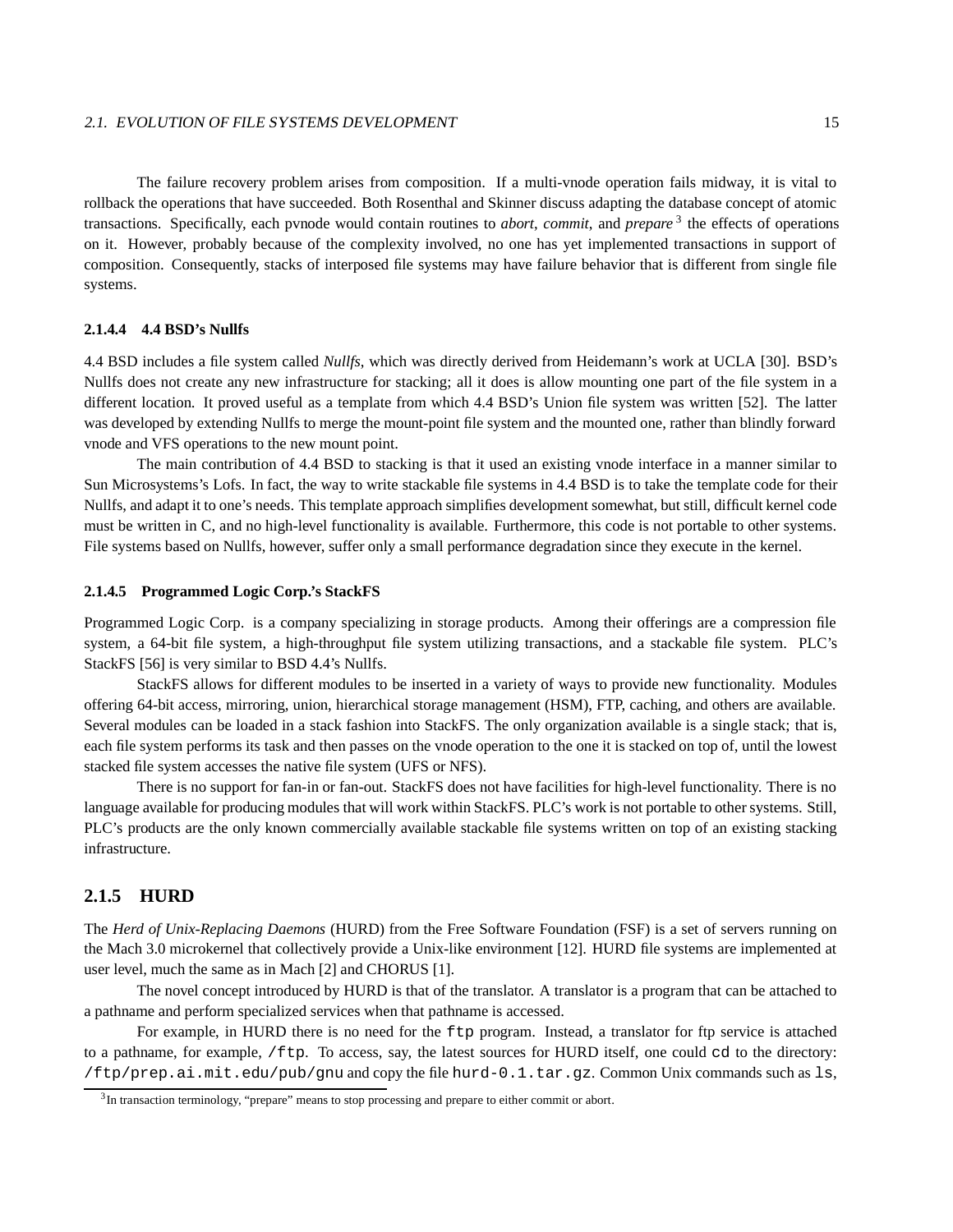cp, and rm work normally when applied to remote ftp-accessed files. The ftp translator takes care of logging into the remote server, translating FTP protocol commands to file system commands, and returning result codes back to the user.

Originally, a translator-like idea was used by the "Alex" work and allowed for example transparent ftp access via a file-system interface [14].

#### **2.1.5.1 How to Write a Translator**

HURD defines a common interface for translators. The operations in this interface are much closer to the user's view of a file than the kernel's, in many cases resembling Unix commands:

- $\bullet$  file\_chown to change owner and or group.
- $\bullet$  file\_chflags to change file flags.
- \ file utimes to change access and modify times.
- \ file lock to apply or manipulate advisory locks.
- $\bullet$  dir\_lookup to translate a pathname.
- $\bullet$  dir mkdir to create a new directory.

HURD also includes a few operations not available in the vnode interface, but which have often been wished for:

- $\bullet$  file notice changes to send notification when a file changes.
- $\bullet$  dir notice changes to send notification when a directory changes.
- \ file getlinknode to get the other names of a hard-linked file.
- dir mkfile to create a new file without linking it into the file system. This is useful for temporary files, for preventing premature access to partially written files, and also for security reasons.
- \ file set translator to attach a translator to a point in the name space.

We have listed only some of HURD's file and directory operations, but even an exhaustive list is not as long as the VFS and vnode interfaces listed in Appendix sections C.2 and C.4.

HURD comes with library implementations for disk-based and network-based translators. Users wishing to write new translators can link with libdiskfs.a or libnetfs.a respectively. If different semantics are desired, only those necessary functions must be modified and relinked. HURD also comes with libtrivfs.a, a trivial template library for file system translators, useful when one needs to write a complete translator from scratch.

The idea of translators is akin to stacking a special file system on top of a single directory: the new file system can perform similar functions to that of a translator. However, the API for writing translators was designed especially for extensibility, while the vnode interface was not. Therefore, writing translators is simpler than writing new file systems using the vnode interface. While writing translators in HURD is relatively simple, developers must still write lots of C code, implementing every function in the API. Furthermore, this code is not portable to other systems.

HURD is unlikely ever to include a "standard" vnode interface. For political and copyright reasons, HURD was designed and built using free software and standards, with the emphasis on changing anything that could be improved. This undoubtedly will limit its popularity. That, coupled with the very different programming interface it offers, means that there is less of a chance that HURD will provide vnode-like code translation like FiST. Nevertheless, HURD offers an interface that is comparable to the vnode one and more.

One final problem with HURD is that it was based on Mach, a message-passing micro-kernel operating system that suffers from poor performance due to the high costs of passing messages [2].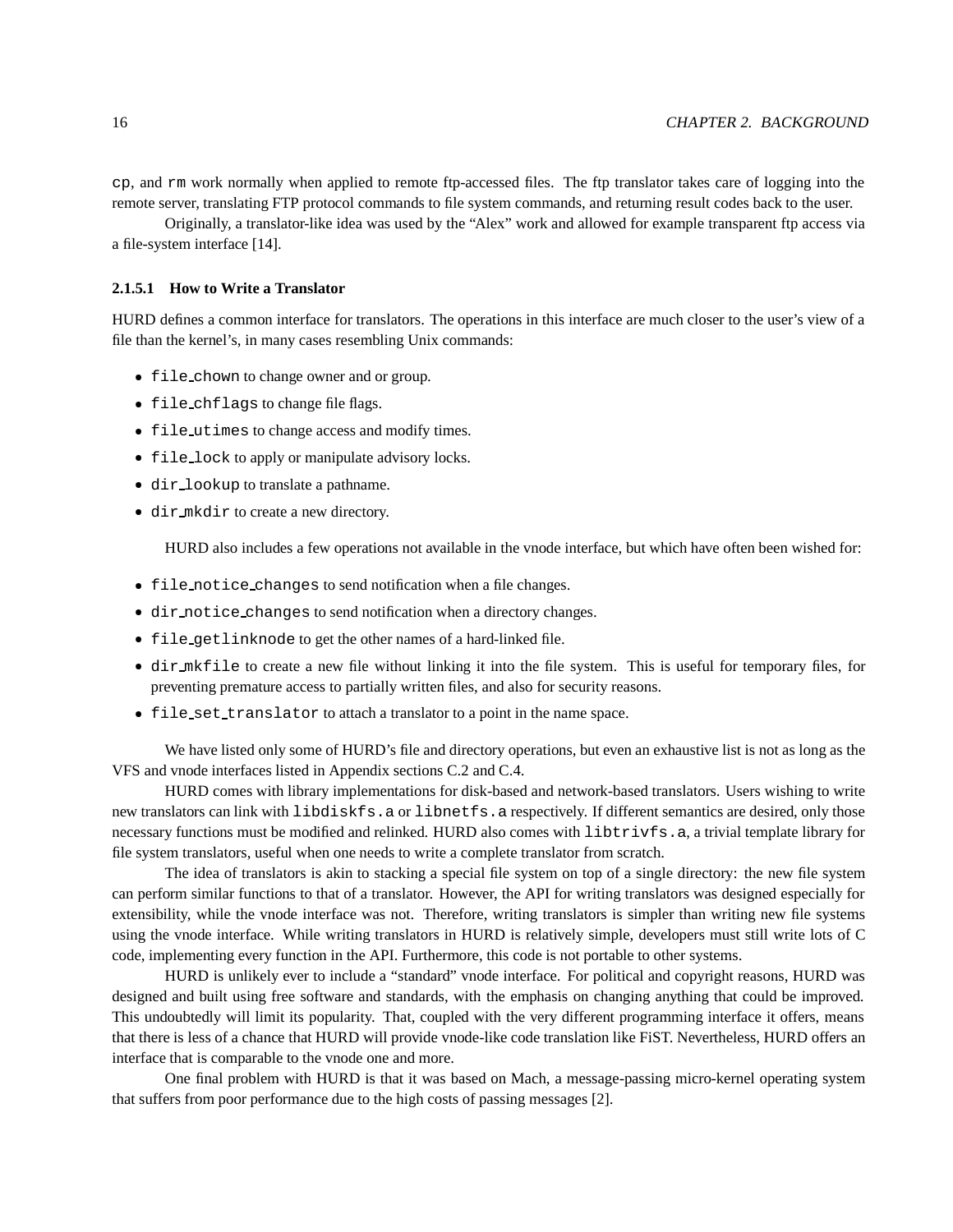#### 2.1. EVOLUTION OF FILE SYSTEMS DEVELOPMENT 17

#### **2.1.6 Plan 9**

Plan 9 was developed at Bell Labs in the late 1980's [54, 55, 57]. The Plan 9 approach to file-system extension is similar to that of Unix.

The Plan 9 mount system call provides a file descriptor that can be a user process or remote file server. After a successful mount, operations below the mount point are sent to the file server. Plan 9's equivalent of the vnode interface (called 9P) comprises the following operations:

**nop** The NULL ("ping") call. It could be used to synchronize a file descriptor between two entities.

**session** Initialize a connection between a client and a server. This is similar to the VFS mount operation.

- **attach** Connect a user to a file server. Returns a new file descriptor for the root of the file system. Similar to the "get root" vnode operation.
- **auth** Authenticate a 9P connection.
- **clone** Duplicate an existing file descriptor between a user and a file server so that a new copy could be operated upon separately to provide user-specific name space.
- **walk** Traverse a file server (similar to lookup).
- **clwalk** Perform a clone operation followed by a walk operation. This one is an optimization of this common sequence of operations, for use with low-speed network connections.
- **create** Create a new file.
- **open** Prepare a file descriptor before read or write operations.
- **read** Read from a file descriptor.
- **write** Write to a file represented by a file descriptor.
- **clunk** Close a file descriptor (without affecting the file).
- **remove** Delete an existing file.
- **stat** Read the attributes of a file
- **wstat** Write attributes to a file.
- **flush** Abort a message and discard all remaining replies to it from a server.
- **error** Return an error code.

These operation messages are sent to a file server by the Plan 9 kernel in response to client requests, much the same way as user-level NFS servers behave.

Plan 9 and 9P provide little benefit over what can be done with the vnode interface and a user-level NFS server. Certainly, there is no major novelty in Plan 9 like the translation concept of HURD. Support for writing Plan 9 file servers is limited, and the functionality they can provide is not as well thought out as HURD's. HURD therefore provides a more flexible file-service–extension mechanism.

Plan 9 does not provide a library of high-level functionality and require writing code using a slightly-modified C compiler. File systems written in Plan 9 code are not portable to other systems.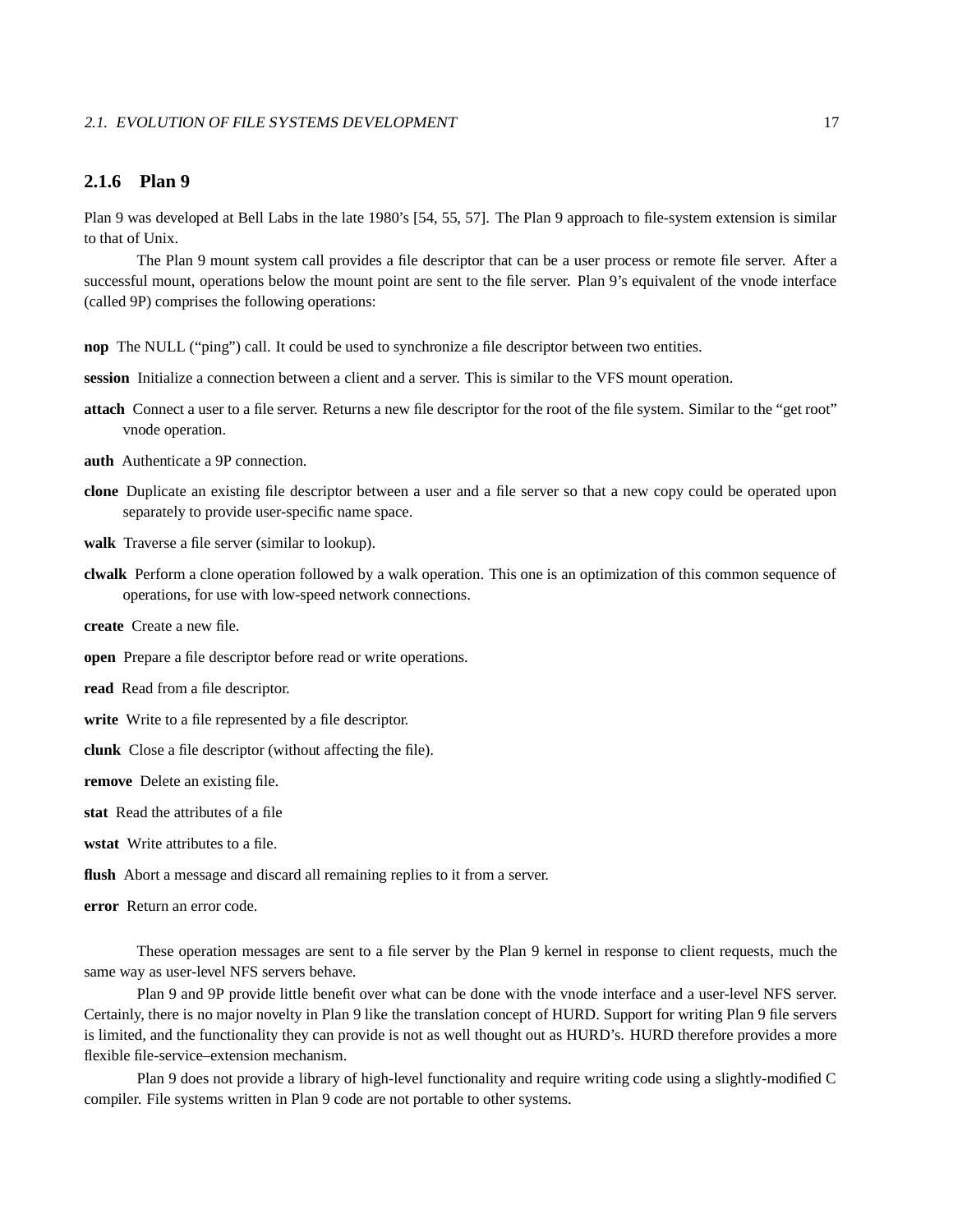#### **2.1.6.1 Inferno**

Inferno is Lucent Technologies's (a.k.a. Bell Labs) successor to Plan 9. The Inferno network operating system was designed to be fully functional yet fit in a small amount of memory. It is designed to run on devices such as set-top boxes, PDAs, and other embedded systems [40].

In Inferno, everything is represented by files. Therefore, file systems are indistinguishable from other services; they are all part of the Inferno name space. Even devices appear as small directories with a few files named "data," "ctl," "status," etc. To control an entity represented by such a directory, you write strings into the "ctl" file; to get status, read the "status" file; and to write data, open the "data" file and write to it. This model is simple and powerful: operations can be done using simple open, read, write, and close sequences—all without the need for different APIs for networking, file systems, or other daemons [9].

Inferno allows name spaces to be customized by a client, server, or any application. The *mount* operation imports a remote name space onto a local point, similar to the Unix file-system mount operation. The *bind* operation makes a name space in one directory appear in another. This is similar to creating symbolic links and hard links in traditional Unix file systems, with the exception that Inferno can also unify the contents of two directories.

For Inferno to offer a new file-system functionality that might otherwise be achieved via vnode stacking, an application has to *mount* and *bind* the right name spaces, add its own names as required, and then offer them for importation (similar to exporting in Unix). All these actions can be done securely. Inferno code is written in the Limbo programming language [35], a new general-purpose language. Inferno code is not portable to other systems.

Inferno's main disadvantage is a familiar one. It is a brand new operating system, and employs a new programming language and model. Inferno is not likely to be as portable or in wide use as Unix.

#### **2.1.7 Spring**

Spring is an object-oriented research operating system built by Sun Microsystems Laboratories [44]. It was designed as a set of cooperating servers on top of a microkernel. Spring uses a modified Interface Definition Language (IDL) [74, 77] as outlined in the CORBA specifications [50] to define the interfaces between the different servers.

Spring includes several *generic* modules that provide services that are useful for file systems:

**Caching** A module that provides attribute caching of objects.

- **Coherency** A layer that guarantees object states in different servers are identical. It is implemented at the page level, so that every object inherited from it could be coherent by default.
- **I/O** A layer that supports streaming-based operations on objects similarly to the Unix read and write system calls.
- **Memory Mapper** A module that provides page-based caching, sharing, and access (similar to the Unix mmap system call).
- **Naming** A module that maintains names of objects.

**Security** A module that provides secure access and credentials verification of objects.

Spring file systems inherit from many of the above modules. The naming module provides naming of otherwise anonymous file objects, giving them persistence. The I/O layer is used when the read or write system calls are invoked. The memory pager is used when a page needs to be shared or when system calls equivalent to mmap are invoked. The security layer ensures that only permitted users can access files locally or remotely, and so on.

Spring file servers can reside anywhere—not just on the local machine or remotely, but also in kernel mode or in user-level. File servers can replace, overload, and augment operations they inherit from one or more file servers. This form of object-oriented composition makes file systems simpler to write.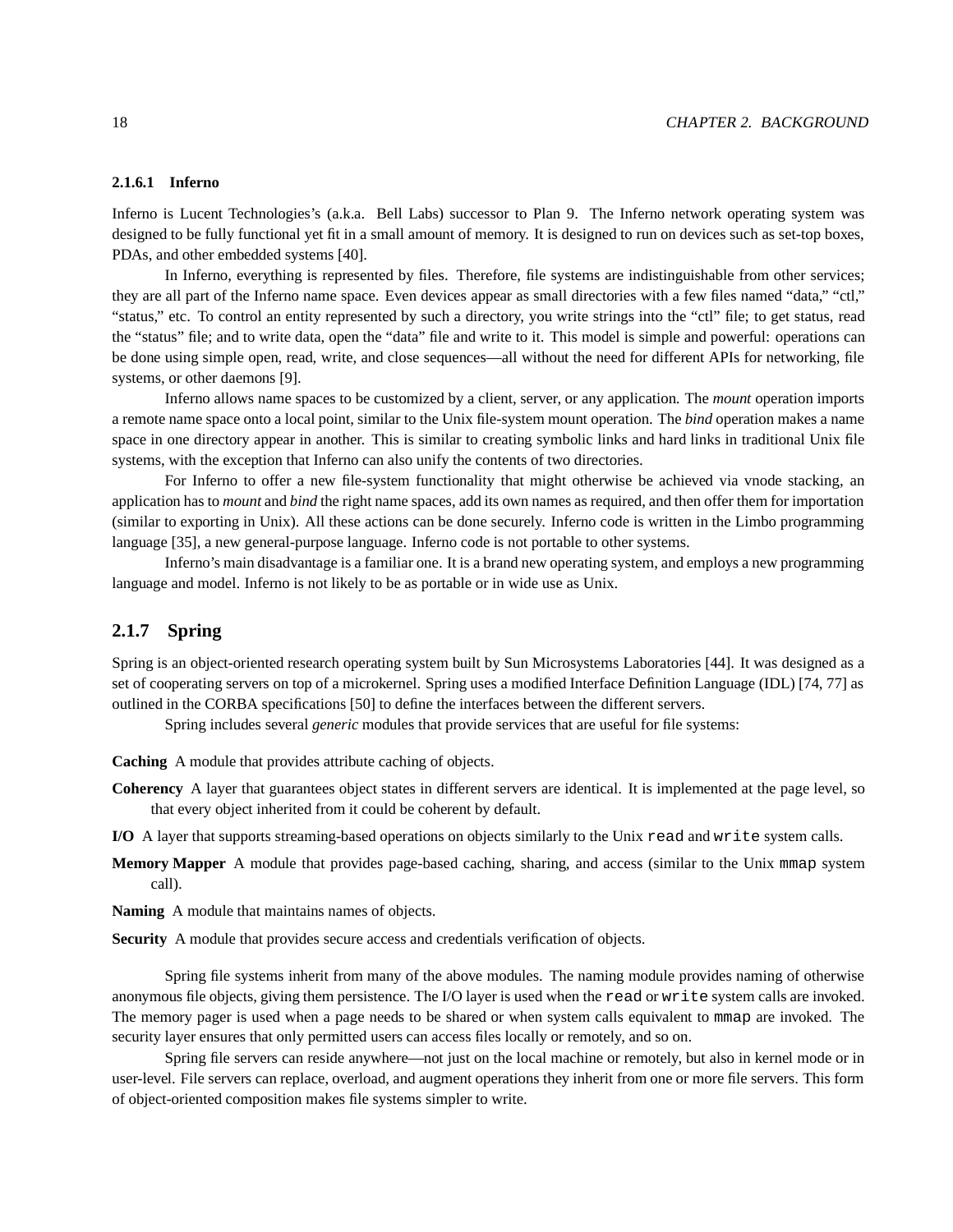#### 2.1. EVOLUTION OF FILE SYSTEMS DEVELOPMENT 19

It is easy to extend file systems in Spring. The implementation of the new file system chooses which file-system modules to inherit operations from, then changes only those that need modification. Since each file object is named, Spring stackable file systems can perform operations on a per-file basis; they can, for example, decide to alter the behavior of some files, while letting others pass through unchanged.

Spring is a research operating system used by Sun to develop new technology that could subsequently be incorporated into its commercial operating system products. As such, performance is a major concern in Spring. Performance had always been a problem in microkernel architectures due to the numerous messages that must be sent between the many servers that could be distributed over distinct machines and even wide-area networks. Spring's main solution to this problem is the abundant use of caching. Everything that can be cached is cached: pages, names, data, attributes, credentials, etc.—on both clients and servers.

Without caching, performance degradation for a file system containing a single-stack layer ranged from 23–39% in Spring, and peaked at 69–101% for a two-layer stack (for the fstat and open operations). With caching it was barely noticeable. However, even with caching extensively employed, basic file-system operations (without stacking) still took on average 2-7 *times* longer than the highly optimized SunOS 4.1.3 [36]. So while it is clear that caching helped to alleviate some overheads, many more remain.

To implement a new stackable file system in Spring, one has to write only those operations that need to be changed. The rest inherit their implementation from other file-system modules. This is a flexible and incremental development process.

The work done in the Spring project provides an interesting and flexible object-oriented programming model for file systems. Spring, however, still uses a different file-system interface and as a research operating system is not likely to become popular any time soon, if ever.

One work that resulted from Spring is the Solaris MC (Multi-Computer) File System [41]. It borrowed the objectoriented interfaces from Spring and integrated them with the existing Solaris vnode interface to provide a distributed file-system infrastructure through a special *Proxy File System* (pxfs). Solaris MC provides all of the benefits that come with Spring, while requiring little or no change to existing file systems; those can be gradually ported over time. Solaris MC was designed to perform well in a closely coupled cluster environment (not a general network) and requires high performance networks and nodes.

#### **2.1.8 Windows NT**

Microsoft's Windows NT 4.0 comes with a flexible driver hierarchy that includes high-level I/O managers, file-system drivers such as NTFS or FAT, and device drivers for disks and networks [49]. Windows NT allows developers to write *filter drivers*—stacked modules that can be inserted anywhere in the drivers' calling hierarchy, intercepting file-system operations. Filter drivers that are inserted above file system drivers can intercept user calls before the file system sees them; filter drivers inserted below file systems can intercept calls after the file system has seen them and before they are sent to device drivers.

The act of inserting a filter driver is called *attaching* and is similar to mounting a file system in Unix. Files in Windows NT have a special kernel handle similar to vnodes in Unix. Also, each filter driver can have a dispatch list of file-system operations, similar to vnode operation vectors in Unix.

Filter drivers can register their requests to intercept certain file system operations such as opening a file, reading or writing files, listing directories, and so on. In other words, they can selectively intercept those file-system operations they wish to see. This is more flexible than general vnode interfaces under Unix: there, all vnode operations must be intercepted and handled.

In addition, filter drivers can define *initialization* and *completion* functions to execute before and after certain file system operations execute. This allows developers the flexibility to execute arbitrary code as pre-conditions and postconditions to file system operations.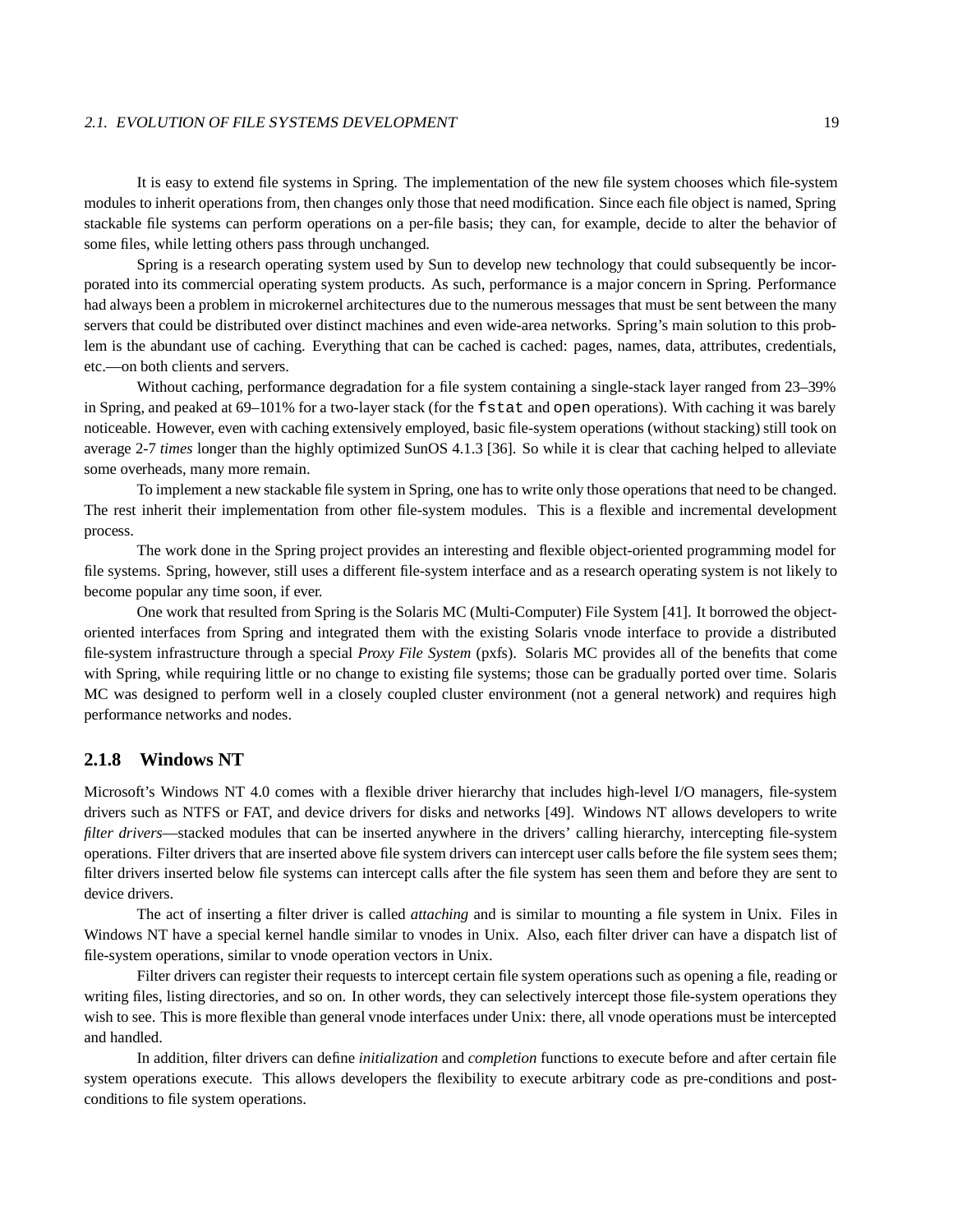The Windows NT I/O manager treats its various components as clients and servers. File system and I/O operations are usually encapsulated in an *I/O Request Packet* (IRP). A module such as filter driver can receive and send IRPs, modifying them as it sees fit. This ability allows for stacking-like behavior, since a list of filter drivers can register their requests to handle the IRPs for, say, reading files; each filter driver can manipulate the IRP as it sees fit, then pass it on to the next filter driver in the list.

One example of an NT filter driver is its virus signature detector. This filter driver runs above the file system, and thus tests the integrity of data before it is committed to disk through the file system. Another example of a filter driver is third-party Hierarchical Storage Management (HSM) drivers, which run between file-system drivers and disk device drivers. HSM modules determine if the data should be retrieved from a local hard-disk or, for example, a remote network-attached backup tape array.

#### **2.1.9 Other Extensible File-System Efforts**

The Exokernel is an extensible operating system that comes with XN, a low-level in-kernel stable storage system [33]. XN allows users to describe the on-disk data structures and the methods to implement them (along with file-system libraries called libFSes). The Exokernel requires significant porting work to each new platform, but then it can run many unmodified applications. Currently the Exokernel supports only NetBSD and FreeBSD, therefore it is not available on other systems. While the libFSes provide some high-level functionality, much work still has to be done to write a new file system.

Balzer's Mediating Connectors is system and library call wrappers for Windows NT [5]. They allow users to trap all API calls, not just file-system ones. Mediating Connectors is not easily portable to Unix platforms, and still require that developers write C/C++ code directly.

#### **2.1.9.1 Compression Support**

Compression file systems are not a new idea. Windows NT supports compression in NTFS [49]. E2compr is a set of patches to Linux's Ext2 file system that add block-level compression [4]. Compression extensions to log-structured file systems resulted in halving of the storage needed while degrading performance by no more than 60% [11]. The benefit of block-level compression file systems is primarily speed. Their main disadvantage is that they are specific to one operating system and one file system, making them difficult to port to other systems and resulting in code that is hard to maintain. Our approach is more portable because we use existing stacking infrastructure, we do not change file systems or operating systems, and we run our code in the kernel to achieve good performance.

The ATTIC system demonstrated the usefulness of automatic compression of least-recently-used files [15]. It was implemented as a modified user-level NFS server. While it provided portable code, in-kernel file systems typically perform better. In addition, the ATTIC system decompresses whole files while our system decompresses only the needed data.

HURD [12] and Plan 9 [54] have an extensible file system interface and have suggested the idea of stackable compression file systems. Their primary focus was on the basic minimal extensibility infrastructure; they did not produce any working examples of size-changing file systems.

Spring [36, 45] and Ficus [29] discussed a similar idea for implementing a stackable compression file system. Both suggested a unified cache manager that can automatically map compressed and uncompressed pages to each other. Heidemann's Ficus work provided additional details on mapping cached pages of different sizes. <sup>4</sup> Unfortunately, no demonstration of these ideas for compression file systems was available from either of these works. In addition, no consideration was given to arbitrary SCAs and how to efficiently handle common file operations such as appends, looking up file attributes, etc.

<sup>4</sup>Heidemann's earlier work [31] mentioned a "prototype compression layer" built during a class project. In personal communications with the author, we were told that this prototype was implemented as a block-level compression file system, not a stackable one.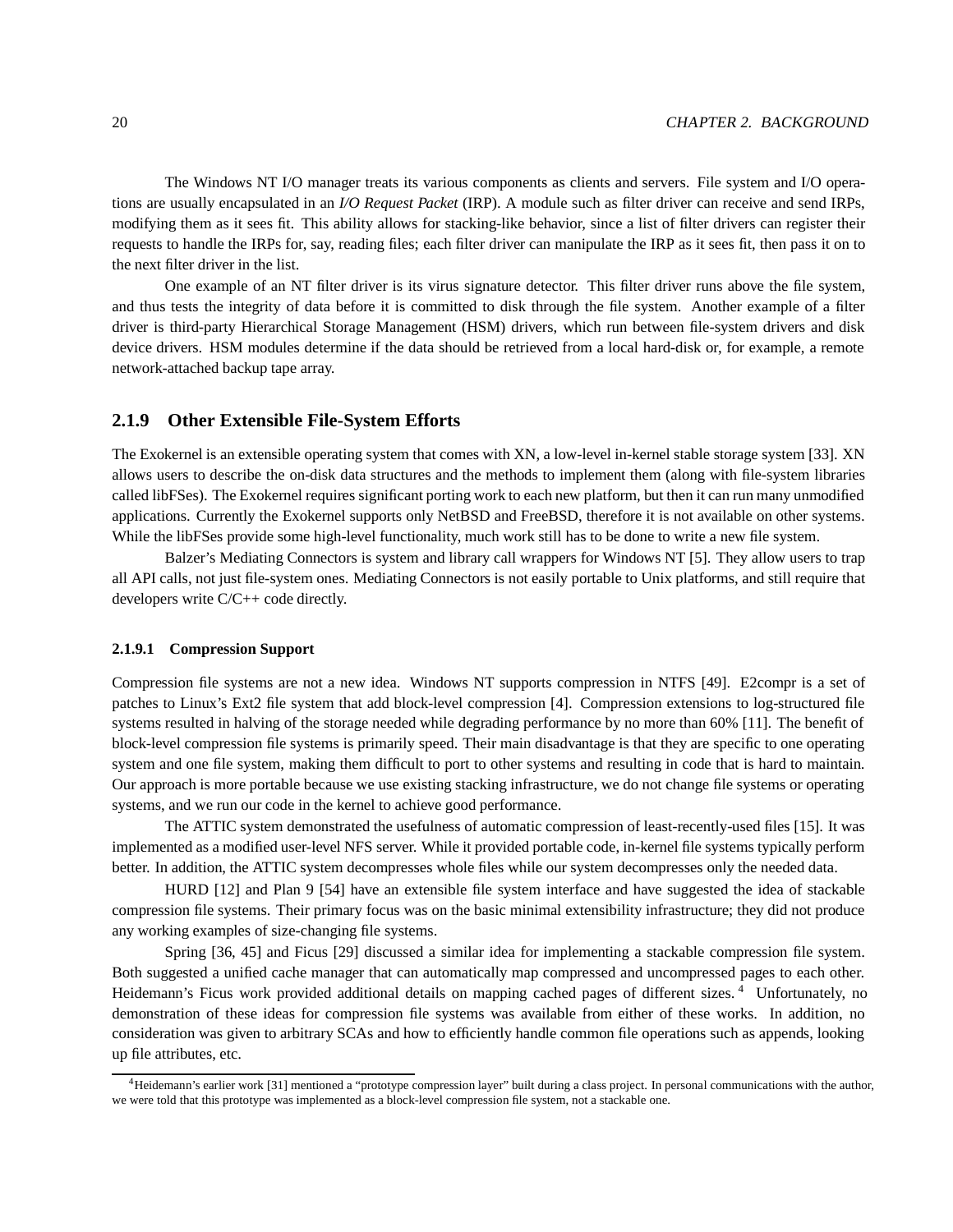#### 2.2. FILE SYSTEMS DEVELOPMENT TAXONOMY 21

#### **2.1.10 Domain Specific Languages**

High-level languages have seldom been used to generate code for operating system components. FiST is the first major language to describe a large component of the operating system, the file system.

One of the most popular domain-specific languages is YACC (Yet Another Compiler Compiler) [32]. YACC has been used to produce parsers for numerous languages, many of those for specific domains. YACC, however, is most suitable for producing code that is intended to work as part of a user-level application, not inside the kernel. While FiST uses a YACC-like model for its input file, FiST was designed to produce code that runs in kernels.

Previous work in the area of operating-system–component languages include a language to describe video device drivers [76] called GAL (Graphics Adaptor Language). GAL can specify various parameters of the two main parts of a video adaptor: the frame buffer memory and the graphics controller. The controller handles access to the video memory and produces the video signal. In GAL, one can specify allowed ranges for common video adapter parameters: size of video memory, allowed resolutions and pixel depths, horizontal and vertical synchronization clock speeds, control ports, registers, I/O memory ranges, etc.

The GAL code generator produces code that can run as an X11 video server, making all the necessary calls to initialize and reset the video adapter, change modes, display graphics, and support functions that are native to the card itself (such as 2D graphics drawing commands).

While the authors claim that their framework can support different graphical windowing systems(such as Windows 95), this work was only implemented for the X11 server on Intel architectures.

## **2.2 File Systems Development Taxonomy**

In this section we summarize the taxonomy of file-system development. We have covered some of these topics earlier in the chapter, while discussing the evolution of file-system development and related works. In the rest of this dissertation we will illustrate how FiST works better than the alternatives listed in each of the categories of this taxonomy.

**Abstraction Level**: File systems can work in user level or in the kernel. If in user level, file systems usually use the NFS interface, and act as a user-level NFS server; examples include automounters such as Amd [53, 73].

If the file system works in the kernel, it can use one of two possible interfaces:

- **– Device Level**: These file systems interact directly with device drivers, and are specific to the media they use: hard disks (UFS), CD ROMs (ISO9660), floppies (DOS), and networks (NFS).
- **– Stackable Vnode Level**: These file systems interact with other file systems through a special file-system interface called the vnode interface (described in Section 2.1.3).
- **Programming Model**: Depending on where the file system runs, different programming models may be used:
	- **–** If the file system run in user level, the programming model isthat of an NFS server, implementing the operations specified in the NFS protocol.
	- **–** If the file system run in the kernel, it can use one of several models. The basic model is that of implementing every file-system operation defined by the vnode interface, the way most low-level file systems do.
	- **–** Stackable file systems usually have to implement only the vnode operations that they wish to change. Other operations are automatically passed through between stacked layers. This option is similar to that of objectoriented programming models, where a subclass can use the methods of the superclass.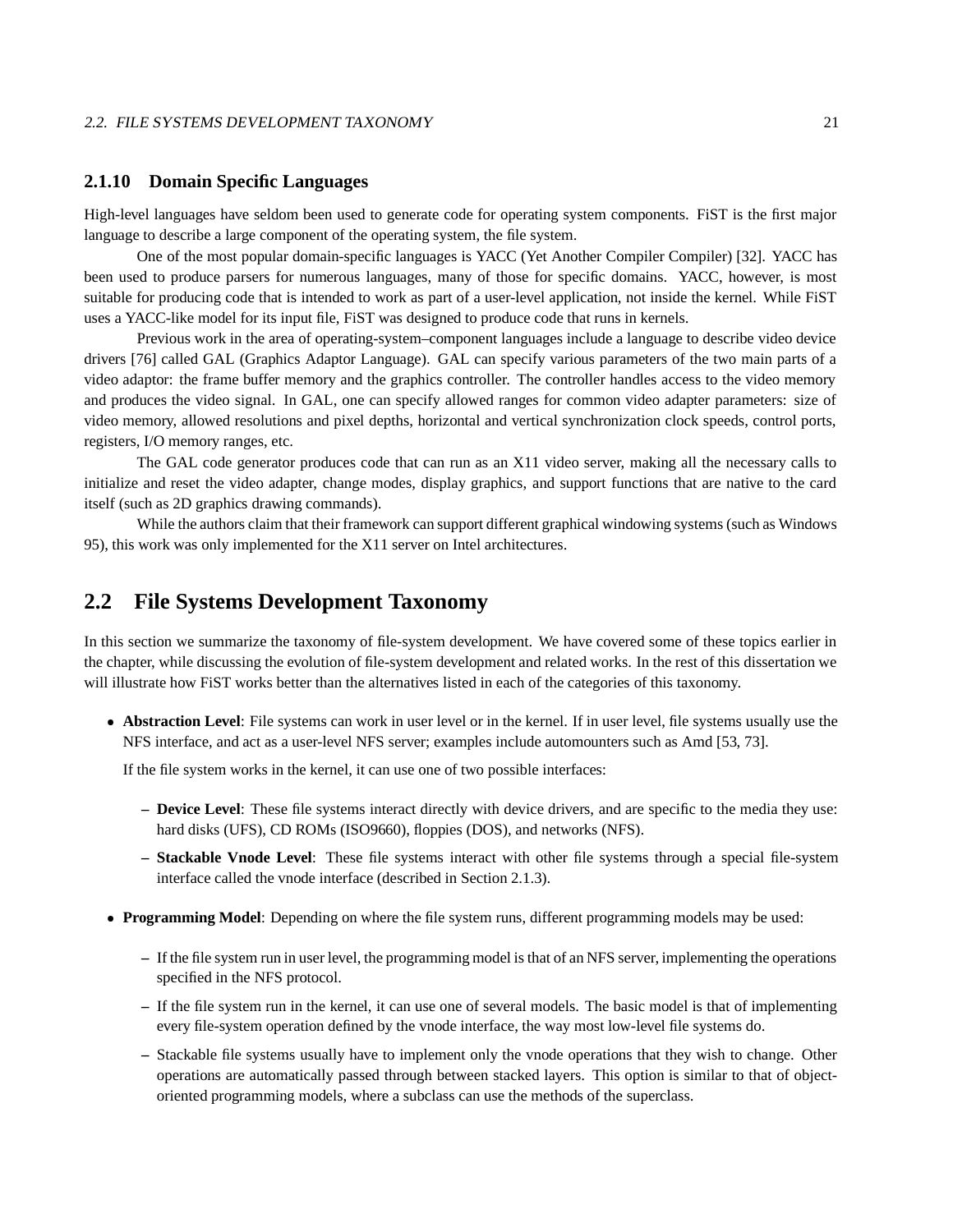#### 22 CHAPTER 2. BACKGROUND

- **High-Level Functionality**: To ease the development of file systems, some systems come with a set of available common functions that can be used as building blocks for the new file system. These functions form a useful collection of additional, high-level operations, much the same way the C run-time library (libc.a) provides additional functions built using plain system calls.
- **Development Process**: The development of file systems depends on how much of a foundation is available. This affects the amount of effort involved.
	- **–** Low-level file systems are written from scratch, most commonly in C. These file systems require a lot of effort to write because they interact with specific device drivers and special services in the operating system.
	- **–** Using *templates*, a file-system developer uses a base file system source, copies it, and makes changes to the copy. This is often the development process with stackable file systems such as BSD-4.4's Nullfs [52] and Sun Microsystems's Lofs [71].
	- **–** Object-oriented operating systems such as Spring [44] require the file-system programmer to define and write only code for those operations that need to be changed. Operations that do not change are automatically inherited from the parent objects and classes.
- **Performance**: The performance of the file system is often a factor relating to where it runs.
	- **–** User-level file systems are the slowest because each exchange of information between the kernel and the filesystem server causes a context switch.
	- **–** Low-level file systems are the fastest because they run in the kernel and interact directly with device drivers. That is also because very little code—representing overhead—run between these file systems and the media they write to and read from.
	- **–** Stackable file systems are generally fast because they run in the kernel—much faster than user-level file systems. However, they are usually slower than low-level file systems because they interact with other in-kernel file systems through a *stackable vnode interface*, an API that defines how one file system may call another.
- **Portability**: This factor is defined as the ease with which code written for one file system can be ported to another.
	- **–** User-level code is the easiest to port, because it is written just like any other user-level C program. For example, the Amd automounter [53] has been easily ported to dozens of different Unix platforms and operating-system versions.
	- **–** Low-level in-kernel file systems are the hardest to port because they depend on many kernel specifics and details of device-driver implementations. Rarely do these file systems get ported to other platforms; often the effort is large enough that a complete rewrite is easier than porting.
	- **–** Stackable file systems run in the kernel and as such also depend on kernel internals. However, they do not depend on device-driver details, making them a little easier to port. If stackable file systems use a stackable vnode interface, then porting them to other platforms requires those platforms to support the same stacking API.

Table 2.1 shows a comparison of features relating to file-system development for all systems that provide some form of extensibility. The last row of Table 2.1 shows how FiST compares favorably to other systems:

- \ FiST's abstraction level is that of stacking, an API that many system developers are already familiar with.
- The programming model is incremental, thus requiring the least amount of work to implement new features.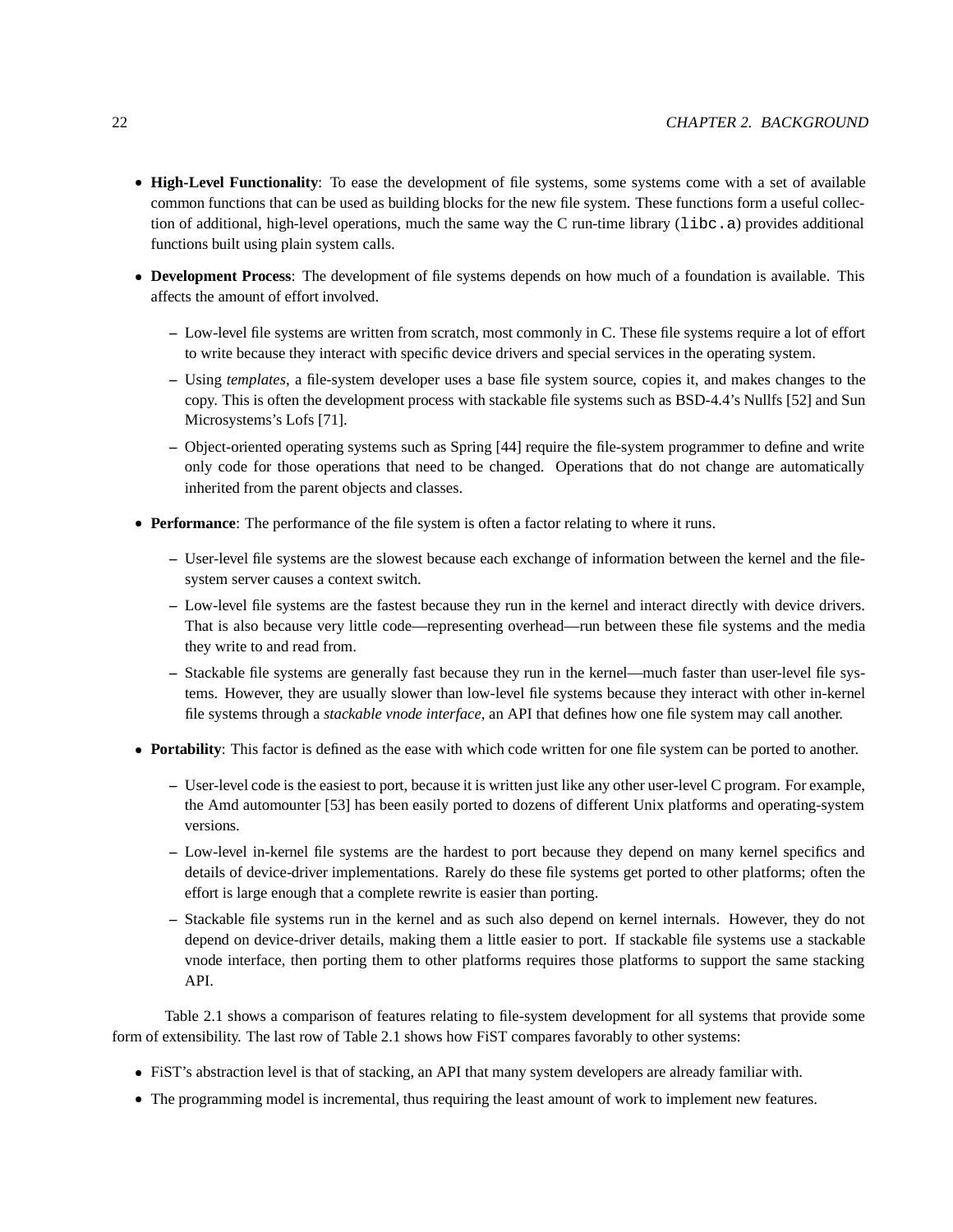| <b>System</b>     | <b>Abstraction</b> | <b>Programming</b>                 | <b>High-Level</b>    | <b>Development</b>                        | <b>Performance</b> | <b>Portable</b> |
|-------------------|--------------------|------------------------------------|----------------------|-------------------------------------------|--------------------|-----------------|
|                   | Level              | Model                              | <b>Functionality</b> | <b>Process</b>                            | Overhead           | Code            |
| Native<br>file    | device driver,     | device-driver                      | no                   | C<br>from                                 | none               | no              |
| systems           | block device       | operations                         |                      | scratch                                   |                    |                 |
| User-level file   | NFS interface      | <b>NFS</b><br>opera-               | no                   | from<br>C                                 | very high          | yes             |
| systems           |                    | tions                              |                      | scratch                                   |                    |                 |
| file<br>Vnode     | inter-<br>Vnode    | vnode opera-                       | no                   | $\overline{\text{from}}$<br>$\mathcal{C}$ | very small         | no              |
| systems           | face               | tions                              |                      | scratch                                   |                    |                 |
| Stackable File    | Stackable          | Stacking op-                       | no                   | template<br><sub>or</sub>                 | small              | no              |
| <b>Systems</b>    | <b>VFS</b>         | erations                           |                      | incremental                               |                    |                 |
| <b>HURD</b>       | <b>HURD API</b>    | HURD opera-                        | some                 | template                                  | significant        | no              |
|                   |                    | tions                              |                      |                                           |                    |                 |
| Plan 9            | 9P API             | 9P calls                           | no                   | from scratch                              | (unreported)       | no              |
| Inferno           | files              | manipulate                         | no                   | Limbo<br>com-                             | (unreported)       | no              |
|                   |                    | control files                      |                      | piler                                     |                    |                 |
| Spring            | object-            | object-                            | no                   | object-                                   | small to sig-      | no              |
|                   | oriented           | oriented                           |                      | oriented                                  | nificant           |                 |
| <b>Nullfs</b>     | stacking           | stacking oper-                     | no                   | template,<br>$in-$                        | small              | no              |
|                   |                    | ations                             |                      | cremental                                 |                    |                 |
| Exokernel         | <b>XN API</b>      | <b>XN API</b>                      | some                 | development                               | (unreported)       | significant ef- |
|                   |                    |                                    |                      | process                                   |                    | fort            |
| <b>Windows NT</b> | Win32 API          | $\overline{\text{Win32}}$<br>file- | no                   | from<br>$C++$                             | (unreported)       | no              |
|                   |                    | system                             |                      | scratch                                   |                    |                 |
|                   |                    | operations                         |                      |                                           |                    |                 |
| FiST              | stacking           | incremental                        | yes                  | high-level                                | small              | yes             |
|                   |                    |                                    |                      | language                                  |                    |                 |

Table 2.1: A comparison of the taxonomy for extensible file systems and FiST.

- \ We provide a high-level library of common functions useful when developing file systems.
- $\bullet$  FiST is a high-level language that speeds up development over traditional programming languages such as C or C++.
- File systems generated from FiST incur a very small performance overhead, making them very suitable for practical use.
- Our system is portable to several systems, saving significantly on porting efforts to other platforms.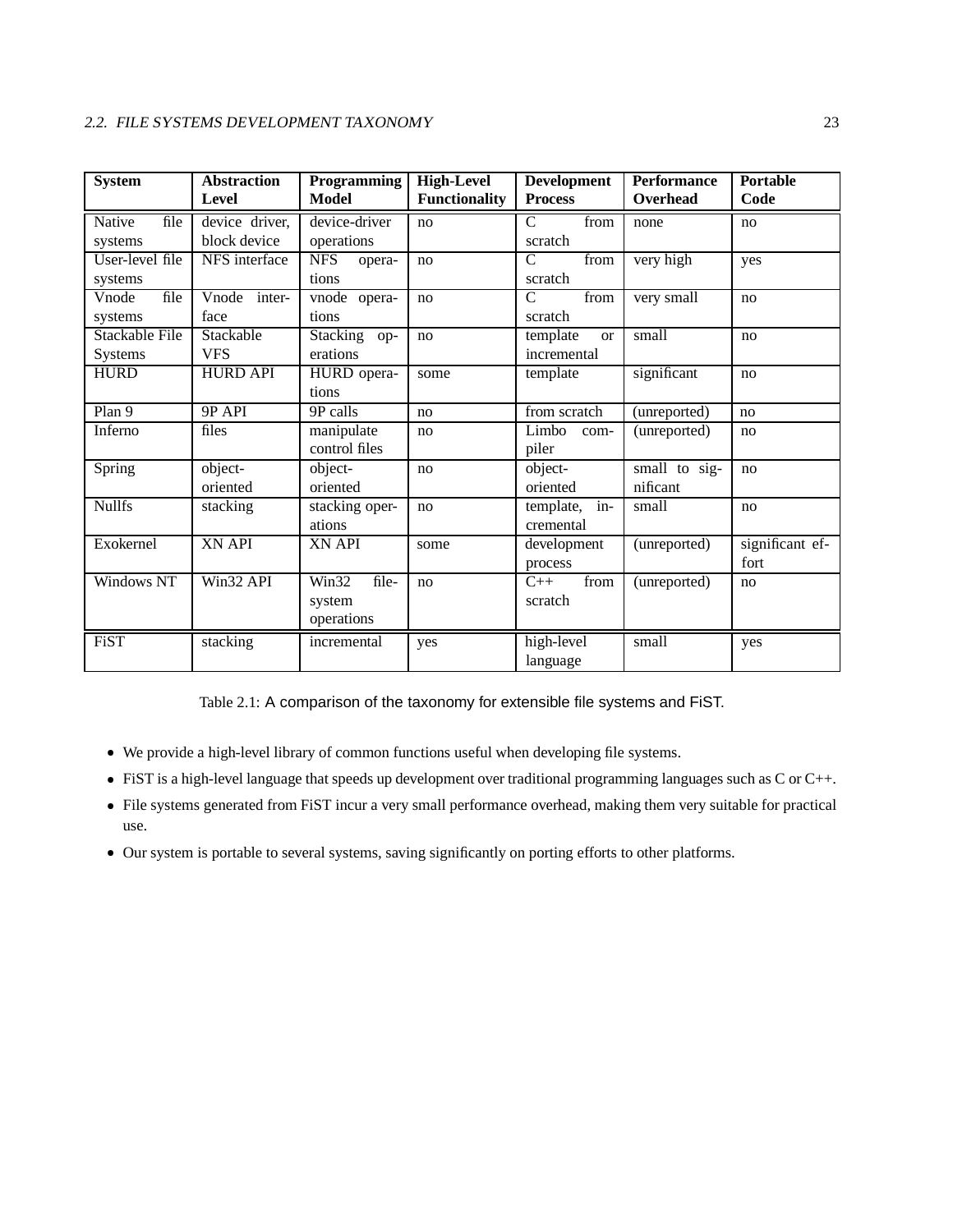## **Chapter 3**

# **Design Overview**

The FiST system is comprised of three components: the FiST language, the FiST code generator, fistgen, and the basic stacking templates. This chapter introduces the basic design of the FiST system: where the language and the templates reside and how they fit together, what is a typical file-system development process, and what is the programming model for developing file systems using FiST. Following, Chapter 4 describes in more detail the design for the FiST language; since fistgen implements the language code generation, we describe it in detail at the end of the language description, in Section 4.5. Finally, Chapter 5 describes the third and last component, the stacking templates.

## **3.1 Layers of Abstraction**

FiST is a high-level language providing a file-system abstraction at a higher level than previous file-system abstractions. Figure 3.1 shows the hierarchy for different file system abstractions:

- 1. The lowest-level file systems use device-driver APIs and are specific to the operating system and the device.
- 2. Stackable file systems offer an API that works with any file system on a given operating system, but they are specific to one operating system.
- 3. FiST file systems are more abstract than the previous two levels. FiST file systems are not specific to either the operating system or the file system.

| <b>FiST Language</b>    |                                                                              |  |  |
|-------------------------|------------------------------------------------------------------------------|--|--|
| <b>Basefs templates</b> | <b>Stackable (VFS) File Systems</b><br>(lofs, cryptfs, aclfs, unionfs, etc.) |  |  |
|                         | Low-Level File Systems (UFS, NFS, etc.)                                      |  |  |

Figure 3.1: FiST Structural Diagram. Stackable file systems, including Basefs, are at the VFS level, and are above low-level file systems. FiST descriptions provide a higher abstraction than that provided by the VFS. Basefs templates are the stackable file systems templates used in FiST, which we describe in Chapter 5.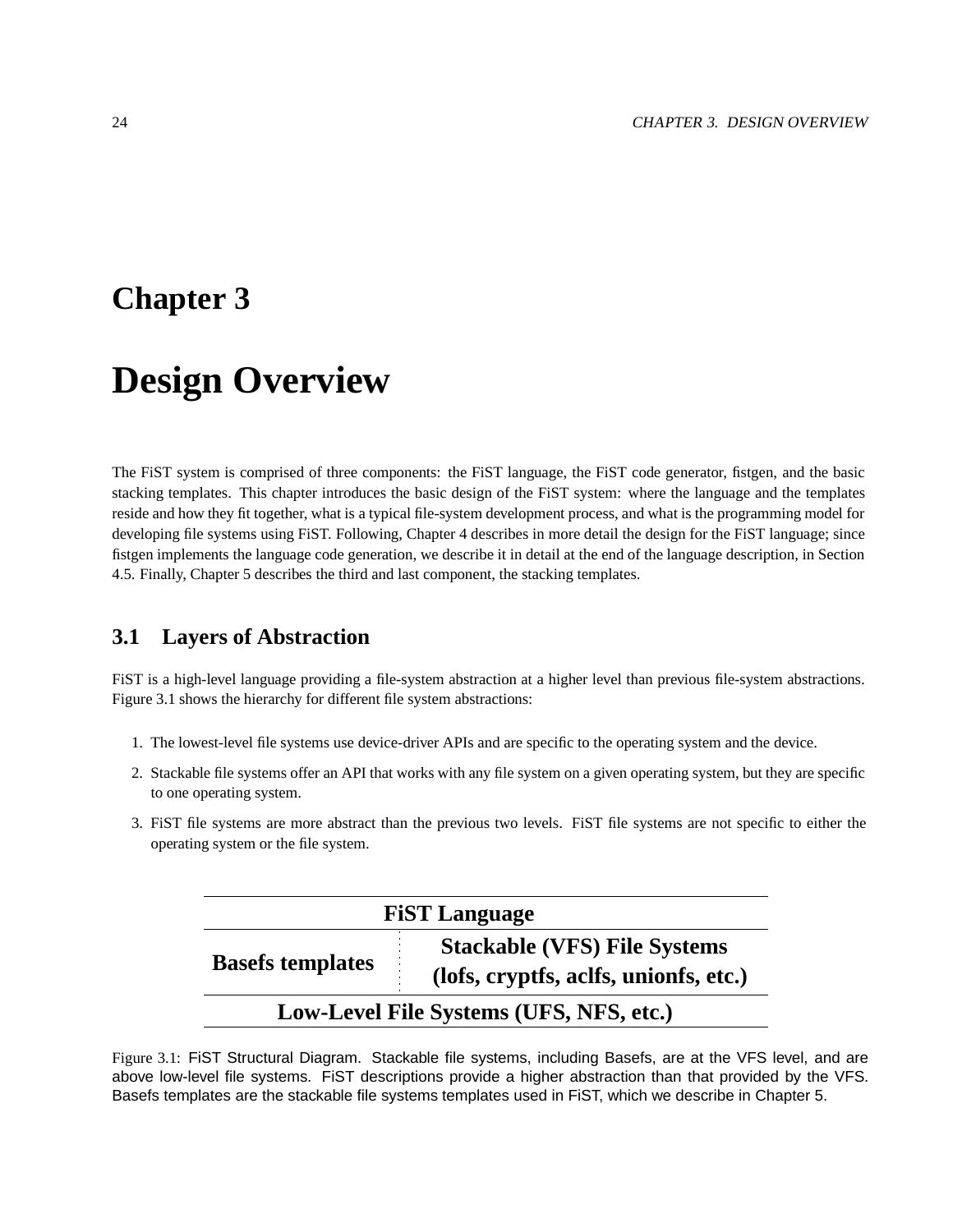#### 3.2. FIST TEMPLATES AND CODE GENERATOR 25

At the lowest level reside file systems native to the operating system, such as disk-based and network-based file systems. They are at the lowest level because they interact directly with device drivers. They therefore depend on many specific details of the device driver and the operating system.

Low-level file systems run in the kernel and are very fast, but are difficult to develop and port to other systems. Since they interact with device drivers, these file systems have full control over the data structures and placement of data on the device.

Above native file systems are stackable file systems such as the examples in Chapters 2 and 8, as well as Basefs (which we describe in Chapter 5). These file systems provide a higher abstraction than native file systems because stackable file systems interact with other file systems only through a well-defined *virtual file system interface* (VFS) [38]. The VFS provides *virtual nodes* (vnodes), an abstraction of files across different file systems. The abstraction at this level is that of the file-system interface: stackable file systems are specific to the operating system, but not to the file system they stack on.

Stackable file systems are easier to develop than native file systems because you write code to a specific welldefined API, the stackable vnode interface. Stackable file systems reside in the kernel, and while they add a certain overhead over native file systems, they still perform very well. However, they are still difficult to port to other platforms because they must be written to specific vnode interfacesthat are different from system to system. Furthermore, the stacking abstraction does not permit a stackable file system to access low-level device details such as the structure of inodes and the placement of blocks on a hard disk.

At the highest level, we define the FiST language. FiST abstracts the different vnode interfaces across *different* operating systems into a single common description language, because it is easier to write file systems this way. We found that, while vnode interfaces differ from system to system, they share many similar features. Our experience shows that similar file-system concepts exist in other non-Unix systems, and our stacking work can be generalized to include them. Therefore, we designed the FiST language to be as general as possible: we mirror existing platform-specific vnode interfaces, and extend them through the FiST language in a platform independent way. This allows us to modify vnode operations and the arguments they pass in an arbitrary way, providing great design flexibility.

There are several benefits to the FiST abstraction. You write file systems only once, and run them on many platforms; this improves portability considerably. In addition, this improves development time: not just because you write code once, but you write less code, since it is written in a high-level language. In addition, you write code incrementally only changing that which needs to change. The FiST system takes care of everything else: proper error and return codes. FiST also provides default values and implementations for all file-system operations so the developer does not have to write them.

FiST file systems build on the ideas of stackable file-system interfaces. Therefore they share some limitations with other stackable file systems: they are not able to access or change low-level file-system data structures such as inodes, nor to control the placement of data blocks on disk devices. However, FiST is able to compensate for some of these limitations by allowing developers to extend the attributes of files; this is described in Section 4.2.

### **3.2 FiST Templates and Code Generator**

The FiST system is composed of three parts: the language specification, a code generator, and stackable file-system templates. This separation is similar to that shown in Figure 3.1: the templates implement APIs that are at a lower level than the language itself.

The templates provide a fully functional null-layer stackable file system. They add stacking functionality that may be missing from some systems, provide default implementations for various operating systems, provide suitable error or return codes for all operations, handle operations that are specific to some operating systems, and also provide hooks for the FiST code generator. These hooks allow the code generator to find the right places to generate (insert, delete, or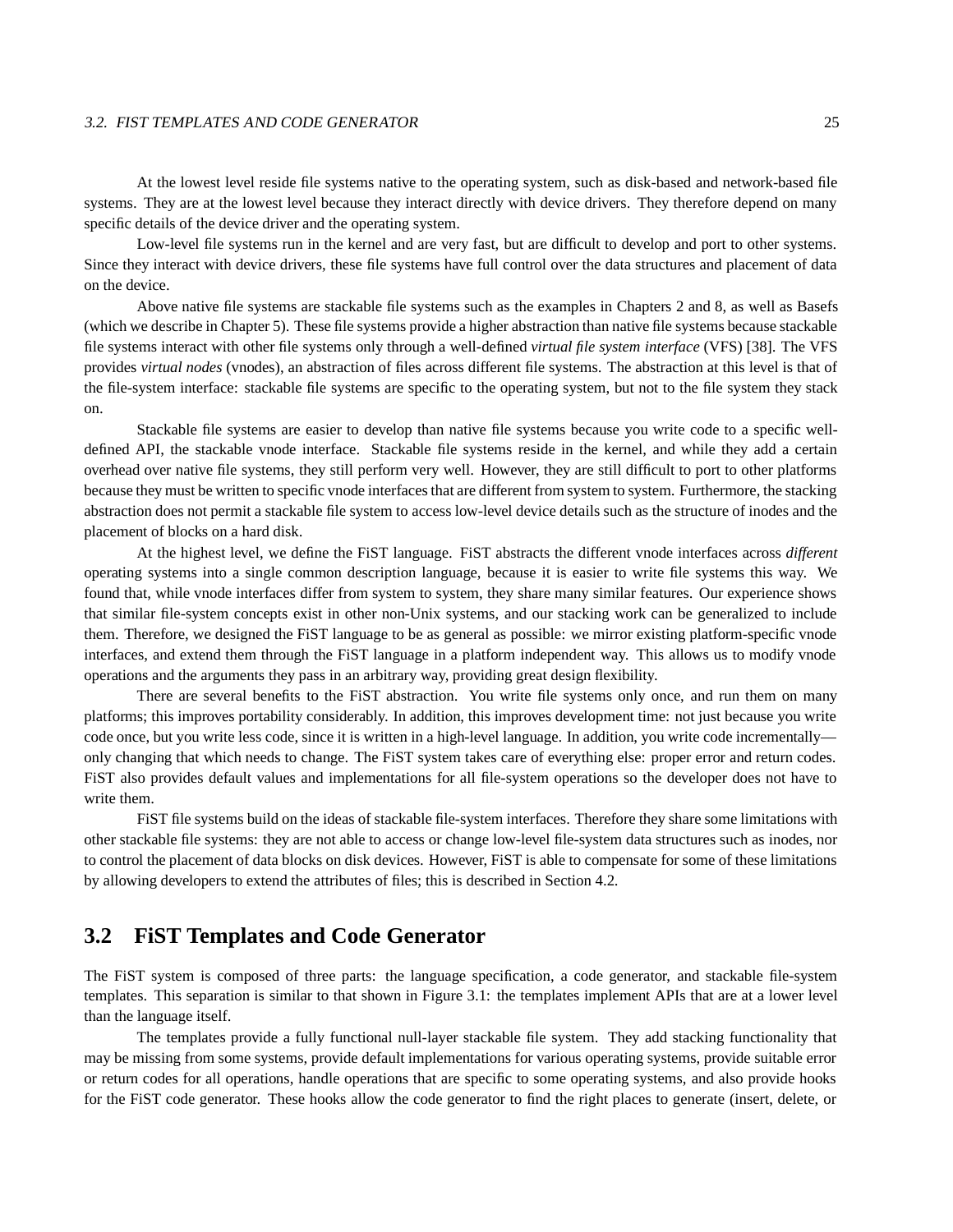replace) some code.

The overall function of the templates is to handle many low-level system details, freeing the code generator to concentrate on FiST language issues: input file parsing and code generation. That way, all low-level details are left in the templates, and higher-level details are left to the code generator. This separation makes it easy to maintain the FiST system and port its templates to new platforms.



Figure 3.2: FiST Operational Diagram. Fistgen reads a FiST input file, and with the Basefs templates, produces sources for a new file system.

The overall operation of the FiST system is shown in Figure 3.2. The figure illustrates how the three parts of FiST work together: the FiST language, fistgen, and the Basefs templates. File system developers write FiST input files to implement file systems using the FiST language. *Fistgen*, the FiST language code parser and file-system code generator, reads FiST input files that describe the new file system's functionality. Fistgen then uses additional input files, the Basefs templates. These templates contain the stacking support code for each operating system and hooks to insert developer code. Fistgen combines the functionality described in the FiST input file with the Basefs templates, and produces new kernel C sources as output. The latter implement the functionality of the new file system. Developers can, for example, write simple FiST code to manipulate file data and file names. Fistgen, in turn, translates that FiST code into C code and inserts it at the right place in the templates, along with any additional support code that may be required. Developers can also turn on or off certain file-system features, and fistgen will conditionally include code that implements those features.

## **3.3 The Development Process**

To illustrate the FiST development process, we contrast it with two traditional file-system–development methods: writing code from scratch and writing code using an existing stackable interface.

We use a simple example similar to Watchdogs [6]. Suppose a file-system developer wants to write a file system that will warn of any possible unauthorized access to users' files. The main idea is that only the files' owners or the root user are allowed access to those files. Any other user who might be attempting to find files that belong to another user, would normally get a "permission denied" error code. However, the system does not produce an alert when such an attempt is made. This new *snooping file system* (Snoopfs) will log these failed attempts. Logged failed attempts can be processed off-line to produce reports of failures or alerts. The one place where such a check should be made is in the lookup routine that is used to find a file in a directory.

### **3.3.1 Developing From Scratch**

To implement Snoopfs from scratch, the developer has to do the following:

- 1. locate an operating system with available sources for any one file system
- 2. read and understand the code for that file system and any associated kernel code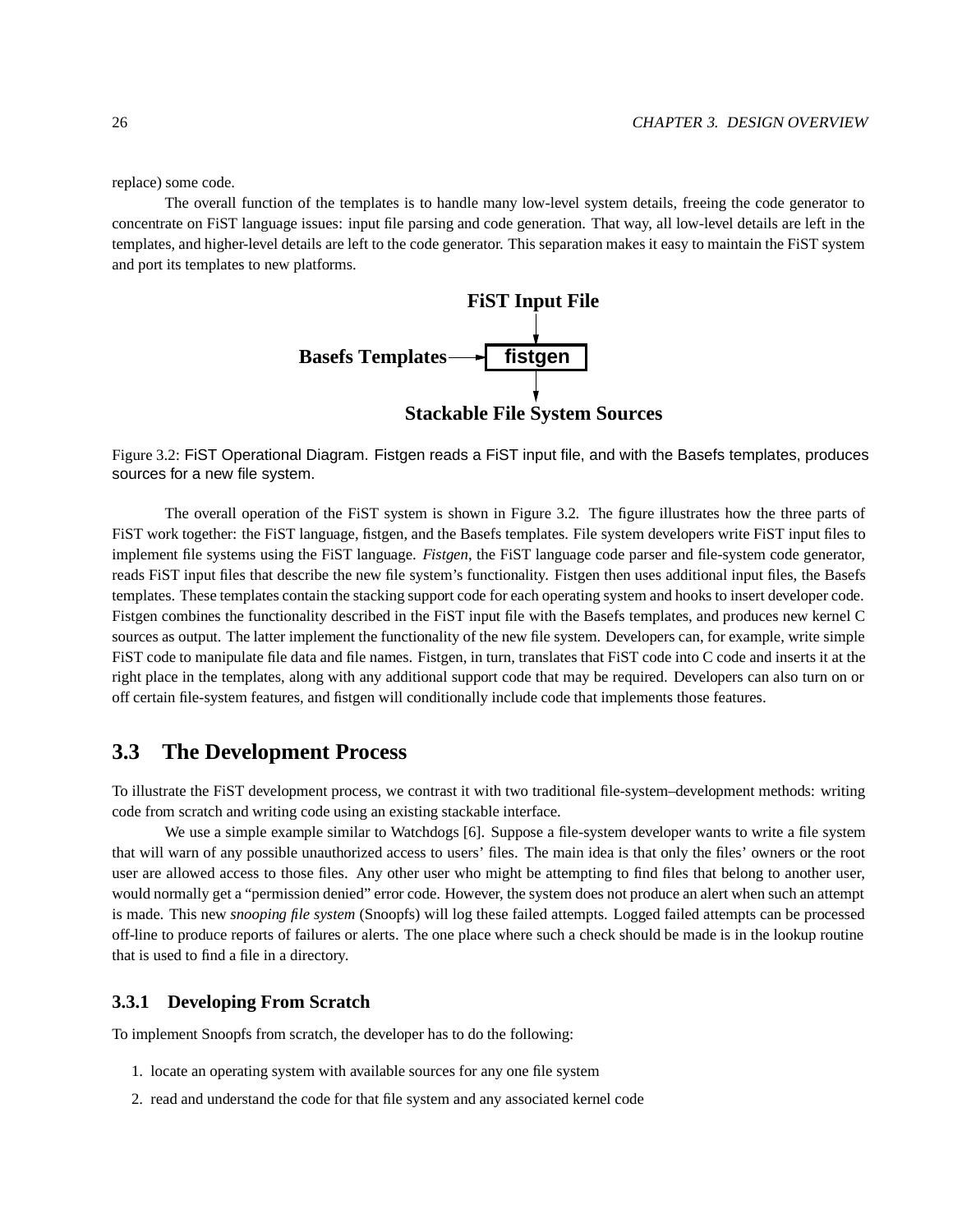### 3.3. THE DEVELOPMENT PROCESS 27

- 3. write a new file system that includes the desired functionality, loosely basing the overall implementation on another file system that was already written
- 4. compile the sources into a new file system, possibly rebuilding a new kernel and rebooting the system
- 5. mount the new file system, test, and debug as needed

After completing this, the developer is left with one modified file system for one operating system. The amount of code that has to be written is in the range of thousands of lines (Table 1.1). The process has to be repeated for each new port to a new platform. In addition, changes to native file systems are unlikely to be accepted by operating system maintainers; such a file system will have to be maintained independently. Each time a change is made to the file system on which this implementation of Snoopfs was based, those changes will have to be ported to this implementation. This is true whether the new file system is implemented as a loadable kernel module or not.

### **3.3.2 Developing Using Existing Stacking**

To implement Snoopfs with existing stacking file systems such as BSD-4.4's Nullfs [52], the developer has to do the following:

- 1. locate an operating system with available sources for one stackable file system
- 2. read and understand the code for that stackable file system and any associated kernel code
- 3. make a copy of the sources for that stackable file system, and carefully modify them to include the new functionality
- 4. compile the sources into a new file system, possibly rebuilding a new kernel and rebooting the system
- 5. mount the new file system, test, and debug as needed

After completing the above steps, the developer usually has one loadable kernel module for a new stackable file system. The amount of code that has to be read and understood is in the range of thousands of lines (Table 1.1); the amount of code that has to be written usually ranges in the hundreds of lines (see Section 9.1).

The process of writing a new stackable file system has to be repeated for each new port to a new platform. Traditionally, such stackable file systems have to be maintained independently, as operating-system maintainers resist adding new features into the code of their operating systems.

Nevertheless, it is easier to write new stackable file systems using a stackable template than from scratch.

### **3.3.3 Developing Using FiST**

In contrast, the normal procedure for developing code with FiST is

- 1. write the code in FiST once
- 2. run fistgen on the input file
- 3. compile the produced sources into a loadable kernel module, and load it into a running system
- 4. mount the new file system, test, and debug as needed

Debugging code can be turned on in FiST to assist in the development of the new file system. There is no need to have kernel sources or be familiar with them and there is no need to write or port lots of code for each platform. Furthermore, the same developer can write Snoopfs using a small number of lines of FiST code: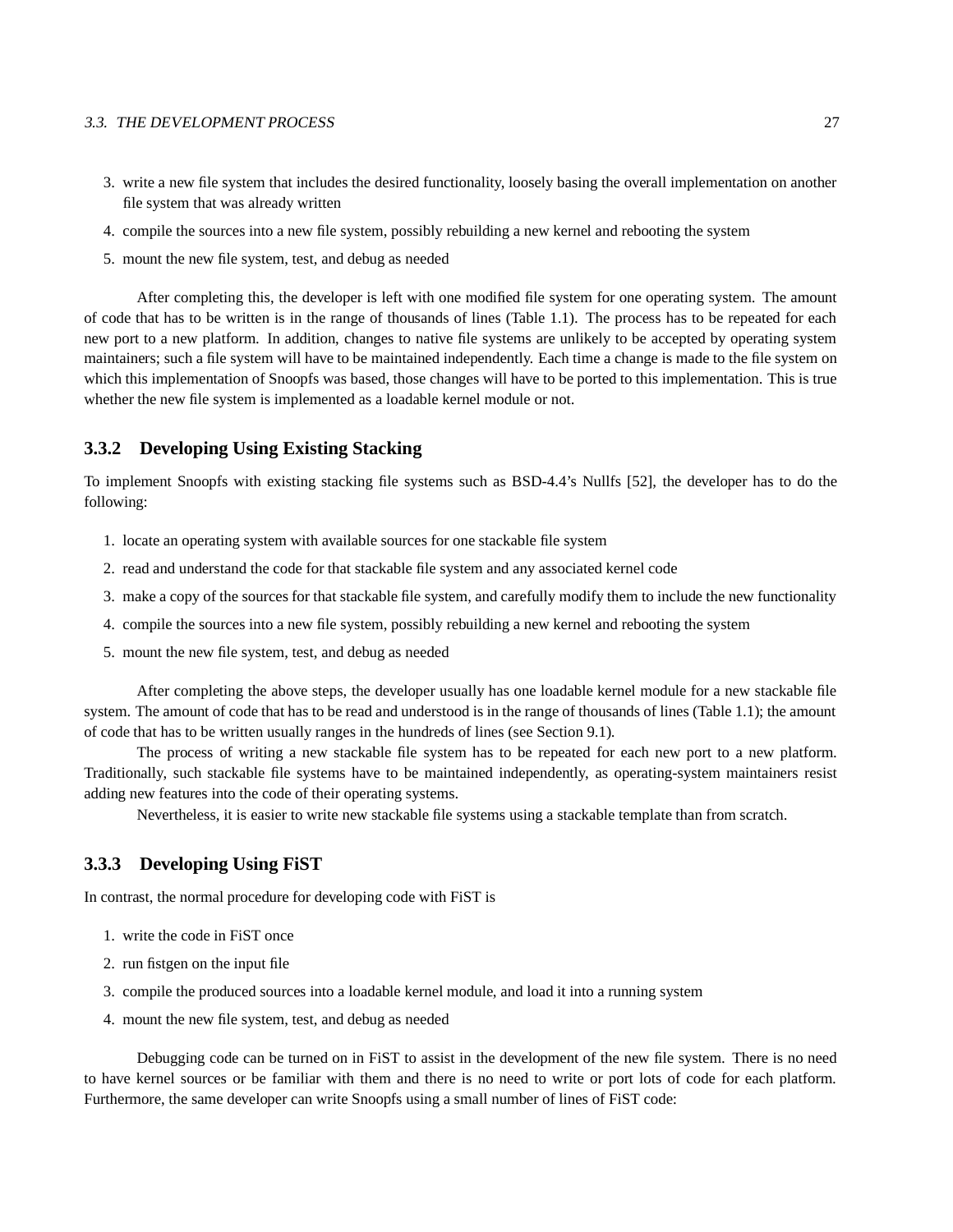```
%op:lookup:postcall ]
if ((fistLastErr() == EPERM | |fistLastErr() == ENOENT) &&
    $0.owner != %uid && %uid != 0)
  fistPrintf("snoopfs detected access by uid d,
pid %d, to file %s\n", %uid, %pid, $name);
\mathcal{L}
```
This short FiST example of code inserts an "if" statement after the normal call to the lookup routine. The code checks if the previous lookup call failed with one of two particular errors (who the owner of the directory is, who the effective running user is) and then decides whether to print the warning message. (This message is printed by the kernel, which in turn can be logged via syslogd to any log file.)

This single FiST description is portable, and can be compiled on each platform that we have ported our templates to (currently Linux, Solaris, and FreeBSD). In Chapter 4 we describe the FiST language in much greater detail.

## **3.4 The FiST Programming Model**

The most basic operation of the FiST programming model is in the action that stacking operations take. Stacking works by passing a file-system operation to a file system that is stacked below, as seen in Figure 3.3. The operation executes on the lower-level file system, and then passes on to the next one below. When the operation reaches the lowest level, return values begin propagating upwards all the way to the upper-most stacked file system: status conditions, error codes, and returned computed values. In other words, stacking works by passing the same file system operation to the lower-level file system.

FiST is easier to work with than previous stacking systems. In previous systems, developers had to locate by hand all of the places where they wanted to insert their code or modify existing code. FiST, on the other hand, allows you to add or modify code more accurately. FiST file systems can insert *pre-call*, *post-call*, and *call* actions as follows:

- **pre-call** Before calling the lower-level file system, you can execute arbitrary code. This can be used, for example, to perform certain security checks (such as with ACLs) before allowing the action to proceed.
- **post-call** After returning from the call to lower-level file system, you can also execute arbitrary code. This can be used, for example, to decrypt a file name buffer that was returned from a lower level (encrypted) file system.
- **call** You can also replace the actual call to the lower level file system with any other call. You can use this, for example, to produce a versioning file system that would rename a file instead of removing it by replacing the vnode unlink operation with a suitable rename operation.

This model is powerful and very useful for developers. Together, the above three calling forms allow developers full control over stacked operations. Developers can change any part of an operation, but they do not have to change anything by default. They need only declare their intentions to run code before or after a normal file-system operation executes, thus controlling the operation from before it begins to after it ends. Furthermore, developers can also replace the actual call to the file-system operation with another, or none, if they so choose. This programming model provides maximal programming flexibility: simple file systems are easy to create by changing code in only a small number of places, and at the same time it is possible to construct complex file systems by inserting lots of additional code in as many places as needed. We show how to control these calling conventions in FiST in Section 4.3.

To change one of these parts, you declare it with its associated code in the FiST input file. Fistgen, the FiST code generator, reads the FiST input file and the appropriate templates. It parses the templates, replacing, removing, and adding code as a result of various declarations in the FiST input file.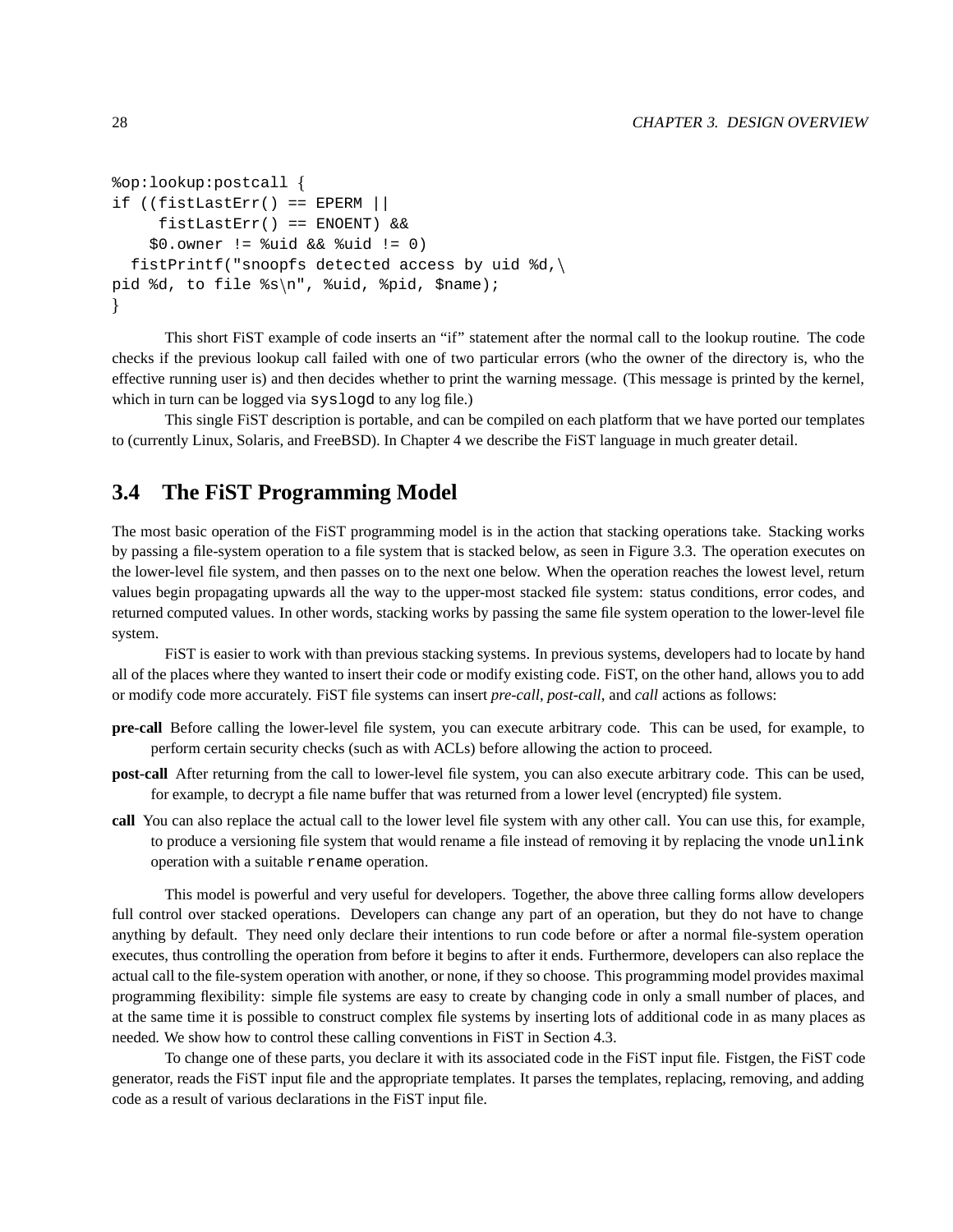### 3.5. THE FILE-SYSTEM MODEL 29

You can insert as much code as you would like in the *pre-call* and *post-call* parts. The FiST language (Chapter 4) allows several directives to affect the same vnode operation. In that case, additional pre-call code is inserted in front of existing pre-call code, and additional post-call code is inserted after existing post-call code. This is done in a recursive-like manner to provide proper nesting of code context, the same way that enclosing blocks of code in C programs encapsulate smaller blocks of code.

For example, if you design a file system that encrypts data and then compresses it, you want to ensure that the order of pre-call and post-call operations preserves data integrity. When writing data, it should first be encrypted and then compressed. However, when reading data, the order should be reversed: data should first be decompressed and then decrypted. The insertion rules for pre-call and post-call ensure this.

You can replace the *call* part only once, because stackable file systems have only one type of call they make. If additional calls are needed, they can be inserted in the pre-call or post-call parts. In the case of fan-out file systems, the default action for the *call* part is to call the first stacked file system (left branch in Figure 2.8). If developers want to call other branches with the same or other operations, they can insert *post-call* code as shown in the Unionfs example in Section 8.3.

### **3.5 The File-System Model**

FiST-produced file systems run in the kernel, as seen in Figure 3.3. They run in the kernel to provide the best performance possible. FiST file systems mirror the vnode interface both above and below. The interface to user processes is the systemcall interface. FiST does not change either the system-call interface or the vnode interface. Instead, FiST can change information passed and returned through these two interfaces. The basic motivation is to allow FiST to change everything possible, but without changing operating-system APIs. This provides the highest functionality to file-system developers that can be achieved without requiring custom kernels.

A user process generally accesses a file system by executing a system call, which traps into the kernel. The kernel VFS then translates the system call to a vnode operation, and calls the corresponding file system. If the latter is a FiSTproduced file system, it may call another stacked file system below. Once the execution flow has reached the lowest file system, error codes and return values begin flowing upwards, all the way to the user process.

In FiST, we model a file system as a collection of mounts, files, and user processes, all running under one system. Several *mounts*, mounted instances of file systems, can exist at any time. A FiST-produced file system can access and manipulate various mounts and files, data associated with them, and their attributes—as well as access the functions that operate on them. Furthermore, the file system can access attributes that correspond to the run-time execution environment: the operating system and the user process currently executing.

Information (both data and control) generally flows between user processes and the mounted file system through the system-call interface. For example, file data flows between user processes and the kernel via the read and write system calls. Processes can pass specific file-system data using the mount system call. In addition, mounted file systems may return arbitrary (even new) error codes back to user processes.

Since a FiST-produced stackable file system is the caller of other file systems, it has a lot of control over what transpires, between it and the ones below, through the vnode interface. FiST allows access to multiple mounts and files. Each mount or file may have multiple attributes that FiST can access. Also, FiST can determine how to apply vnode functions on each file. For maximum flexibility, FiST allows the developer full control over mounts and files, their data, their attributes, and the functions that operate on them; they may be created or removed, data and attributes can be changed, and functions may be augmented, replaced, reordered, or even ignored.

Ioctls (I/O Controls) have been used as an operating-system extension mechanism as they can exchange arbitrary information between user processes and the kernel, as well as in between file-system layers, without changing interfaces. FiST allows developers to define new ioctls and define the actions to take when they are used; this can be used to create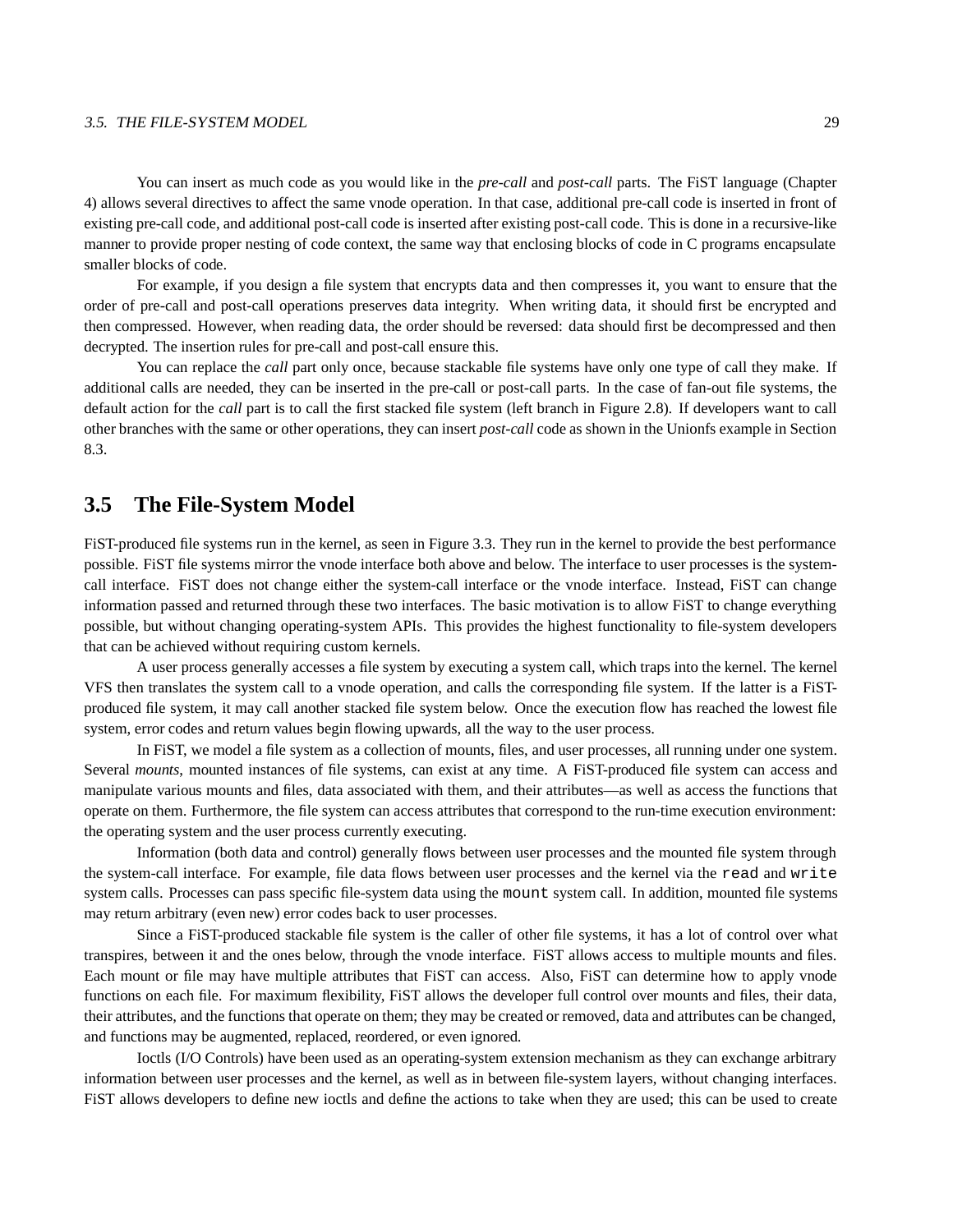

Figure 3.3: Information and execution flow in a stackable system. FiST does not change the system call or vnode interfaces, but allows for arbitrary data and control operations to flow in both directions.

application-specific file systems. FiST also provides functions for portable copying of ioctl data between user and kernel spaces. For example, our encryption file system (Section 8.1) uses an ioctl to set cipher keys.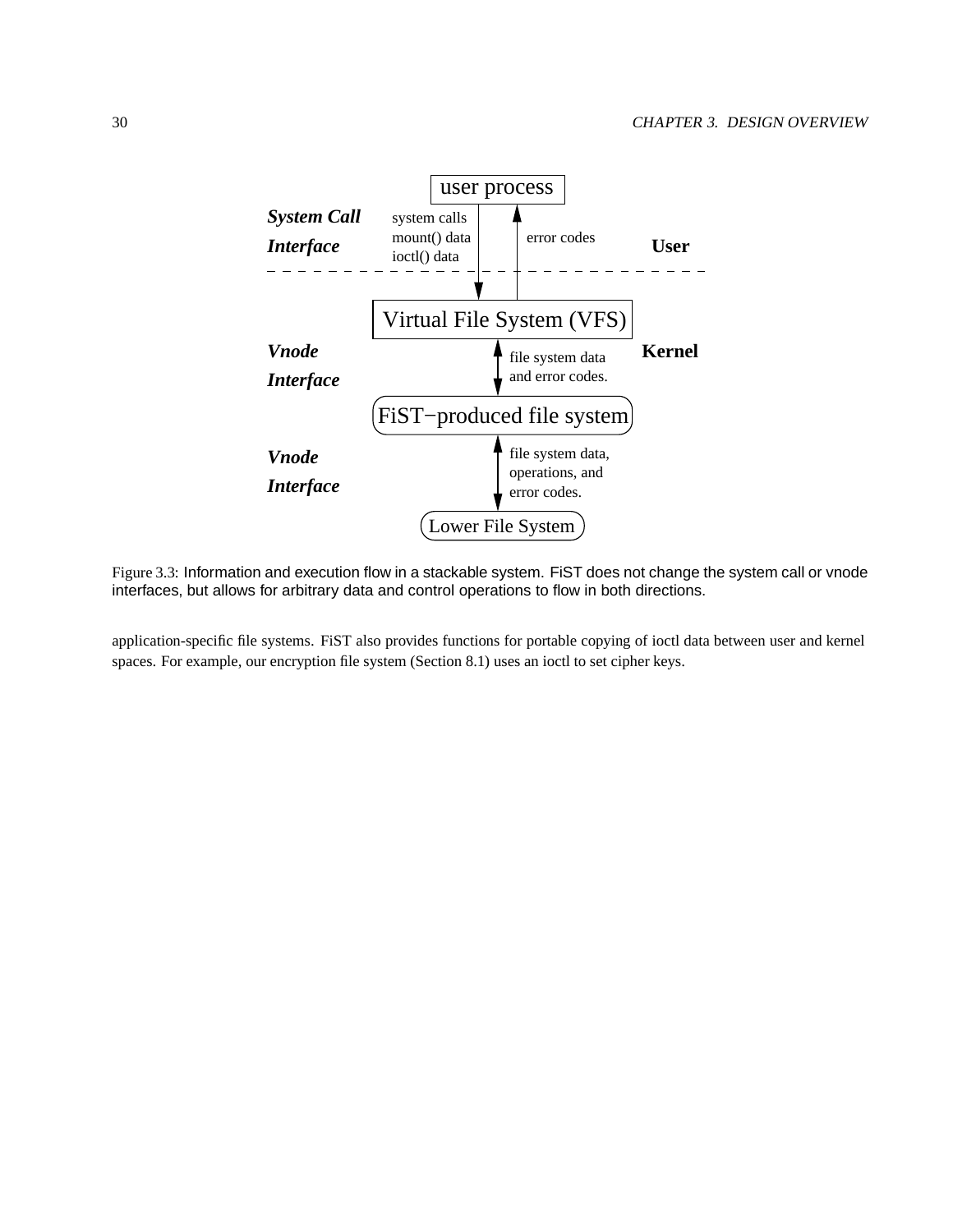## **Chapter 4**

# **The FiST Language**

The FiST language is the first of the three main components of the FiST system, as listed in Section 3.2. In this chapter we discuss the structure of the FiST input file and the various parts of the FiST syntax: primitives, declarations, and rules. We also discuss the second main component of the FiST system, fistgen—the FiST language code generator, which combines the language with stacking templates to produce a new file system. We discuss this third main component of the FiST system—the stacking templates—in Chapter 5.

## **4.1 Overview of the FiST Input File**

The FiST language is a high-level language that uses file-system features common to several operating systems. It provides file-system–specific language constructs for simplifying file-system development. In addition, FiST language constructs can be used in conjunction with additional C code to offer the full flexibility of a system programming language familiar to file-system developers. The ability to integrate C and FiST code is reflected in the general structure of FiST input files. Figure 4.1 shows the four main sections of a FiST input file.

|                | ిశ                       |
|----------------|--------------------------|
| 1              | C Declarations           |
|                | 응 }                      |
| $\overline{c}$ | <b>FiST</b> Declarations |
|                | % %                      |
| 3              | <b>FiST</b> Rules        |
|                | % %                      |
| 4              | Additional C Code        |

Figure 4.1: FiST Grammar Outline. FiST input file's format resembles that of YACC. It has four sections with similar meaning for each corresponding section.

The FiST grammar was modeled after YACC [32] input files, because (1) YACC is familiar to programmers and (2) the purpose and meaning of each of its four sections in YACC (also delimited by "%%") matches the purpose and meaning of the four different subdivisions of desired file system code: raw included header declarations, declarations that globally affect the produced code, actions to perform when matching vnode operations, and additional code.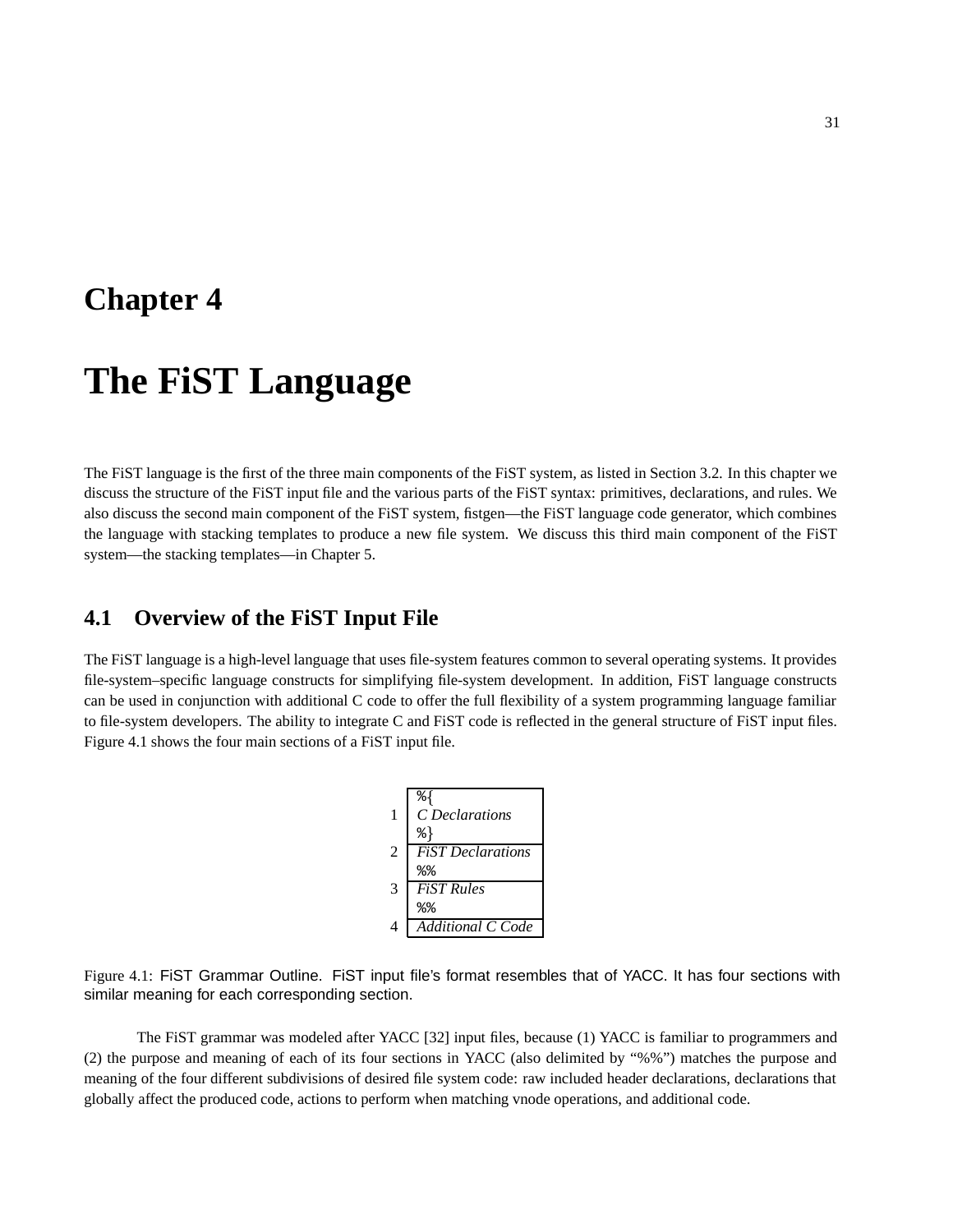- **C** Declarations (enclosed in " $\{$ % % $\}$ ") are used to include additional C headers, define macros or typedefs, list forward function prototypes, etc. These declarations are used throughout the rest of the code, just as in YACC input files.
- **FiST Declarations** define global file-system properties that affect the overall semantics of the produced code and how a mounted file system will behave. These properties are useful because they allow developers to make common global changes in a simple manner. In this section we declare if the file system will be read-only or not, whether or not to include debugging code, if fan-in is allowed or not, and what level (if any) of fan-out is used.

FiST Declarations can also define special data structures used by the rest of the code for this file system. We can define mount-time data that can be passed with the mount(2) system call. A versioning file system, for example, can be passed a number indicating the maximum number of versions to allow per file. FiST can also define new error codes that can be returned to user processes, in order for the latter to understand additional modes of failure. For example, an encryption file system can return a new error code indicating that the cipher key in use has expired. Doing so, however, may require updating of potentially many legacy programs to understand the new error codes; otherwise, such programs could fail unexpectedly.

This section is also similar in meaning to YACC's second section—declarations that globally affect the overall behavior of the code produced.

**FiST Rules** define actions that generally determine the behavior for individual files. A FiST rule is a piece of code that executes for a selected set of vnode operations, for one operation, or even a portion of a vnode operation. Rules allow developers to control the behavior of one or more file-system functions in a portable manner. The FiST rules section is the primary section, where most of the actions for the produced code are written. In this section, for example, we can choose to change the behavior of unlink to rename the target file, so it might be restored later. We separate the declarations and rules sections for programming ease: developers know that global declarations go in the former, and actions that affect vnode operations go in the latter.

This section is only loosely related to YACC. In YACC, the rules section performs an arbitrary action when a sequence of tokens matches. In FiST, each rule includes arbitrary code to run when the operation listed in the rule "matches" the current operation that the file system is executing.

**Additional C Code** includes additional C functions that might be referenced by code in the rest of the file system, also as in a YACC input file's last section. We separated this section from the rules section for code modularity: FiST rules are actions to take for a given vnode function, while the additional C code may contain arbitrary code that could be called from anywhere. This section provides a flexible extension mechanism for FiST-based file systems. Code in this section may use any basic FiST primitives (discussed in Section 4.2) which are helpful in writing portable code. We also allow developers to write code that takes advantage of system-specific features; this flexibility, however, may result in non-portable code.

The sections of the FiST input file relate to the programming model as follows. The FiST Declarations section defines data structures used by the FiST Rules section. The latter section is where per-vnode actions are defined: pre-call, call, and post-call as described in Section 3.4. It is in this section that you declare what actions to take for each vnode operation, sets of vnode operations, or portions of vnode operations.

The FiST input file also relates to the file-system model described in Section 3.5. In the last three sections of the input file, you can freely refer to mounts, files, and their attributes. We describe this syntax shortly below. The FiST Declarations section is where you define new ioctls; you use these new ioctls in the FiST Rules and Additional C Code sections. Also, you declare fan-in and fan-out in the FiST Declarations section, and use refer to multiple objects accordingly in the rest of the FiST input file.

The remainder of this chapter discusses the FiST language primitives, the various participants in a file system (such as files, mounts, and processes), their attributes and how to extend them and store them persistently, and how to control the execution flow in a file system. The examples in Chapter 8 further illustrate the FiST language.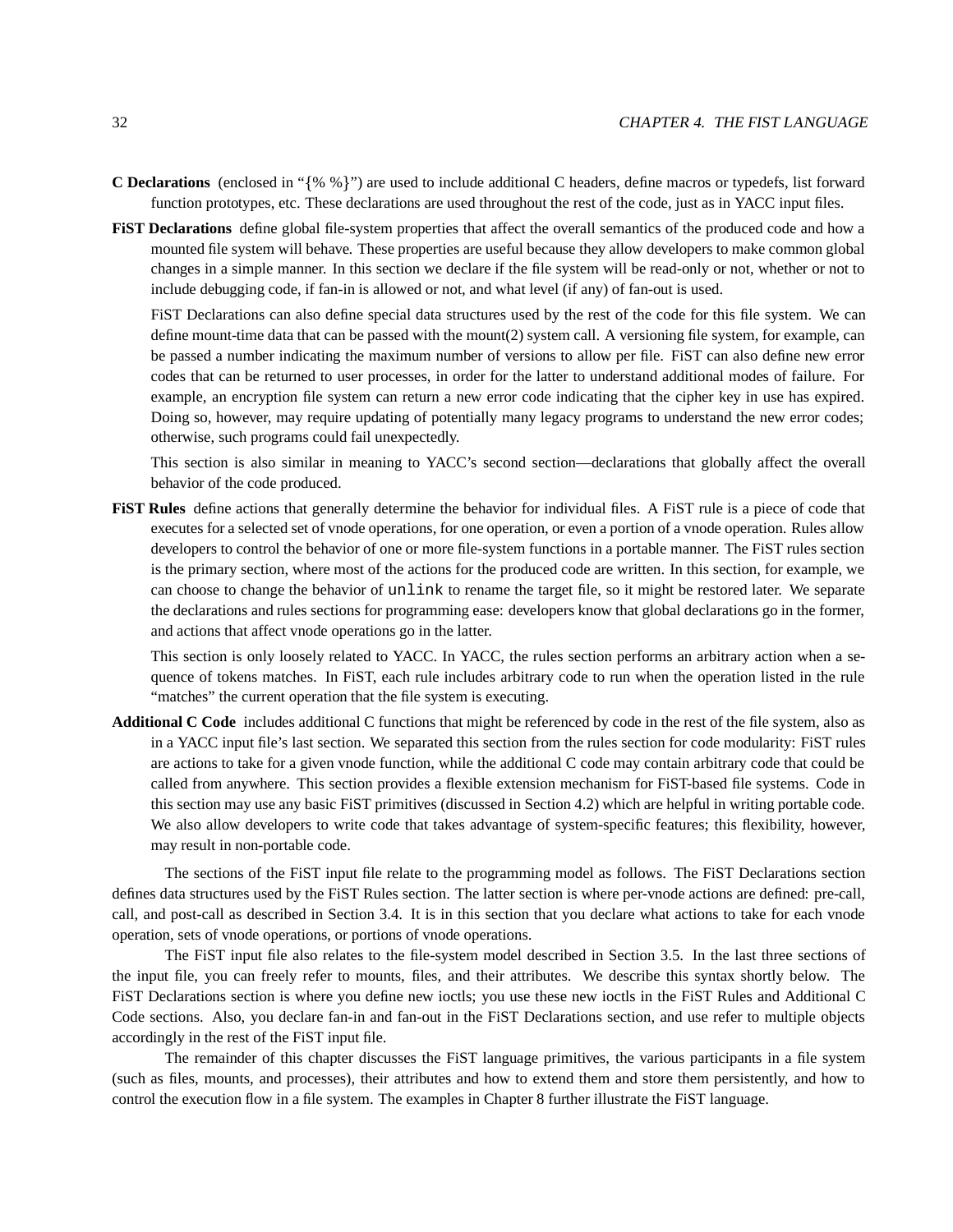## **4.2 FiST Syntax**

FiST syntax allows referencing mounted file systems and files, accessing attributes, and calling FiST functions. Mount references begin with \$vfs, while file references use a shorter "\$" syntax because we expect them to appear often in FiST code. References may be followed by a name or number that distinguishes among multiple instances (e.g.,  $\overline{51}$ ,  $\overline{52}$ , etc.) This is especially useful when fan-out is used (Figure 2.8). Attributes of mounts and files are specified by appending a dot and the attribute name to the reference (e.g.,  $\forall$ vfs.blocksize,  $\exists$ 1.name,  $\exists$ 2.owner, etc.) The scope of these references is the current vnode function in which they are executing.

There is only one instance of a running operating system. Similarly, there is only one process context that the file system has to be concerned with. Therefore FiST need only refer to these attributes. These read-only attributes are summarized in Table 4.1. The scope of all read-only "%" attributes is global.

| Global     | <b>Meaning</b>                     |  |  |
|------------|------------------------------------|--|--|
| %blocksize | native disk block size             |  |  |
| %gid       | effective group ID                 |  |  |
| %pagesize  | native page size                   |  |  |
| %pid       | process ID                         |  |  |
| %time      | current time (seconds since epoch) |  |  |
| $%$ uid    | effective user ID                  |  |  |

Table 4.1: Global read-only FiST variables provide information about the current state of processes and users.

FiST code can call FiST functions from anywhere in the file system. Some of these functions are shown in Table 4.2. The scope of FiST functions is global in the mounted file system. These functions form a comprehensive library of portable routines useful in writing file systems. The names of these functions begin with "fist" and they have the following features:

- \ FiST functions can take a variable number of arguments. For example, the lookup function can be given an optional fifth argument to use as the effective UID to perform the lookup with.
- FiST functions can omit some arguments where suitable defaults exist. For example, the unlink function's first argument is the directory in which to delete the file. If the first argument is omitted, FiST will assume that that the directory is the current directory.
- FiST functions can use different types for each argument. For example, the rename function can be given an object reference or a string name of the file to rename.
- \ FiST functions can be nested and may return any single value.

Each mount and file has attributes associated with it. FiST recognizes common attributes of mounted file systems and files that are defined by the system, such as the name, owner, last modification time, or protection modes. FiST also allows developers to define new attributes and optionally store them persistently. Attributes are accessed by appending the name of the attribute to the mount or file reference, with a single dot in between, much the same way that C dereferences structure field names. For example, the native block size of a mounted file system is accessed as  $\forall$ x $\exists$ s.blocksize and the name of a file is \$0.name.

FiST allows users to create new file attributes. For example, an ACL file system may wish to add timed access to certain files. The following FiST Declaration defines the new file attributes in such a file system:

```
per_vnode {
   int user; /* extra user */
```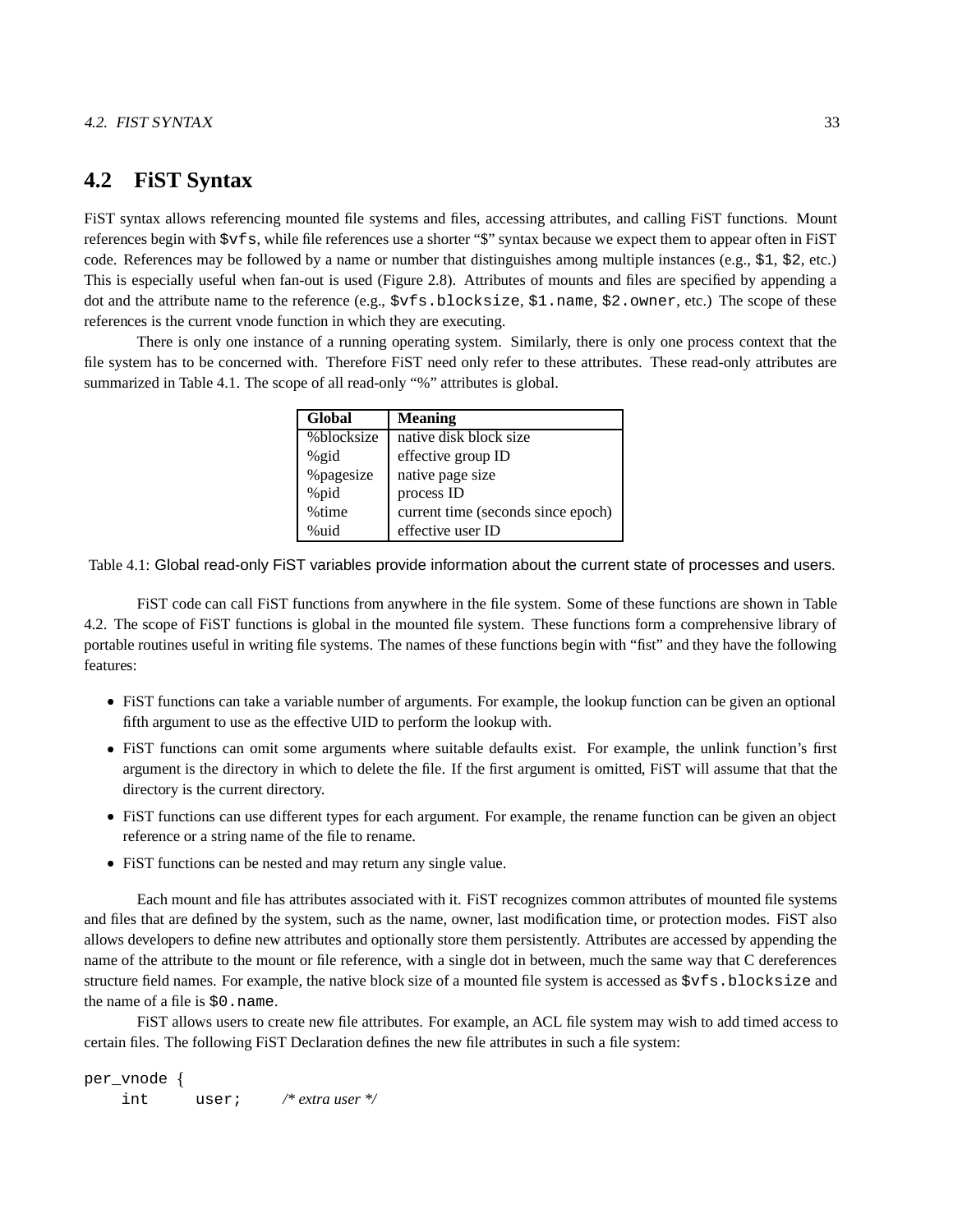| <b>Function</b>  | <b>Meaning</b>                            |  |  |
|------------------|-------------------------------------------|--|--|
| fistPrintf       | print messages                            |  |  |
| fistStrEq        | string comparison                         |  |  |
| fistMemCpy       | buffer copying similar                    |  |  |
| fistLastErr      | get the last error code                   |  |  |
| fistSetErr       | set the return error code                 |  |  |
| fistReturnErr    | return an error code immediately          |  |  |
| fistSetIoctIData | set joctl value to pass to a user process |  |  |
| fistGetIoctlData | get ioctl value from a user process       |  |  |
| fistSetFileData  | write arbitrary data to a file            |  |  |
| fistGetFileData  | read arbitrary data from a file           |  |  |
| fistLookup       | find a file in a directory                |  |  |
| fistReaddir      | read a directory                          |  |  |
| fistSkipName     | hide a name of a file in a directory      |  |  |
| fistOp           | execute an arbitrary vnode operation      |  |  |

Table 4.2: A sample of FiST functions. The full list appears in Appendix A.

```
int group; /* extra group */
    time_t expire; /* access expiration time */
\} ;
```
With the above definition in place, a FiST file system may refer to the additional user and group who are allowed to access the file as  $$0$ .user and  $$0$ .group, respectively. The expiration time is accessed as  $$0$ .expire.

The per vnode declaration defines new attributes for files, but those attributes are only kept in memory. FiST also provides different methods to define, store, and access additional attributes persistently. This way, a file-system developer has the flexibility of deciding if new attributes need only remain in memory or should be saved more permanently.

For example, an encrypting file system may want to store an encryption key, cipher ID, and Initialization Vector (IV) for each file. This can be declared in FiST Declared section using:

```
fileformat SECDAT {
    char key[16]; /* cipher key */
    int cipher; /* cipher ID */
    char iv[16]; /* initialization vector */
\} ;
```
Two FiST functions exist for handling file formats: fistSetFileData and fistGetFileData. These two routines can store persistently and retrieve (respectively) additional file system and file attributes, as well as any other arbitrary data. For example, to save the cipher ID in a file called . key, you can put the following code as part of an ioctl to process the key:

```
int cid;
/* set cipher ID */
fistSetFileData(".key", SECDAT, cipher, cid);
```
The above FiST function will produce kernel code to open the file named ".key" and write the value of the "cid" variable into the "cipher" field of the "SECDAT" file format, as if the latter had been a data structure stored in the ".key" file.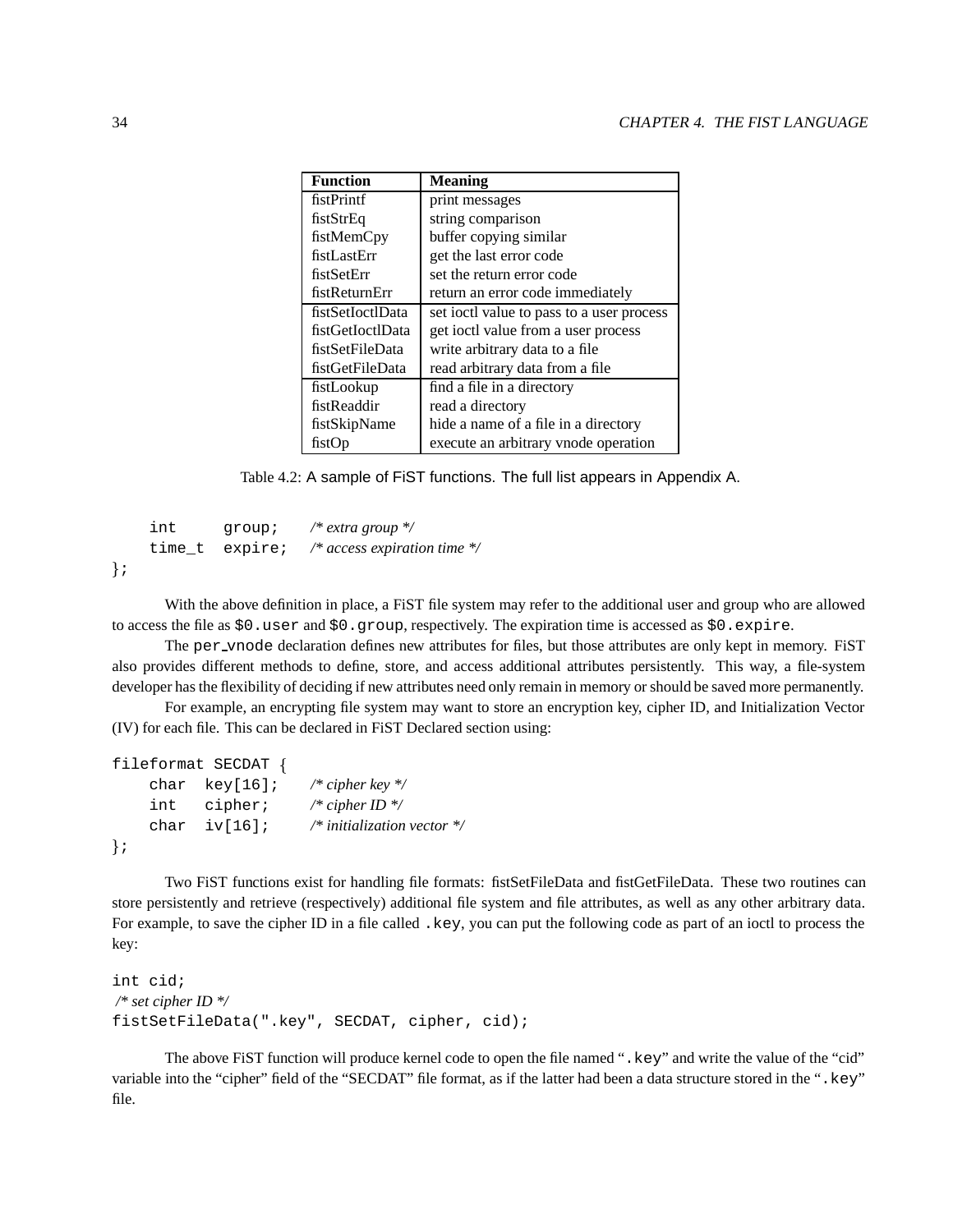Finally, the mechanism for adding new attributes to mounts is similar. For files, the declaration is per vnode whereas, for mounts, it is per vfs. The routines fistSetFileData and fistGetFileData can be used to access any arbitrary persistent data, for both mounts and files.

## **4.3 Rules for Controlling Execution and Information Flow**

In the previous sections we considered how FiST can control the flow of information between the various layers. In this section we describe how FiST can control the execution flow of various operations using FiST rules.

FiST does not change the interfaces that call it, because such changes will not be portable across operating systems and may require changing many user applications. FiST therefore only exchanges information with applications using existing APIs (e.g., ioctls) and those specific applications can then affect change.

The most control FiST file systems have is over the file system (vnode) operations that execute in a normal stackable setting. Figure 4.2 highlights what a typical stackable vnode operation does: (1) find the vnode of the lower-level mount, and (2) repeat the same operation on the lower vnode.

```
int fsname_getattr(vnode_t *vp, args...)
\{int error;
  vnode_t *lower_vp = get_lower(vp);
  /* (1) pre-call code goes here */
  /* (2) call same operation on lower file system */
  error = VOP_GETATTR(lower_vp, args...);
  /* (3) post-call code goes here */
  return error;
_
```
Figure 4.2: A skeleton of typical kernel C code for stackable vnode functions. FiST can control all three sections of every vnode function: pre-call, post-call, and the call itself.

In this example, a vnode function receives a pointer to the vnode on which to apply the operation, and other arguments. First, the function finds the corresponding vnode at the lower-level mount. Next, the function actually calls the lower-level mounted file system through a standard VOP \* macro that applies the same operation, but on the file system corresponding to the type of the lower vnode. The macro uses the lower-level vnode, and the rest of the arguments unchanged. Finally, the function returns to the caller the status code which the lower level mount passed to the function.

There are three key parts in any stackable function that FiST can control: the code that may run before calling the lower-level mount (pre-call), the actual call to the lower-level mount, and the code that may run afterwards (post-call). FiST can insert arbitrary code in the pre-call and post-call sections, as well as replace the call part itself with any function you describe.

By default, the pre-call and post-call sections are empty, and the call section contains code to pass the operation to the lower-level file system. These defaults produce a file system that stacks on another but does not change behavior, and was designed so developers do not have to worry about the basic stacking behavior—only about their changes.

For example, a useful pre-call code in an encryption file system would be to verify the validity of cipher keys. A replication file system may insert post-call code to repeat the same vnode operation on other replicas. A versioning file system could replace the actual call to remove a file with a call to rename it; an example FiST code for the latter might be: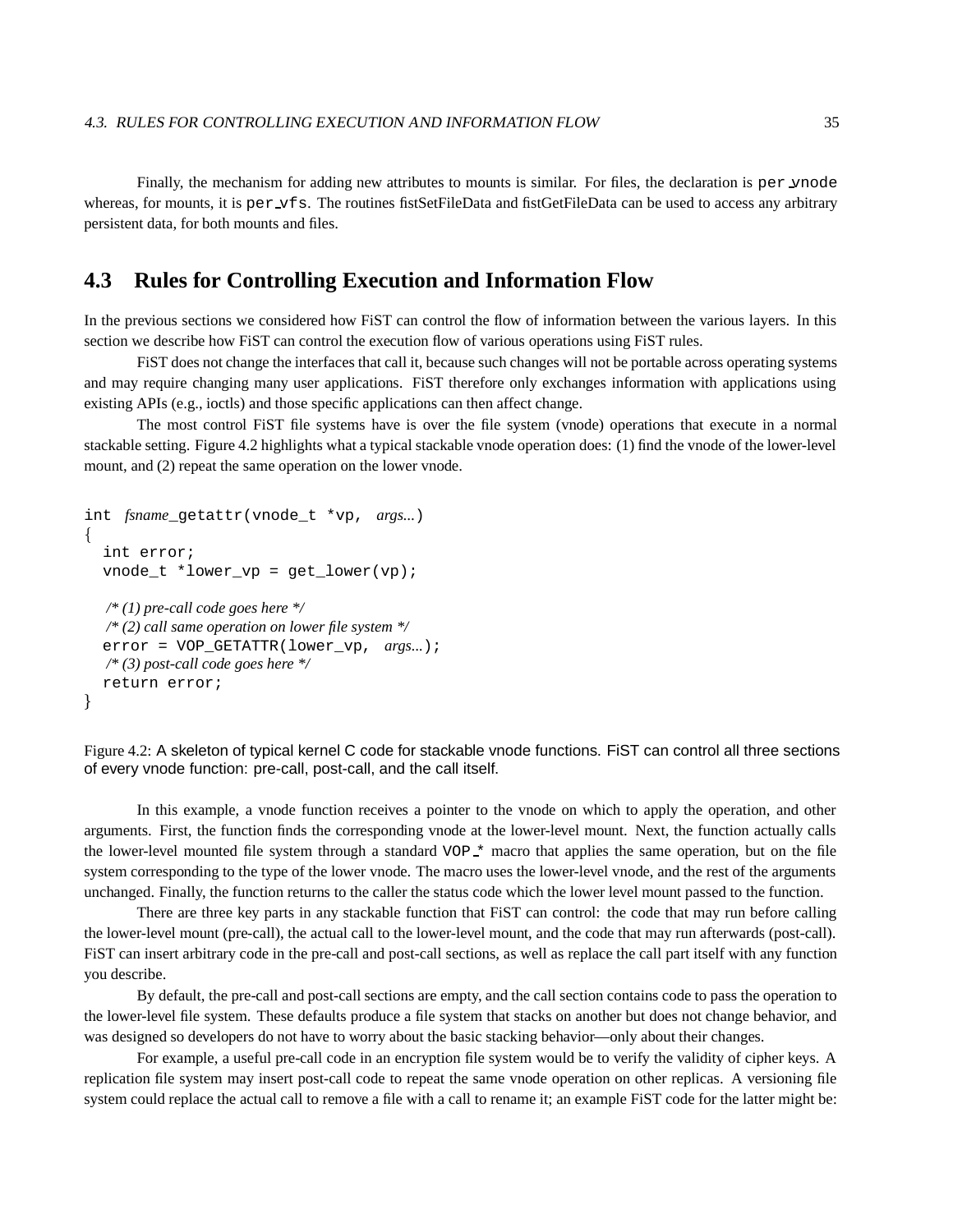```
%op:unlink:call ]
  fistRename($name, fistStrAdd($name, ".unrm"));
\mathcal{L}
```
The general form for a FiST rule is:

$$
\%called: optype: part \{code\} \tag{4.1}
$$

The format for each FiST rule was designed so that a single statement can identify the exact location or locations where code should be inserted, and the actual  $code$  to insert. The identification section of each FiST rule contains three components, separated by colons. These three components were designed such that each one continually refines the selection of the location to insert code. The first component, *callset*, selects operations based on their type (all, reading, or writing operations). The second component, *optype*, further refines the selection to a single vnode operation or a set of operations based on the data they manipulate. The last component, *part*, further refines the selection to a portion of a single vnode operation (pre-call, call, or post-call).

| <b>Call Sets</b>                                      |                                           |  |  |  |  |
|-------------------------------------------------------|-------------------------------------------|--|--|--|--|
| op                                                    | to refer to a single operation            |  |  |  |  |
| ops                                                   | to refer to all operations                |  |  |  |  |
| readops                                               | to refer to non state changing operations |  |  |  |  |
| writeops                                              | to refer to state changing operations     |  |  |  |  |
| <b>Operation Types</b>                                |                                           |  |  |  |  |
| all                                                   | all operations                            |  |  |  |  |
| data                                                  | operations that manipulate file data      |  |  |  |  |
| name                                                  | operations that manipulate file names     |  |  |  |  |
| The rest of the operation types specify one of the    |                                           |  |  |  |  |
| following vnode operations: create, getattr, l/stat,  |                                           |  |  |  |  |
| link, lookup, mkdir, read, readdir, readlink, rename, |                                           |  |  |  |  |
| rmdir, setattr, statfs, symlink, unlink, and write.   |                                           |  |  |  |  |
| <b>Call Part</b>                                      |                                           |  |  |  |  |
| precall                                               | part before calling the lower file system |  |  |  |  |
| call                                                  | the actual call to the lower file system  |  |  |  |  |
| postcall                                              | part after calling the lower file system  |  |  |  |  |
| ioctl                                                 | name of a newly defined ioctl             |  |  |  |  |

Table 4.3: Possible values in FiST rules' callsets, optypes, and parts include all individual file-system operations, sets of those, as well as parts of those operations.

Table 4.3 summarizes the possible values that a FiST rule can have. *Callset* defines a collection of operations to operate on. This allows developers to pick one or more operations based on their functionality—for example, all those operations that modify the file-system state (writeops). This is useful because file-system developers developing a new file system often have to modify a subset of file system operations that work similarly in a consistent manner. For example, a read-only file system can insert special code for all of the writeops operations to disable the operation.

*Optype* further defines the call set to a subset of operations based on the data that they operate on or to a single operation. This is useful because file-system developers often want to modify a subset of file system operations that act on similar data. For example, a file system that wants to prevent a certain file name from being accessed can do so in all of the file-system operations whose *optype* is name.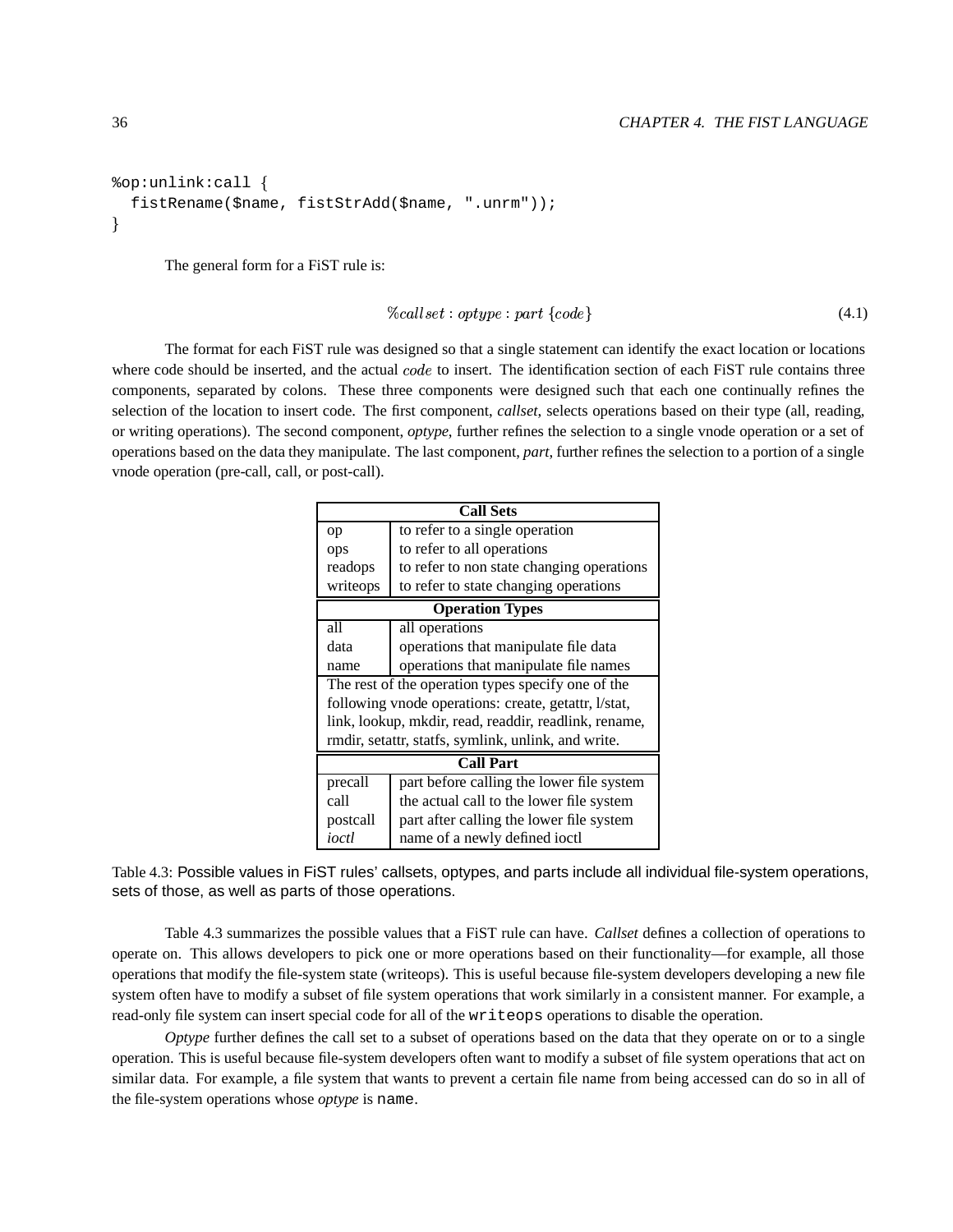### 4.4. FILTER DECLARATIONS AND FILTER FUNCTIONS 37

*Part* defines the part of the call that the following code refers to: pre-call, call, post-call, or the name of a newly defined I/O control (ioctl) system function. This allows developers the flexibility to insert or change any action that a single file-system operation may execute, as we described in Section 3.4.

Finally, *code* contains any C code enclosed in braces. This allows developers the power to include any code they wish, and therefore lets them create new functionality in FiST.

## **4.4 Filter Declarations and Filter Functions**

FiST file systems can perform arbitrary manipulations of the data they exchange between layers. The most useful and at the same time most complex data manipulations in a stackable file system involve file data and file names. To manipulate them consistently without FiST or Basefs, developers must make careful changes in many places. For example, file data is manipulated in read, write, and all of the MMAP functions; file names also appear in many places: lookup, create, unlink, readdir, mkdir, etc.

While it would be possible to manipulate file data and file names in FiST using FiST rules, it would take too long to write and it increases the chances of human errors: developers would have to manipulate all related operations consistently, ensure that data pages and other objects are locked and unlocked correctly, insert and remove data pages from the page cache at the right times, update object reference counts, update error codes, update page mode bits, and more. Therefore, for manipulating file data and file names consistently, FiST provides a better mechanism that requires simple changes in one place only.

FiST simplifies the task of manipulating file data or file names using two types of *filters*. A filter is a function similar to a Unix shell filter such as sed or sort: it takes some input, and produce possibly modified output.

If developers declare filter data in their FiST files, fistgen looks for two data coding functions in the Additional C Code section of the FiST File: encode data and decode data. These functions take an input data page, and an allocated output page of the same size. Developers are expected to implement these coding functions in the Additional C Code section of the FiST file. The two functions must fill in the output page by encoding or decoding it appropriately and return a success or failure status code. Our encryption file system uses a data filter to encrypt and decrypt data (Section 8.1).

A variation of this declaration is filter sca. In addition to the encoding of data pages, this also includes code to support size-changing file systems, as we discuss in Chapter 6. This is a separate declaration because the size-changing file-system support includes substantially more code and carries a performance overhead that is not necessary for all file systems that manipulate data pages.

With the FiST declaration filter name, fistgen inserts code and calls to encode or decode strings representing file names. The file name coding functions (encode name and decode name) take an input file name string and its length. They must allocate a new string and encode or decode the file name appropriately. Finally, the coding functions return the number of bytes in the newly allocated string, or a negative error code. Fistgen inserts code at the caller's level to free the memory allocated by file name coding functions.

Using FiST filters, developers can easily produce file systems that perform complex manipulations of data or names exchanged between file-system layers.

## **4.5 Fistgen: The FiST Language Code Generator**

Fistgen is the FiST language code generator. Fistgen reads in an input FiST file, and using the correct Basefs templates, produces all the files necessary to build a new file system described in the FiST input file. These output files include C file system source files, headers, sources for user-level utilities, and a Makefile to compile them on the given platform.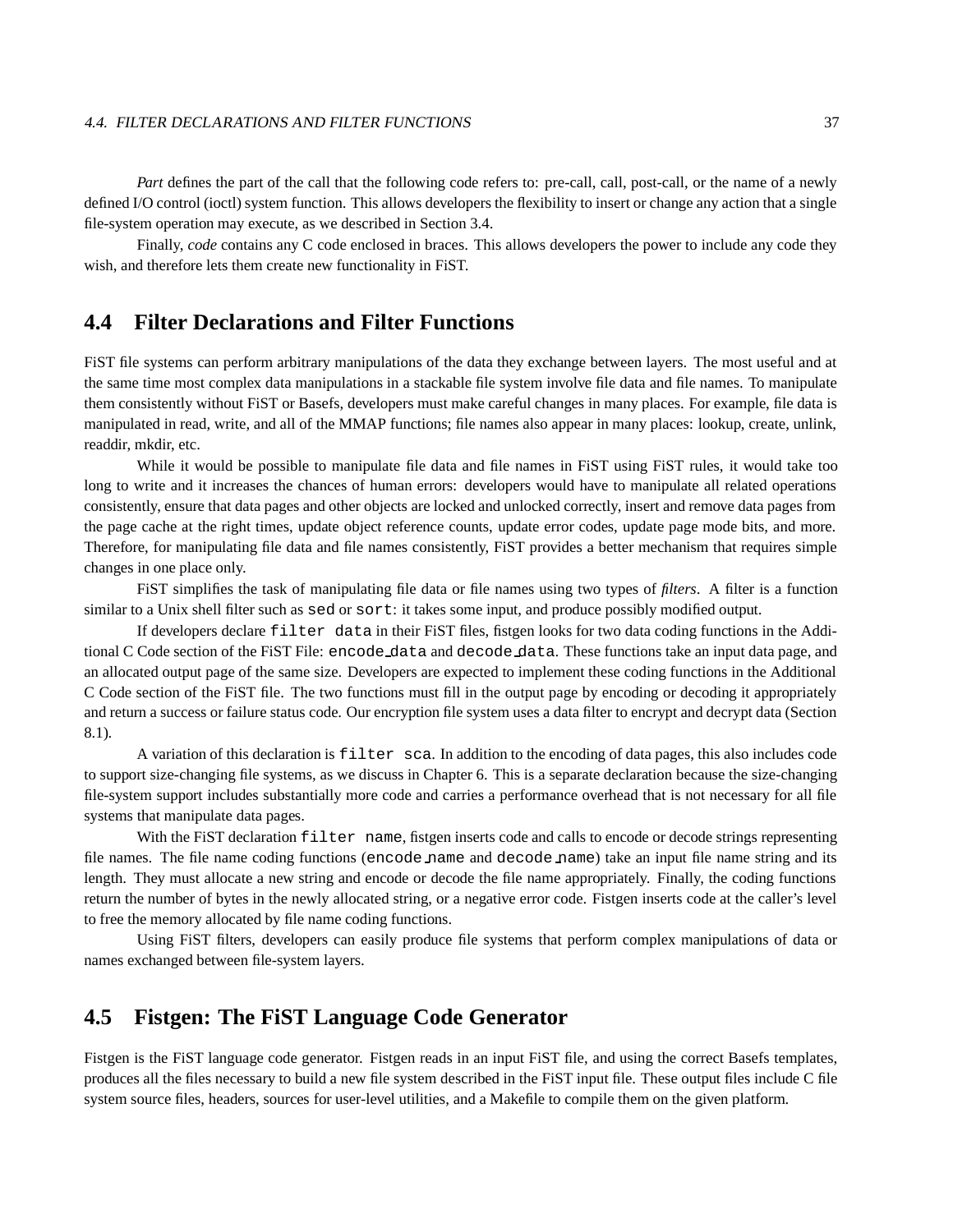Fistgen implements a subset of the C language parser and a subset of the C preprocessor. It handles conditional macros (such as #ifdef and #endif). It recognizes the beginning of functions after the first set of declarations and the ending of functions. It parses FiST tags inserted in Basefs (explained in the next section) used to mark special places in the templates. Finally, fistgen handles FiST variables (beginning with \$ or %) and FiST functions (such as fistLookup) and their arguments.

After parsing an input file, fistgen builds internal data structures and symbol tables for all the keywords it must handle. Fistgen then reads the templates, and generates output files for each file in the template directory. For each such file, fistgen inserts needed code, excludes unused code, or replaces existing code. In particular, fistgen conditionally includes large portions of code that support FiST filters: code to manipulate file data or file names. It also produces several new files (including comments) useful in the compilation for the new file system: a header file for common definitions, and two source files containing auxiliary code.

The code generated by fistgen may contain automatically generated functions that are necessary to support proper FiST function semantics. Each FiST function is replaced with one true C function—rather than a macro, inlined code, a block of code statements, or any feature that may not be portable across operating systems and compilers. While it might have been possible to use other mechanisms such as C macros to handle some of the FiST language, it would have resulted in unmaintainable and unreadable code. One of the advantages of the FiST system is that it produces highly readable code. Developers can even edit that code and add more features by hand, if they so choose.

Fistgen also produces real C functions for specialized FiST syntax that cannot be trivially handled in C. For example, the fistGetIoctlData function takes arguments that represent names of data structures and names of fields within. A C function cannot pass such arguments; C++ templates would be needed, but we opted against C++ to avoid requiring developers to know another language, because modern Unix kernels are still written in C, and to avoid interoperability problems between C++ produced code and C produced code in a running kernel. Preprocessor macros can handle data structure names and names of fields, but they do not have exact or portable C function semantics. To solve this problem, fistgen replaces calls to functions such as fistGetIoctlData with automatically generated specially named C functions that hard-code the names of the data structures and fields to manipulate. Fistgen generates these functions only if needed and only once.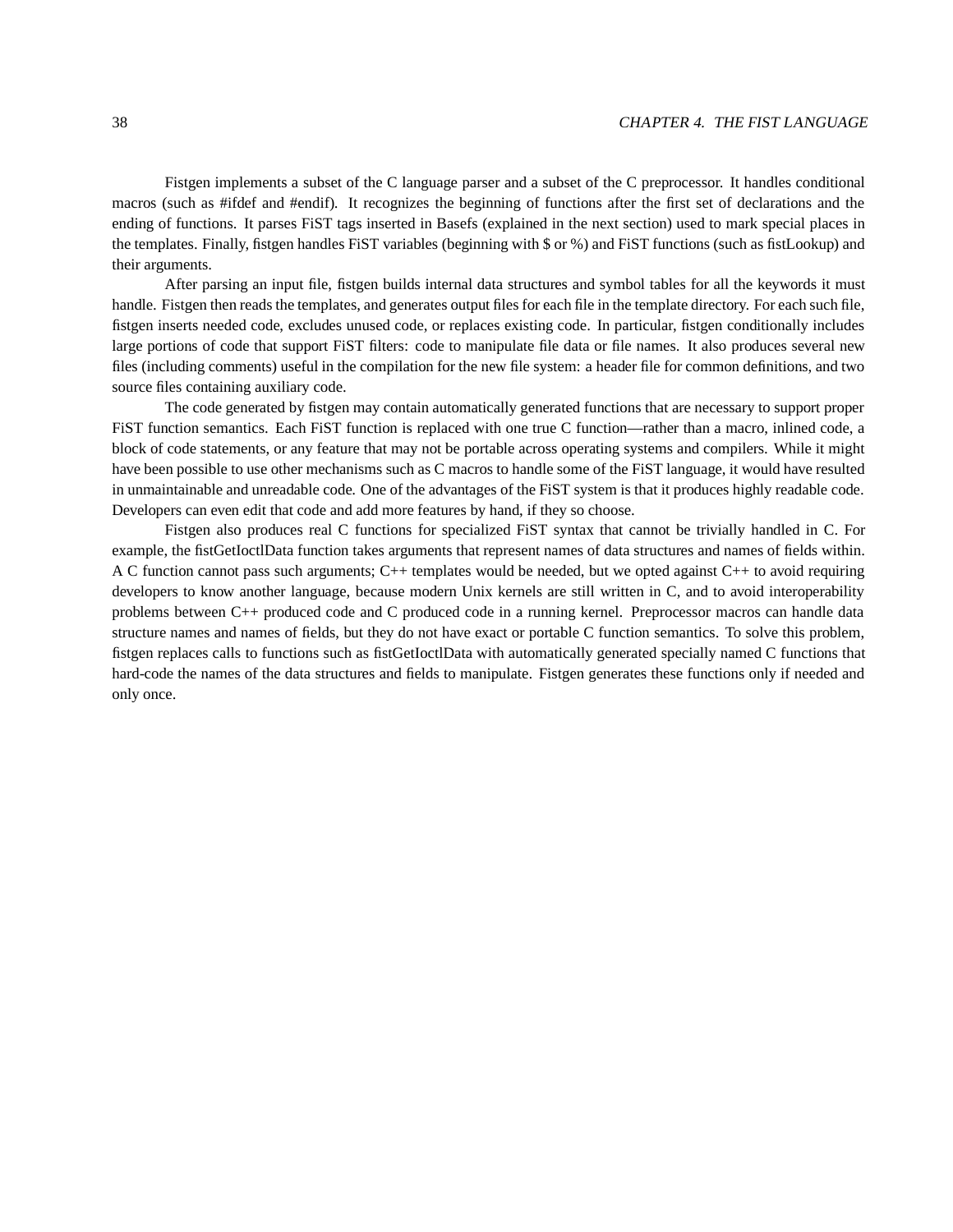## **Chapter 5**

# **Stackable Templates**

Basefs is the template file system used in FiST, and is the third and last of the three main components of the FiST system (the other two being the FiST language and the fistgen code generator). In this chapter we discuss the most important issues in designing the stacking templates and with an emphasis on how we achieved the most important goal of the templates—file system portability across different operating systems.

We begin by introducing the templates. Then we describe the two most important aspects that file systems manipulate—file data and file names—and the APIs that the templates use to manipulate these. The next two sections detail the design of the templates with respect to file data and file names. Finally, we discuss error handling in our templates.

## **5.1 Overview of the Basefs Templates**

Basefs provides basic stacking functionality without changing other file systems or the kernel. This functionality is useful because it improves portability of the system. To achieve this functionality, the kernel must support three features:

- 1. In each of the VFS data structures, Basefs requires a field to store pointers to data structures at the layer below. This is needed to link data structures in one layer to the corresponding data structures in the layer immediately below. This linkage of upper to lower objects is what enables stacking: code in one layer can follow a pointer and then call code in a lower layer, passing it a corresponding object, as seen in Figure 4.2.
- 2. New file systems should be able to call VFS functions. This is needed so that newly added kernel code can call functions that already exist in the rest of the kernel. For dynamically-linked modules, a kernel file system may have to be partially linked and refer to symbols that can be resolved only after the file system is loaded into the kernel.
- 3. The kernel should export all symbols that may be needed by a new file system module. This is needed so that new in-kernel file system code is allowed to execute functions that exist in the rest of the kernel.

There are two key points that allow FiST to support portable stacking. First, we were able to abstract seemingly different vnode interfaces and find a common set of functionality that is useful to users and that all of the operating systems can use. This common functionality formed the basis for our templates. Second, we were able to fill in any missing functionality or one deemed useful to developers, by adding code to the templates; this was done without changing the core operating system code. In contrast, all past stacking works attempted to make significant changes to operating systems and file systems, and created new interfaces that were incompatible with interfaces of other systems or even previous interfaces on the same operating system.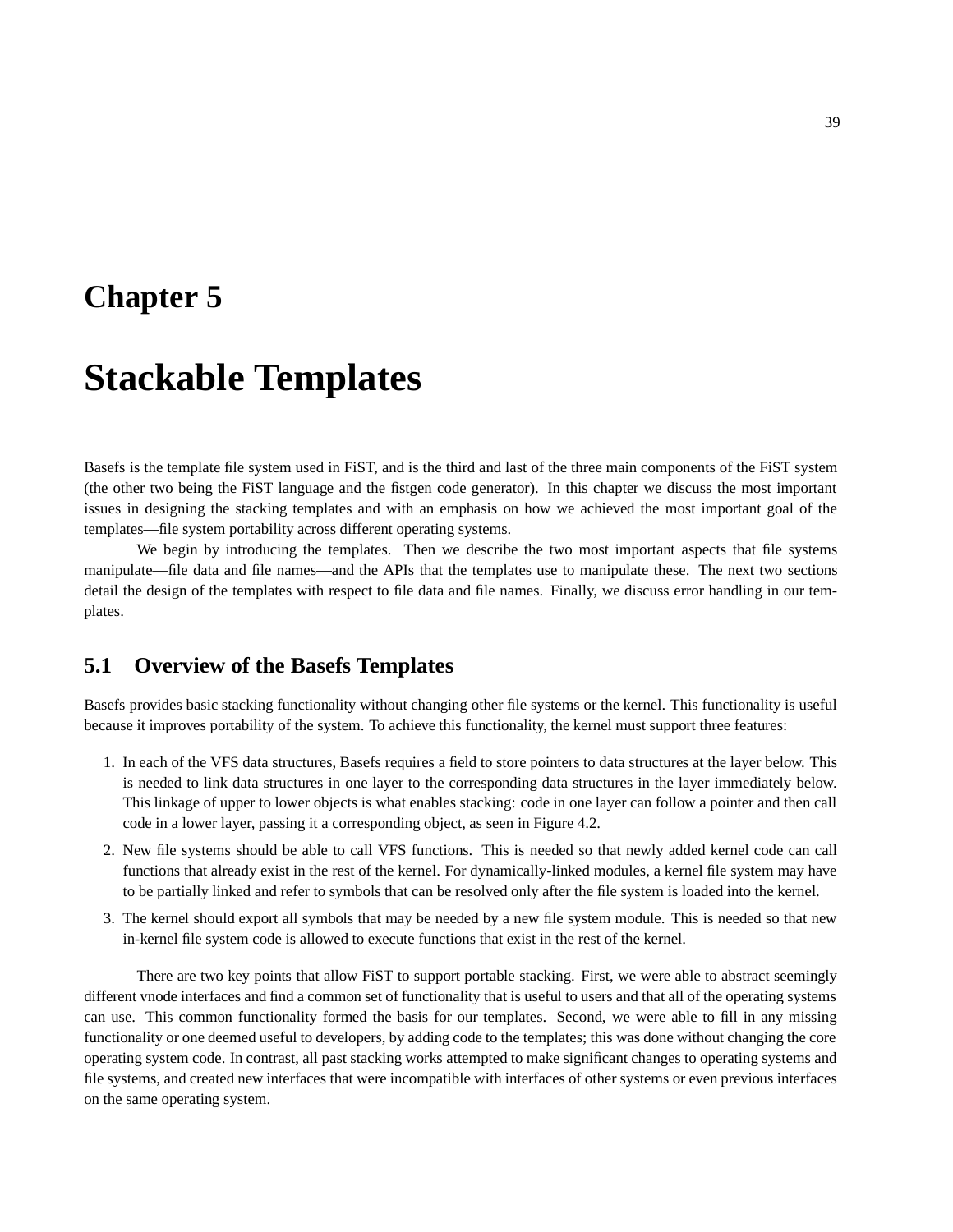

Figure 5.1: Where Basefs fits inside the kernel: it behaves as both an upper virtual file system and as a lowerlevel file system.

Basefs handles many of the internal details of operating systems, thus freeing developers from dealing with kernel specifics. Basefs provides a stacking layer that is independent from the layers above and below it, as shown in Figure 5.1. Basefs appears to the upper VFS as a lower-level file system. Basefs also appears to file systems below it as a VFS. Initially, Basefs simply calls the same vnode operation on the lower level file system.

Basefs performs data reading and writing on whole pages. This simplifies mixing regular reads and writes with memory-mapped operations, and gives developers a single paged-based interface to work with. Additional code can in included in Basefs that supports file systems that change data size, such as for compression. See Chapter 6.

To improve performance, Basefs copies and caches data pages in its layer; Basefs will also cache pages of the layers below it, in case the lower-level file system does not do so directly (on some operating systems, the VFS is responsible for inserting pages into the cache, not the actual file system). Basefs saves memory by caching at the lower layer only if file data is manipulated and fan-in was used; these are the usual conditions that require caching at each layer.

Basefs includes only the minimal code that it needs to function as a null-layer stackable file system. Substantial portions of extra code are included conditionally. Code to manipulate file data and file names, as well as debugging code is not included in Basefs by default. This code is included only if the file system needs it. By including only code that is necessary we generate output code that is more readable than code with multi-nested #ifdef/#endif pairs. Conditionally including this code typically results in improved performance compared to system that include all functionality and turn on or off what they need at run time. We report our performance in Section 9.3. Matching or exceeding the performance of other layered file systems was one of the design goals for FiST.

Basefs adds support for fan-out file systems natively. This code is also included conditionally, because it is more complex than single-stack file systems, adds more performance overhead, and consumes more memory. To improve performance, developers must define the maximum fan-out level used in their FiST input file. This allows fistgen to generate faster-running code. That code refers to objects of the file systems mounted immediately below using by dereferencing a single pointer from a fixed-size array of pointers. Compiling fixed offset references avoids having to compute them at run time and speeds up fan-out processing.

Basefs includes (conditionally compiled) support for many other features. This added support can be thought of as a library of common functions: opening, reading or writing, and then closing arbitrary files; storing extended attributes persistently; user-level utilities to mount and unmount file systems, as well as manipulate ioctls; inspecting and modifying file attributes, and more. See Appendix A for a full listing of these functions.

Finally, Basefs includes special *tags* that help fistgen locate the proper places to insert certain code. Inserting code at the beginning (pre-call) or the end (post-call) of functions is simple, but in some cases the code to add has to go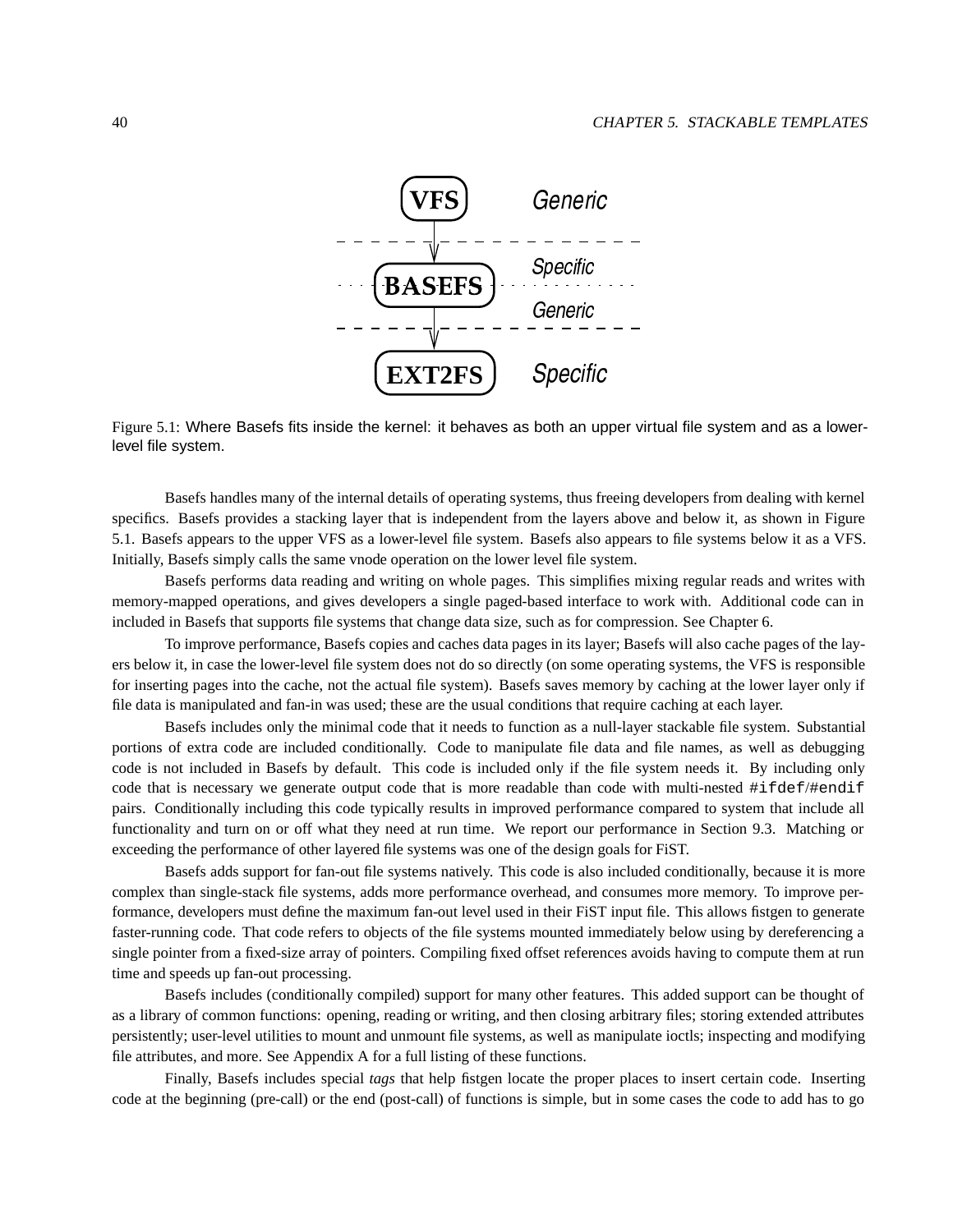### 5.2. MANIPULATING FILES 41

elsewhere. For example, handling newly defined ioctls is done (in the basefs ioctl vnode function) at the end of a C "switch" statement, right before the "default:" case.

In the rest of this chapter we detail some of the more complex design issues of the Basefs templates. In particular, we discuss the code that gets included conditionally to manipulate file data and file names. This code, while complex, allows the manipulation of fixed-size data pages. In the next chapter, Chapter 6, we discuss in much greater detail the additional template support for SCAs—file systems that can dynamically change the size of data they manipulate.

## **5.2 Manipulating Files**

There are three parts of a file system that developers wish to manipulate most often: file data, file names, and file attributes. It is therefore important that the FiST system be able to handle these common cases efficiently and flexibly. Of those, data and names are the most important and also the hardest to handle. File data is difficult to manipulate because there are many different functions that use them such as read and write, and the memory-mapping (MMAP) ones; various functions manipulate files of different sizes at different offsets. File names are complex to use not just because many functions use them, but also because the directory reading function, readdir, is a restartable function: it processes only part of the total data in a directory, and thus needs to record the offset where it should continue to process data when the function is invoked again.

When you declare in your FiST input file that your file system wants to manipulate file data pages and file data names, fistgen includes additional code into the Basefs template. This code exports four functions that developers can use. These four functions address the manipulation of file data and file names:

- 1. **encode data** takes a buffer whose size is the same as the native page size and returns another buffer. The returned buffer has the encoded data of the incoming buffer. For example, an encryption file system can encrypt the incoming data into the outgoing data buffer. This function also returns a status code indicating possible error (negative integer) or the number of bytes successfully encoded.
- 2. **decode data** is the inverse function of encode data and otherwise has the same behavior. An encryption file system, for example, can use this to decrypt a block of data.
- 3. **encode filename**: takes a file name string as input and returns a newly allocated and encoded file name of any length. It also returns a status code indicating either an error (negative integer) or the number of bytes in the new string. For example, a file system that converts between Unix and MS-DOS file names can use this function to encode long mixed-case Unix file names into short 8.3-format upper-case names as used in MS-DOS.
- 4. **decode filename**: is the inverse function of encode filename and otherwise has the same behavior.

With the above functions available, file-system developers that use FiST can implement most of the desired functionality of their file system in a few places and not have to worry about the rest.

## **5.3 Encoding and Decoding File Data Pages**

File systems are designed to manipulate whole pages. This improves performance and simplifies the interaction with the VM system and the page cache. Our templates therefore also manipulate files one page at a time. This section discusses reading, writing, and appending to files in whole page units, the interfacing with the VM system, and page caching issues.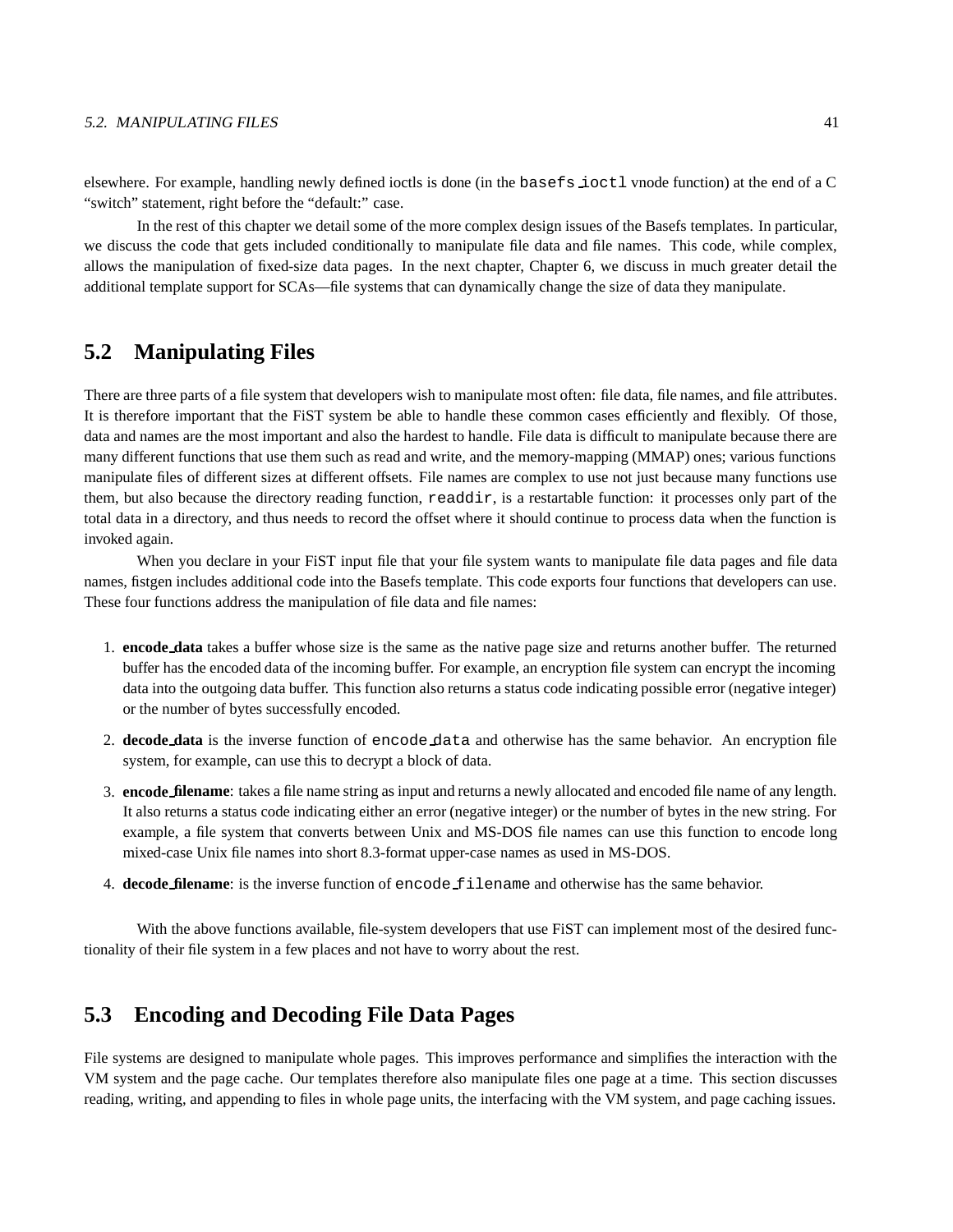### **5.3.1 Paged Reading and Writing**

We perform reading and writing on whole blocks of a size matching the native page size. Whenever a read for a range of bytes is requested, we compute the extended range of bytes up to the next page boundary, and apply the operation to the lower file system using the extended range. Upon successful completion, the exact number of bytes requested are returned to the caller of the vnode operation.

Writing a range of bytes is more complicated than reading. Within one page, bytes may depend on previous bytes (e.g., encryption), so we have to read and decode parts of pages before writing other parts of them.

Throughout the rest of this section we will refer to the upper vnode as V, and to the lower vnode as V': P and  $P'$ refer to memory mapped pages at these two levels, respectively. The example  $\frac{1}{2}$  depicted in Figure 5.2 shows what happens when a process asks to write bytes of an existing file from byte 9000 until byte 25000. Let us assume that the file in question has a total of 4 pages (32768) worth of bytes in it.



Figure 5.2: Writing Bytes in Basefs is done in terms of whole pages

- 1. Compute the extended page boundary for the write range as 8192–32767 and allocate three empty pages. (Page 0 of  $V$  is untouched.)
- 2. Read bytes 8192–8999 (page 1) from  $V'$ , decode them, and place them in the first allocated page. We do not need to read or decode the bytes from 9000 onwards in page 1 because they will be overwritten by the data we wish to write anyway.
- 3. Skip intermediate data pages that will be overwritten by the overall write operation (page 2).
- 4. Read bytes 24576–32767 (page 3) from  $V'$ , decode them, and place them in the third allocated page. This time we read and decode the whole page because we need the last  $32767-25000=7767$  bytes and these bytes depend on the first  $8192 - 7767 = 426$  bytes of that page.
- 5. Copy the bytes that were passed to us into the appropriate offset in the three allocated pages.
- 6. Finally, we encode the three data pages and call the write operation on  $V'$  for the same starting offset (9000). This time we write the bytes all the way to the last byte of the last page processed (byte 32767), to ensure validity of the data past file offset 25000.

<sup>&</sup>lt;sup>1</sup>The example is simplified because it does not take into account sparse files or appending to files.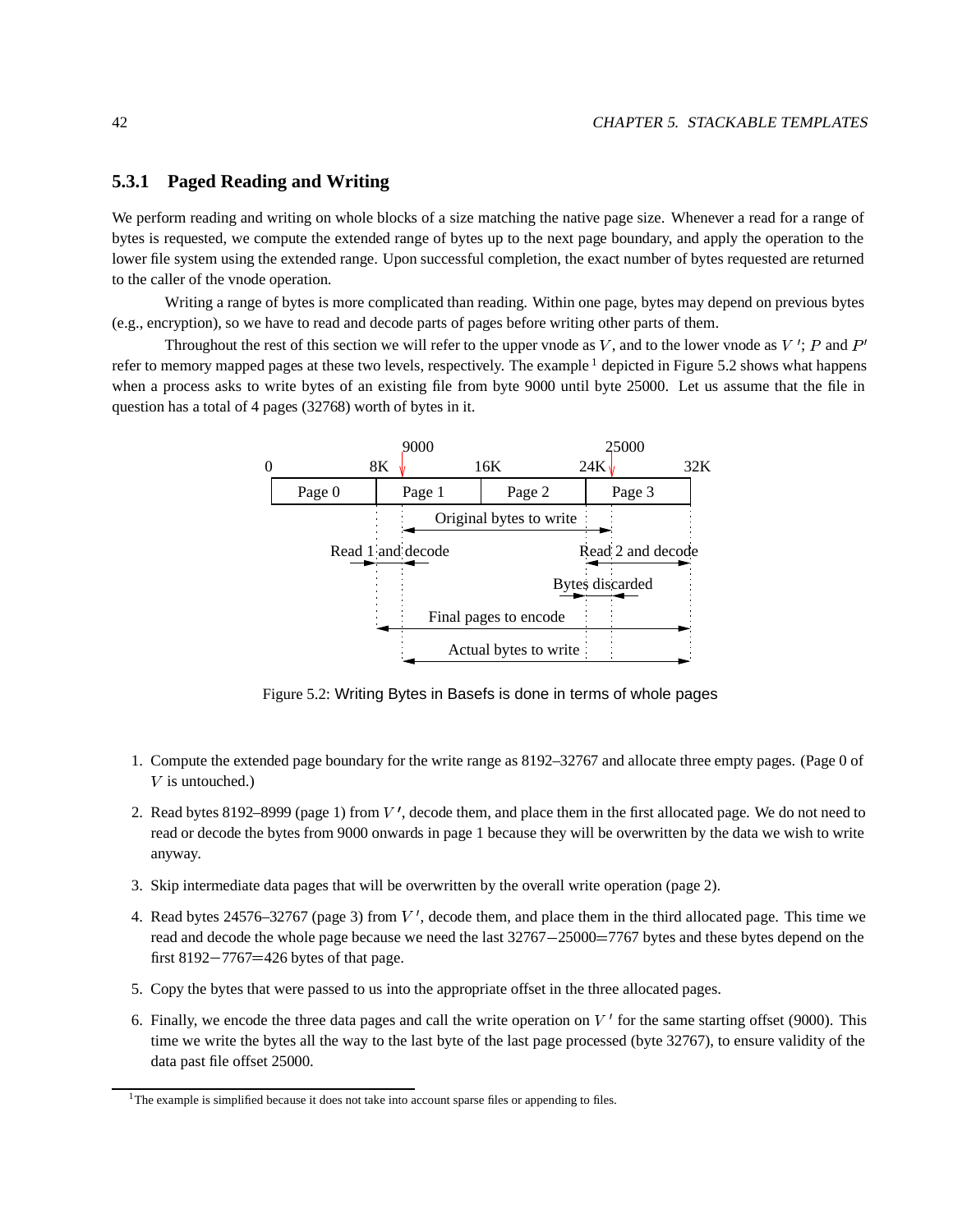### 5.3. ENCODING AND DECODING FILE DATA PAGES 43

### **5.3.1.1 Appending to Files**

When files are opened for appending only, the VFS does not provide the vnode write function the real size of the file and where writing begins. If the size of the file before an append is not an exact multiple of the page size, data corruption may occur, since we will not begin a new encoding sequence on a page boundary. We therefore need to handle appended files also on page boundaries.

We solve this problem by detecting when a file is opened with an append flag on, turn off that flag before the open operation is passed on to  $V'$ , and replace it with flags that indicate to  $V'$  that the file was opened for normal reading and writing. We save the initial flags of the opened file, so that other operations on  $V$  could tell that the file was originally opened for appending. Whenever we write bytes to a file that was opened in append-only mode, we first find its size, and add that to the file offsets of the write request. In essence we convert append requests to regular write requests starting at the end of the file.

### **5.3.2 Memory Mapping**

To support MMAP operations and executable binary files, we have to support memory-mapping vnode functions. As per Section 5.3.3, Basefs caches decoded pages, while the lower file system keeps cached encoded pages.

When a page fault occurs, the kernel calls the vnode operation getpage. This function retrieves one or more pages from a file and is designed to call repeatedly a function that retrieves a single page—getapage. The getapage function works as follows:

- 1. Check if the page is cached; if so, return it.
- 2. If the page is not cached, create a new page  $P$ .
- 3. Find  $V'$  from V and call the getpage operation on V', returning page  $P'$ .
- 4. Copy the (encoded) data from  $P'$  to  $P$ .
- 5. Map  $P$  into kernel virtual memory and decode the bytes by calling basefs decode.
- 6. Unmap  $P$  from kernel VM, insert it into  $V$ 's cache, and return it.

The design of putpage was similar to getpage. In practice we also had to carefully handle two additional details, to avoid deadlocks and data corruption. First, pages contain several types of locks, and these locks must be held and released in the right order and at the right time. Second, the MMU keeps mode bits indicating status of pages in hardware, especially the referenced and modified bits. We had to update and synchronize the hardware version of these bits with their software version kept in the pages' flags. For a file system to have to know and handle all of these low-level details blurs the distinction between the file system and the VM system.

### **5.3.3 Interaction Between Caches**

When Basefs is used on top of a native file system, both layers cache their pages; this improves performance. However, cache incoherency could result if pages at different layers are modified independently. A mechanism for keeping caches synchronized through a centralized cache manager was proposed by Heidemann [29]. Unfortunately, that solution involved modifying the rest of the operating system and other file systems.

Basefs performs its own caching, and does not explicitly touch the caches of lower layers. This keeps Basefs simpler and more independent of other file systems. Also, since pages can be served off of their respective layers, performance is improved. We decided that the higher a layer is, the more authoritative it is: when writing to disk, cached pages for the same file in Basefs overwrite their counterparts at the layers below. This policy correlates with the most common case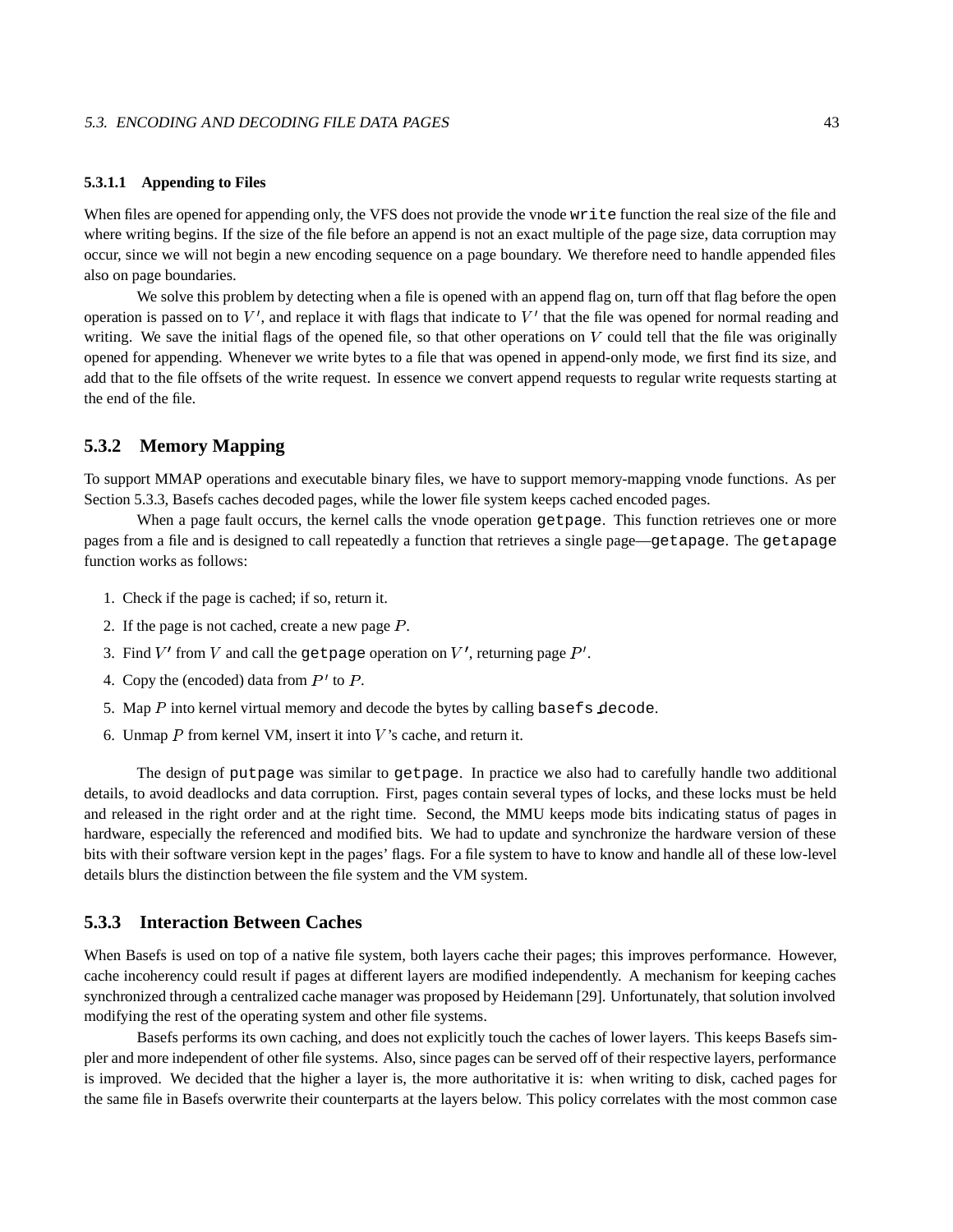of cache access, through the uppermost layer. Finally, note that a user process can access cached pages of a lower level file system only if it was mounted as a regular mount (Figure 2.9), meaning that fan-in was turned on; this is unavoidable and could lead to cache incoherency. If, however, Basefs is overlay mounted (fan-in turned off), user processes could not access lower level files directly, and cache incoherency for those files is less likely to occur.

## **5.4 Encoding and Decoding File Names**

Encoding and decoding file names is done similarly to data pages. With file names, we do not have the added complexity of memory-mapped operations; most operations that manipulate file names are simple, such as mkdir, unlink, and symlink. One exception is the directory reading operation and we therefore describe how we handle this complex operation here.

Readdir is implemented in the kernel as a restartable function. A user process calls the readdir C library call, which is translated into repeated calls to the  $qetdents(2)$  system call, passing it a buffer of a given size. The kernel fills the buffer with as many directory entries as will fit in the caller's buffer. If the directory was not read completely, the kernel sets a special EOF flag to false. As long as the flag is false, the C library function calls getdents(2) again.

The important issue with respect to directory reading is how to continue reading the directory from the offset where the previous read finished. This is accomplished by recording the last position and ensuring that it is returned to us upon the next invocation. Assume that a readdir vnode operation is called on vnode  $V$  for  $N$  bytes worth of directory data. We designed the functionality of our stacked readdir as follows:

- 1. Call the same vnode operation on  $V'$  and read back N bytes.
- 2. Create a new temporary buffer of a size that is as large as  $N$ .
- 3. Loop over the bytes read from  $V'$ , breaking them into individual records representing one directory entry at a time (struct dirent). For each such, we call decode filename to find the original file name. We construct a new directory entry record containing the decoded file name and add the new record to the allocated temporary buffer.
- 4. Record the offset to read from on the next call to readdir; this is the position past the last file name we just read and decoded. This offset is stored in one of the fields of the struct uio (representing data movement between user and kernel space) that is returned to the caller. A new structure is passed to us upon the next invocation of readdir with the offset field untouched. This is how we are able to restart the call from the correct offset.
- 5. Return the temporary buffer to the caller of the vnode operation. If there is more data to read from  $V'$ , then we set the EOF flag to false before returning from this function.

The caller of readdir asks to read at most  $N$  bytes. When we decode or encode file names, the result can be a longer or shorter file name. We ensure that we fill in the user buffer with no more struct dirent entries than could fit (but fewer is acceptable). Regardless of how many directory entries were read and processed, we set the file offset of the directory being read such that the next invocation of the readdir vnode operation will resume reading file names from exactly where it left off the last time.

## **5.5 Error Codes**

FiST creates stackable, modular file systems that are designed to stand alone. That is, they are symmetric above and below them: they do not know which file system may be above or below them. This is an important feature of the modularity of stackable layers. With stacking, each layer handles its own error codes, but they must be propagated so the right error code reaches user processes.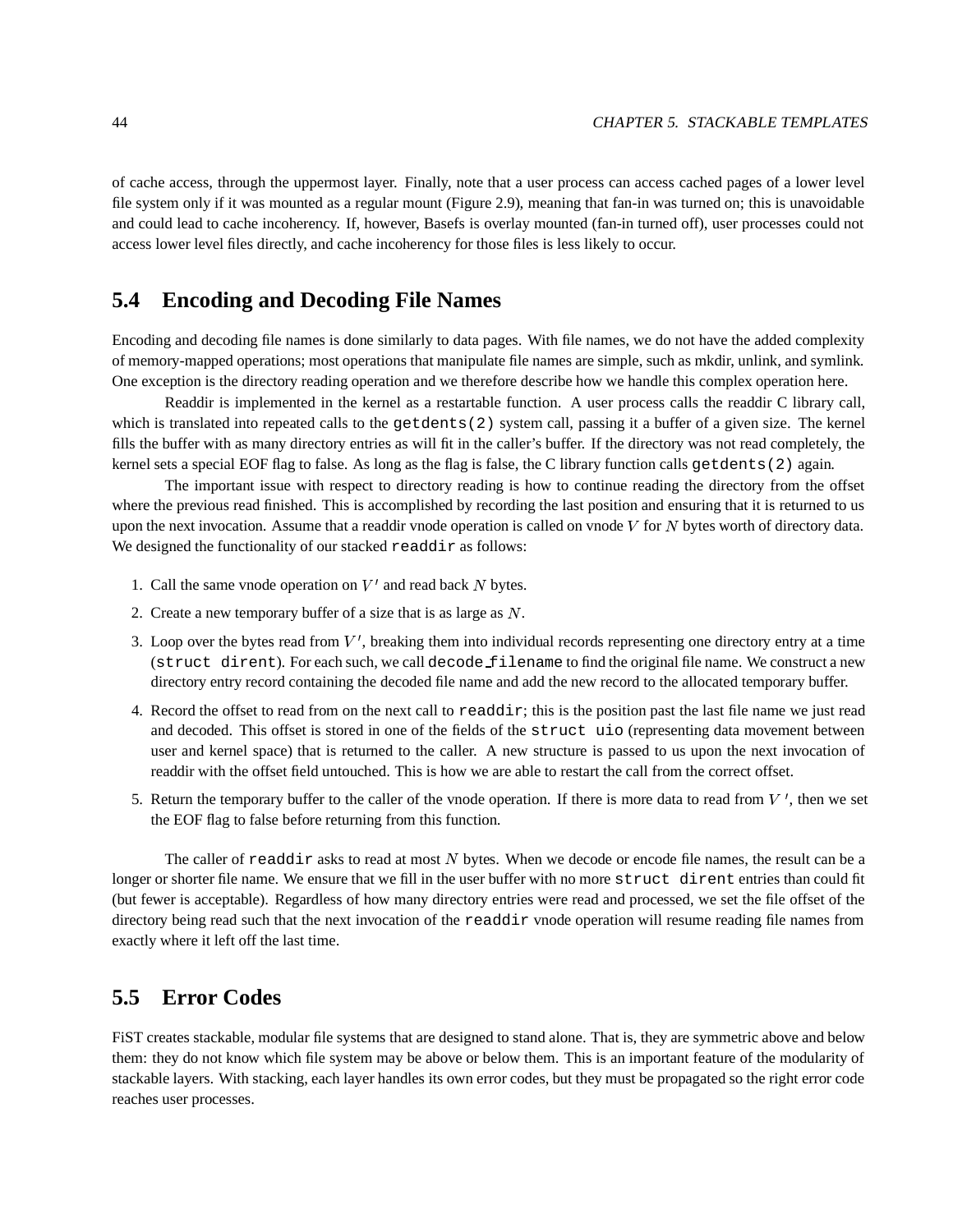### 5.5. ERROR CODES 45

By default, FiST file systems return the error codes they receive from the lower-level file system to the caller. If the file system has to perform multiple operations, each of which may succeed or fail, it returns the first failure code and aborts the remaining operations. This way you can compose a long stack of file systems, and the operations in the stack continue to propagate downward as long as they are successful. At the same time, any serious failure is propagated upwards in the stack until it reaches the user process that made the initial system call.

Because each stackable file system is independent, it does not automatically know what irreversible or nonidempotent actions another stackable file system has made. Therefore, such a stackable file system cannot automatically undo the actions of another. It is possible for several file systems to cooperate together and agree on the semantics of (possibly new) error codes such that by the time an error is propagated back to a user, all intermediate actions could be reversed. Such programming style, however, is more complex and begins to violate the nice independence between stacking layers because now file systems do have to know about the internal behavior of others.

The case for fan-out is similar. If your file system performs one or more operations on several file systems that it is stacked on, and some error occurs, it is up to the FiST file-system developer to determine the correct error behavior of such partial failures. FiST's default error behavior for fan-out file systems is to return any error as soon as it occurs. FiST does not impose any other error behavior because the correct behavior depends on the applicability of the file system that the developer is writing. For example, in a replicated writable file system, it is reasonable to assume that any error should be reported immediately and that intermediate changes be undone; that way the various replicas can remain in sync. In a Union file system (Section 8.3), on the other hand, an error in one file system need not be fatal: the file system can try the next one in the joined list of file systems, until one succeeds.

Much of the complexity of intermediate error semantics in stackable file systems can be alleviated with in-kernel transactions, but that is beyond the scope of this dissertation. See Section 10.1 for more discussion on future directions.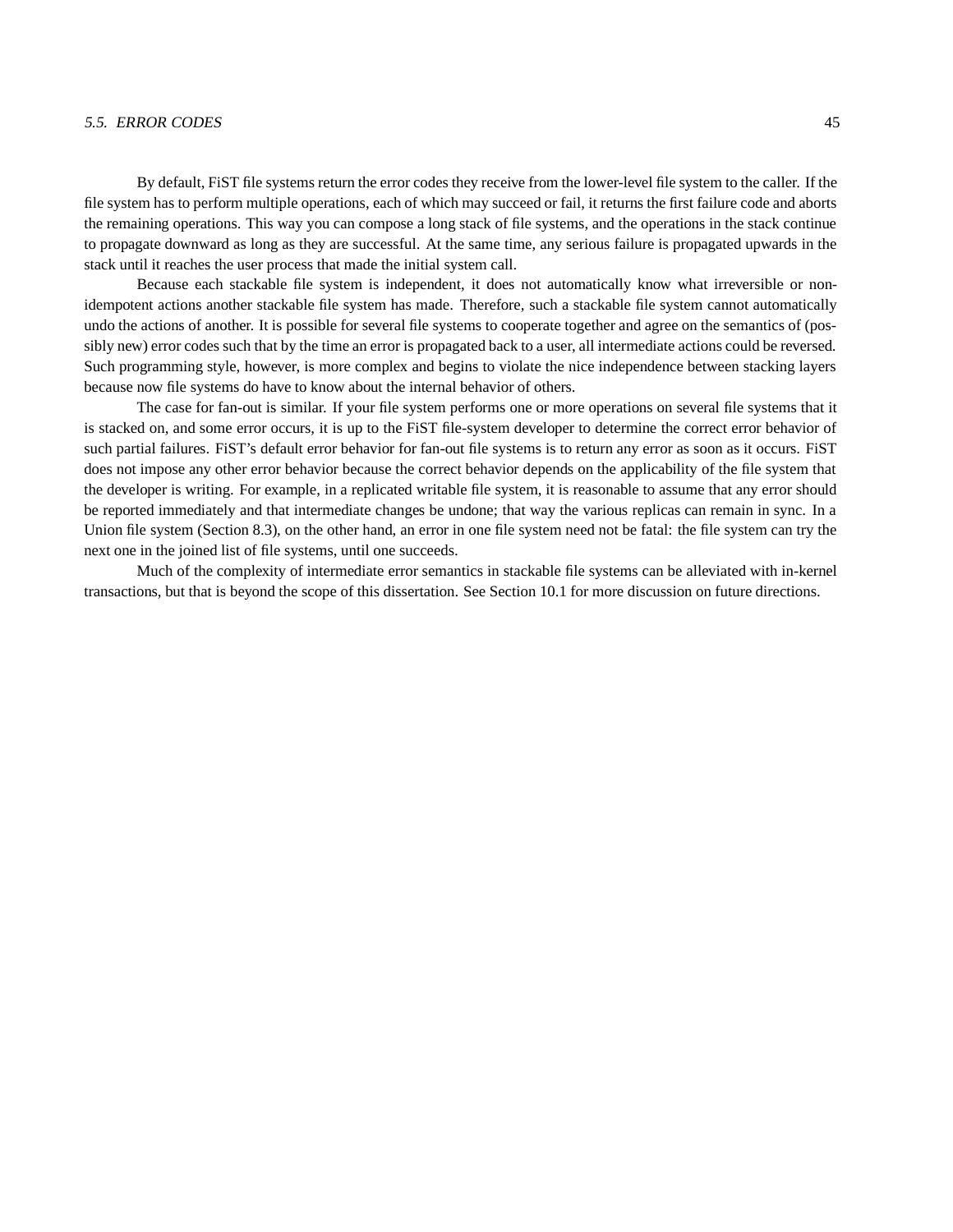## **Chapter 6**

# **Support for Size-Changing File Systems**

Basefs provides basic stacking functionality without changing other file systems or the kernel. Basefs allows developers to define data encoding functions that apply to whole pages of file data, making it easy to produce, for example, a limited subset of encryption file systems. Like other stacking systems, however, Basefs as described in Chapter 5 did not support encoding data pages such that the result is of a different size. In this chapter we discuss the design for our additions to Basefs that support size-changing file systems such as compression. We describe a new algorithm for handling size-changing file systems in an flexible and efficient manner that provides good performance.

## **6.1 Size-Changing Algorithms**

*Size-changing algorithms* (SCAs) are those that take as input a stream of data bits and produce output of a different number of bits. These SCAs share one quality in common: they are generally intended to work on whole streams of input data, from the beginning to the end of the stream. Some of the applications of such algorithms fall into several possible categories:

- **Compression:** Algorithms that reduce the overall data size to save on storage space or transmission bandwidths. In this case we consider non-lossy compression.
- **Encoding:** Algorithms that encode the data such that it has a better chance of being transferred, often via email, to their intended recipients. For example, Uuencode is an algorithm that uses only the simplest printable ASCII characters and no more than 72 characters per line. This is to ensure that uuencoded email or binaries can traverse the Internet even if they go through legacy email or networking systems that may not support the full ASCII set of characters or text lines longer than 72 characters.

In this category we also consider transformations to support internationalization of text, as well as Unicoding.

**Encryption:** These are algorithms that transform the data so it is more difficult to decode it without an authorization—a decryption key. Encryption algorithms work in different modes. The simplest mode is Cipher Feedback (CFB) mode [67]. This mode does not change the size of the data. As such, it is not the strongest algorithm because it provides potential attackers one more piece of information: the original input data size.

Stronger encryption modes include Cipher Block Chaining (CBC), a mode that typically increases the size of the output [67]. This algorithm is often stronger because it does not reveal what the original input data size was. Furthermore, by encoding the input into more output bits, the input data can become more *randomized*, increasing the brute-force search space.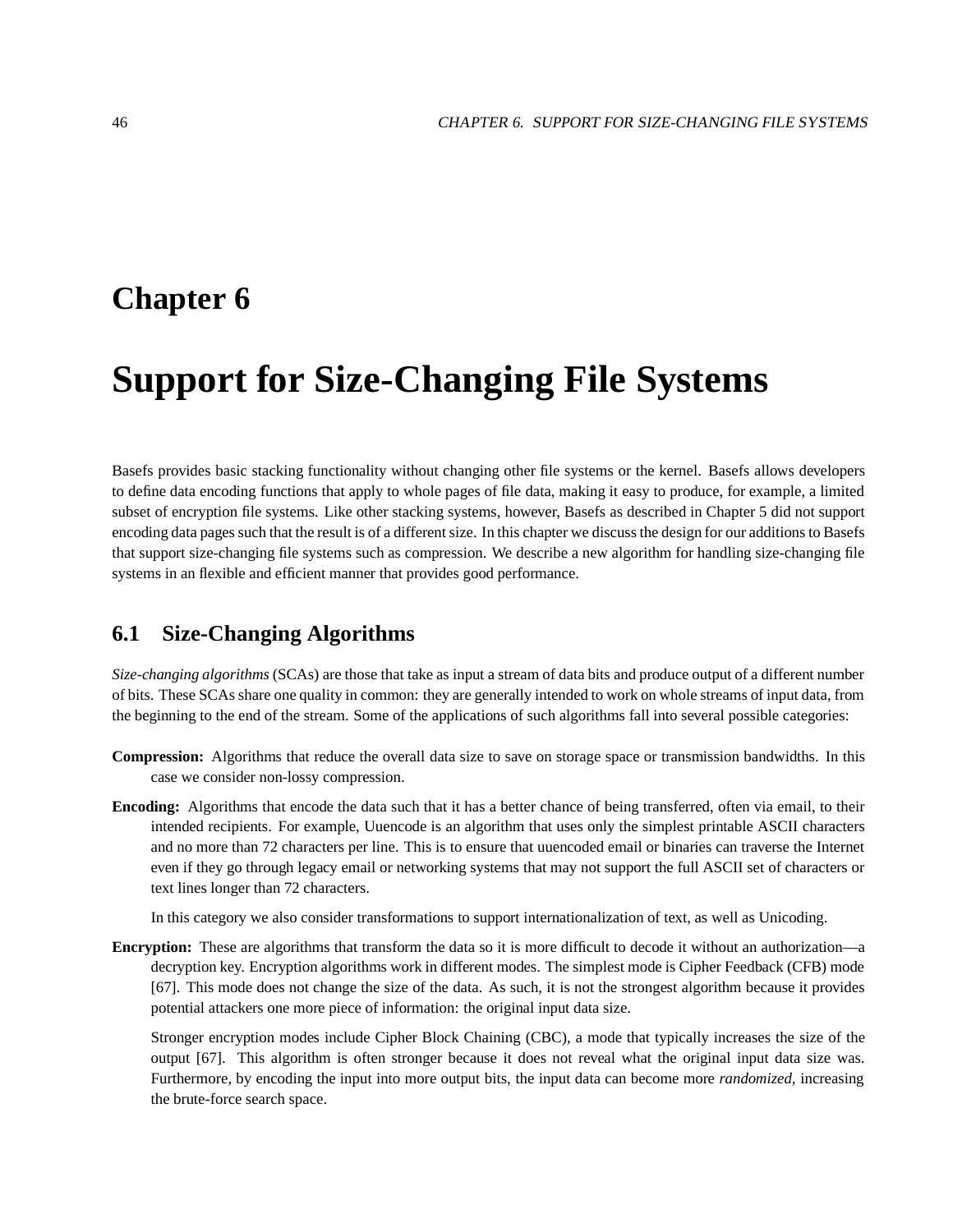Note that the above are just some of the possible SCAs. Nevertheless, these SCAs share one quality in common: they are intended to work on whole streams of input data, from the beginning to the end of the stream. For example, when you encrypt or decompress a data file, you will often do so on the complete file. Even if you wish to access just a portion of the file, you still have to encode or decode all of it until you reach the portion of interest.

This quality of these algorithms makes them suitable for email systems, for example, where a whole message needs to be encoded. These algorithms are more difficult to work with in a random access environment such as a file system. In a file system, users perform various actions such as reading or writing small portions of files in the middle of those files, or appending data to files. If you use SCAs with a file system, you may have to encode or decode whole files from beginning to end—before you can access the data you wish.

For example, consider a large compressed text file. You wish to insert a line of text, say, several lines before the end of the original file. From looking at the compressed data, you do not know where to insert the data, and how it should be compressed: SCAs do not provide that information. You will have to decompress the entire file, seek to the position of interest, insert your text line, and then compress the entire new file. This is a very expensive operation, especially if performed repeatedly. Next, we begin to describe our solution to this problem, and how it was designed to perform well.

## **6.2 Overview of Support for Size-Changing Stackable File Systems**

Size-changing algorithms (SCAs) may change data offsets arbitrarily: either shrinking or enlarging data. A file encoded with an SCA will have offsets that do not correspond to the same offsets in the decoded file. In a stacking environment, the lower-level file system contains the encoded files, while the decoded files are accessed via the upper layer. To find where specific data resides in the lower layer, an efficient mapping is needed that can tell where the starting offset of the encoded data is for a given offset in the original file.

Unfortunately, general-purpose SCAs have never been implemented in stackable file systems. Several works we describe in Chapter 2.1.9.1 suggested the idea of stackable compression file systems, but only one showed promise— Heidemann's unified cache manager [29]. In that work, Heidemann showed how his cache manager could map uncompressed cached data pages to compressed pages. However, a prototype was not made available and no further details were given. Furthermore, none of the past stacking works showed up to support general-purpose SCAs in any file system framework. The problem we set out to solve was how to support general-purpose SCAs in a way that is easy to use, performs well, and is available for many file systems.

We propose an efficient mapping for SCA stackable file systems based on an *index file*. The index file is a separate file containing meta data that serves as a fast index into an encoded file. Many file systems separate data and meta data: this is done for efficiency and reliability. Meta-data is considered more important and so it gets cached, stored, and updated differently than regular data. The index file is separate from the encoded file data for the same reasons. The index file stores meta-data information identifying offsets in an associated encoded file. For efficiency reasons, we can read the generally smaller index file quickly, and hence find out the exact offsets in the larger data file to read from. This improves performance. For reliability reasons, we designed the index file so it could be recovered from the data file in case the index file is lost or damaged. This, in fact, offers some improvement over usual Unix file systems: if their meta data (inodes, super-blocks, directory data blocks) is lost, it rarely can be recovered. The alternative to our design would have been to include the index data into the main encoded file, but this would have (1) hurt performance as we would have had to perform many seeks in the file to locate the data needed, and (2) complicated the rest of the design and implementation considerably.

As shown in Figure 6.1, the basic idea is that an upper level file system can efficiently access the decoded version of an encoded file in a lower-level file system by using the meta-data information in an associated index file that resides on the lower-level file system.

The cost of SCAs can be high. Therefore it is important to ensure that we minimize the number of times we invoke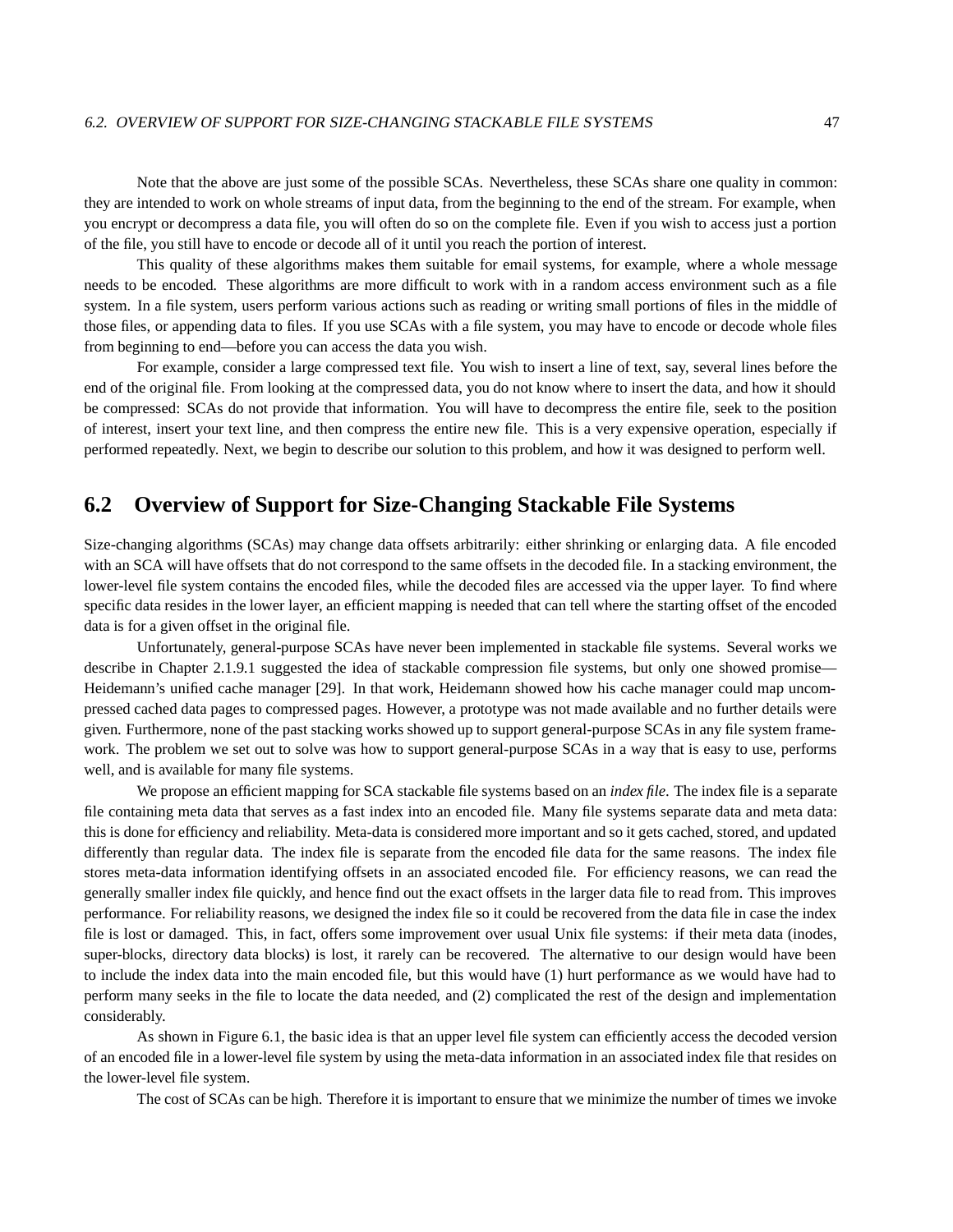

Figure 6.1: Each original data file is encoded into a lower data file. Additional meta-data index information is stored in an index file. Both the index file and the encoded data files reside in the lower-level file system.

these algorithms and the number of bytes they have to process each time. The way data chunks are stored and accessed can affect this performance, depending on the types and frequencies of file operations. File accesses follow several patterns:

- The most popular file-system operation is stat(), which results in a file lookup. Lookups account for 40–50% of all file-system operations [47, 61].
- Most files are read, not written. The ratio of reads to writes is often 4–6 [47, 61]. For example, compilers and editors read in many header and configuration files, but only write out a handful of files.
- Files that are written are often written from beginning to end. Compilers, user tools such as "cp", and editors such as emacs write whole files in this way. Furthermore, the unit of writing is usually set to match the system page size. We have verified this by running a set of common edit and build tools on Linux and recording the write start offsets, the size of write buffers, and the current size of the file.
- Files that are not written from beginning to end are often appended to. The number of appended bytes is often small. This is true for various log files that reside in /var/log, such as Web server access logs.
- Very few files are written in the middle. This happens in two cases. First, when the GNU ld creates large binaries, it writes a sparse file of the target size and then seeks and writes the rest of the file in a non-sequential manner. To estimate the frequency of writes in the middle, we instrumented a null-layer file system with a few counters. We then measured the number and type of writes for our large compile benchmark (Section 9.4.3.1). We counted 9193 writes, of which 58 (0.6%) were writes before the end of a file.

Second, data-base files are also written in the middle. We surveyed our own site's file servers and workstations (several hundred hosts totaling over 1TB of storage) and found that these files represented less than 0.015% of all storage. Of those, only 2.4% were modified in the past 30 days, and only 3% were larger than 100MB.

All other operations (together) account for a small fraction of file operations [47, 61].

Given the above access patterns, we designed our system to optimize performance for the more common and important cases, while not harming performance unduly when the seldom-executed cases occur. We discuss how we support these operations in Section 6.3.1.

Throughout the rest of this chapter, we will use the following three terms. An *original file* is the complete unencoded file that the user accessing our stackable file system sees; the *data file* is the SCA-encoded representation of the original file, which encodes whole pages of the original file; the *index file* maps offsets of encoded pages between their locations in the original file and the data file.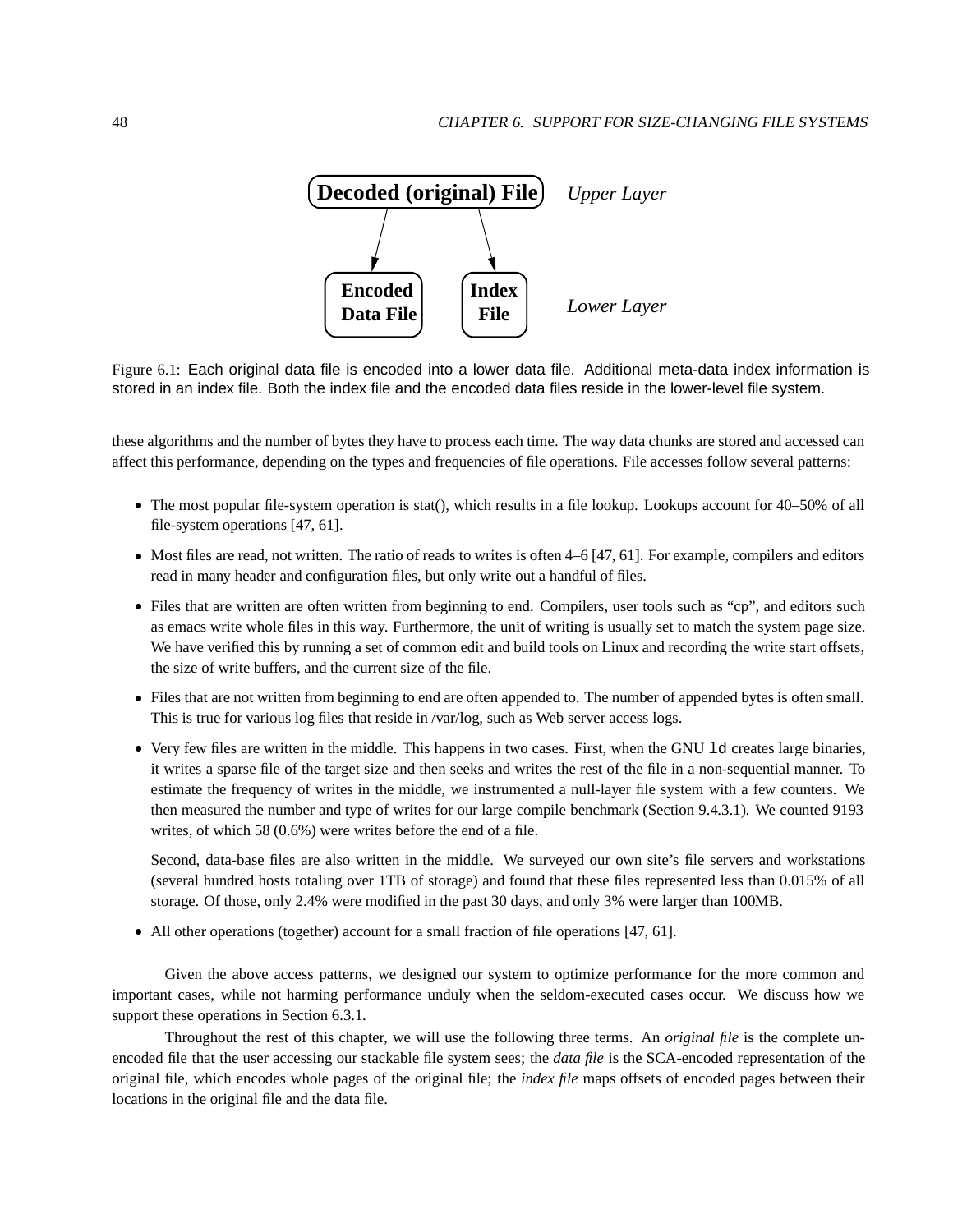## **6.3 The Index File**

Our system encodes and decodes whole pages, which fits well with file system operations. The index table assumes this and stores offsets of encoded pages as they appear in the encoded file.

To illustrate how this works, consider an example of a file in a compression file system as shown in Figure 6.2. The figure shows the mapping of offsets between the upper (original) file, and the lower (encoded) data file. To find out the bytes in page 2 of the original file, we read the data bytes 3000–7200 in the encoded data file, decode them, and return to the VFS that data in page 2.



Figure 6.2: An example of a 32-bit file system that shrinks data size (compression). Each upper page is represented by an encoded lower "chunk." The mapping of offsets is shown in Table 6.1.

To find out which encoded bytes we need to read from the lower file, we consult the index file, shown in Table 6.1. The index file tells us that the original file has 6 pages, that its original size is 21500 bytes, and then it lists the ending offsets of the encoded data for each upper page. Finding the lower offset for the upper page 2 is a simple linear dereferencing of the data in the index file; we do not have to search the index file linearly. Note that our design of the index file supports both 32-bit and 64-bit file systems, but the examples we provide here are for 32-bit file systems.

The index information is stored in a separate small file, thus using up one more inode. We measured the effect that the consumption of an additional inode would have on typical file systems in our environment. We found that disk data block usage is often 6–8 times greater than inode utilization on disk-based file systems, leaving plenty of free inodes to use.

For a given data file  $F$ , we create an index file called  $F$ . idx. We decided to store the index table in a separate file for three reasons:

- 1. The index file is small. We store one word (4 bytes on a 32-bit file system) for each data page (usually 4096 bytes). On average, the index table size is about 1024 times smaller than the original data file.
- 2. The index contains meta data—original file size and page offsets—which are more logically stored outside the data itself, as is the case with many file systems. That allows us to manage the data file and the index file separately.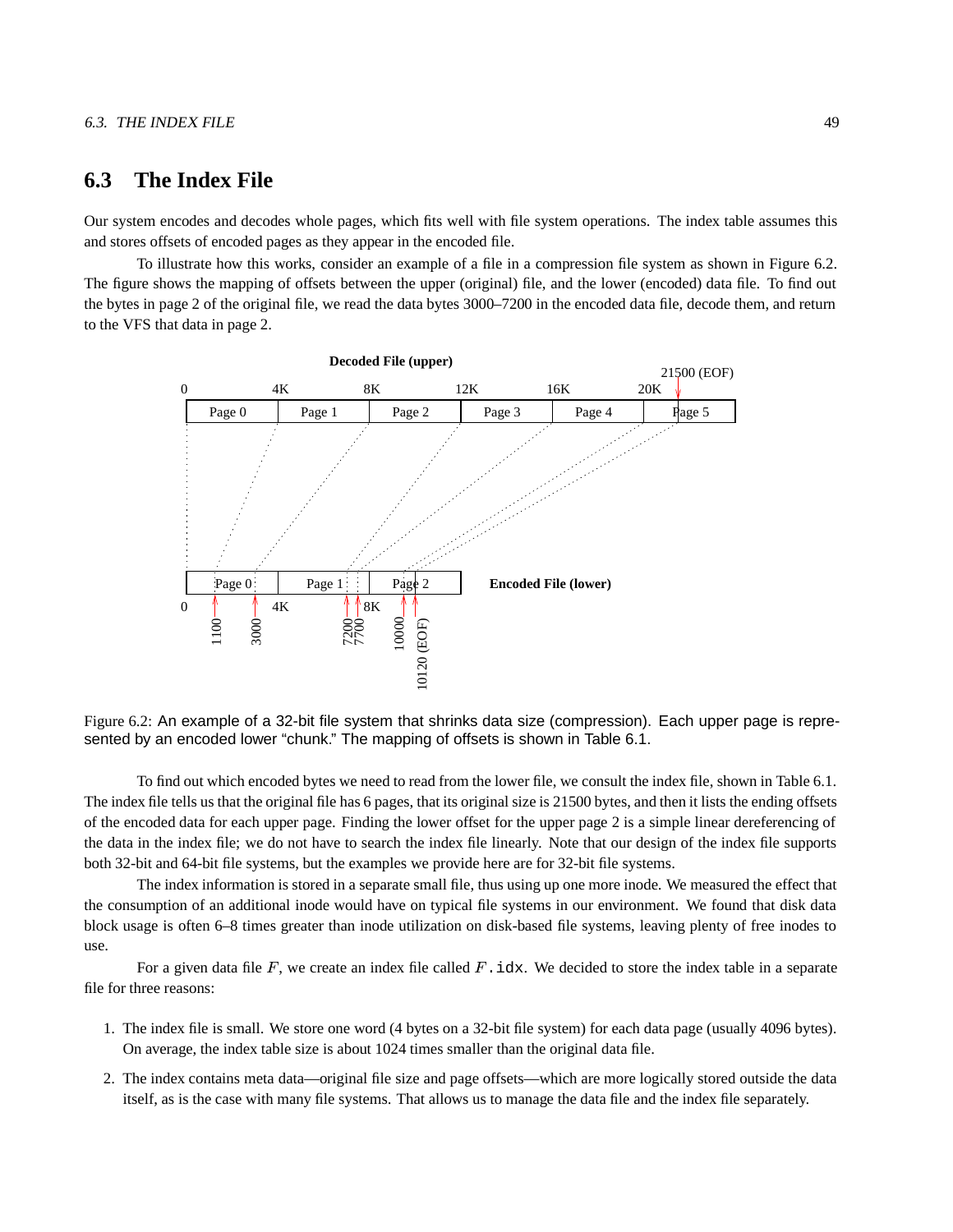| Word                     | <b>Representing</b> | <b>Regular</b>   | <b>With Fast</b> |
|--------------------------|---------------------|------------------|------------------|
| $(32/64 \text{ bits})$   |                     | <b>IDX</b> File  | <b>Tail</b> (ft) |
| $\overline{1}$ (12 bits) | flags               | $ls = 0$ , ft=0, | $ls=0$ , ft=1,   |
| $1(20-52 \text{ bits})$  | # pages             | 6                | 5                |
| 2                        | orig. file size     | 21500            | 21500            |
| 3                        | page 0              | 1100             | 1100             |
| 4                        | page 1              | 3000             | 3000             |
| 5                        | page 2              | 7200             | 7200             |
| 6                        | page 3              | 7700             | 7700             |
|                          | page 4              | 10000            | 10000            |
| 8                        | page 5              | 10120            |                  |

Table 6.1: Format of the index file for Figures 6.2 and 6.3. Fast tails are described in Section 6.3.1.1. The first word encodes both flags and the number of pages in the index file. The "ls" (large size) flag is the very first bit in the index file and indicates if the index file encodes a 32-bit (0) or 64-bit (1) file system.

3. Since the index file is relatively small, we can read it completely into kernel memory and manipulate it there. To improve performance, we write the final modified index table only after the original file is closed and all of its data flushed to stable media. (Section 6.3.2.2 discusses how to recover from a lost index file.)

We read the index file into memory as soon as the main file is open. That way we have fast access to the index data in memory. The index information for all pages is stored linearly, and each index entry typically takes 4 bytes. That way we can compute the needed index information very simply, and find it from the index table using a single dereference into an array of 4-byte words (integers). We write any modified index information out after the main file is closed and its data flushed to stable media.

The index file starts with a word that encodes two things: flags and the number of pages in the corresponding original data file. We reserve the lower 12 bits for special flags such as whether the index file encodes a file in a 32-bit or a 64-bit file system, whether fast tails were encoded in this file (see Section 6.3.1.1), etc. The very first bit of these flags, and therefore the first bit in the index file, determines if the file encoded is part of a 32-bit or a 64-bit file system. This way, just by reading the first bit we can determine how to interpret the rest of the index file: 4 bytes to encode page offsets on 32-bit file systems or 8 bytes to encode page offsets on 64-bit file systems.

We use the remaining 20 bits (on a 32-bit file system) for the number of pages because  $2^{20}$  4KB pages (the typical page size on i386 and SPARCv8 systems) would give us the exact maximum file size we can encode in 4 bytes on a 32-bit file system, as explained next; similarly  $2^{52}$  4KB pages is the exact maximum file size on a 64-bit file system.

The index file also contains the original file's size (second word). We store this information in the index file so that commands like "ls  $-1$ " and others using stat(2) would work correctly. That is, if a process looks at the size of the file through the upper-level file system, it would get the original number of bytes and blocks. The original file's size can be computed from the starting offset of the last data chunk in the encoded file, but it would require decoding the last (possibly incomplete) chunk (bytes 10000–10120 in the encoded file in Figure 6.2) which can be an expensive operation depending on the SCA. Storing the original file size in the index file is a speed optimization that only consumes one more word—in a physical data block that most likely was already allocated.

### **6.3.1 File Operations**

As we discussed in Section 6.2, we designed our system to optimize performance for the most common file operations. In this section we detail those optimizations. Note that most of this design relates to performance optimizations, while a small part (Section 6.3.1.3) addresses correctness.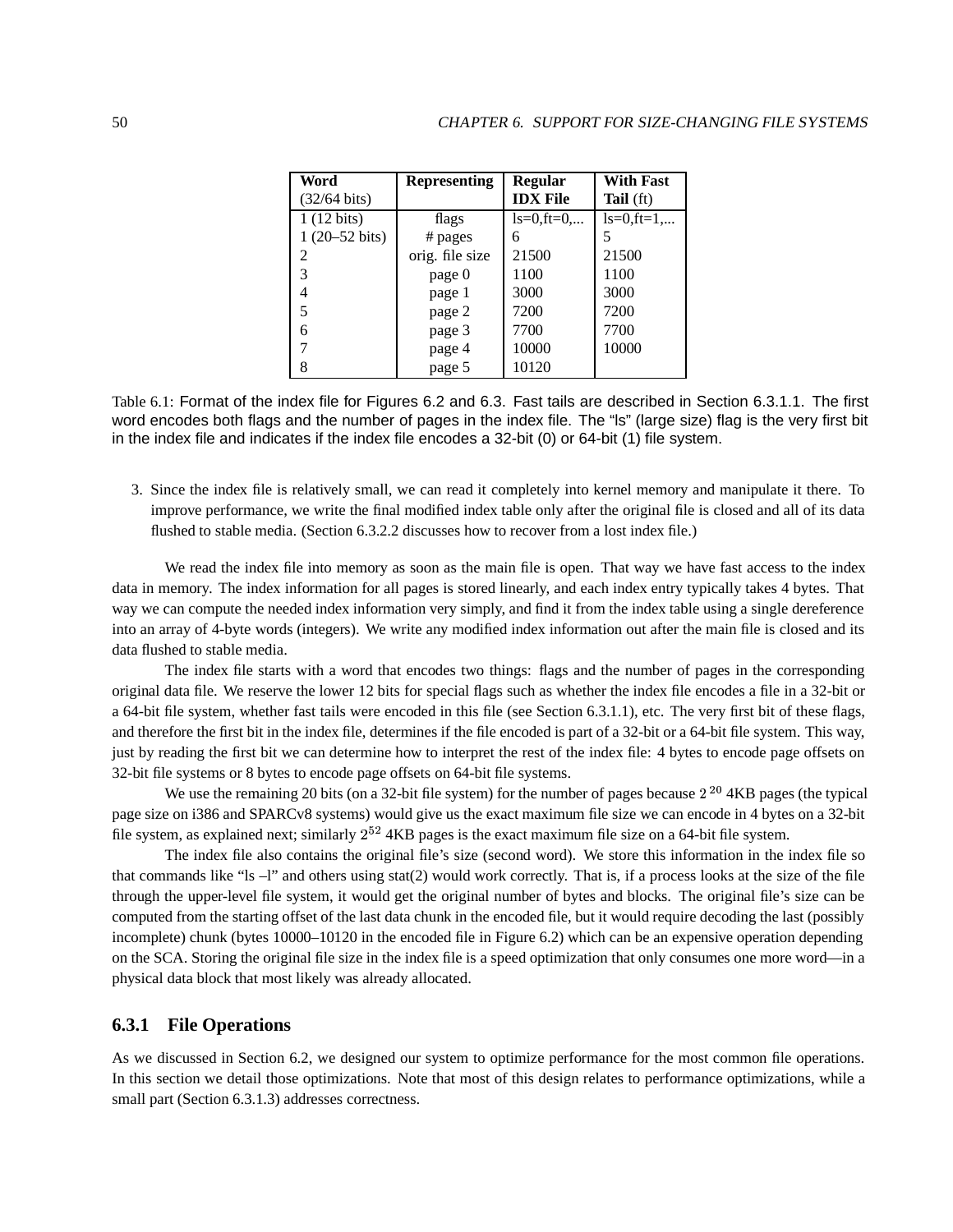### $6.3.$  THE INDEX FILE  $51$

To handle file lookups fast, we store the original file's size in the index table. The index file is usually 1024 times smaller than the original file. Due to locality in the creation of the index file, we assume that its name will be found in the same directory block as the original file name, and that the inode for the index file will be found in the same inode block as the encoded data file. Therefore reading the index file requires reading one additional inode and often only one data block. After the index file is read into memory, returning the file size is done by copying the information from the index table into the "size" field in the current inode structure. All other attributes of the original file come from the inode of the actual encoded file. Once we read the index table into memory, we allow the system to cache its data for as long as possible. That way, subsequent lookups will find files' attributes in the attribute cache.

Since most file systems are structured and implemented internally for access and caching of whole pages (usually 4KB or 8KB), we decided to encode the original data file in whole pages. In this way we improved performance because our encoding unit is the same as that used by the paging system, and especially the page cache (see Section 9.4). This also helped simplify our code because interfacing with the VFS and the page cache was more natural. For file reads, the cost of reading in a data page is fixed: a fixed offset lookup into the index table gives us the offsets of encoded data on the lower-level data file; we read this encoded sequence of bytes, decode it into exactly one page, and return that decoded page to the user.

Since our stackable system is page-based, it was easier for us to write whole files, especially if the write unit was one page size. In the case of whole file writes, we simply encode each page size unit, add it to the lower level encoded file, and add one more entry to the index table. We discuss the cases of file appends and writes in the middle in Sections 6.3.1.1 and 6.3.1.2, respectively.

We did not have to design anything special for handling all other file operations. We simply treat the index file at the same time we manipulate the corresponding encoded data file. An index file is created only for regular files; we do not have to worry about symbolic links, because the VFS will only call our file system to open a regular file. When a file is hard-linked, we also hard-link the index file, using the name of the new link with a the ".idx" extension added. When a file is removed from a directory or renamed, we apply the same operation to the corresponding index file. We can do so in the context of the same file-system operation, because the directory in which the operation occurs is already locked.

### **6.3.1.1 Fast Tails**

One common action on files is to append to them. Often, a small number of bytes is appended to an existing file. Encoding algorithms such as compression and encryption are more efficient when they encode larger chunks of data. Therefore it is better to encode a larger number of bytes together. Our design calls for encoding whole pages whenever possible. Table 6.1 and Figure 6.2 show that only the last page in the original file may be incomplete, and that incomplete page gets encoded too. If we append, say, 10 more bytes to the original (upper) file of Figure 6.2, we have to keep it and the index file consistent: we must read the 1020 bytes from 20480 (20K) until 21500, decode them, add the 10 new bytes, encode the new 1030 sequence of bytes, and write it out in place of the older 1020 bytes in the lower file. We also have to update the index table for two things: the total size of the original file is now 21510, and word number 8 in the index file may be in a different location than 10120 (depending on the encoding algorithm, it may be greater, smaller, or even the same).

The number of times that we need to read, decode, append, and re-encode a chunk of bytes for each append increases as the number of bytes to append grows smaller and the number of encoded bytes grows closer to one full page. In the worst case, this method yields a complexity of  $O(n^2)$  in the number of bytes that have to be decoded and encoded, multiplied by the cost of the encoding and decoding of the SCA. To solve this problem, we added a *fast tails* run-time mount option that allows for up to a page size worth of unencoded data to be added to an otherwise encoded data file. This is shown in the example in Figure 6.3.

In this example, the last full page that was encoded is page 4. Its data bytes end on the encoded data file at offset 10000 (page 2). The last page of the original upper file contains 1020 bytes (21500 less 20K). So we store these 1020 bytes directly at the end of the encoded file, after offset 10000. To aid in computing the size of the fast tail, we add two more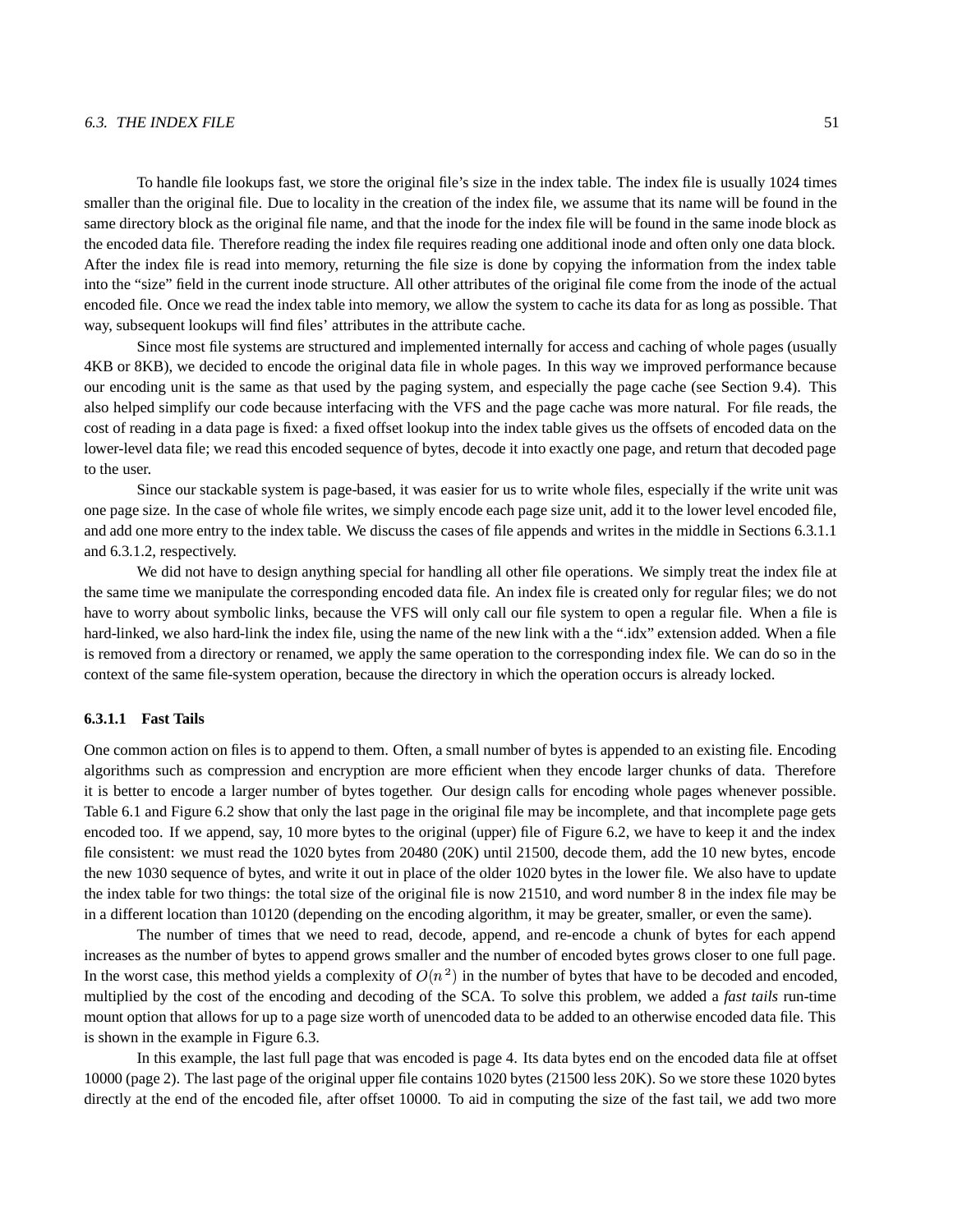

Figure 6.3: Fast tails. A file system similar to Figure 6.2, only here we store up to one page full of un-encoded raw data. When enough raw data is collected to fill a whole fast-tail page, that page is encoded.

bytes to the end of the file past the fast tail itself, listing the length of the fast tail. (Two bytes is enough to list this length, since typical page sizes are less than  $2^{16}$  bytes long.) The final size of the encoded file is now 11022 bytes long.

With fast tails, the index file does not record the offset of the last tail, as can be seen from the right-most column of Table 6.1. The index file, however, does record in its flags field (first 12 bits of the first word) that a fast tail is in use. We put that flag in the index table to speed up the computations that depend on the presence of fast tails. We put the length of the fast tail in the encoded data file to aid in reconstruction of a potentially lost index file, as described in Section 6.3.2.2.

When fast tails are in use, appending a small number of bytes to an existing file does not require data encoding or decoding, which can speed up the append operation considerably. When the size of the fast tail exceeds one page, we then encode the first page worth of bytes, and start a new fast tail.

Fast tails, however, may not be desirable all the time exactly because they store unencoded bytes in the encoded file. If the SCA used is an encryption one, it is insecure to expose plaintext bytes at the end of the ciphertext file. For this reason, fast tails is a run-time global mount option that affects the whole file system mounted with it. The option is global because typically users wish to change the overall behavior of the file system with respect to this feature, not on a per-file basis.

### **6.3.1.2 Write in the Middle**

User processes can write any number of bytes in the middle of an existing file. A key point with our system is that *whole* pages are encoded and stored in a lower level file as individual encoded chunks. A new set of bytes written in the middle of the file may encode to a different number of bytes in the lower level file. If the number of new encoded bytes is greater than the old number, we have to shift the remaining encoded file outward to make room for the new bytes. If the number of bytes is smaller, we have to shift the remaining encoded file inward to cover unused space. In addition, we have to adjust the index table for each encoded data chunk which was shifted.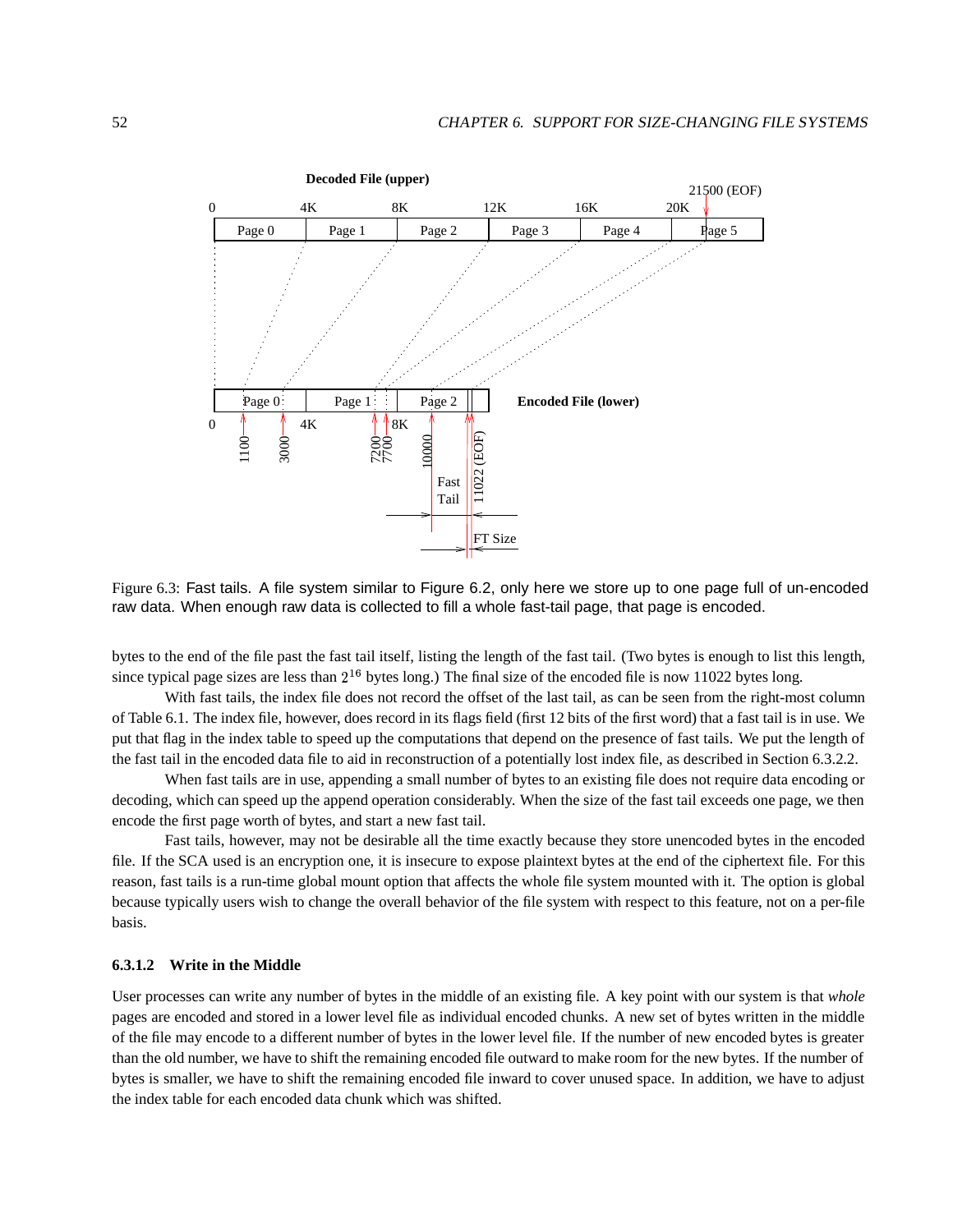### $6.3.$  THE INDEX FILE  $53$

To improve performance, we shift data pages in memory and keep them in the cache as long as possible. That way, subsequent write-in-the-middle operations that may result in additional inward or outward shifts will only have to manipulate data pages already cached and in memory. Of course, any data page shifted is marked as dirty, and we let the paging system flush it to disk when it sees fit.

Note that data that is shifted in the lower-level file does not have to be re-encoded. This is because that data still represents the actual encoded chunks that decode into their respective pages in the upper file. The only thing remaining is to change the end offsets for each shifted encoded chunk in the index file.

We examined several performance optimization alternatives that would have encoded the information about inward or outward shifts in the index table, and even possibly some of the shifted data. We rejected these ideas for several reasons: (1) they would have complicated the code considerably, (2) they would have made recovery of an index file very difficult, and (3) they would have resulted in fragmented data files that would have required a defragmentation procedure. Since the number of writes in the middle we measured was so small (0.6% of all writes), we do consider our simplified design to be a good cost vs. performance balance. Note that even with our simplified solution, our file systems work perfectly correctly. Section 9.4 shows the benchmarks we ran to test writes in the middle and proves that our solution produces very good performance overall.

### **6.3.1.3 Truncate**

One interesting design issue we faced was with the truncate $(2)$  system call. Although this call occurs less than 0.02% of the time [47, 61], we still had to ensure that it behaved correctly. Truncate can be used to shrink a file as well as enlarge it, potentially making it sparse with new "holes." We had four cases to deal with:

- 1. Truncating on a page boundary. In this case, we truncate the encoded file exactly after the end of the chunk that now represents the last page of the upper file. We update the index table accordingly: it has fewer pages in it.
- 2. Truncating in the middle of an existing page. In this case, which results in a partial page, we read and decode the whole page, and re-encode the bytes within representing the part before the truncation point. We update the index table accordingly: it now has fewer pages in it.
- 3. Truncating in the middle of a fast tail. In that case we just truncate the lower file where the fast tail is actually located. We then update the size of the fast tail at its end, and update the index file to indicate the (now) smaller size of the original file.
- 4. Truncating past the end of the file is akin to extending the size of the file and possibly creating zero-filled holes. We read and re-encode any partially filled page or fast tail that used to be at the end of the file before the truncation; we have to do that because that page now contains a mix of non-zero data and zeroed data. We encode all subsequent zero-filled pages. This is important for some applications such as encryption, where every bit of data—zeros or otherwise—must be encrypted.

### **6.3.2 Additional Benefits of the Index File**

So far we have concentrated on performance concerns in our system, since they are an important part of our design. However, the index file design provides two additional benefits:

- 1. **Low Resource Usage**: without harming performance, our system uses little disk space for storing the index file. The index file is a small fraction of the size of the original file.
- 2. **Consistency**: the index file can be recovered completely, since it represents important meta data that is stored separately.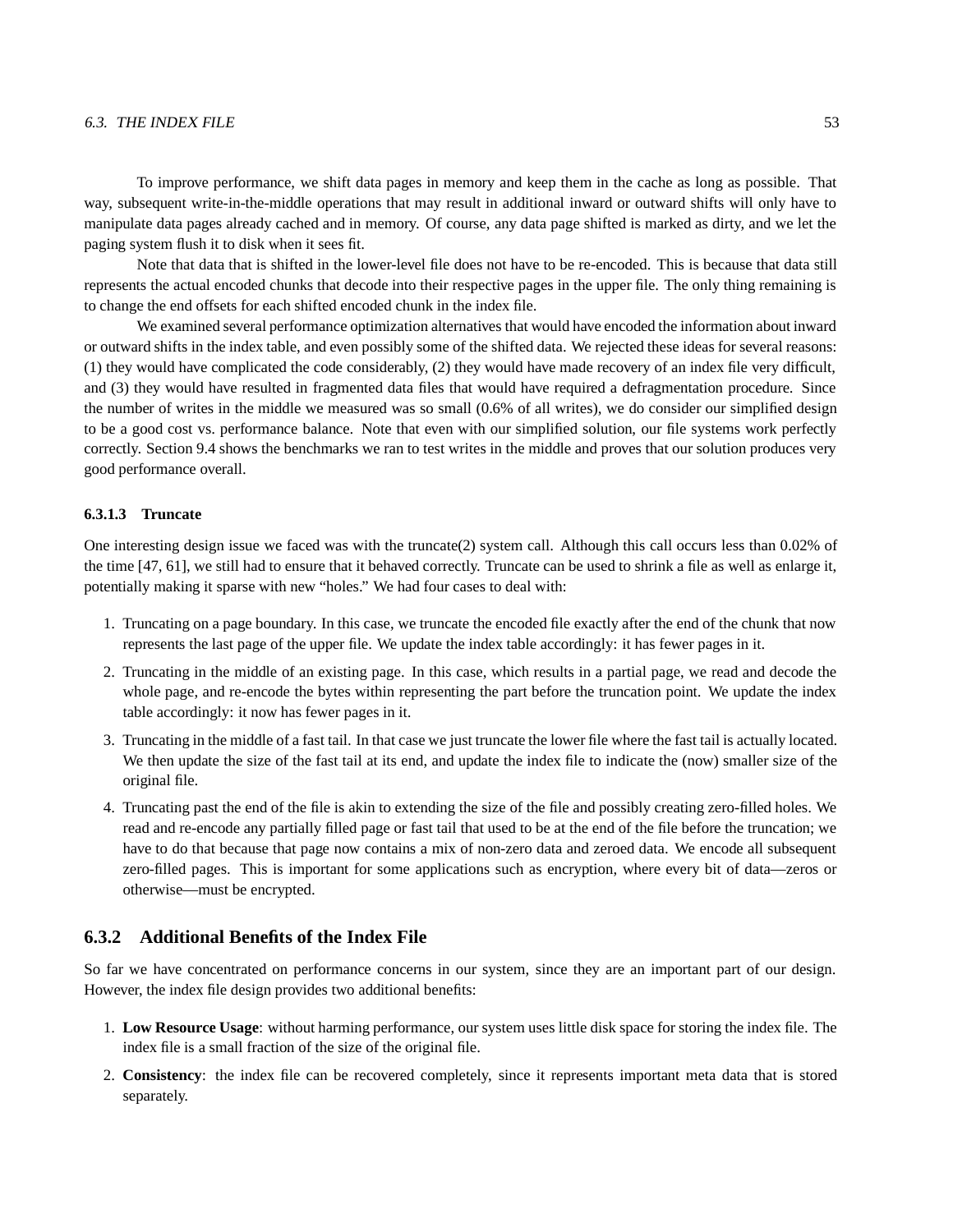### **6.3.2.1 Low Resource Usage**

We designed our system to use few additional resources over what would be consumed normally. However, when considering resource consumption, we gave a higher priority to performance concerns.

The index file was designed to be small, as seen in Table 6.1. It usually includes four bytes for the size of the full original file, four bytes indicating the number of page entries (including flags), and then that many index entries, four bytes each. For each page of 4096 bytes we store 4 bytes in the index file. This results in a reduction size factor of over 1000 between the size of the original file and the index file. Specifically, an index file that is exactly 4096 bytes long (one disk block on an EXT2 file system formatted with 4KB blocks) can describe an original file size of 1022 pages, or 4,186,112 bytes (almost 4MB).

By keeping the index file small, we ensure that the contents of most index files can be read and stored in memory in under one page, and can then be manipulated in fast memory. Since we create index files along with the encoded data files, we benefit from locality: the directory data block and inode blocks for the two files are already likely to be in memory, and the physical data blocks for the two files are likely to reside in close proximity to each other on the physical media.

The size of the index file is less important for SCAs which increase the data size, such as unicoding, uuencoding, and most forms of encryption. The more the SCA increases the data size, the less significant the size of the index file becomes. Even in the case of SCAs that decreased data size, such as compression, the size of the index file may not be as important given the savings already gained from compression.

To save resources even further, we efficiently support zero-length files. A zero-length original data file is represented by a zero-length index file. When the encoded file exists but the index file does not, it indicates that the index file was lost, and can be recovered as described in Section 6.3.2.2.

### **6.3.2.2 Index File Consistency**

With the introduction of a separate index file to store the index table, we now have to maintain two files consistently.

Normally, when a write or create operation occurs on a file, the directory of that file is locked. We keep the directory locked also when the we update the index file, so that both the encoded data file and the index file are guaranteed to be written correctly.

We assume that encoded data files and index files will not become corrupt internally due to media failures. This situation is no worse than normal file systems where a random data corruption may not be possible to fix. However, we do concern ourselves with two potential problems: partially written or lost index files.

An index file could be partially written if the file system is full or the user ran out of quota. In the case where we were unable to write the complete index file, we simply remove it and print a warning message on the console. The absence of the index file on subsequent file accesses will trigger an in-kernel mechanism to recover the index file.

An index file could be lost if it was removed intentionally, say, after a partial write. It could be lost unintentionally by a user who removed it directly from the lower file system. If the index file is lost or does not exist, we can no longer easily tell where encoded bytes were stored. In the worst case, without an index file, we have to decode the complete file to locate any arbitrary byte within. However, since the cost of decoding a complete file and regenerating and index table are nearly identical (see Section 9.4.6), we chose to regenerate the index table immediately if it does not exist, and then proceed as usual as the index file now exists.

We verify the validity of the index file when we use the index table. We check that all index entries are monotonically increasing, that it has the correct number of entries, file size matches the last entry, flags used are known, etc. The index file is regenerated if an inconsistency is detected. This helps our system to survive certain meta-data corruptions that could occur as a result of software bugs or direct editing of the index file.

We designed our system so that the index file can be recovered reliably in all cases. Four important pieces of information are needed to recover an index file given an encoded data file. These four are available in the kernel to the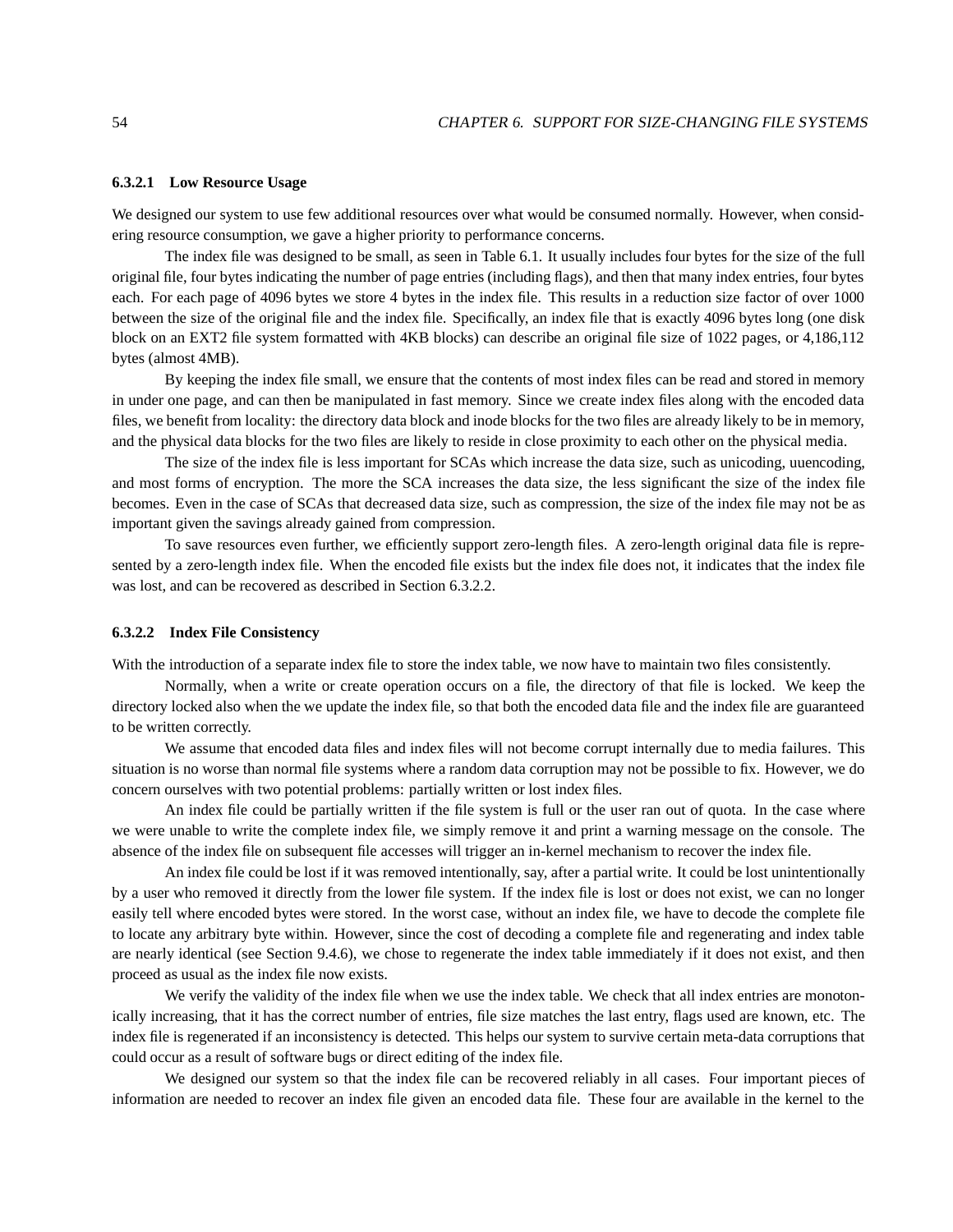### 6.4. SUMMARY 55

running file system:

- 1. the SCA used,
- 2. the page size of the system on which the encoded data file was created,
- 3. whether the file system used is 32-bit or 64-bit, and
- 4. whether fast tails were used.

To recover an index file we read an input encoded data file and decode the bytes until we fill out one whole page of output data. We rely on the fact that the original data file was encoded in units of page size. The offset of the input data where we finished decoding onto one full page becomes the first entry in the index table. We continue reading input bytes and produce more full pages and more index table entries. If fast tails were used, then we read the size of the fast tail from the last two bytes of the encoded file, and do not try to decode it (since it was written un-encoded).

If fast tails were not used and we reached the end of the input file, that last chunk of bytes may not decode to a whole output page. In that case, we know that was the end of the original file, and we mark the last page in the index table as a partial page. While we are decoding pages, we sum up the number of decoded bytes and fast tails, if any. The total is the original size of the data file, which we record in the index table. We now have all the information necessary to write the correct index file and we do so.

## **6.4 Summary**

SCAs are useful tools in the manipulations of data files, but were not designed for use with file systems. If used trivially with file systems, SCAs could perform so poorly as to outweigh their benefits. We have designed a system that allows SCAs to be used with file systems efficiently. Using an index file, we encode special meta data separately from the encoded data file itself. Our system uses the index file to speed up common file operations many-fold. We evaluate our system in Section 9.4.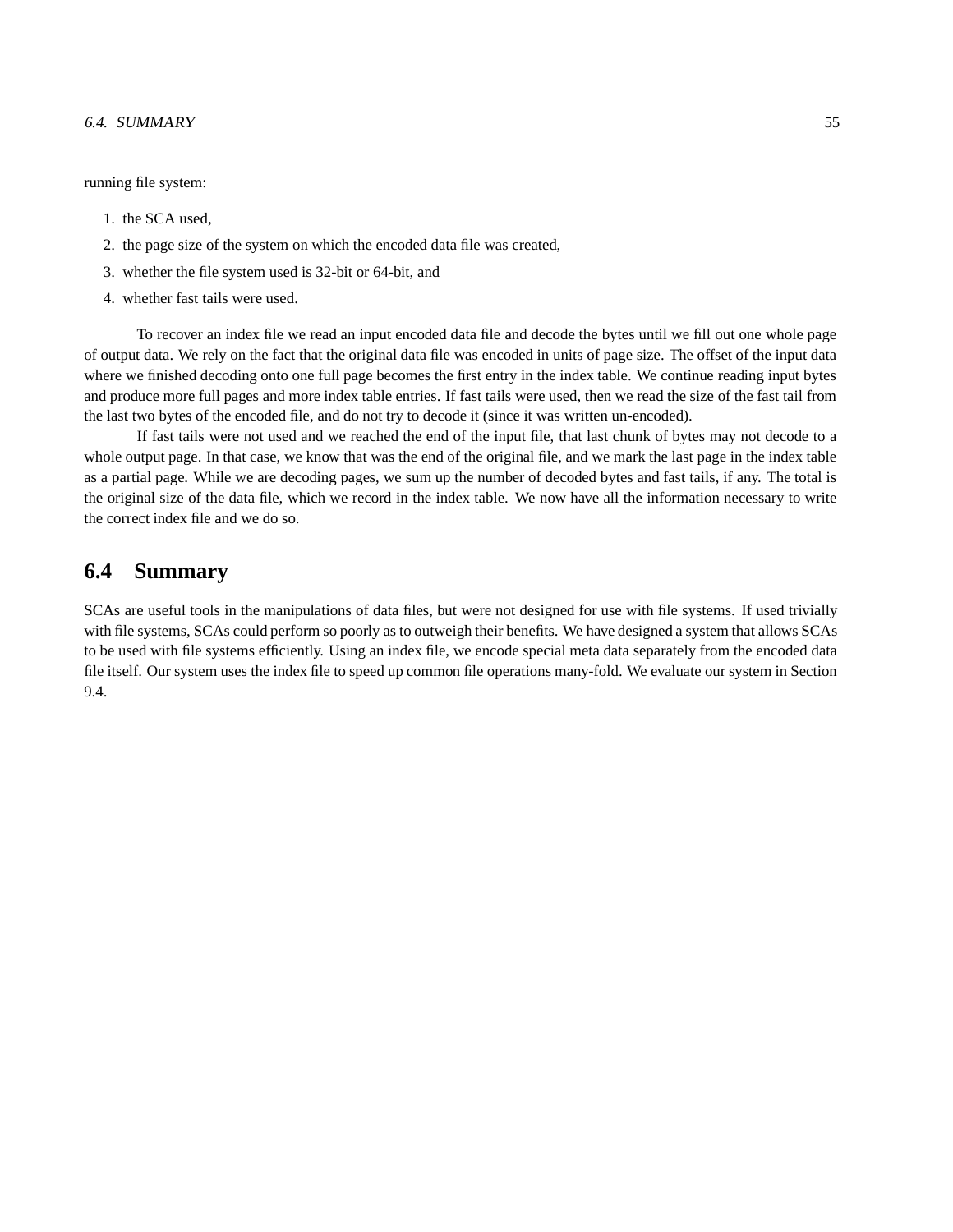## **Chapter 7**

# **Implementation**

We implemented the FiST system for Solaris, Linux, and FreeBSD because these three operating systems span the most popular modern Unix platforms and their internal designs are sufficiently different from each other. This forced usto understand the generic problems in addition to the system-specific problems. Also, we had access to kernel sources for all three platforms, which proved valuable during the development of our templates. Finally, all three platforms support loadable kernel modules, which sped up the development and debugging process. Loadable kernel modules are a convenience in implementing FiST; they are not required. In this chapter we discuss some of the important aspects of our implementation of the FiST system.

## **7.1 Templates**

In order to achieve portability at the FiST language level, the templates had to export a fixed API to fistgen, the FiST language code generator. This API includes the four encoding and decoding functions (Section 5.2). Also needed were hooks for fistgen to insert certain code (Section 3.2), and finally, the ability to link objects between layers.

Linking objects between layers is the key to stacking. A stackable file system follows these links, often C pointers, to find the corresponding objects in the layer below. Then the stackable file system calls the layer below but using the lower object, as can be seen in Figure 4.2.

### **7.1.1 Stacking**

Without stackable file-system support, the divisions between file-system–specific code and the more general (upper) code are relatively clear, as depicted in Figure 7.1.



Figure 7.1: Normal file-system boundaries. Most kernels implement a common set of file-system functionality in a generic component called the VFS. Actual file systems are called from the VFS, and may also call functions in the VFS.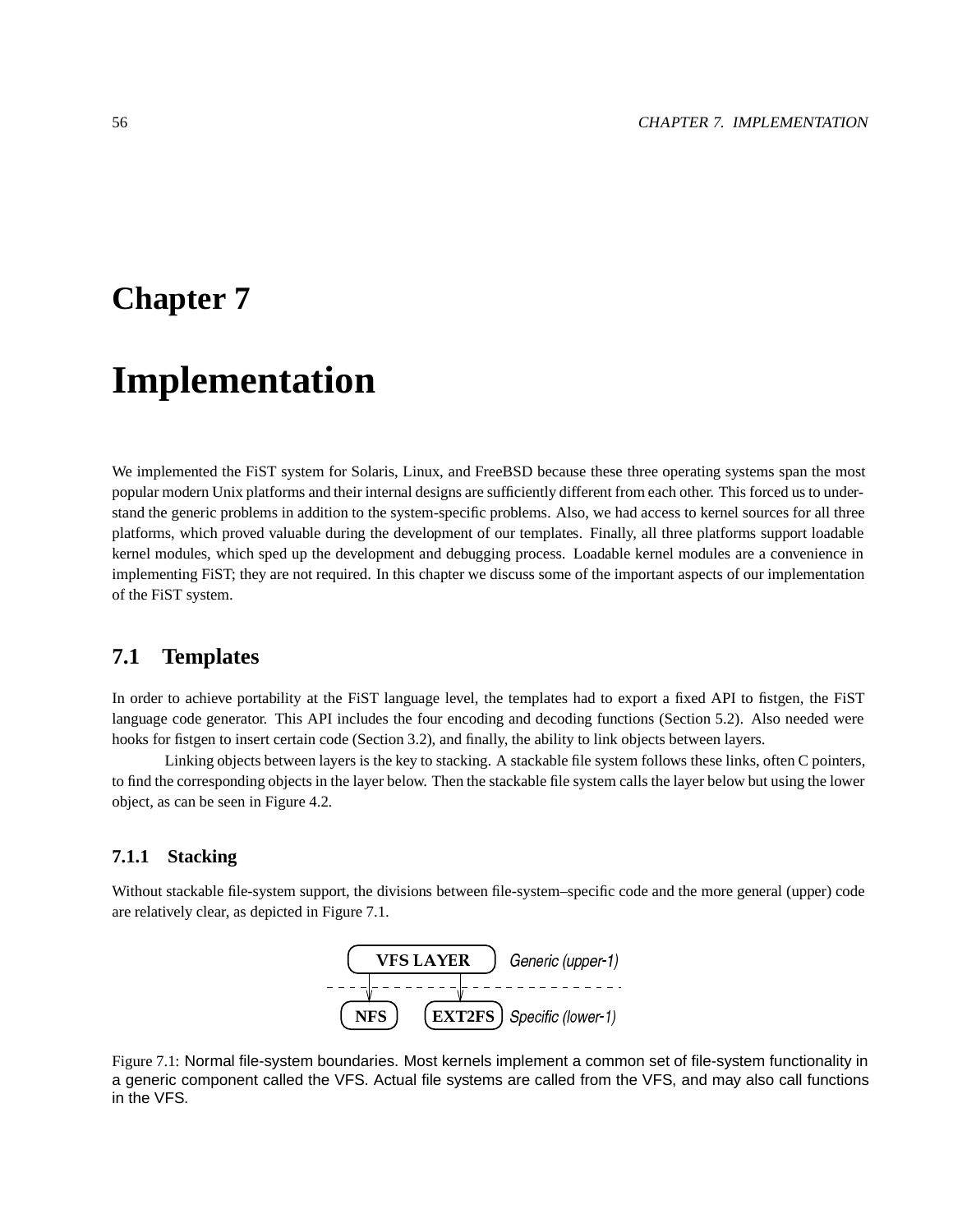When a stackable file system such as Basefs is added to the kernel, these boundaries are obscured, as seen in Figure 7.2.



Figure 7.2: File-system boundaries with Basefs. Basefs must appear to the VFS as a lower-level file system. At the same time Basefs must treat lower-level file systems as if it is the VFS that is calling the lower-level file system

Basefs assumes a dual responsibility: it must appear to the layer above it (upper-1) as a native file system (lower-2), and at the same time it must treat the lower-level native file system (lower-1) as a generic vnode layer (upper-2).

This dual role presents a serious challenge to the implementation of Basefs. The file system boundary as depicted in Figure 7.1 does not divide the file-system code into two completely independent sections. A lot of state is exchanged and assumed by both the generic (upper) code and native (lower) file systems. These two parts must agree on who allocates and frees memory buffers, who creates and releases locks, who increases and decreases reference counts of various objects, and so on. This coordinated effort between the upper and lower halves of the file system must be perfectly maintained by Basefs in its interaction with them.

The implementation of the templates for Solaris proceeded as described in Chapter 5, where we gave details using Solaris terminology. In the next two sections we describe the differences in the implementations of the templates between Solaris and FreeBSD, and Solaris and Linux, respectively.

### **7.1.2 FreeBSD**

FreeBSD 3.x is based on BSD-4.4Lite. We chose it as the second port because it represents another major segment of Unix operating systems. FreeBSD's vnode interface is similar to Solaris's and the port was straightforward. FreeBSD's version of the loopback file system is called *nullfs* [52], which is a template for writing stackable file systems. Unfortunately, ever since the merging of the VM and Buffer Cache in FreeBSD 3.0, stackable file systems stopped working because of the inability of the VFS to correctly map data pages of stackable file systems to their on-disk locations. To solve this, we worked around two deficiencies in nullfs. First, writing large files resulted in some data pages getting zero-filled on disk; this forced us to perform all writes synchronously. Second, memory mapping through nullfs panicked the kernel, so we implemented MMAP functions ourselves. We implemented getpages and putpages using read and write, respectively, because calling the lower-level's page functions resulted in a UFS pager error.

Thanks in part to the efforts of this work, the FreeBSD community has begun fixing these problems in FreeBSD 5.1, which is currently under development. When FreeBSD 5 is released with all of the necessary fixes, we would be able to port our existing FreeBSD Basefs templates to version  $5.x$  without much effort, since the FreeBSD community chose to change very little in the VFS's APIs to accommodate the needed fixes. Nevertheless, no changes to the FiST language or fistgen would be needed, just an update to the FreeBSD templates (largely to remove our workarounds).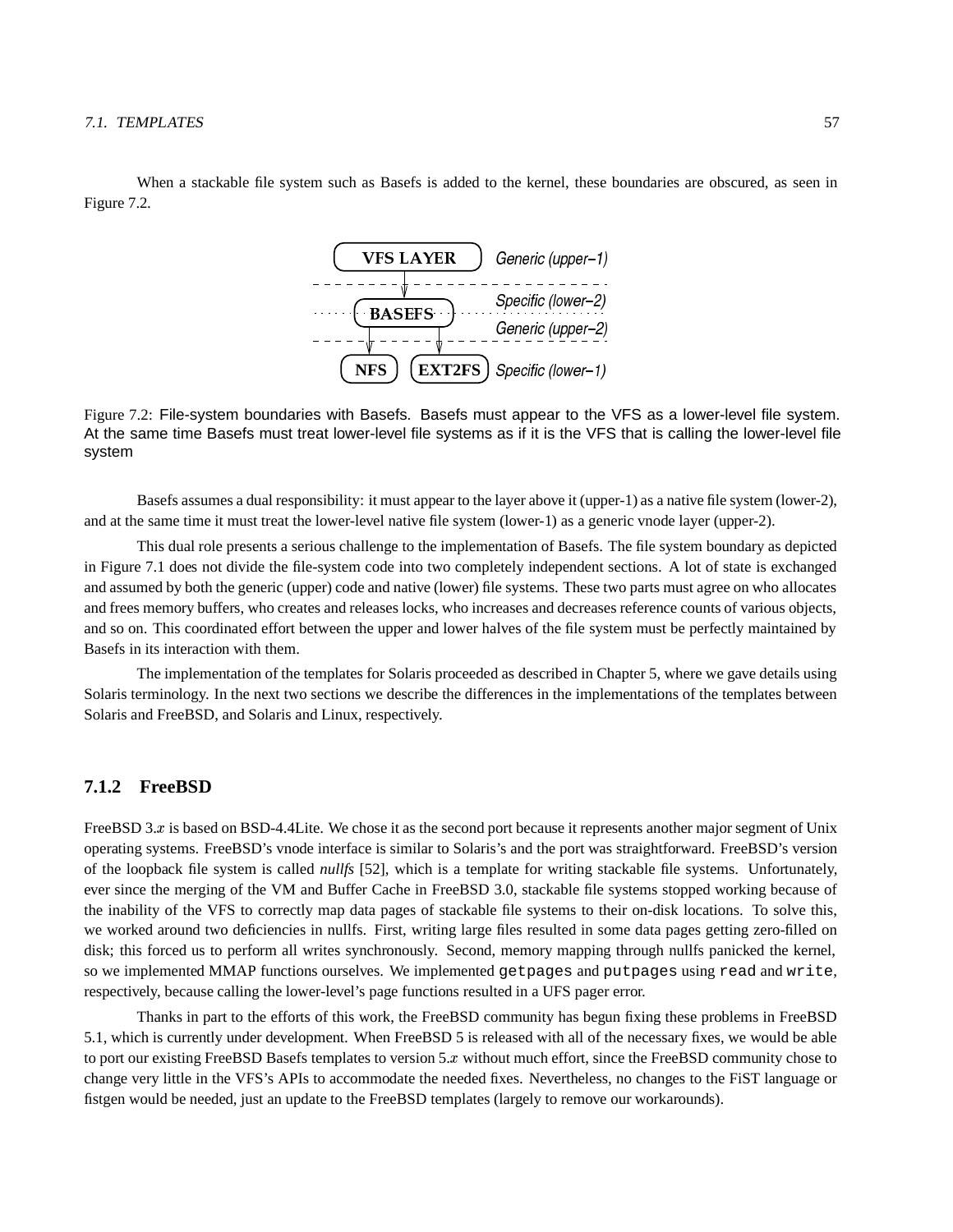### **7.1.3 Linux**

Linux supports many more different file systems than either Solaris or FreeBSD. Because different file systems require different services from the rest of the kernel, the Linux VFS is more complex than Solaris and FreeBSD. This complexity, however, results in more flexibility for file system designers, as the VFS offloads much of the functionality traditionally implemented by file-system developers. In the rest of this section we describe the operations and the data structures that make up the Linux VFS, and outline where they differ from Solaris and FreeBSD.

### **7.1.3.1 Call Sequence and Existence**

The Linux vnode interface contains several classes of functions:

- **mandatory:** these are functions that must be implemented by each file system. For example, the read inode superblock operation, which is used to initialize a newly created inode, reads its fields from the mounted file system. Note that in Solaris and FreeBSD, all vnode operations are mandatory and must be implemented by all file systems.
- **semi-optional:** functions that must either be implemented specifically by the file system, or set to use a generic version offered for all common file systems. For example, the read file operation can be implemented by the specific file system, or it can be set to a general purpose read function called generic file read which offers read functionality for file systems that use the page cache.
- **optional:** functions that can be safely left unimplemented. For example, the inode readlink function is necessary only for file systems that support symbolic links.
- **dependent:** these are functions whose implementation or existence depends on other functions. For example, if the file operation read is implemented using generic file read, then the inode operation readpage must also be implemented. In this case, all reading in that file system is performed using the MMAP interface.

Basefs was designed to accurately reproduce the aforementioned call sequence and existence checking of the various classes of file-system functions.

### **7.1.3.2 Data Structures**

When we began our work in Linux, we used Linux version 2.0. We have since used all versions of Linux up to 2.4. In the process, we updated our templates to accommodate changes to the Linux VFS.

There are three primary data structures that are used in all Linux virtual file systems. We used these first in our Linux 2.0 port.

**super block:** represents an instance of a mounted file system (also known as struct vfs in BSD).

**inode:** represents a file object in memory (also known as struct vnode in BSD).

**file:** represents an open file or directory object that is in use by a process. A file is an abstraction that is one level higher than the dentry. The file structure contains a valid pointer to a directory entry (dentry).

Later, Linux 2.1 and 2.2 added two more data structures that we support:

dentry: represents an inode that is cached in the Directory Cache (dcache) and also includes its name. A native form of this data structure existed in 2.0, but we did not have to use it. This structure was extended in Linux 2.1, and combines several older facilities that existed in Linux 2.0. A dentry is an abstraction that is higher than an inode. A *negative dentry* is one which does not (yet) contain a valid inode; otherwise, the dentry contains a pointer to its corresponding inode.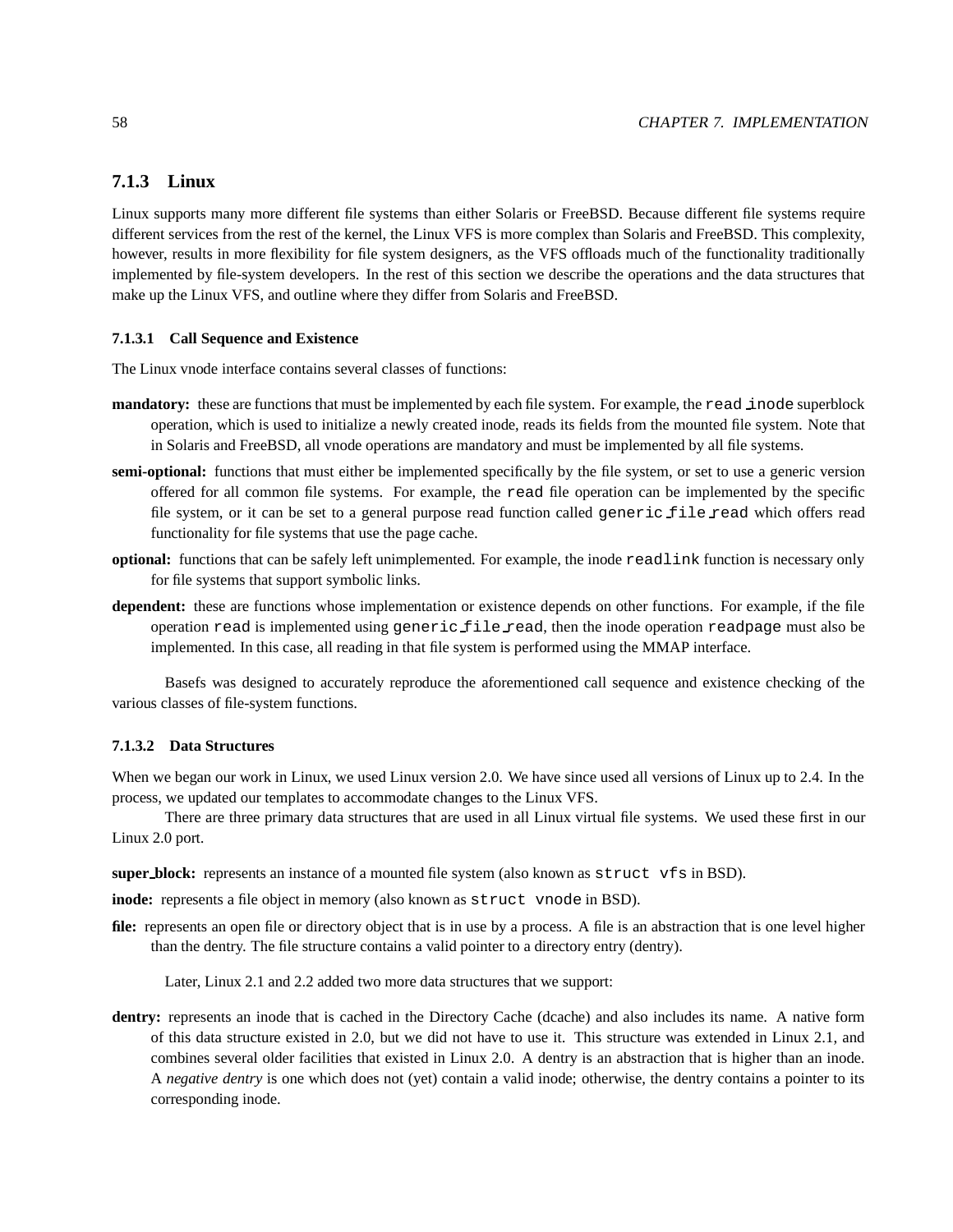More recently, Linux 2.3 and 2.4 added two more data structures which we also support:

- **vfsmount:** is to a super block what a dentry is to an inode, a higher-level abstraction. The vfsmount data structure contains fields, data, and operations that are common to all super block data structures. The latter contain file-system–specific data and operations. With the vfsmount data structure, for example, a single mount point can contain a list of physical file systems mounted at that point, opening the door to device-level file-system features such as unification and failover.
- **address\_space:** is a data structure that contains paging operations related to vm area struct. One address space can contain a list of vm area struct structures (custom page-fault handlers). This data structure contains some operations that used to be in other data structures, but also newer operations intended to support a transaction-like interface to page data synchronization.

The key point that enables stacking is that each of the major data structures used in the file system contains a field into which file system specific data can be stored. Basefs uses that private field to store several pieces of information, especially a pointer to the corresponding lower-level file system's object.

When we began our work in Linux, the vm area struct data structure was missing this field. One of the contributions we have made to Linux in the past few years is the addition of such a field to this data structure and the associated code that uses it. Many of our contributions are now part of the mainline Linux kernel.

Figure 7.3 shows the connections between some objects in Basefs and the corresponding objects in the stacked-on file system, as well as the regular connections between the objects within the same layer. When a file-system operation in Basefs is called, it finds the corresponding lower-level's object from the current one, and repeats the same operation on the lower object.



Figure 7.3: Connections between Basefs and the stacked-on file system. Each data structure that has multiple references to it, also contains an increased reference count.

Figure 7.3 also suggests one additional complication that Basefs must deal with carefully—reference counts. Whenever more than one file-system object refers to a single instance of another object, Linux employs a traditional reference counter in the referred-to object (possibly with a corresponding mutex lock variable to guarantee atomic updates to the reference counter). Within a single file-system layer, each of the file, dentry, and inode objects for the same file will have a reference count of one. With Basefs in place, however, the dentry and inode objects of the lower-level file system must have a reference count of two, since there are two distinct objects referring to each. These additional pointers between objects are ironically necessary to keep Basefs as independent from other layers as possible. The horizontal arrows in Figure 7.3 represent links that are part of the Linux file system interface and cannot be avoided. The vertical arrows represent those that are necessary for stacking. The higher reference counts ensure that the lower-level file system and its objects could not disappear and leave Basefs's objects pointing to invalid objects.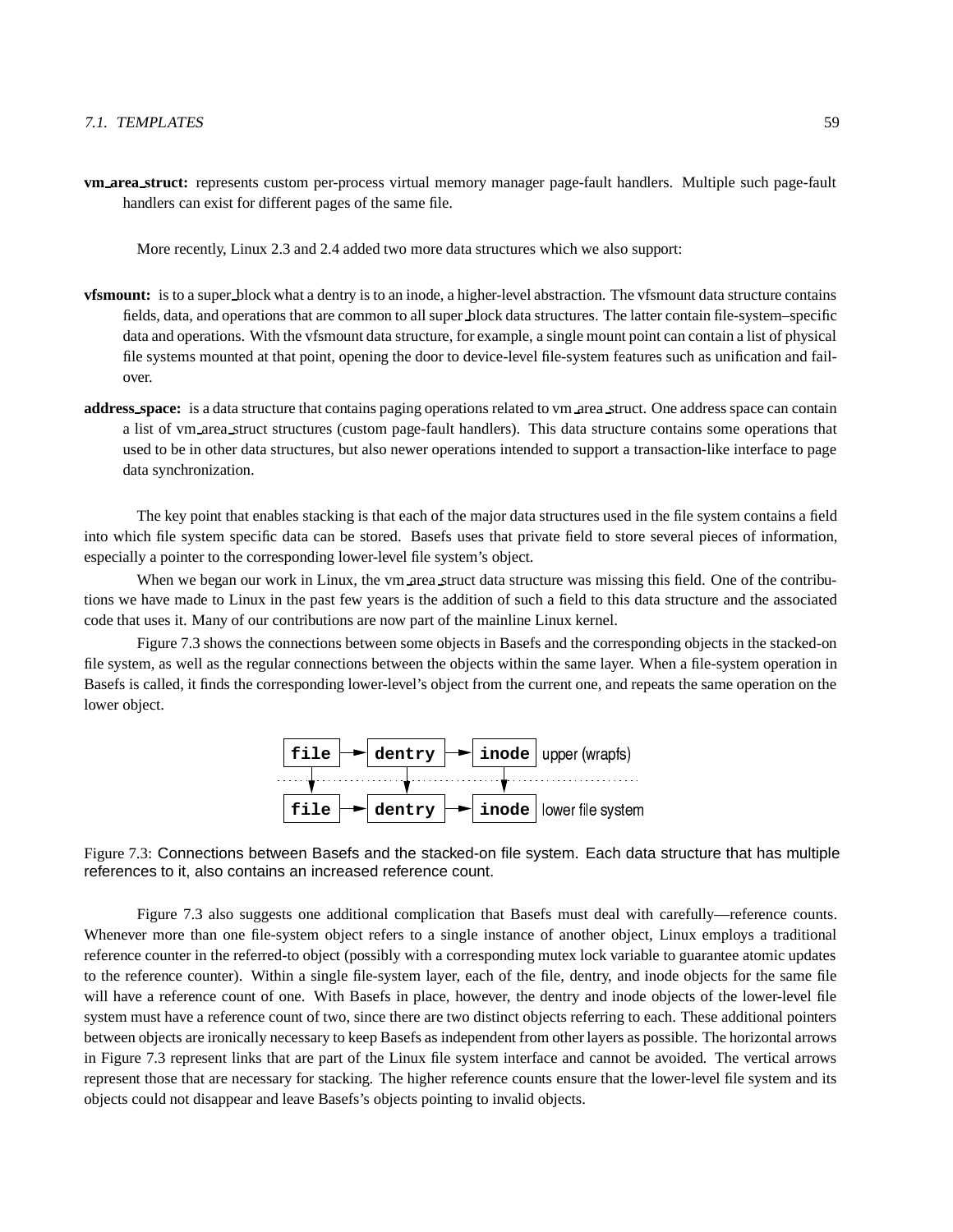## **7.2 Size-Changing Algorithms**

Our size-changing extensions are based on our original Basefs templates. The idea of templates fits with this work quite well: all of the complexity of the handling of the index file can be hidden from developer's eyes. We changed the templates to support SCAs without changing the encoding and decoding routines' prototypes: developers now may return arbitrary length buffers rather than being required to fill in exactly one output page.

Our SCA work is done entirely in the templates. The only change we introduced in the FiST language is to add another high-level directive that tells the code generator to include SCA support. We decided to make this code optional because it adds overhead and is not needed for file systems that do not change data size. Using FiST, it is possible to write stackable file systems that do not pay the overhead of SCA support if they do not require changing the size of data.

Currently, SCA support is available for Linux 2.3 only. We concentrated on a single port in order to explore and design all of the algorithmic issues related to the index file, before embarking on SCA support for other platforms. Our primary goal in extending our Basefs templates to support SCA was to prove that size-changing stackable file systems can be designed to perform well. When we port our SCA support to the other templates, we would still be able to describe an SCA file system once in the FiST language. From this single description, however, we would then produce a number of working file-system modules with size-changing support.

## **7.3 Fistgen**

The remainder of this section describes the implementation of fistgen. Fistgen translates FiST code into C code which implements the file system described in the FiST input file. The code can be compiled as a dynamically loadable kernel module or statically linked with a kernel. In this section we describe the implementation of key features of FiST that span its full range of capabilities.

We implemented read-only execution environment variables (Section 4.2) such as  $\text{d}$  by looking for them in one of the fields from struct cred in Solaris or struct ucred in FreeBSD. The VFS passes these structures to vnode functions. The Linux VFS simplifies access to credentials by reading that information from the disk inode and into the in-memory vnode structure, struct inode. So on Linux we find UID and other credentials by referencing a field directly in the inode which the VFS passes to us.

Most of the vnode attributes listed Section 4.2 are simple to find. On Linux they are part of the main vnode structure. On Solaris and FreeBSD, however, we first perform a VOP GETATTR vnode operation to find them, and then return the appropriate field from the structure that the getattr function fills.

The vnode attribute "name" was more complex to implement, because most kernels do not store file names after the initial name lookup routine translates the name to a vnode. On Linux, implementing the vnode name attribute was simple, because it is part of a standard directory entry structure, dentry. On Solaris and FreeBSD, however, we added code to the lookup vnode function that stores the initial file name in the private data of the vnode. That way we can access it as any other vnode attribute, or any other per-vnode attribute added using the per vnode declaration.

We implemented all other fields defined using the per  $\mathcal{F}$  FiST declaration in a similar fashion.

The FiST declarations described in Chapter 4 affect the overall behavior of the generated file system. We implemented the read-only access mode by replacing the call part of every file-system function that modifies state (such as unlink and mkdir) to return the error code "read-only file system." We implemented the fan-in mount style by excluding code that uses the mounted directory's vnode also as the mount point.

The only difficult part of implementing the ioctl declaration and its associated functions, fistGetIoctIData and fistSetIoctlData (Section 3.5 and Table 4.2), was finding how to copy data between user space and kernel space. Solaris and FreeBSD use the routines copyin and copyout; Linux 2.3 uses copy from user and copy to user.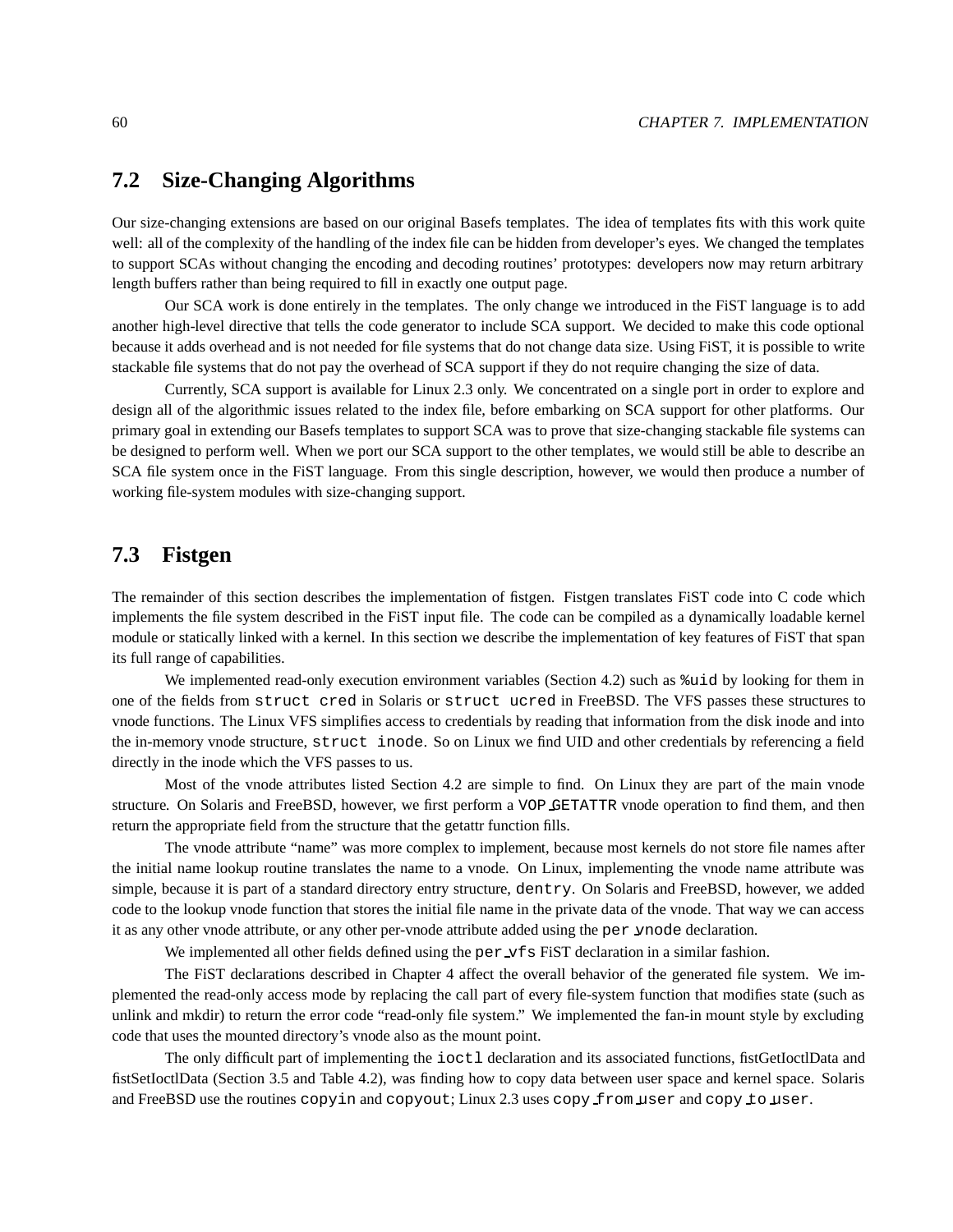The last complex feature we implemented was the fileformat FiST declaration and the functions used with it: fistGetFileData and fistSetFileData (Section 4.2). Consider this small code excerpt:

```
fileformat fmt { data structure; }
fistGetFileData( file, fmt, field, out);
```
First, we generate a C data structure named *fmt*. To implement fistGetFileData, we open *file*, read as many bytes from it as the size of the data structure, map these bytes onto a temporary variable of the same data structure type, copy the desired *field* within that data structure into *out*, close the file, and finally return a error/success status value from the function. To improve performance, if fileformat related functions are called several times inside a vnode function, we keep the file they refer to open until the last call that uses it.

Fistgen itself (excluding the templates) is highly portable, and can be compiled on any Unix system. The total number of source lines for fistgen is 4813. Fistgen can process each 1KB of template data in under 0.25 seconds (measured on the same platform used in Section 9.3).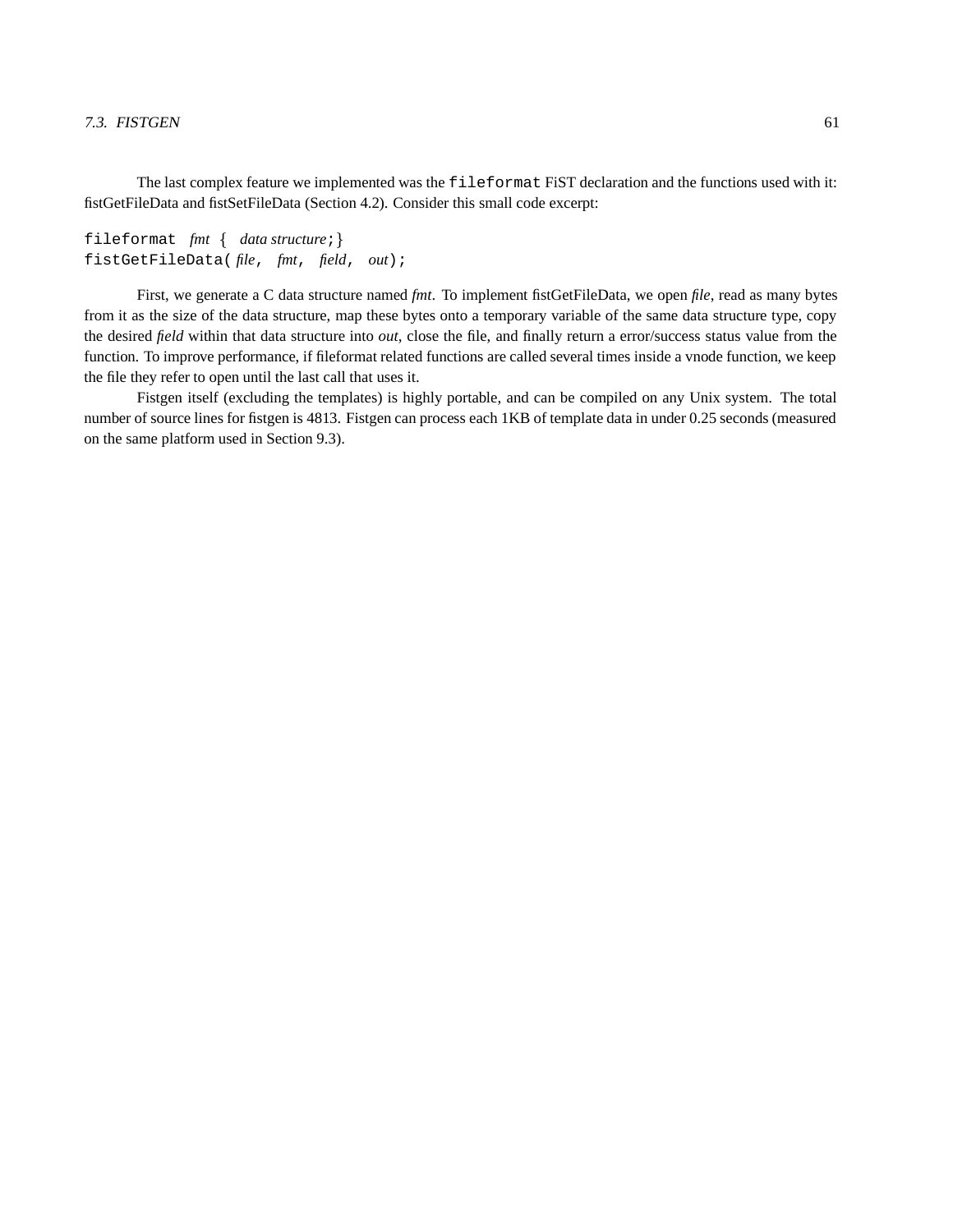## **Chapter 8**

# **File Systems Developed Using FiST**

This chapter describes the design and implementation of several file systems we wrote using FiST. We generally progress from those with a simple FiST design to those with a more complex design. Each file system's design introduces a few more FiST features.

- 1. **Snoopfs**: is a file system that detects simple unauthorized attempts to access files. We described this file system in detail in Section 3.3.
- 2. **Cryptfs**: is an encryption file system.
- 3. **Aclfs**: adds simple access control lists.
- 4. **Unionfs**: joins the contents of two file systems.

Since we also improved our templates by adding support for SCAs, we are including a few examples of file systems built using this special support. The most significant FiST input file requirement for file systems that change size is the addition of a single declaration in the FiST Declarations section: filter sca.

- 1. **Copyfs**: a baseline file system that copies the data without changing it or its size.
- 2. **Uuencodefs**: a file system that increases data sizes.
- 3. **Gzipfs**: a compression file system which generally shrinks data sizes.

These file systems are experimental and intended to illustrate the kinds of file systems that can be written using FiST. We illustrate and discuss only the more important parts of these file-system examples—those that depict key features of FiST. Whenever possible, we mention potential enhancements to our examples. We hope to convince readers of the flexibility and simplicity of writing new file systems using FiST. An additional file system example, Snoopfs, was described earlier in Section 3.3.

## **8.1 Cryptfs**

Cryptfs is a strong encryption file system. It uses the Blowfish [68] encryption algorithm in Cipher Feedback (CFB) mode [67]. This algorithm does not change the data size of the input. We used one fixed Initialization Vector (IV) and one 128-bit key per mounted instance of Cryptfs. Cryptfs encrypts both file data and file names. After encrypting file names, Cryptfs also uuencodes them to avoid characters that are illegal in file names. Additional design and important details are available elsewhere [83].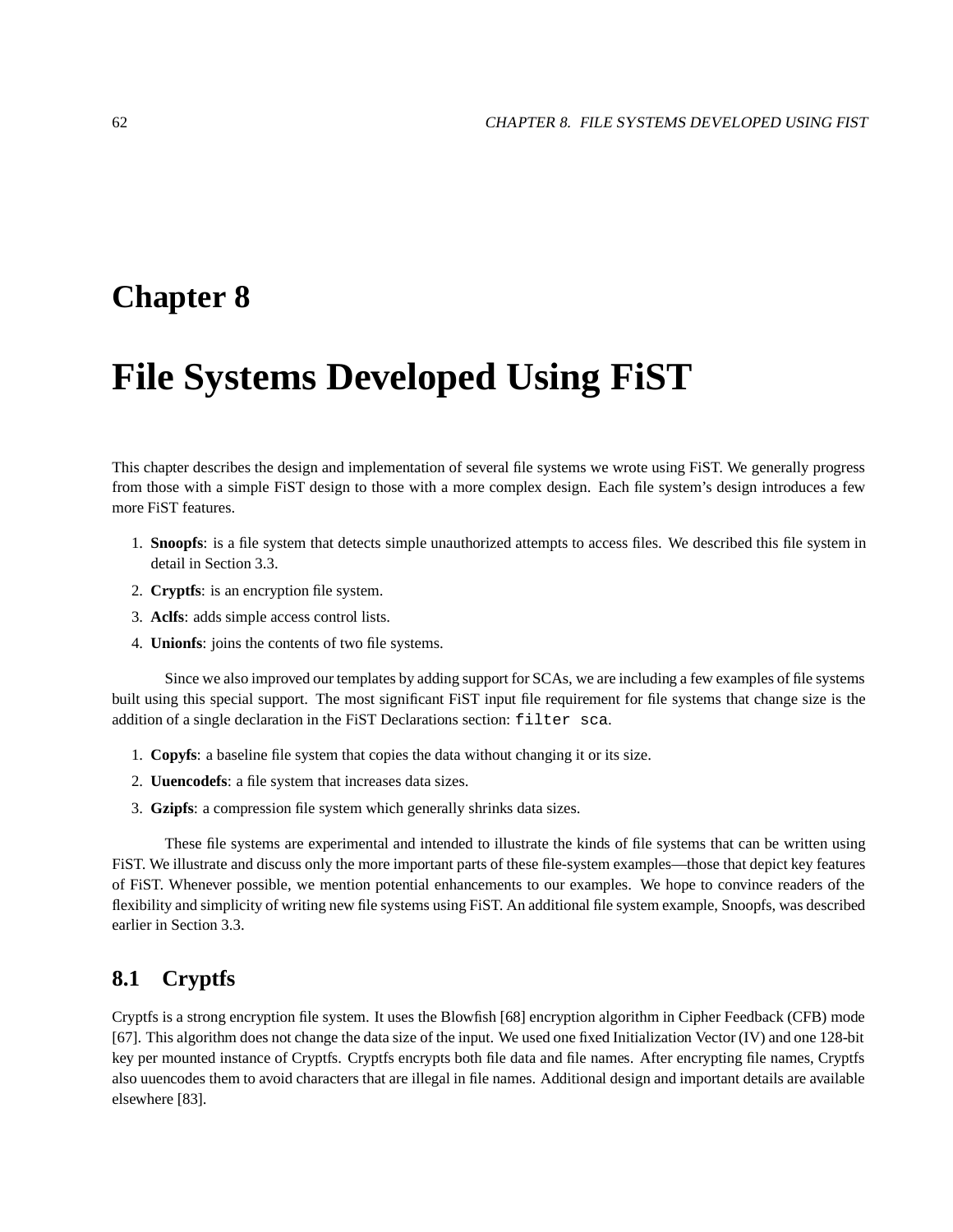The FiST implementation of Cryptfs shows three additional features: file data encoding, ioctl calls, and per-VFS data. Cryptfs's FiST code uses all four sections of a FiST file. Some of the more important code for Cryptfs is:

```
နွ {
#include <blowfish.h>
응}
filter data;
filter name;
ioctl:fromuser SETKEY {char ukey[16];};
per_vfs \{char key[16]i\}နွန့
%op:ioctl:SETKEY {
  char temp buf [16];
  if (fistGetIoctlData(SETKEY, ukey, temp_buf)<0)
    fistSetErr(EFAULT);
  else
    BF_set_key(&$vfs.key, 16, temp_buf);
\mathcal{E}နွန့
unsigned char global_iv[8] = {
  0xfe, 0xdc, 0xba, 0x98, 0x76, 0x54, 0x32, 0x10 };
int cryptfs_encode_data(const page_t *in,
                           page_t *out)
\{\frac{4}{3} blowfish variables \frac{4}{3}int n = 0;
  unsigned char iv[8];
  fistMemCpy(iv, qlobal iv, 8);
  BF_cfb64_encrypt(in, out, %pagesize,
                     &($vfs.key), iv, &n,
                     BF ENCRYPT);
  return %pagesize;
\mathcal{F}
```
The above example omits the call to decode data and the calls to encode and decode file names because they are similar in behavior to data encoding. For the full code to Cryptfs, refer to Appendix B.1.

Cryptfs defines an ioctl named SETKEY, used to set 128-bit encryption keys. We wrote a simple user-level tool which prompts the user for a passphrase and sends an MD5-hash of it to the kernel using this ioctl. When the SETKEY ioctl is called, Cryptfs stores the (cipher) key in the private VFS data field "key", to be used later.

There are several possible extensions to Cryptfs:

- Storing per-file or per-directory keys in auxiliary files that would otherwise remain hidden from users' view, much the same as Aclfs does (Section 8.2).
- Using several types of encryption algorithms.
- Defining mount flags to select among them.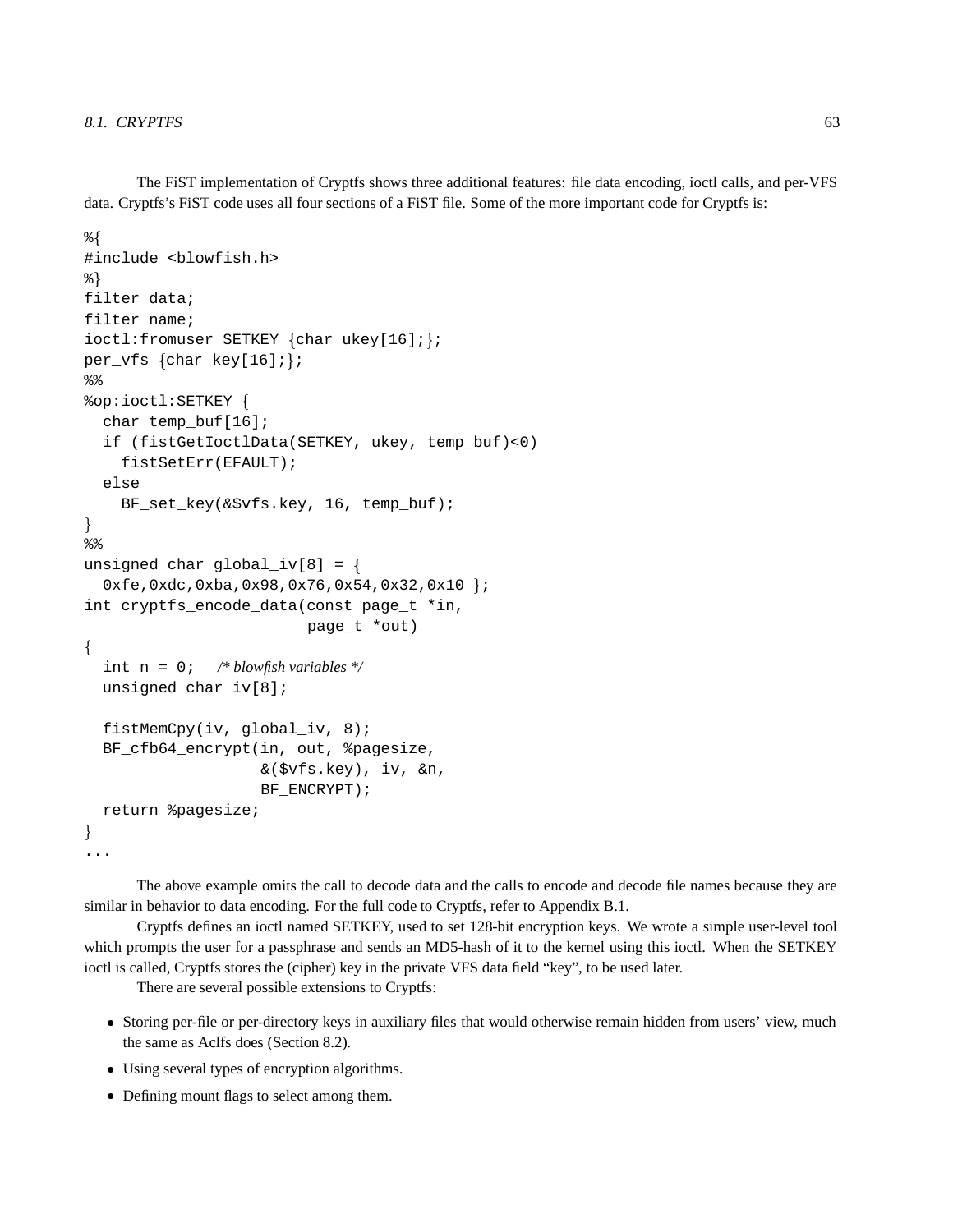#### 8.2 **Aclfs**

Aclfs allows an additional UID and GID to share access to a directory as if they were the owner and group of that directory. Aclfs shows three additional features of FiST: disallowing fan-in (more secure), using special purpose auxiliary files, and hiding files from users' view. The FiST code for Aclfs uses the FiST Declarations and FiST Rules sections:

```
fanin no;
ioctl: fromuser SETACL {int u; int q;};
fileformat ACLDATA \{int us: int gr\}\28%op:ioctl:SETACL {
  if (\$0.0wner == \%uid) {
    int u^2, g^2;
    if (fistGetIoctlData(SETACL, u, \&u2) < 0 ||
         fistGetIoctlData(SETACL, g, &g2) < 0)
      fistSetErr(EFAULT);
    else ffistSetFileData(".acl", ACLDATA, us, u2);
      fistSetFileData(".acl", ACLDATA, gr, g2);
    ł
  } else
    fistSetErr(EPERM);
%op:lookup:postcall {
  int u2, g2;
  if (fistLastErr() == EPERM
      \delta xfistGetFileData(".acl", ACLDATA, us, u2) >= 0
      \delta xfistGetFileData(".acl", ACLDATA, gr, g2) >= 0
      \delta x(suid == u2 || sigid == g2))fistLookup($dir:1, $name, $1,
                     $dir:1.owner, $dir:1.group);
\mathcal{F}%op:lookup:precall {
  if (fistStrEq($name, ".acl") &&
      $dir.owner != %uid)
    fistReturnErr(ENOENT);
\mathcal{F}%op:readdir:call {
  if (fistStrEq($name, ".acl"))
    fistSkipName($name);
\mathcal{F}
```
When looking up a file in a directory, Aclfs first performs the normal access checks (in lookup). We insert postcall code after the normal lookup that checks if access to the file was denied and if an additional file named .acl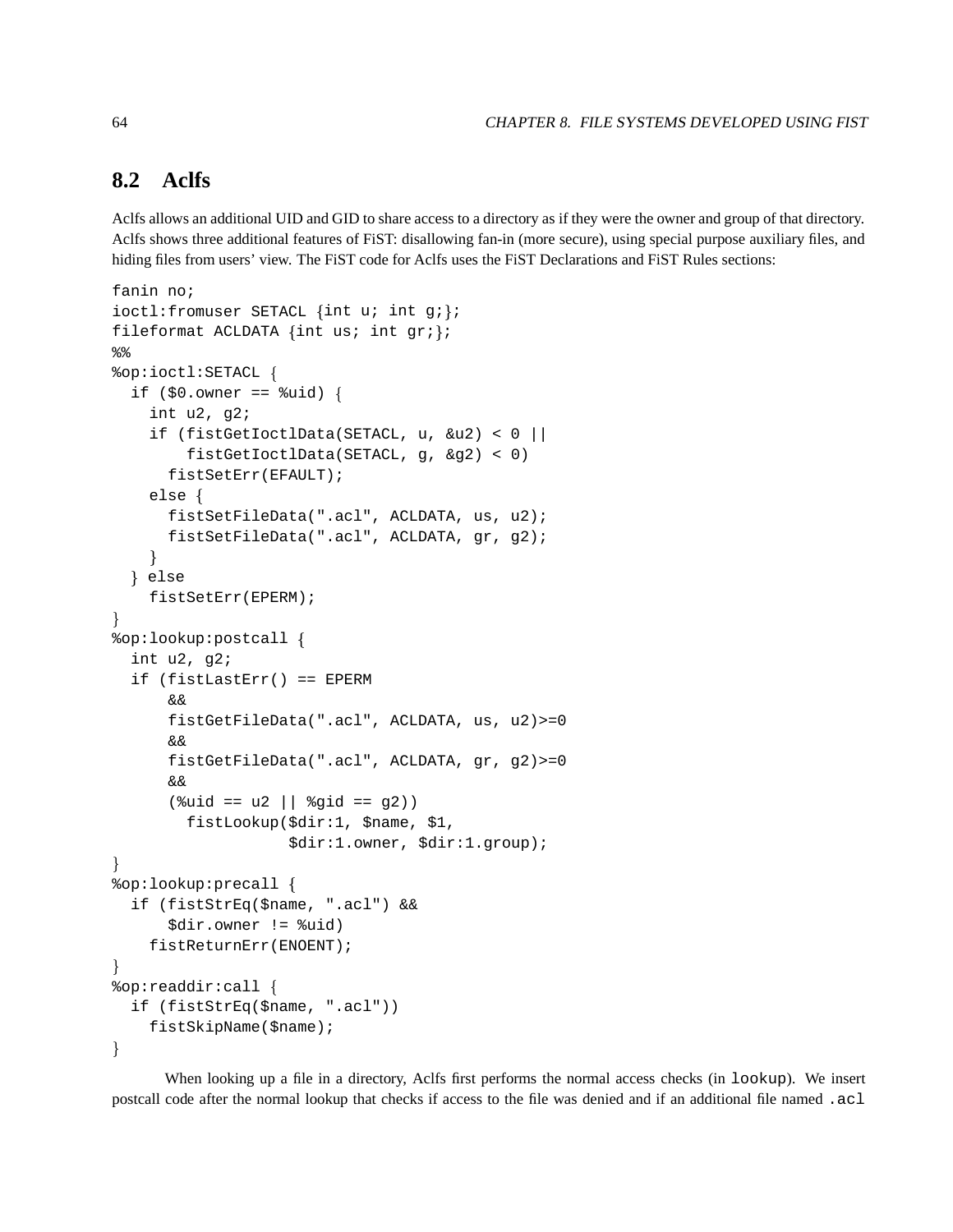exists in that directory. We then read one UID and GID from the .acl file. If the effective UID and GID of the current process match those listed in the .acl file, we repeat the lookup operation on the originally looked-up file, but using the ownership and group credentials of the *actual* owner of the directory. We must use the owner's credentials, or the lower file system will deny our request.

The .acl file itself is modifiable only by the directory's owner. We accomplish this by using a special ioctl. Finally, we hide .acl files from anyone but their owner. We insert code in the beginning of lookup that returns the error "no such file" if anyone other than the directory's owner attempted to lookup the ACL file. To complete the hiding of ACL files, we skip listing .acl files when reading directories.

Aclfs shows the full set of arguments to the fistLookup routine. In order, the five arguments are: the directory to lookup in, the name to lookup, the vnode to store the newly looked up entry, and the credentials to perform the lookup with (UID and GID, respectively).

There are several possible extensions to this implementation of Aclfs. Instead of using the UID and GID listed in the .acl file, it can contain an arbitrarily long list of user and group IDs to allow access to. The .acl file may also include sets of permissions to deny access from, perhaps using negative integers to distinguish them from access permissions. The granularity of Aclfs's control can be made finer, say, on a per-file basis; for each file  $F$ , access permissions can be read from a file  $F$ . acl, if one exists.

## **8.3 Unionfs**

Unionfs joins the contents of two file systems similar to the union mounts in BSD-4.4 [52] and Plan 9 [54]. The two lower file systems can be considered two branches of a stackable file system tree. Unionfs shows how to merge the contents of directories in FiST, and how to define behavior on a set of file-system operations. The FiST code for Unionfs uses the FiST Declarations and FiST Rules sections:

```
fanout 2;
%%op:lookup:postcall {
  if (fistLastErr() == ENOENT)
    fistSetErr(fistLookup($dir:2, $name));
\mathcal{E}%op:readdir:postcall {
  fistSetErr(fistReaddir($dir:2, NODUPS));
ã%delops:all:postcall {
  fistSetErr(fistOp($2));
\mathcal{E}%writeops:all:call {
  fistSetErr(fistOp($1));
\mathcal{E}
```
Normal lookup will try the first lower file-system branch (\$1). We add code to lookup in the second branch (\$2) if the first lookup did not find the file. If a file exists in both lower file systems, Unionfs will use the one from the first branch. Normal directory reading is augmented to include the contents of the second branch, but setting a flag to eliminate duplicates; that way files that exist in both lower file systems are listed only once. Since files may exist in both branches, they must be removed (unlink, rmdir, and rename) from all branches. Finally we declare that all writing operations should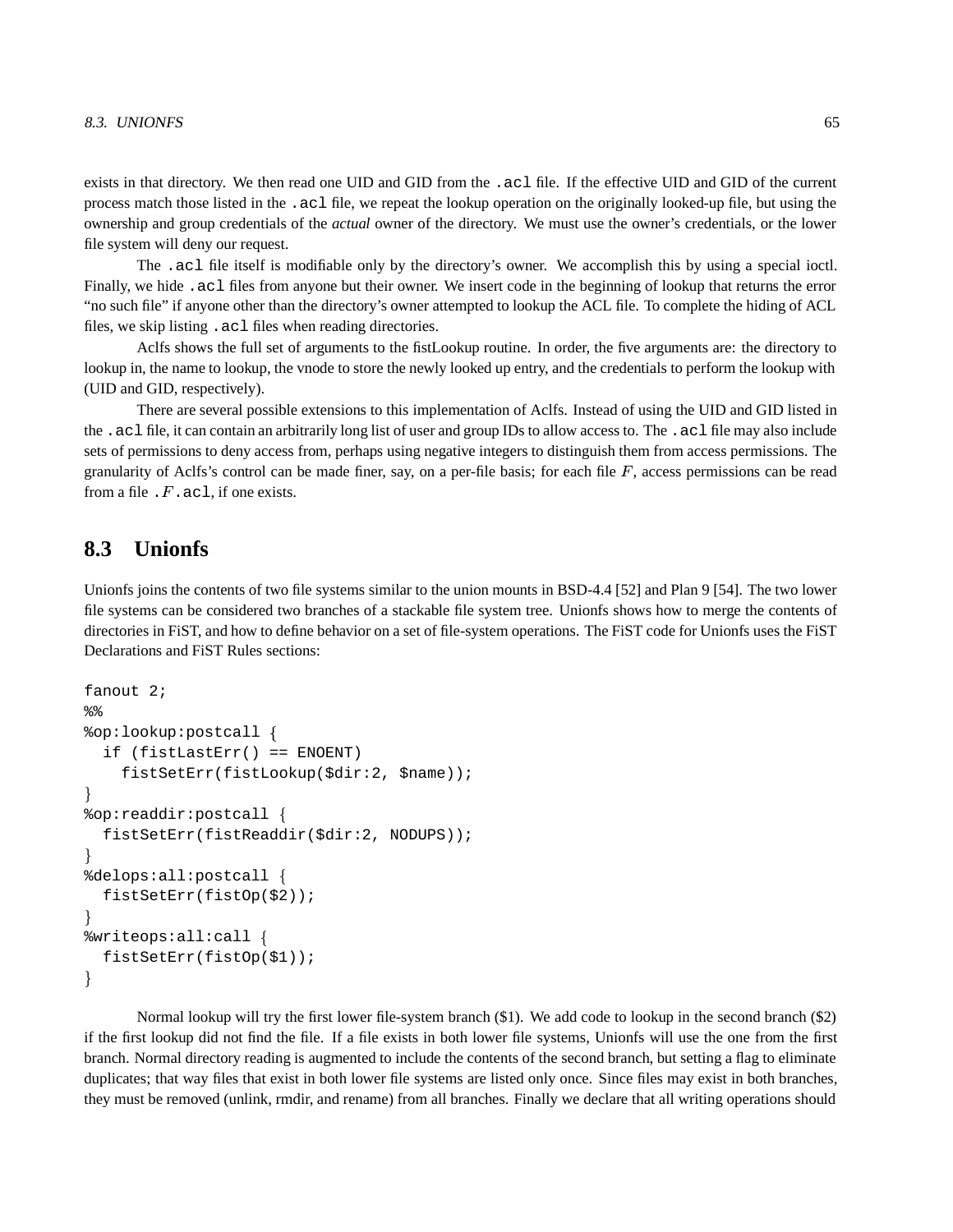perform their respective operations only on the first branch; this means that new files are created in the first branch where they will be found first by subsequent lookups.

There are several other issues involving file-system semantics and especially concerning error propagation and partial failures, but these are beyond the scope of this dissertation. Extensions to our Unionfs include larger fan-outs, masking the existence of a file in \$2 if it was removed from \$1, and ioctls or mount options to decide the order of lookups and writing operations on the individual file-system branches.

## **8.4 Copyfs**

Copyfs this file system simply copies its input bytes to its output, without changing data sizes. We wrote this simple file system to serve as a base file system to compare to gzipfs and uuencodefs. Copyfs exercises all of the index management algorithms and other SCA support without the costs of encoding or decoding pages.

The full FiST code for Copyfs is listed in Appendix B.4. This FiST file shows how simple it is to declare an SCA file system and how to write code that simply copies its input to its output. Most of the code is in the encoding and decoding functions. A brief excerpt of the code is shown below:

```
filter sca;
filter data;
%%
%int
copyfs encode data(char *hidden pages data,
                    char *page_data,
                    unsigned to,
                    inode_t *inode,
                    vfs_t *vfs,
                    void **opaque)
âfistMemCpy(hidden_pages_data, page_data, to);
  return(to);
\mathcal{F}
```
Here, we declare the file system to manipulate data pages and further to turn on SCA support. Our data-pages– encoding function simply copies the input data pages to their output and returns the number of bytes encoded. The decoding function proceeds similarly to the encoding function.

## **8.5 UUencodefs**

Uuencodefsthis file system is intended to illustrate an algorithm that increased the data size. Thissimple algorithm converts every 3-byte sequence into a 4-byte sequence. Uuencode produces 4 bytes that can have at most 64 values each, starting at the ASCII character for space  $(20<sub>h</sub>)$ . We chose this algorithm over encryption algorithms that run in Electronic Codebook mode (ECB) or Cipher Block Chaining mode because they do not increase the data size by much [67]. With uuencodefs we were able to increase the data size of the output by one-third.

The full FiST code for UUencodefs is listed in Appendix B.3. This FiST file also shows how to declare an SCA file system, but also how to write code that expands the input stream size into its output buffer. An excerpt of the code is shown below: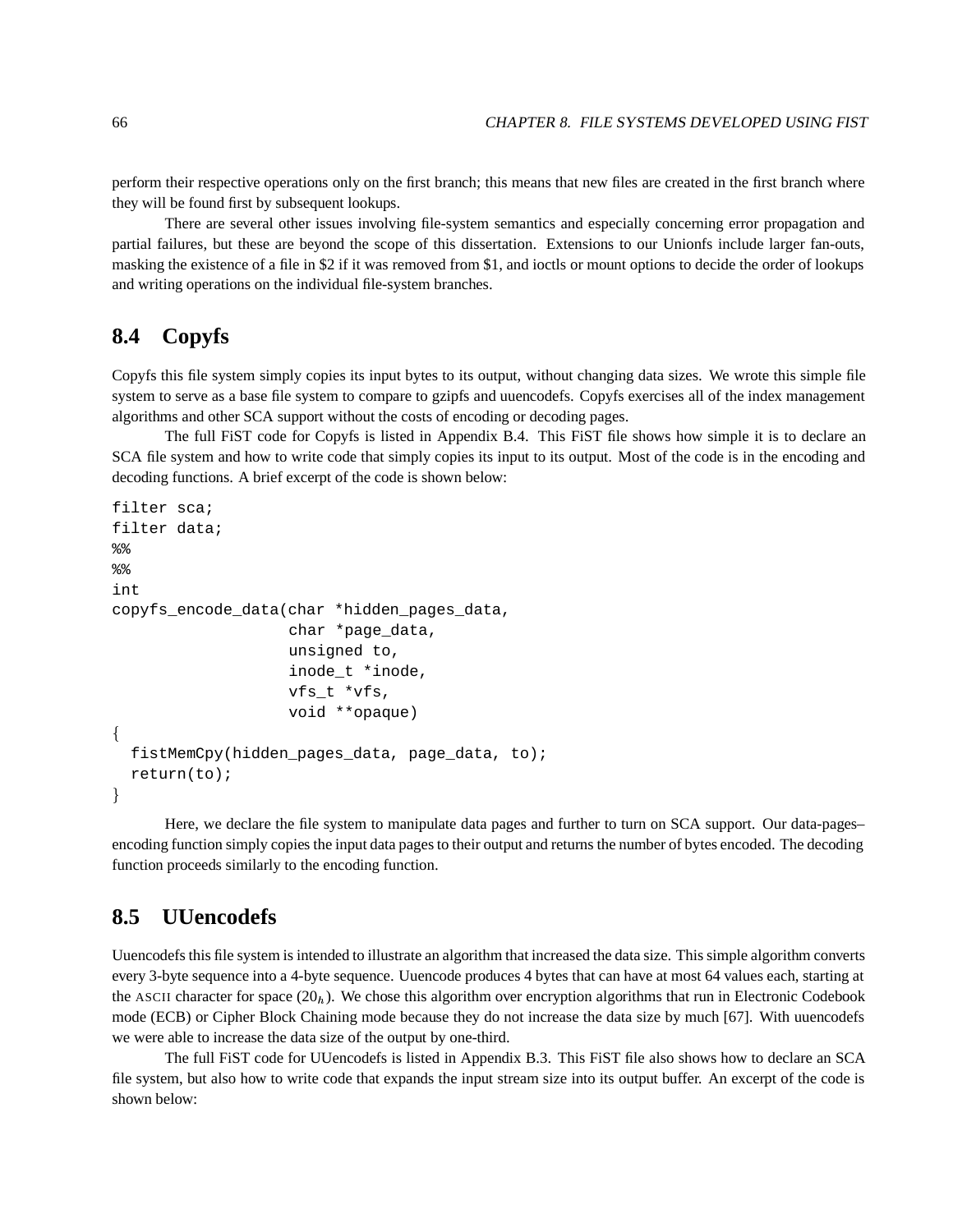```
filter sca;
filter data;
နွန့
28int
uuencodefs_encode_data(char *hidden_pages_data,
                       char *page_data,
                       int *need_to_call,
                       unsigned to,
                       inode_t *inode,
                       vfs_t *vfs,
                       void **opaque)
\{int in_bytes_left;
    int out_bytes_left = PAGE_CACHE_SIZE;
    int startpt;
    unsigned char A, B, C;
    int bytes_written = 0;
    startpt = (int)*opaque;
    in_bytes_left = to - startpt;
    while ((in_bytes_left > 0) && (out_bytes_left >= 4)) {
        A = page_data[startpt];switch(in_bytes_left) {
        case 1:B = 0;C = 0;in_bytes_left--;
            startpt += 1;break;case 2:
            B = page_data[startpt + 1];C = 0;startpt += 2iin_bytes_{left -= 2;
            break;
        default:
            B = page_data[startpt + 1];C = page_data[startpt + 2];startpt += 3iin_bytes_left -= 3;
            break;
        \mathcal{E}
```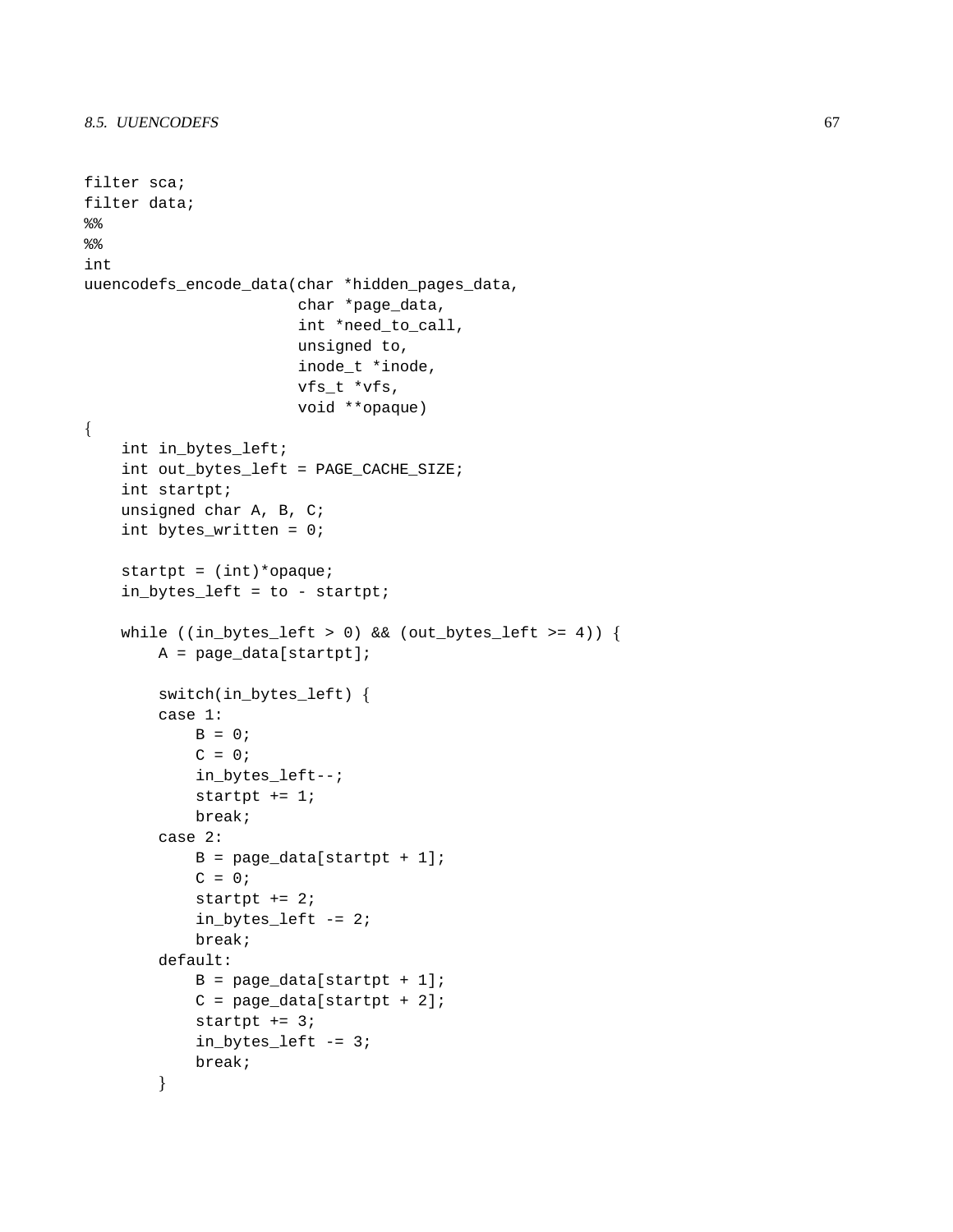```
hidden_pages_data[bytes_written] = 0x20 + ((A >> 2) & 0x3F);
    out_bytes_left--; bytes_written++;
    hidden_pages_data[bytes_written] = 0x20 +
        (( (A << 4) | ((B >> 4) & (0xF)) & (0x3F))out_bytes_left--; bytes_written++;
    hidden_pages_data[bytes_written] = 0x20 +
        (( (B << 2) | ((C >> 6) & 0x3)) & 0x3F);out_bytes_left--; bytes_written++;
    hidden_pages_data[bytes_written] = 0x20 + ((C) & 0x3F);
    out_bytes_left--; bytes_written++;
\mathcal{F}if (in_bytes_left > 0)
    *opaque = (void *)startpt;
else
    *need_to_call = 0;
return bytes written;
```
Here, we declare the file system to manipulate data pages and further to turn on SCA support. Our data-pages– encoding function spends most of its time performing the uuencode function: converting every 3-byte sequence of characters to four bytes. The function returns the number of bytes it actually produced. Since this function expands data size, it may not have enough space left in the output buffer (page data) to process all of the input data. If that is the case, then it sets an opaque pointer to the byte index within the input data where it stopped encoding. The caller in the main SCA code will recognize this and will use the remaining bytes in the next invocation of the encode function.

## **8.6 Gzipfs**

 $\mathcal{F}$ 

Gzipfs is a compression file system using the Deflate algorithm [18] from the zlib-1.1.3 package [20, 24], the same algorithm used by GNU zip (gzip)) [19, 23]. This file system is intended to demonstrate an algorithm that (usually) reduces data size.

The full FiST code for Gzipfs is listed in Appendix B.2. This FiST file again shows how simple it is to declare an SCA file system. Here, however, we show how to write code that compresses its input into its output buffer. A brief excerpt of the code is shown below:

```
filter sca;
filter data;
%%int
gzipfs_encode_data(char *hidden_pages_data,
                   char *page_data,
                   int *need_to_call,
                   unsigned to,
```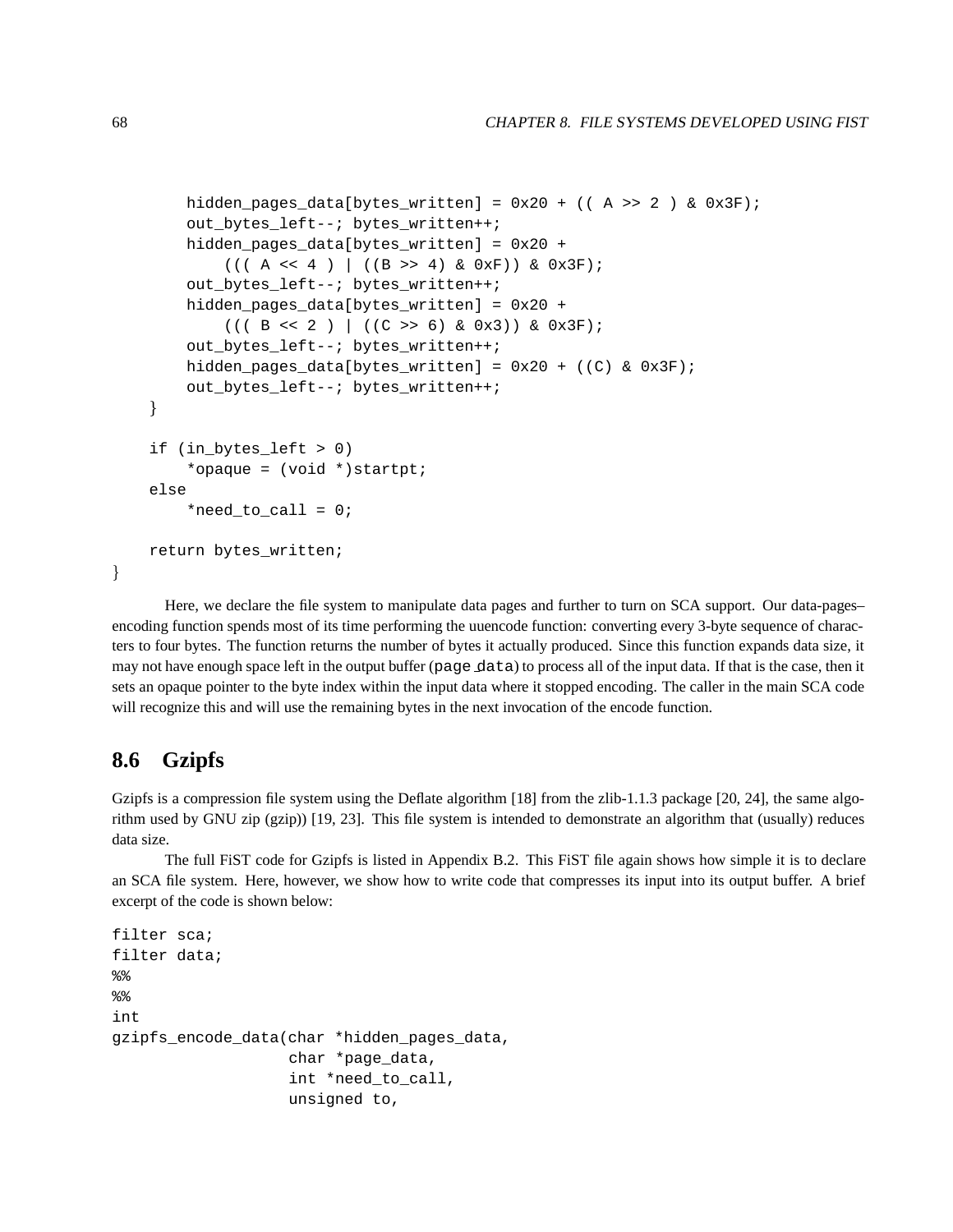$\{$ 

```
inode_t *inode,
                vfs_t *vfs,
                void **opaque)
z_stream *zptr;
int rc, err;
if (*\text{opaque} != \text{NULL}) {
    zptr = (z_stream *) * opaque;zptr->next_out = hidden_pages_data;
    zptr->avail_out = PAGE_CACHE_SIZE;
    zptr->total_out = 0;
\} else \{zptr = kmalloc(sizeof(z_stream), GFP_KERNEL);
    if (zptr == NULL) {
        err = -ENOMEM;goto out;
    \mathcal{F}zptr\rightarrow zalloc = (alloc_func)0;zptr\rightarrow zfree = (free\_func)0;zptr->opaque = (voidpf)0;zptr->next_in = page_data;
    zptr->avail_in = to;
    zptr->next_out = hidden_pages_data;
    zptr->avail_out = PAGE_CACHE_SIZE;
    / *
     * First arg is a stream object
     * Second arg is compression level (0-9)
     \star /
    rc = deflateInit(zptr, GZIPFS_DEFLATE_LEVEL);
    if (rc := Z_OK) {
        printk("inflateInit error %d: Abort", rc);
        /* This is bad. Lack of memory is the usual cause */
        err = -ENOMEM;
        goto out;
    \mathcal{F}while ((zptr->avail out > 0) & &
            (zptr->avail_in > 0)) { /* While we're not finished */
        rc = deflate(zptr, Z_FULL_FLUSH); /* Do a deflate */
        if ((rc := Z OK) & \&& (rc := Z STREAM END)) {
             printk("Compression error! rc=%d", rc);
             err = -EIO;goto out;
```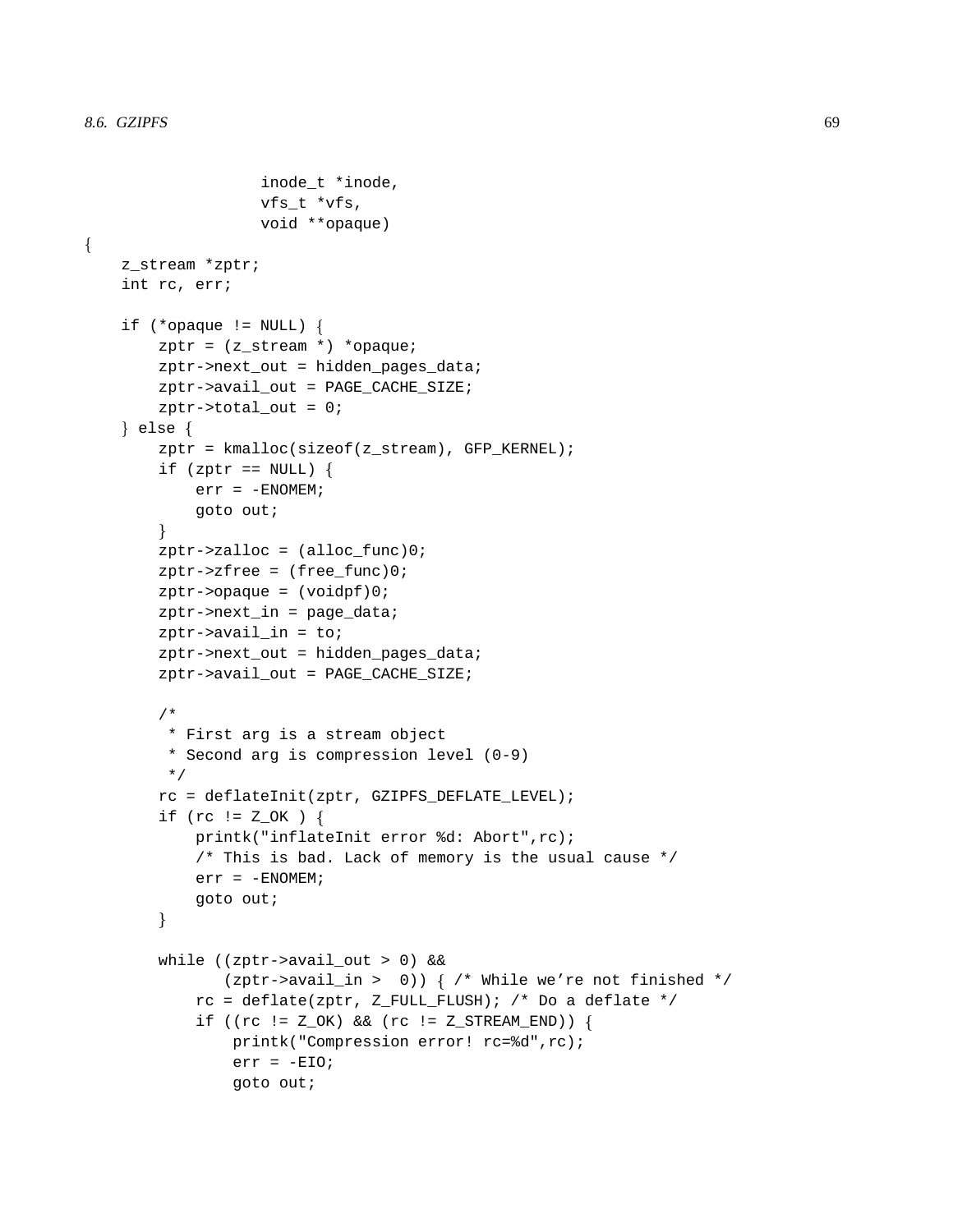```
\}\mathcal{E}\mathcal{E}rc = deflate(zptr, Z_FINISH);if (rc == Z\_STREAM\_END) {
       deflatedEnd(zptr);kfree(zptr);
        *need_to_call = 0;
   } else if (rc == Z_BUF_ERROR || rc == Z_OK) {
        *opaque = zptri} else
       printk("encode_buffers error: rc=%d", rc);
   err = zptr->total_out;
                                  /* Return encoded bytes */
out:
   return(err);
```
Similarly to Uuencodefs, we declare the use of SCA support. The encode function is more complex for two reasons. First, it has to handle the more complex API to the zlib function when calling the Deflate algorithm's functions. This is seen in the calls to the deflate () and deflatInit () functions with various zlib-specific arguments. Second, compression typically results in smaller data streams, but could also result in larger ones (when trying to compress alreadycompressed data). So this encoding function must handle the cases when the output buffer may not be large enough, as well as when the input buffer was completely consumed and unused space may be left in the output buffer.

 $\mathcal{F}$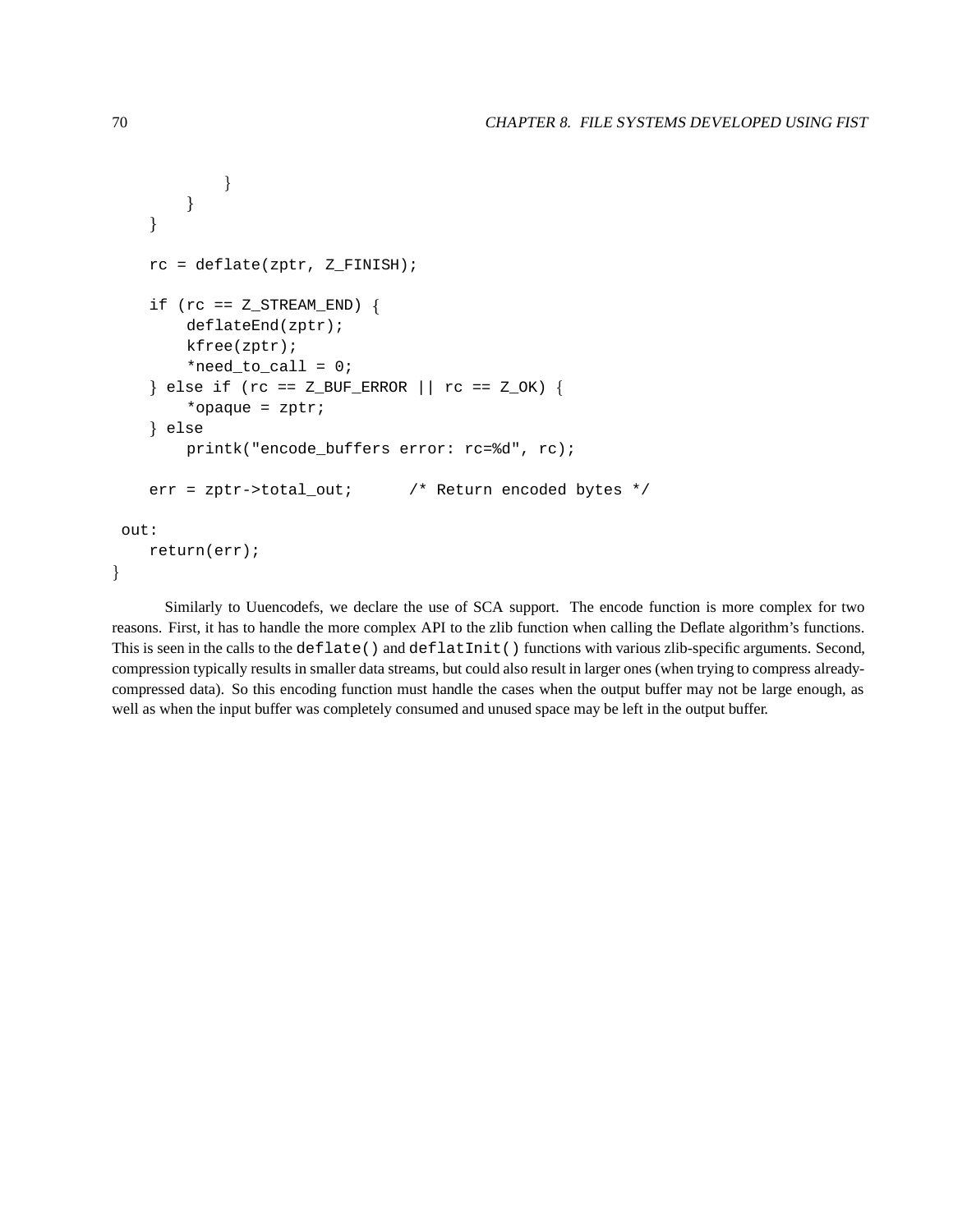## **Chapter 9**

## **Evaluation**

FiST is a new high-level programming language. As such, we are interested in typical evaluation of languages: how much code one has to write in the high-level language to create realistic applications, and how much development time one saves by using the new high-level language. To evaluate these two criteria, we compare the process of writing several file systems using FiST, using other stacking mechanisms, and writing them from scratch in a low-level language (C). We show that code sizes and development times are improved significantly.

The primary focus of the FiST work was not performance, but rather the simplicity that the language provides and the time savings it affords to developers. Nevertheless, performance is still an important criteria. We ran large scale realistic benchmarks as well as micro-benchmarks on all of the file systems we developed using FiST: Snoopfs, Cryptfs, Aclfs, Unionfs, Wrapfs, Copyfs, Uuencodefs, and Gzipfs. We show that the basic performance overhead of FiST file systems is very low.

Since our example file systems are based on our templates, we also compared these file systems to the base stacking templates. This allowed us to identify the differences and overheads that each component or layer brings.

FiST is ported to three different platforms: Linux 2.3, Solaris 2.6, and FreeBSD 3.3. We evaluate each of the three criteria (code size, development time, and performance), for each file system we developed, and on each of the three platforms.

Later in this chapter, we evaluate separately the performance of our SCAs in detail. This support was added to FiST specifically to handle size-changing file systems in a manner that performs well. Therefore, most of our evaluation of SCAs centers around the performance overheads that they add, illustrated through many experiments. We show that these performance overheads are small.

## **9.1 Code Size**

Code size is one measure of the development effort necessary for a file system. To demonstrate the savings in code size achieved using FiST, we compare the number of lines of code that need to be written to implement the four example file systems in FiST versus three other implementation approaches: writing C code using a stand-alone version of Basefs, writing C code using Wrapfs, and writing the file systems from scratch as kernel modules using C. In particular, we first wrote all four of the example file systems from scratch before writing them using FiST. For these example file systems, the C code generated from FiST was identical in size (modulo white-spaces and comments) to the hand-written code. We chose to include results for both Basefs and Wrapfs because the latter was released last year, and includes code that makes writing some file systems easier with Wrapfs than Basefs directly.

When counting lines of code, we excluded comments, empty lines, and %% separators. For Cryptfs we excluded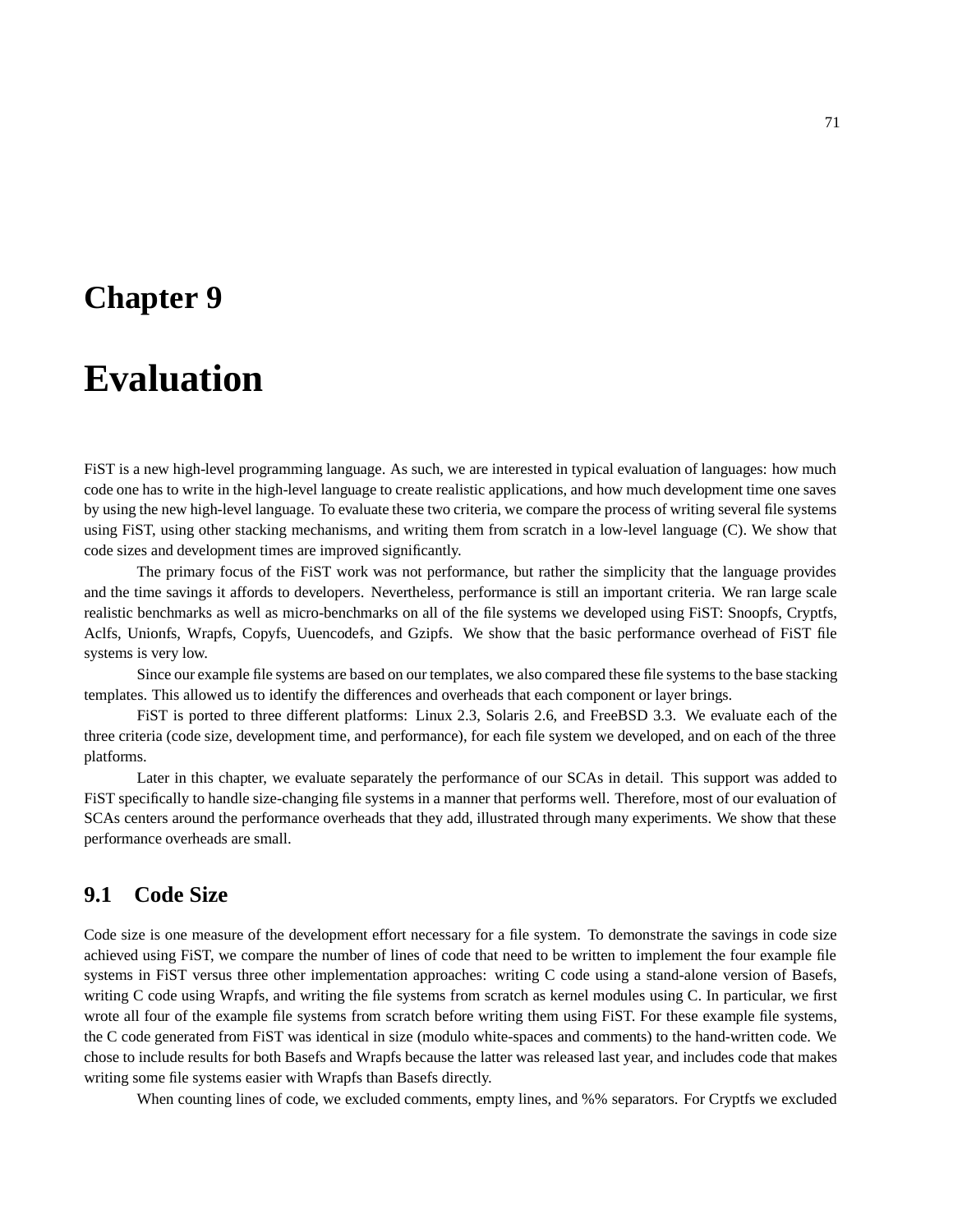627 lines of C code of the Blowfish encryption algorithm, since we did not write it. When counting lines of code for implementing the example file systems using the Basefs and Wrapfs stackable templates, we exclude code that is part of the templates and only count code that is specific to the given example file system. We then averaged the code sizes for the three platforms we implemented the file systems on: Linux 2.3, Solaris 2.6, and FreeBSD 3.3. These results are shown in Figure 9.1. For reference, we include the code sizes of Basefs and Wrapfs and also show the number of lines of code required to implement Wrapfs in FiST and Basefs.



Figure 9.1: Average code size for various file systems when written in FiST, written given the Basefs or Wrapfs templates, and written from scratch in C.

Figure 9.1 shows large reductions in code size when comparing FiST versus code hand-written from scratch generally writing tens of lines instead of thousands. We also include results for the two templates. Size reductions for the four example file systems range from a factor of 40 to 691, with an average of 255. We focus though on the comparison of FiST versus stackable template systems. As Wrapfs represents the most conservative comparison, the figure shows for each file system the additional number of lines of code written using Wrapfs. The smallest average code size reduction in using FiST versus Wrapfs or Basefs across all four file systems ranges from a factor of 1.3 to 31.1; the average reduction rate is 10.5.

Figure 9.1 suggests two size reduction classes. First, moderate (5–6 times) savings are achieved for Snoopfs, Cryptfs, and Aclfs. The reason for this is that some lines of FiST code for these file systems produce ten or more lines of C code, while others result in almost a one-to-one translation in terms of number of lines.

Second, the largest savings appeared for Unionfs, a factor of 28–33 times. The reason for this is that fan-out file systems produce C code that affects all vnode operations; each vnode operation must handle more than one lower vnode. This additional code was not part of the original Wrapfs implementation, and it is not used unless fan-outs of two or more are defined (to save memory and improve performance). If we exclude the code to handle fan-outs, Unionfs's added C code is still over 100 lines producing savings of a factor of 7–10. FreeBSD's Unionfs is 4863 lines long, which is 50% larger than our Unionfs (3232 lines). FreeBSD's Unionfs is 2221 lines longer than their Nullfs, while ours is only 481 lines longer than our Basefs.<sup>1</sup>

Figure 9.1 shows the average code sizes over all three platforms. The savings gained by FiST are multiplied with each port. If we sum up the savings for the above three platforms, we reach reduction factors ranging from 4 to over 100

<sup>1</sup>Unfortunately, the stacking infrastructure in FreeBSD is currently broken, so we were unable to compare the performance of our stacking to FreeBSD's.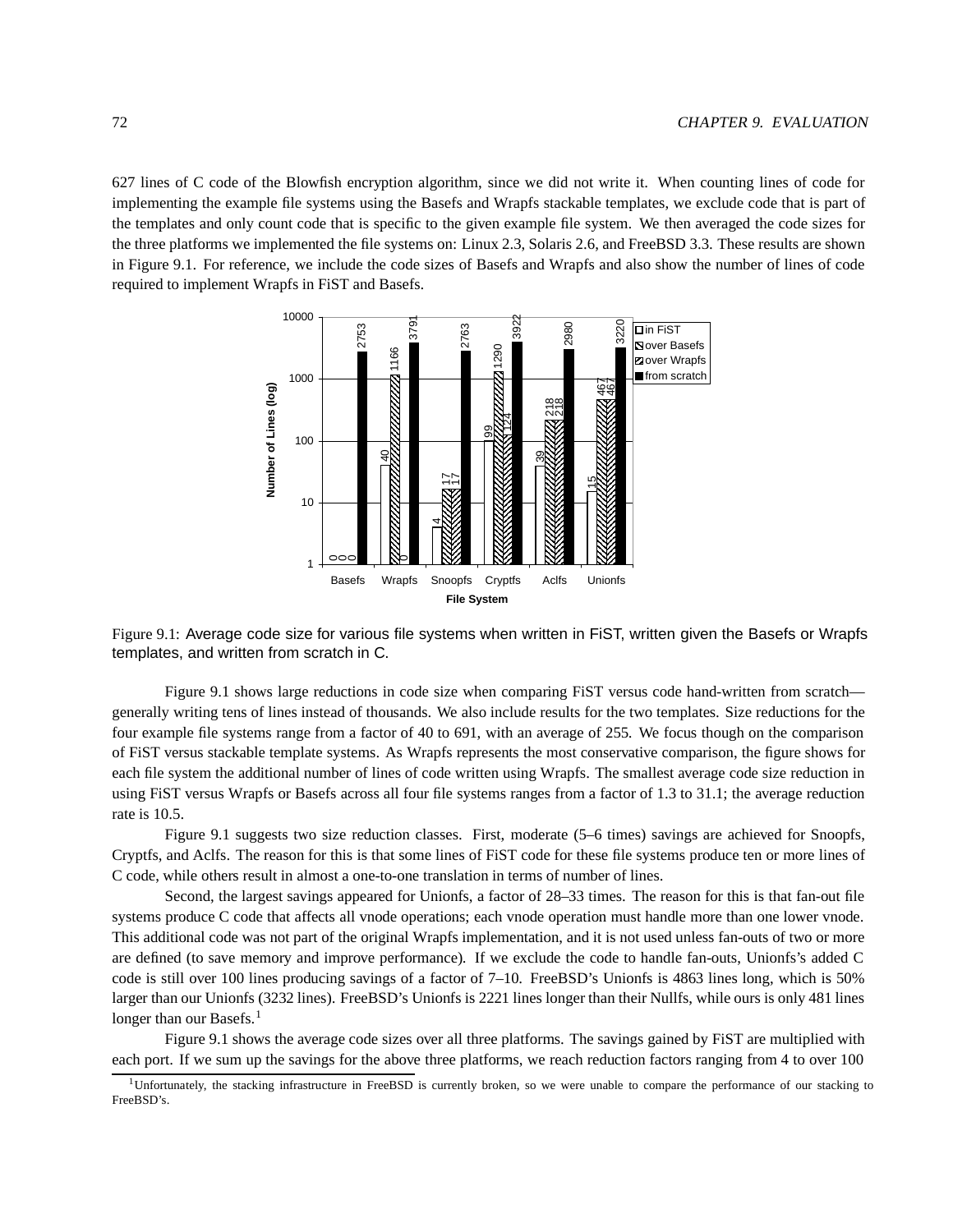times when comparing FiST to code written using the templates. This aggregated reduction factor exceeds 750 times when comparing FiST to C code written from scratch. The more ports of Basefs exist, the better these cumulative savings would be.

## **9.2 Development Time**

Estimating the time to develop kernel software is very difficult. Developers' experience can affect this time significantly, and this time is generally reduced with each port. In this section we report our own personal experiences given these file-system examples and the three platforms we worked with; these figures do not represent a controlled study. Figure 9.2 shows the number of days we spent developing various file systems and porting them to three different platforms.



Figure 9.2: Average estimated reduction in development time

We estimated the incremental time spent designing, developing, and debugging each file system, assuming 8 hour work days, and using our source commit logs and change logs. We estimated the time it took us to develop Wrapfs, Basefs, and the example file systems. Then we measured the time it took us to develop each of these file systems using the FiST language.

For most file systems, incremental time savings are a factor of 5–15 because hand writing C code for each platform can be time consuming, while FiST provides this as part of the base templates and the additional library code that comes with Basefs. For Cryptfs, however, there are no time savings per platform, because the vast majority of the code for Cryptfs is in implementing the four encoding and decoding functions, which are implemented in C code in the Additional C Code section of the FiST file; the rest of the support for Cryptfs is already in Wrapfs.

The average per platform reduction in development time across the four file systems is a factor of seven in using FiST versus the Wrapfs templates. If we assume that development time correlates directly to productivity, we can corroborate our results with Brooks's report that high-level languages are responsible for at least a factor of five in improved productivity [10].

An additional metric of productivity is comparing the number of lines of C code developed for each man-day, given the templates. The average number of lines of code we wrote per man-day was 80. One user of our Wrapfs templates had used them to create a new migration file system called mfs<sup>2</sup>. The average number of lines of code he wrote per man-day was 68. The difference between his rate of productivity and ours is only 20%, which can be explained because we are more experienced in writing file systems than he is.

<sup>2</sup>http://www-internal.alphanet.ch/˜schaefer/mfs.html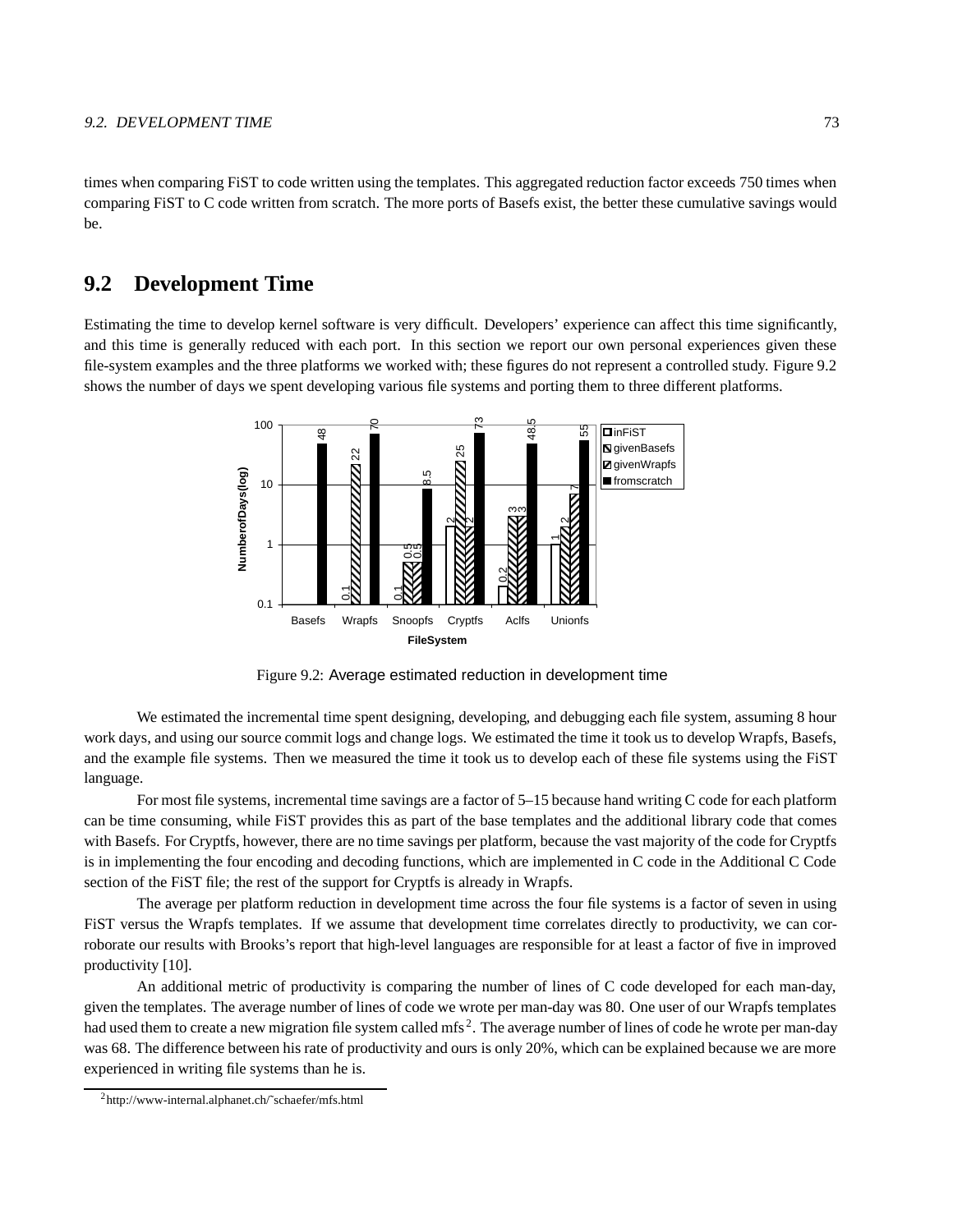The most obvious savings in development time come when taking into account multiple platforms. Then it is clearer that each additional platform increases the savings factor of FiST versus other methods by yet more.

## **9.3 Performance**

To evaluate the performance of file systems written using FiST, we tested each of the example file systems by mounting it on top of a disk-based native file system and running benchmarks in the mounted file system. We conducted measurements for Linux 2.3, Solaris 2.6, and FreeBSD 3.3. The native file systems used were EXT2, UFS, and FFS, respectively. We measured the performance of our file systems by building a large package: am-utils-6.0, which contains about 50,000 lines of C code in several dozen small files and builds eight binaries; the build process contains a large number of reads, writes, and file lookups, as well as a fair mix of most other file-system operations. Each benchmark was run once to warm up the cache for executables, libraries, and header files which are *outside* the tested file system; the results of this first test were discarded. Afterwards, we took 10 new measurements and averaged them. In between each test, we unmounted the tested file system and the one below it, and then remounted them; this ensured that we started each test on a cold cache for that file system. The standard deviations for our measurements were less than 2% of the mean. We ran all tests on the same machine: a P5/90, with 64MB RAM and a Quantum Fireball 4.35GB IDE hard disk.



Figure 9.3: Performance overhead of various file systems for the large compile benchmark, across three operating systems.

Figure 9.3 shows the performance overhead of each file system compared to the one it was based on. The intent of these figures is two-fold: (1) to show that the basic stacking overhead is small, and (2) to show the performance benefits of conditionally including code for manipulating file names and file data in Basefs. Wrapfs refers to Basefs with code for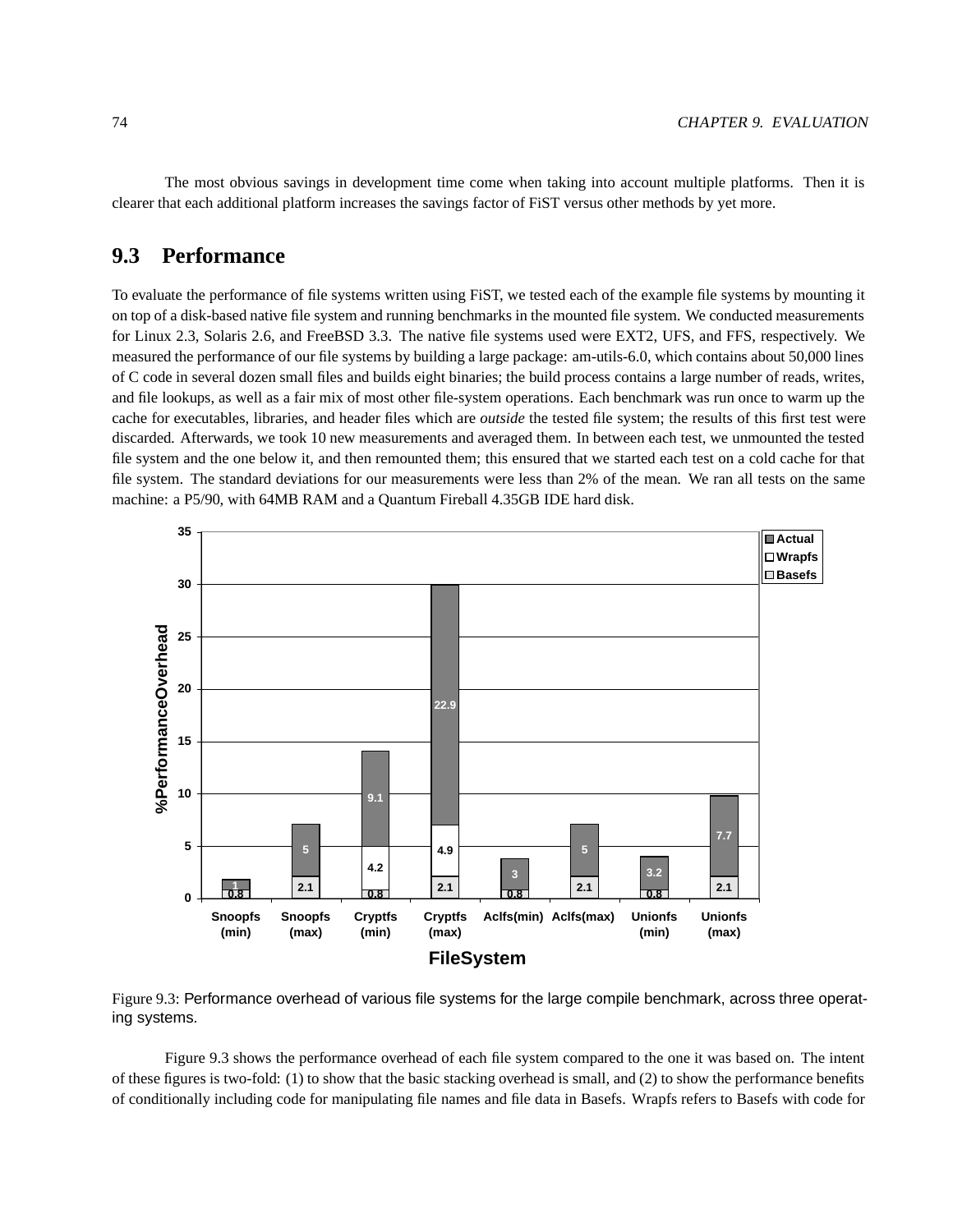#### 9.3. PERFORMANCE 75

manipulating file names and file data.

The most important performance metric is the basic overhead imposed by our templates. The overhead of Basefs over the file systems it mounts on is just 0.8–2.1%. This minimum overhead is below the 3–10% degradation previously reported for null-layer stacking [31, 69]. In addition, the overhead of the example file systems due to new file-system functionality is greater than the basic stacking overhead imposed by our templates in all cases, even for very simple file systems. With regard to performance, developers who extend file-system functionality using FiST primarily need to be concerned with the performance cost of new file-system functionality as opposed to the cost of the FiST stacking infrastructure. For instance, the overhead of Cryptfs is the largest of all the file systems shown due to the cost of the Blowfish cipher. Note that the performance of individual file systems can vary greatly depending on the operating system in question.

Figure 9.3 also shows the benefits of having FiST customize the generated file-system infrastructure based on the file system functionality required. It shows that the overhead of the added code for manipulating file names and file data is 4.2–4.9% over Basefs: this includes copying and caching data pages and file names. This added overhead is not incurred in Basefs unless the file systems derived from it require file data or file name manipulations. While Cryptfs requires Wrapfs functionality, Snoopfs, Aclfs, and Unionfs do not. Compared to a stackable file system such as Wrapfs, FiST's ability to conditionally include file system infrastructure code saves an additional 4–5% of performance overhead for Snoopfs, Aclfs, and Unionfs.

We also performed several micro-benchmarks which included a series of recursive copies (cp  $-r$ ), recursive removals (rm –rf), recursive find, and "find-grep" (find /mnt –print | xargs grep pattern) using the same file set used for the large compile. The focus of this dissertation is not on performance, but on savings in code size and development time. Since these micro-benchmarks confirmed our previous good results, we do not repeat them here [84]; instead, we list other micro-benchmarks next, in Section 9.3.1.

Finally, since we did not change the VFS, and all of our stacking work is in the templates, there is no overhead on the rest of the system; performance of native file systems (NFS, FFS, etc.) is unaffected when our stacking is not used.

#### **9.3.1 Micro-Benchmarks**

We ran a set of benchmarks intended to illustrate the differences in performance between user-level and kernel-level stackable file systems. We chose to run these tests on our Cryptfs file system, because we could compare it to CFS, a user-level encryption file system based on a user-level NFS server [8]. In addition, we focused on the specific differences in performance on different operating systems, and the performance of the most common operations: reading and writing small and large files.

For most of our tests, we included figures for a native disk-based file system because disk hardware performance can be a significant factor. This number should be considered the base to which other file systems compare to. Since Cryptfs is a stackable file system and is based on Wrapfs, we also included figures for Wrapfs and for Basefs, to be used as a base for evaluating the cost of stacking. When using Basefs, Wrapfs, or Cryptfs, we mounted them over a local disk-based file system. CFS is based on NFS, so we included the performance of native NFS. All NFS mounts used the local host as both server and client (i.e., mounting localhost:/path on /mnt,) and used protocol version 2 over a UDP transport.

Since CFS is implemented as a user-level NFS file server, we expected that CFS would run slower due to the number of additional context switches that must take place when a user-level file server is called by the kernel to satisfy a user process request, and due to NFS V.2 protocol overheads such as synchronous writing.

For this set of micro-benchmarks, we concentrated on the x86 platform since it was common to all ports. We ran tests that represent common operations in file systems: opening files and reading or writing them. In the first test we wrote 1024 different new files of 8KB size each. The second test wrote 8 new files of 1MB size each. Then we read one 8KB file 1024 times, and one 1MB file 8 times. The intent of these tests was that the total amount of data read and written would be the same. Finally we included measurements for reading a directory with 1024 entries repeatedly for 100 times; while that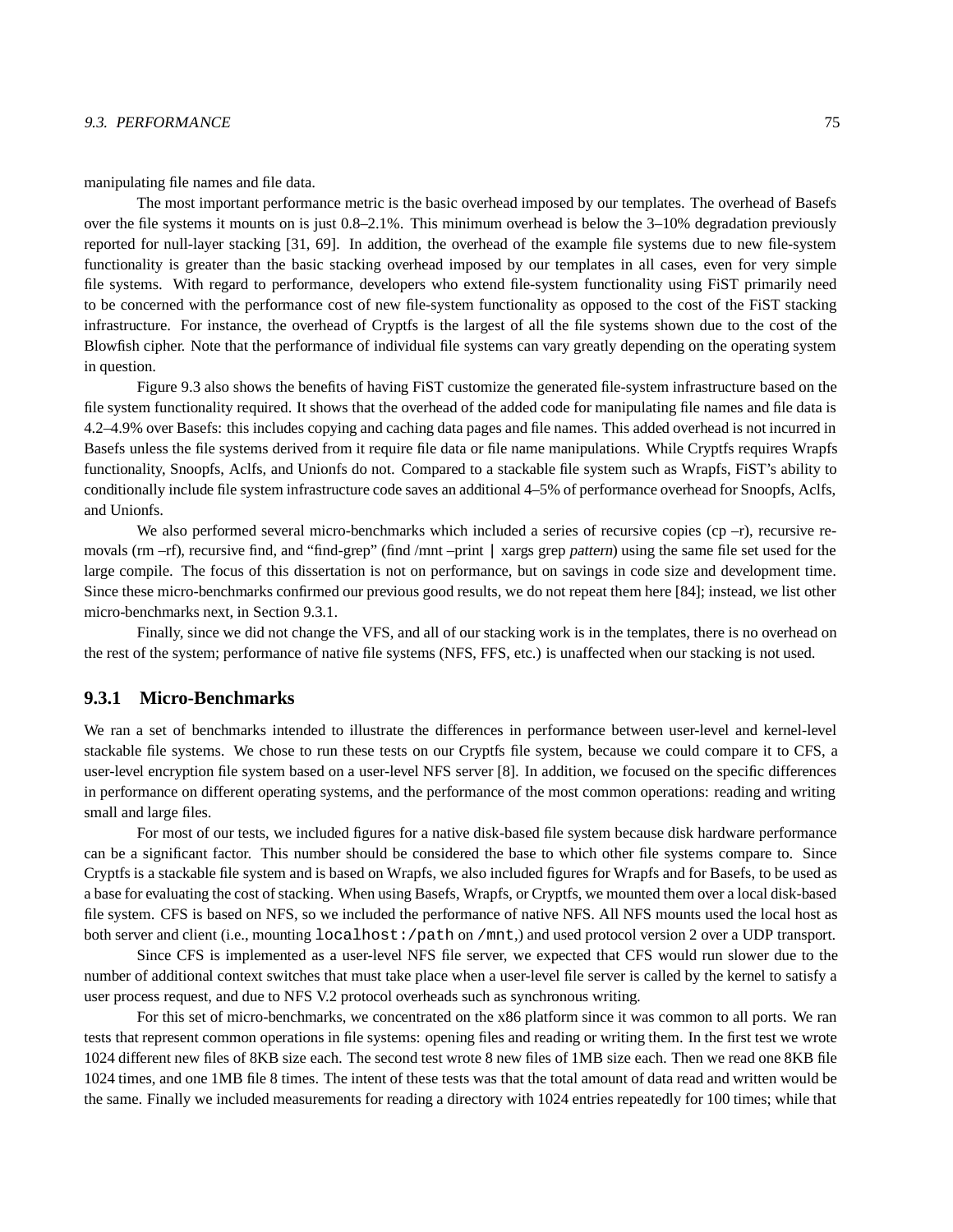is a less popular operation, cryptographic file systems encrypt file names and thus can significantly affect the performance of reading a directory. All times reported are elapsed, in seconds, and measured on an otherwise quiet system.

To avoid repetition, we report full results for Linux only, as seen in Table 9.1. For Solaris and FreeBSD, we only included figures for the file systems relevant to comparing Cryptfs to CFS; these are reported in Tables 9.2 and 9.3, respectively.

| File          | <b>Writes</b> |           | <b>Reads</b> |           | $1024\times$ |
|---------------|---------------|-----------|--------------|-----------|--------------|
| <b>System</b> | $1024\times$  | $8\times$ | $1024\times$ | $8\times$ | readdir      |
|               | <b>8KB</b>    | 1MB       | <b>8KB</b>   | 1MB       |              |
| ext2fs        | 3.33          | 3.06      | 0.17         | 0.34      | 1.49         |
| basefs        | 3.40          | 3.35      | 0.19         | 0.34      | 1.51         |
| wrapfs        | 3.48          | 3.58      | 0.26         | 0.34      | 1.57         |
| cryptfs       | 9.27          | 8.33      | 0.32         | 0.34      | 3.18         |
| nfs           | 26.85         | 17.67     | 0.47         | 3.17      | 16.27        |
| cfs           | 101.90        | 50.84     | 0.89         | 8.77      | 118.35       |

Table 9.1: Linux x86 Times for Repeated Calls (Sec)

Concentrating on Linux (Table 9.1) first, we see that Basefs adds a small overhead over the native disk-based file system, and wrapfs adds another overhead due to performing data copies. The difference between Cryptfs and Wrapfs is that of encryption only. Writing files is 6–12 times faster in Cryptfs than in CFS. The main reasons for this are the additional context switches that must take place in user-level file servers, and that NFS V.2 writes are synchronous. When reading files, caching and memory sizes come into play more than the file system in question. That is why the difference in file reading performance for all file systems is not as significant as when writing files.

Reading a directory with 1024 files one hundred times is 10–37 times faster in Cryptfs than in CFS, mostly due to context switches. When Cryptfs is mounted on top of ext2fs, it slows performance of these measured operations 2–3 times. But since these are fast to begin with, users hardly notice the difference; in practice overall slowness is smaller, as reported in Figure 9.3.

| File          | <b>Writes</b> |           | <b>Reads</b> |           | $1024\times$ |
|---------------|---------------|-----------|--------------|-----------|--------------|
| <b>System</b> | $1024\times$  | $8\times$ | $1024\times$ | $8\times$ | readdir      |
|               | 8KB           | 1MB       | <b>8KB</b>   | 1MB       |              |
| ufs           | 4.88          | 3.98      | 0.48         | 0.38      | 0.52         |
| cryptfs       | 63.95         | 11.10     | 10.72        | 7.23      | 7.14         |
| nfs           | 54.17         | 18.82     | 1.69         | 0.38      | 0.28         |
| cfs           | 140.78        | 140.98    | 27.68        | 24.57     | 18.02        |

Table 9.2: Solaris x86 Times for Repeated Calls (Sec)

| File          | Writes       |           | <b>Reads</b> |           | $1024\times$ |
|---------------|--------------|-----------|--------------|-----------|--------------|
| <b>System</b> | $1024\times$ | $8\times$ | $1024\times$ | $8\times$ | readdir      |
|               | <b>8KB</b>   | 1MB       | <b>8KB</b>   | 1MB       |              |
| ffs           | 12.55        | 6.04      | 1.00         | 1.01      | 0.15         |
| cryptfs       | 56.59        | 22.55     | 1.04         | 1.05      | 0.29         |
| nfs           | 55.69        | 21.63     | 1.31         | 1.09      | 0.33         |
| cfs           | 99.34        | 31.80     | 2.09         | 4.80      | 0.87         |

Table 9.3: FreeBSD x86 Times for Repeated Calls (Sec)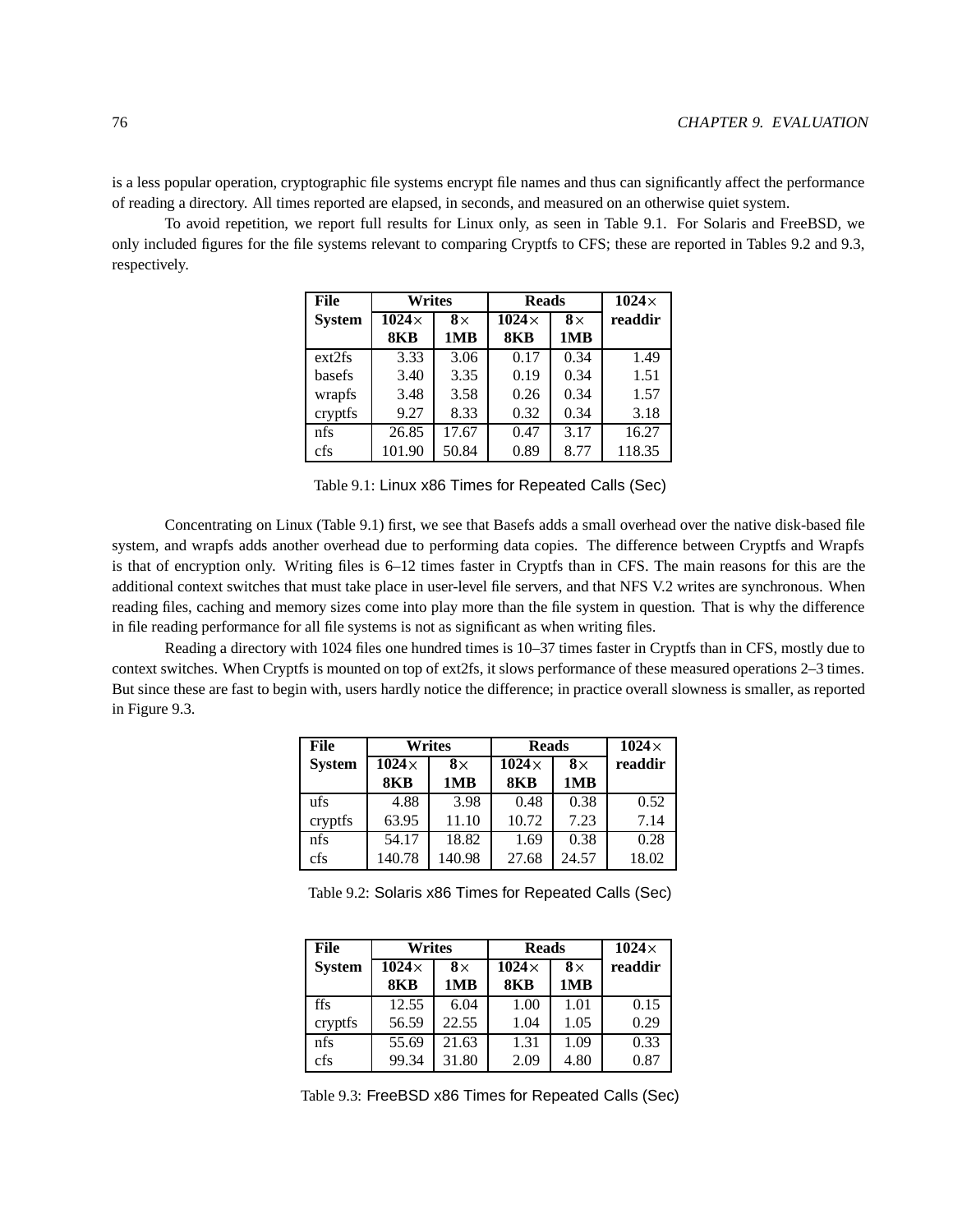Native file systems in Linux perform their operations asynchronously, while Solaris and FreeBSD do so synchronously. That is why the performance improvement of Cryptfs over CFS for Solaris and FreeBSD is smaller; when vnode operations that perform writing are passed from Cryptfs to the lower-level file system, they must be completed before returning to the caller. For the operations measured, Cryptfs improves performance by anywhere from 1.5 to 2 times, with the exception of writing large files on Solaris, where performance is improved by more than an order of magnitude.

## **9.4 Size-Changing File Systems**

To evaluate fast indexing in a real world operating system environment, we built several SCA stackable file systems based on fast indexing. We then conducted extensive measurements in Linux comparing them against non-SCA file systems on a variety of file system workloads. In this section we discuss the experiments we performed on these systems to (1) show overall performance on general-purpose file system workloads, (2) determine the performance of individual common file operations and related optimizations, and (3) compare the efficiency of SCAs in stackable file systems to equivalent userlevel tools. Section 9.4.1 describes the SCA file systems we built and our experimental design. Section 9.4.2 describes the file system workloads we used for our measurements. Sections 9.4.3 to 9.4.6 present our experimental results.

### **9.4.1 Experimental Design**

We ran our experiments on five file systems. We built three SCA file systems and compared their performance to two non-SCA file systems. The three SCA file systems we built were:

- 1. **Copyfs**: this file system simply copies its input bytes to its output without changing data sizes. Copyfs exercises all of the index-management algorithms and other SCA support without the cost of encoding or decoding pages.
- 2. **Uuencodefs**: this is a file system that stores files in uuencoded format and uudecodes files when they are read. It is intended to illustrate an algorithm that increases the data size. This simple algorithm converts every 3-byte sequence into a 4-byte sequence. Uuencode produces 4 bytes that can have at most 64 values each, starting at the ASCII character for space  $(20<sub>b</sub>)$ . We chose this algorithm because it is simple and yet increases data size significantly (by one third).
- 3. **Gzipfs**: this is a compression file system using the Deflate algorithm [18] from the zlib-1.1.3 package [24]. This algorithm is used by GNU zip (gzip) [23]. This file system is intended to demonstrate an algorithm that (usually) reduces data size.

The two non-SCA file systems we used were Ext2fs, the native disk-based file system most commonly used in Linux, and Wrapfs, a stackable null-layer file system we trivially generated using FiST [86]. Ext2fs provides a measure of base file system performance without any stacking or SCA overhead. Wrapfs simply copies the data of files between layers but does not include SCA support. By comparing Wrapfs to Ext2fs, we can measure the overhead of stacking and copying data without fast indexing and without changing its content or size. Copyfs copies data like Wrapfs but uses all of the SCA support. By comparing Copyfs to Wrapfs, we can measure the overhead of basic SCA support. By comparing Uuencodefs to Copyfs, we can measure the overhead of an SCA algorithm incorporated into the file system that increases data size. Similarly, by comparing Gzipfs to Copyfs, we can measure the overhead of a compression file system that reduces data size.

One of the primary optimizations in this work is fast tails as described in Section 6.3.1.1. For all of the SCA file systems, we ran all of our tests first without fail-tails support enabled and then with it. We reported results for both whenever fast tails made a difference.

All experiments were conducted on four equivalent 433Mhz Intel Celeron machines with 128MB of RAM and a Quantum Fireball lct10 9.8GB IDE disk drive. We installed a Linux 2.3.99-pre3 kernel on each machine. Each of the four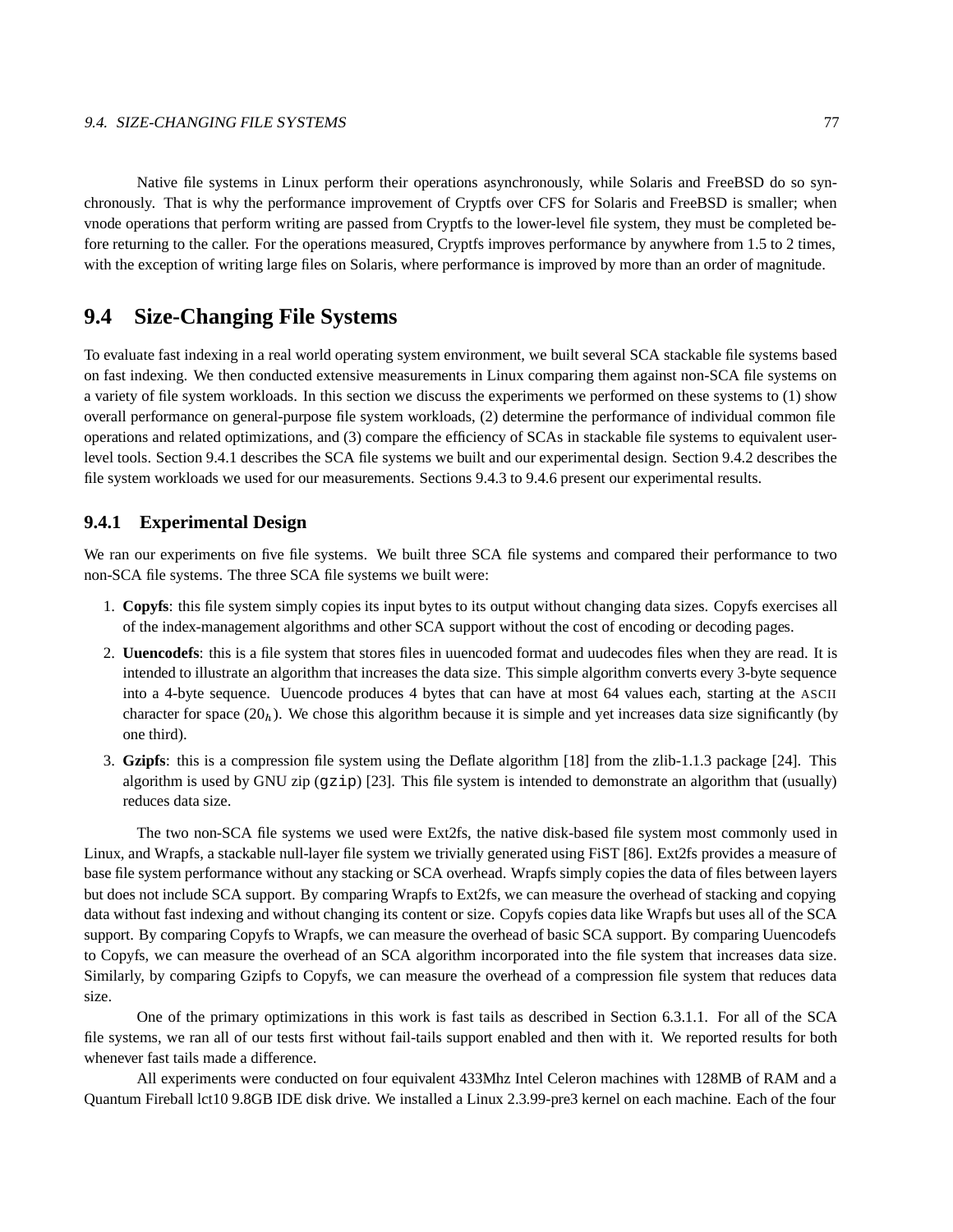stackable file systems we tested was mounted on top of an Ext2 file system. For each benchmark, we only read, wrote, or compiled the test files in the file system being tested. All other user utilities, compilers, headers, and libraries resided outside the tested file system.

Unless otherwise noted, all tests were run with a cold cache. To ensure that we used a cold cache for each test, we unmounted all file systems which participated in the given test after the test completed and mounted the file systems again before running the next iteration of the test. We verified that unmounting a file system indeed flushes and discards all possible cached information about that file system. In one benchmark we report the warm cache performance, to show the effectiveness of our code's interaction with the page and attribute caches.

We ran all of our experiments 10 times on an otherwise quiet system. We measured the standard deviations in our experiments and found them to be small, less than 1% for most micro-benchmarks described in Section 9.4.2. We report deviations which exceeded 1% with their relevant benchmarks.

#### **9.4.2 File System Benchmarks**

We measured the performance of the five file systems on a variety of file system workloads. For our workloads, we used five file system benchmarks: two general-purpose benchmarks for measuring overall file system performance, and three micro-benchmarks for measuring the performance of common file operations that may be impacted by fast indexing. We also used the micro-benchmarks to compare the efficiency of SCAs in stackable file systems to equivalent user-level tools.

#### **9.4.2.1 General-Purpose Benchmarks**

**Am-utils**: The first benchmark we used to measure overall file system performance was am-utils (The Berkeley Automounter) [3]. This benchmark configures and compiles the large am-utils software package inside a given file system. We used am-utils-6.0.4: it contains over 50,000 lines of C code in 960 files. The build process begins by running several hundred small configuration tests intended to detect system features. It then builds a shared library, about ten binaries, four scripts, and documentation: a total of 265 additional files. Overall this benchmark contains a large number of reads, writes, and file lookups, as well as a fair mix of most other file system operations such as unlink, mkdir, and symlink. During the linking phase, several large binaries are linked by GNU ld.

The am-utils benchmark is the only test that we also ran with a warm cache. Our stackable file systems cache decoded and encoded pages whenever possible, to improve performance. While normal file system benchmarks are done using a cold cache, we also felt that there is value in showing what effect our caching has on performance. This is because user level SCA tools rarely benefit from page caching, while file systems are designed to perform better with warm caches; this is what users will experience in practice.

**Bonnie**: The second benchmark we used to measure overall file system performance was Bonnie [17], a file system test that intensely exercises file data reading and writing, both sequential and random. <sup>3</sup> Bonnie is a less general benchmark than am-utils. Bonnie has three phases. First, it creates a file of a given size by writing it one character at a time, then one block at a time, and then it rewrites the same file 1024 bytes at a time. Second, Bonnie writes the file one character at a time, then a block at a time; this can be used to exercise the file system cache, since cached pages have to be invalidated as they get overwritten. Third, Bonnie forks 3 processes that each perform 4000 random lseeks in the file, and read one block; in 10% of those seeks, Bonnie also writes the block with random data. This last phase exercises the file system quite intensively, and especially the code that performs writes in the middle of files.

For our experiments, we ran Bonnie using files of increasing sizes, from 1MB and doubling in size up to 128MB. The last size is important because it matched the available memory on our systems. Running Bonnie on a file that large is

 $3$ We also tested using a third benchmark, the Modified Andrew Benchmark (MAB). MAB consists of five phase: making directories, copying files, recursive listing, recursive scanning of files, and compilation. MAB was designed at a time when hardware was much slower and resources scarce. On our hardware, MAB completed in under 10 seconds of elapsed time, with little variance among different tests. We therefore opted not to use this simple compile benchmark.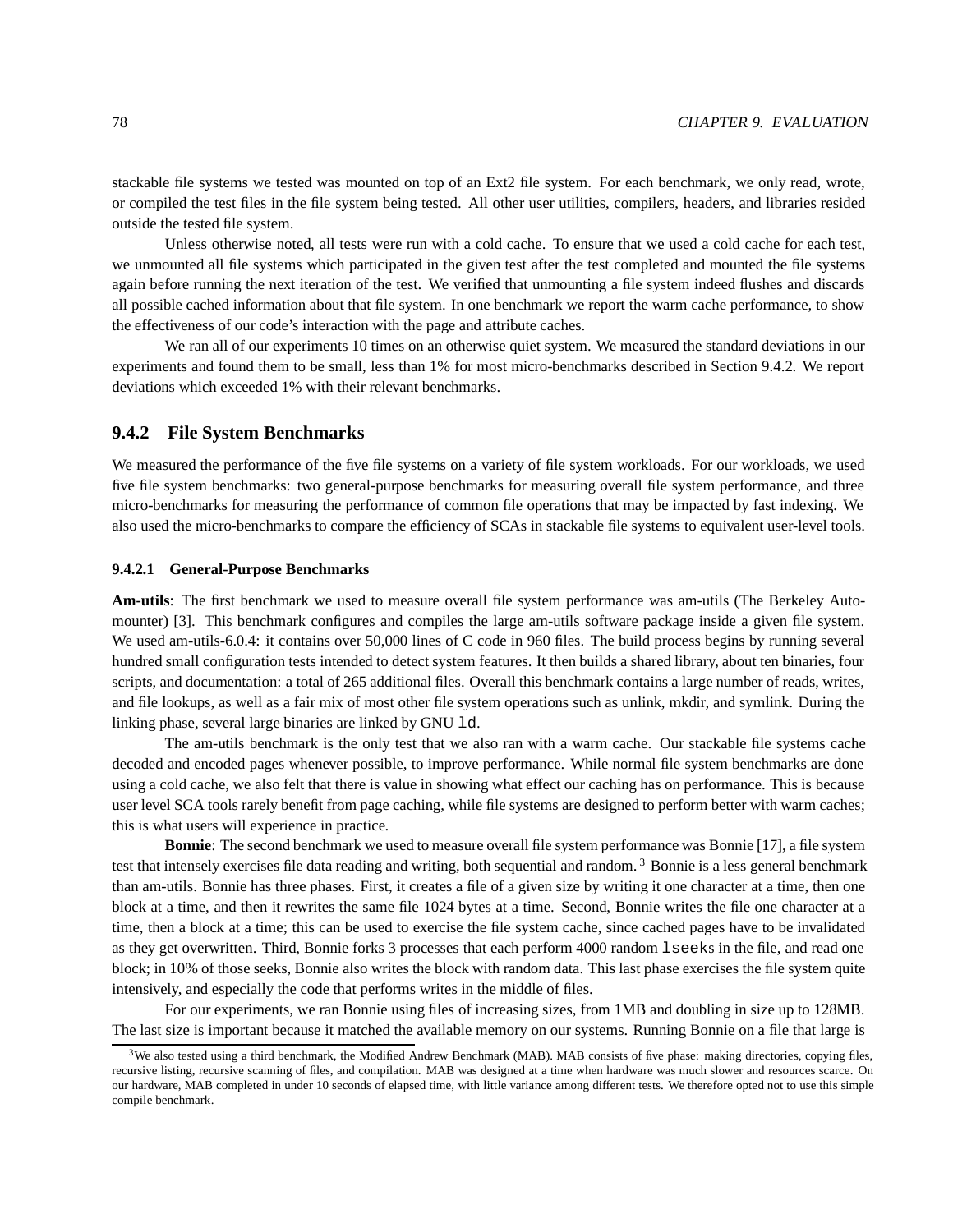important, especially in a stackable setting where pages are cached in both layers, because the page cache should not be able to hold the complete file in memory.

#### **9.4.2.2 Micro-Benchmarks**

**File-copy**: The first micro-benchmark we used was designed to measure file system performance on typical bulk file writes. This benchmark copies files of different sizes into the file system being tested. Each file is copied just once. Because file system performance can be affected by the size of the file, we exponentially varied the sizes of the files we ran these tests on—from 0 bytes all the way to 32MB files.

**File-append**: The second micro-benchmark we used was designed to measure file system performance on file appends. It was useful for evaluating the effectiveness of our fast tails code. This benchmark read in large files of different types and used their bytes to append to a newly created file. New files are created by appending to them a fixed but growing number of bytes. The benchmark appended bytes in three different sizes: 10 bytes representing a relatively small append; 100 bytes representing a typical size for a log entry on a Web server or syslog daemon; and 1000 bytes, representing a relatively large append unit. We did not not try to append more than 4KB because that is the boundary where fast appended bytes get encoded. Because file system performance can be affected by the size of the file, we exponentially varied the sizes of the files we ran these tests on—from 0 bytes all the way to 32MB files.

Compression algorithms such as used in Gzipfs behave differently based on the input they are given. To account for this in evaluating the append performance of Gzipfs, we ran the file-append benchmark on four types of data files, ranging from easy to compress to difficult to compress:

- 1. A file containing the character "a" repeatedly should compress really well.
- 2. A file containing English text, actually written by users, collected from our Usenet News server. We expected this file to compress well.
- 3. A file containing a concatenation of many different binaries we located on the same host system, such as those found in /usr/bin and /usr/X11R6/bin. This file should be more difficult to compress because it contains fewer patterns useful for compression algorithms.
- 4. A file containing previously compressed data. We took this data from Microsoft NT's Service Pack 6 (sp6i386.exe) which is a self-unarchiving large compressed executable. We expect this file to be difficult to compress.

**File-attributes**: The third micro-benchmark we used was designed to measure file system performance in getting file attributes. This benchmark performs a recursive listing  $(1s -lRF)$  on a freshly unpacked and built am-utils benchmark file set, consisting of 1225 files. With our SCA support, the size of the original file is now stored in the index file, not in the inode of the encoded data file. Finding this size requires reading an additional inode of the index file and then reading its data. This micro-benchmark measures the additional overhead that results from also having to read the index file.

#### **9.4.2.3 File System vs. User-Level Tool Benchmarks**

To compare the SCAs in our stackable file systems versus user-level tools, we used the file-copy micro-benchmark to compare the performance of the two stackable file systems with real SCAs, Gzipfs and Uuencodefs, against their equivalent user-level tools, gzip [23] and uuencode, respectively. In particular, the same Deflate algorithm and compression level (9) was used for both Gzipfs and gzip. In comparing Gzipfs and gzip, we measured both the compression time and the resulting space savings. Because the performance of compression algorithms depends on the type of input, we compared Gzipfs to gzip using the file-copy micro-benchmark on all four of the different file types discussed in Section 9.4.2.2.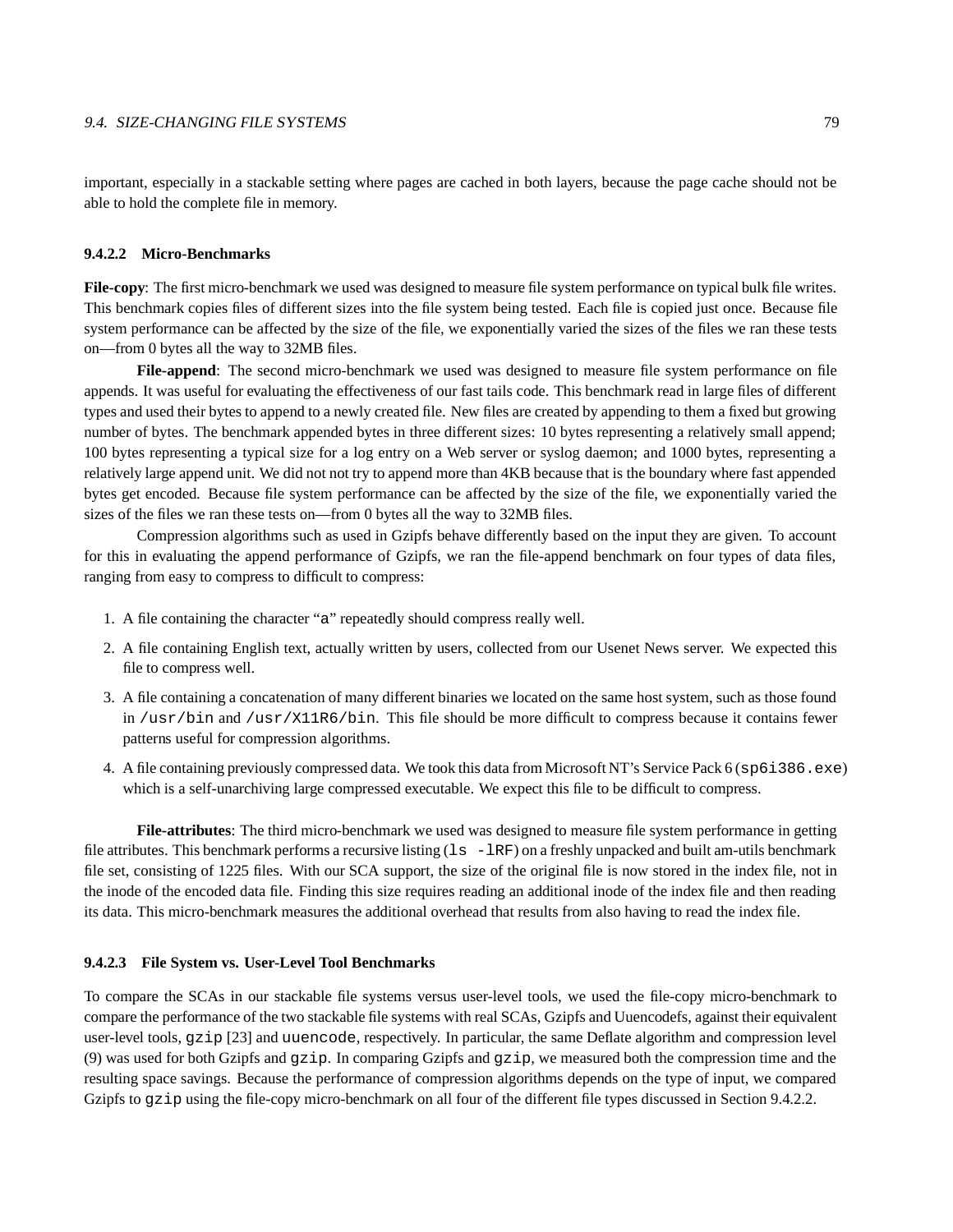#### **CHAPTER 9. EVALUATION**

#### 9.4.3 **General-Purpose Benchmark Results**

#### $9.4.3.1$ **Am-Utils**

Figure 9.4 summarizes the results of the am-utils benchmark. We report both system and elapsed times. The top part of Figure 9.4 shows system times spent by this benchmark. This is useful to isolate the total effect on the CPU alone, since SCA-based file systems change data size and thus change the amount of disk I/O performed. Wrapfs adds 14.4% overhead over Ext2, because of the need to copy data pages between layers. Copyfs adds only 1.3% overhead over Wrapfs; this shows that our index file handling is fast. Compared to Copyfs, Uuencodefs adds 7% overhead and Gzipfs adds 69.9%. These are the costs of the respective SCAs in use and are unavoidable—whether running in the kernel or user-level.



Figure 9.4: The Am-utils large-compile benchmark. Elapsed times shown on top and system times shown on bottom. The standard deviations for this benchmark were less than 3% of the mean.

The total size of an unencoded build of am-utils is 22.9MB; a Uuencoded build is one-third larger; Gzipfs reduces this size by a factor of 2.66 to 8.6MB. So while Uuencodefs increases disk I/O, it does not translate to a lot of additional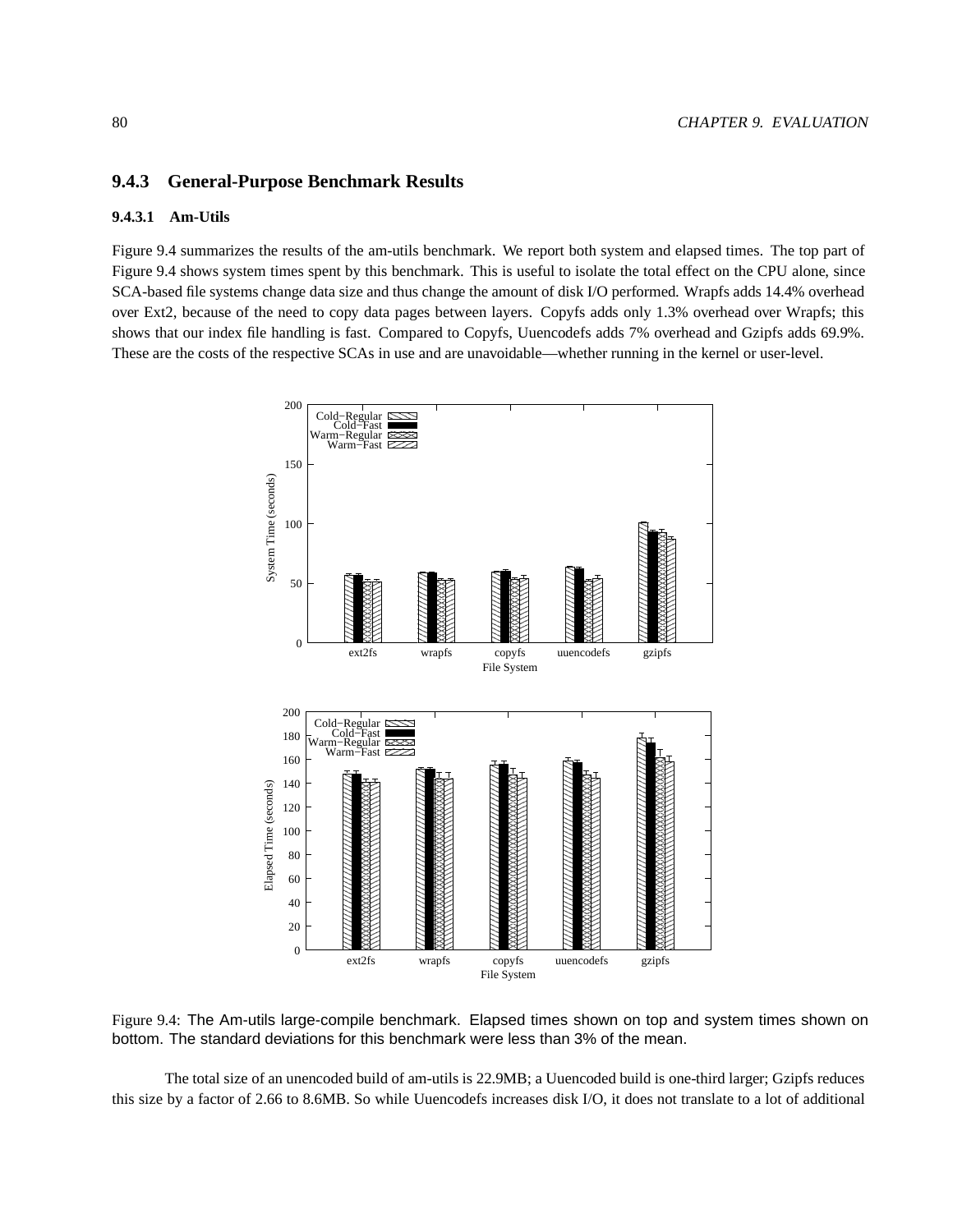#### 9.4. SIZE-CHANGING FILE SYSTEMS 81

system time because the Uuencode algorithm is trivial. Gzipfs, while decreasing disk I/O, however, is a costlier algorithm than Uuencode. That's why Gzipfs's system time overhead is greater overall than Uuencodefs's. The additional disk I/O performed by Copyfs is small and relative to the size of the index file.

The bottom part of Figure 9.4 shows elapsed times for this benchmark. These figures are the closest to what users will see in practice. Elapsed times factor in increased CPU times the more expensive the SCA is, as well as changes in I/O that a given file system performs: I/O for index file, increased I/O for Uuencodefs, and decreased I/O for Gzipfs.

On average, the cost of data copying without size-changing (Wrapfs compared to Ext2fs) is an additional 2.4%. SCA support (Copyfs over Wrapfs) adds another 2.3% overhead. The Uuencode algorithm is simple and adds only 2.2% additional overhead over Copyfs. Gzipfs, however, uses a more expensive algorithm (Deflate) [18], and it adds 14.7% overhead over Copyfs. Note that the elapsed-time overhead for Gzipfs is smaller than its CPU overhead (almost 70%) because whereas the Deflate algorithm is expensive, Gzipfs is able to win back some of that overhead by its I/O savings.

Using a warm cache improves performance by 5–10%. Using fast tails improves performance by at most 2%. The code that is enabled by fast tails must check, for each read or write operation, if we are at the end of the file, if a fast tail already exists, and if a fast tail is large enough that it should be encoded and a new fast tail started. This code has a small overhead of its own. For file systems that do not need fast tails (e.g., Copyfs), fast tails add an overhead of 1%. We determined that fast tails is an option best used for expensive SCAs where many small appends are occurring, a conclusion demonstrated more visibly in Section 9.4.4.2.

#### **9.4.3.2 Bonnie**

Figure 9.5 shows the results of running Bonnie on the five file systems. Since Bonnie exercises data reading and writing heavily, we expect it to be affected by the SCA in use. This is confirmed in Figure 9.5. Over all runs in this benchmark, Wrapfs has an average overhead of 20% above Ext2fs, ranging from 2–73% for the given files. Copyfs only adds an additional 8% average overhead over Wrapfs. Uuencodefs adds an overhead over Copyfs that ranges from 5% to 73% for large files. Gzipfs, with its expensive SCA, adds an overhead over Copyfs that ranges from 22% to 418% on the large 128MB test file.

Figure 9.5 exhibits overhead spikes for 64MB files. Our test machines had 128MB of memory. Our stackable system caches two pages for each page of a file: one encoded page and one decoded page, effectively doubling the memory requirements. The 64MB files are the smallest test files that are large enough for the system to run out of memory. Linux keeps data pages cached for as long as possible. When it runs out of memory, Linux executes an expensive scan of the entire page cache and other in-kernel caches, purging as many memory objects as it can, possibly to disk. The overhead spikes in this figure occur at that time.

Bonnie shows that an expensive algorithm such as compression, coupled with many writes in the middle of large files, can degrade performance by as much as a factor of 5–6. In Section 10.1 we describe certain optimizations that we are exploring for this particular problem.

#### **9.4.4 Micro-Benchmark Results**

#### **9.4.4.1 File-Copy**

Figure 9.6 shows the results of running the file-copy benchmark on the different file systems. Wrapfs adds an average overhead of 16.4% over Ext2fs, which goes to 60% for a file size of 32MB; this is the overhead of data page copying. Copyfs adds an average overhead of 23.7% over Wrapfs; this is the overhead of updating and writing the index file as well as having to make temporary data copies(explained in Section 6.3.1) to support writes in the middle of files. The Uuencode algorithm adds an additional average overhead of 43.2% over Copyfs, and as much as 153% overhead for the large 32MB file. The linear overheads of Copyfs increase with the file's size due to the extra page copies that Copyfs must make, as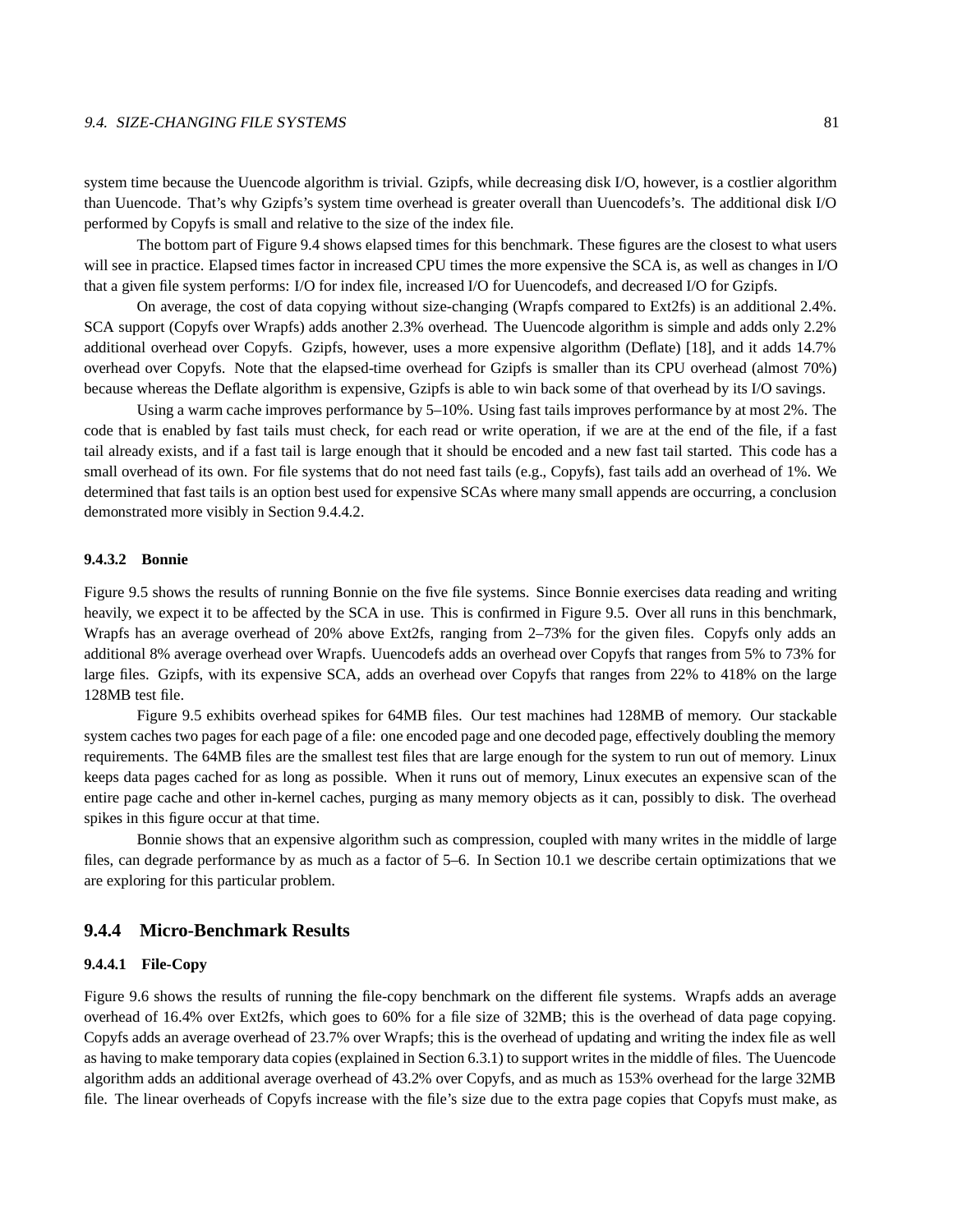

Figure 9.5: The Bonnie benchmark performs many repeated reads and writes on one file as well as numerous random seeks and writes in three concurrent processes. We show the total cumulative overhead of each file system. Note that the overhead bands for Gzipfs and Uuencodefs are each relative to Copyfs. We report the results for files 1MB and larger, where the overheads are more visible.

explained in Section 6.3.1. For all copies over 4KB, fast-tails makes no difference at all. Below 4KB, it only improves performance by 1.6% for Uuencodefs. The reason for this is that this benchmark copies files only once, whereas fast-tails is intended to work better in situations with multiple small appends.

#### **9.4.4.2 File-Append**

Figure 9.7 shows the results of running the file-append benchmark on the different file systems. The figure shows the two emerging trends in effectiveness of the fast tails code. First, the more expensive the algorithm, the more helpful fast tails become. This can be seen in the right column of plots. Second, the smaller the number of bytes appended to the file is, the more savings fast tails provide, because the SCA is called fewer times. This can be seen as the trend from the bottom plots (1000 byte appends) to the top plots (10 byte appends). The upper rightmost plot clearly clusters together the benchmarks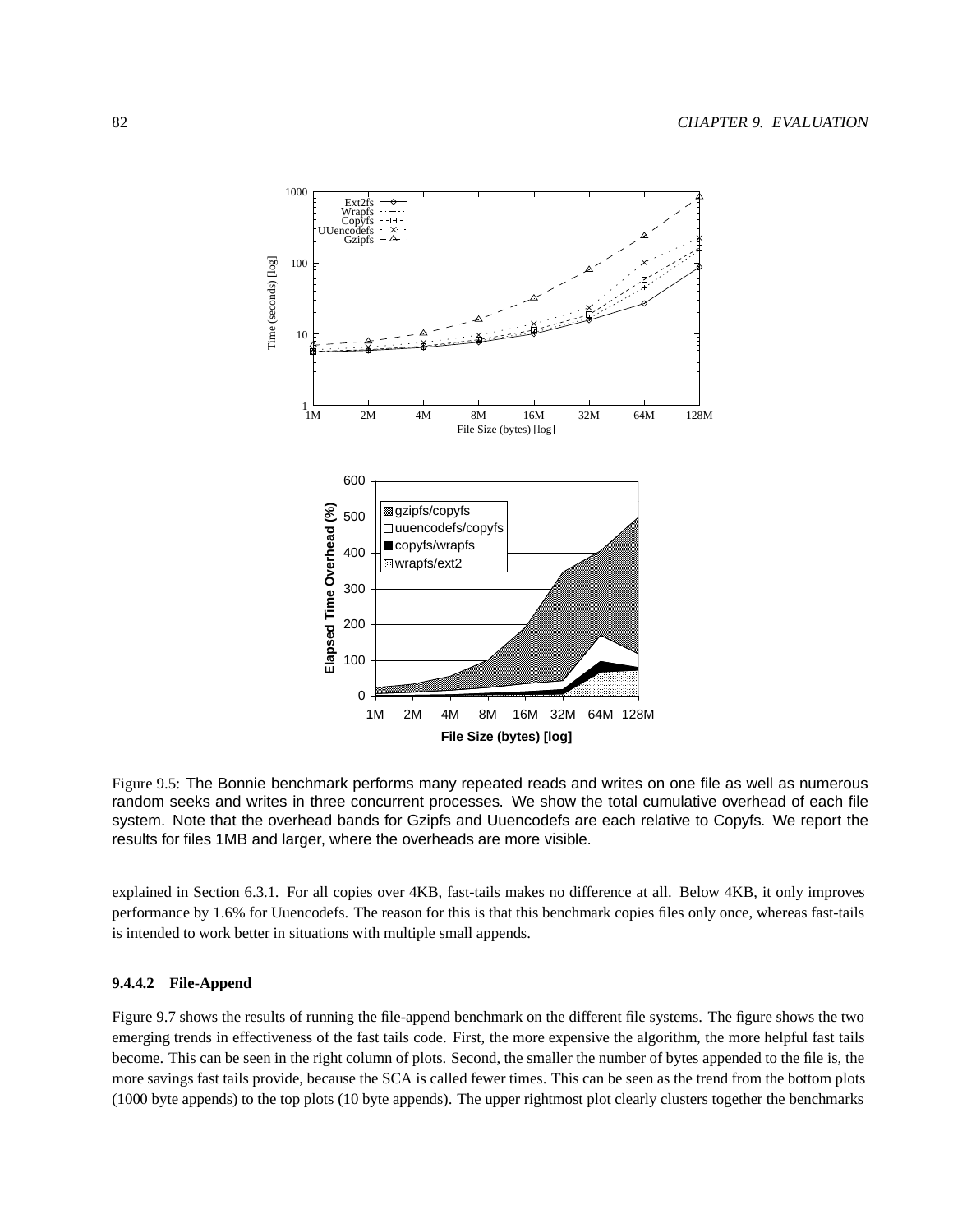

Figure 9.6: Copying files into a tested file system. As expected, Uuencodefs is costlier that Copyfs, Wrapfs, and Ext2fs. Fast-tails do not make a difference in this test, since we are not appending multiple times.

performed with fast tails support on and those benchmarks conducted without fast tails support.

Not surprisingly, there is little savings from fast tail support for Copyfs, no matter what the append size is. Uuencodefs is a simple algorithm that does not consume too much CPU cycles. That is why savings for using fast tails in Uuencodefs range from 22% for 1000-byte appends to a factor of 2.2 performance improvement for 10-byte appends. Gzipfs, using an expensive SCA, shows significant savings: from a minimum performance improvement factor of 3 for 1000-byte appends to as much as a factor of 77 speedup (both for moderately sized files).

#### **9.4.4.3 File-Attributes**

Figure 9.8 shows the results of running the file-attributes benchmark on the different file systems. Wrapfs add an overhead of 35% to the GETATTR file system operation because it has to copy the attributes from one inode data structure into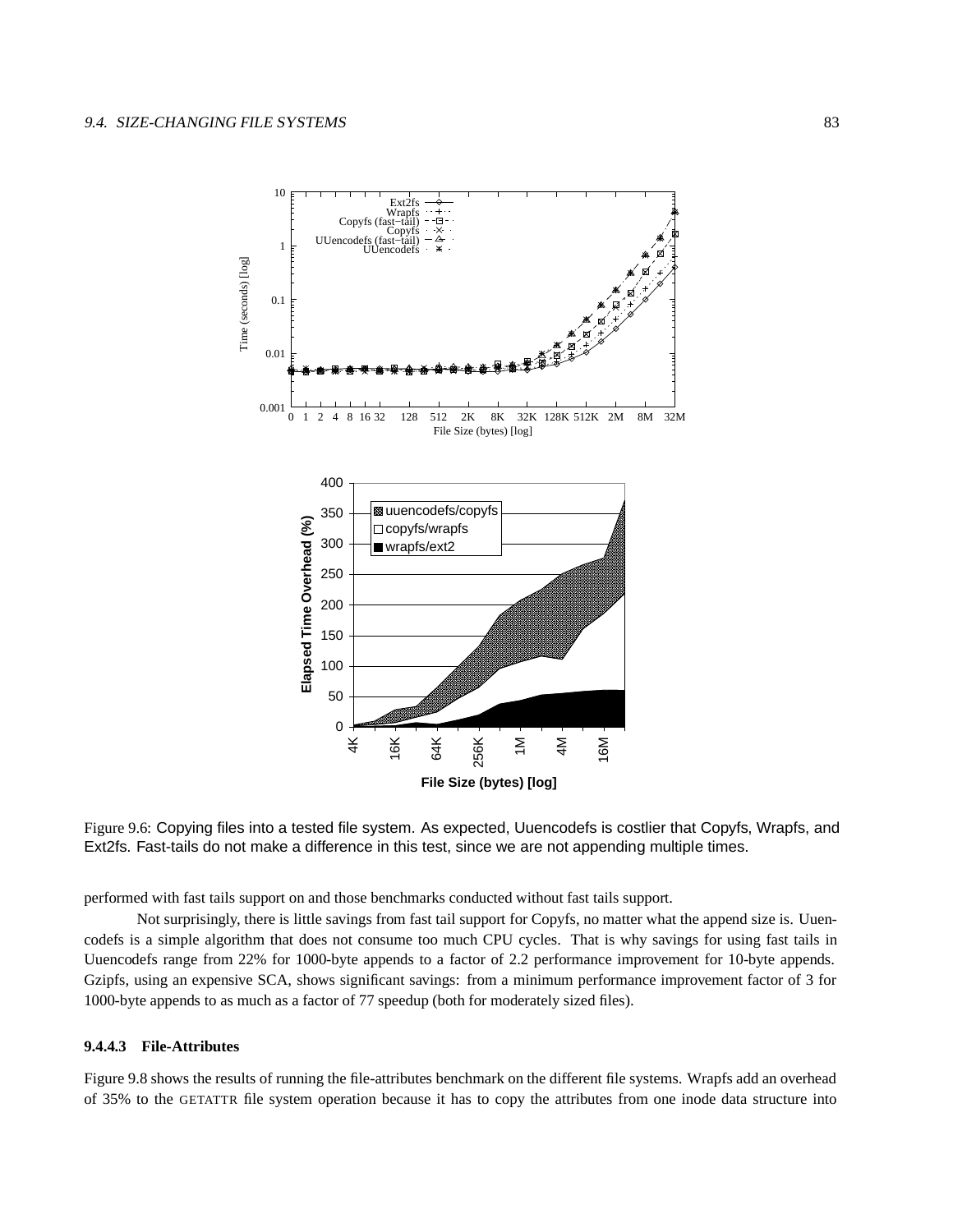

Figure 9.7: Appending to files. The left column of plots shows appends for Uuencodefs and Copyfs. The right column shows them for Gzipfs, which uses a more expensive algorithm; we ran Gzipfs on four different file types. The three rows of two plots each show, from top to bottom, appends of increasing sizes: 10, 100, and 1000 bytes, respectively. The more expensive the SCA is, and the smaller the number of bytes appended is, the more effective fast tails become; this can be seen as the trend from lower leftmost plot to the upper rightmost plot. The standard deviation for these plots did not exceed 9% of the mean.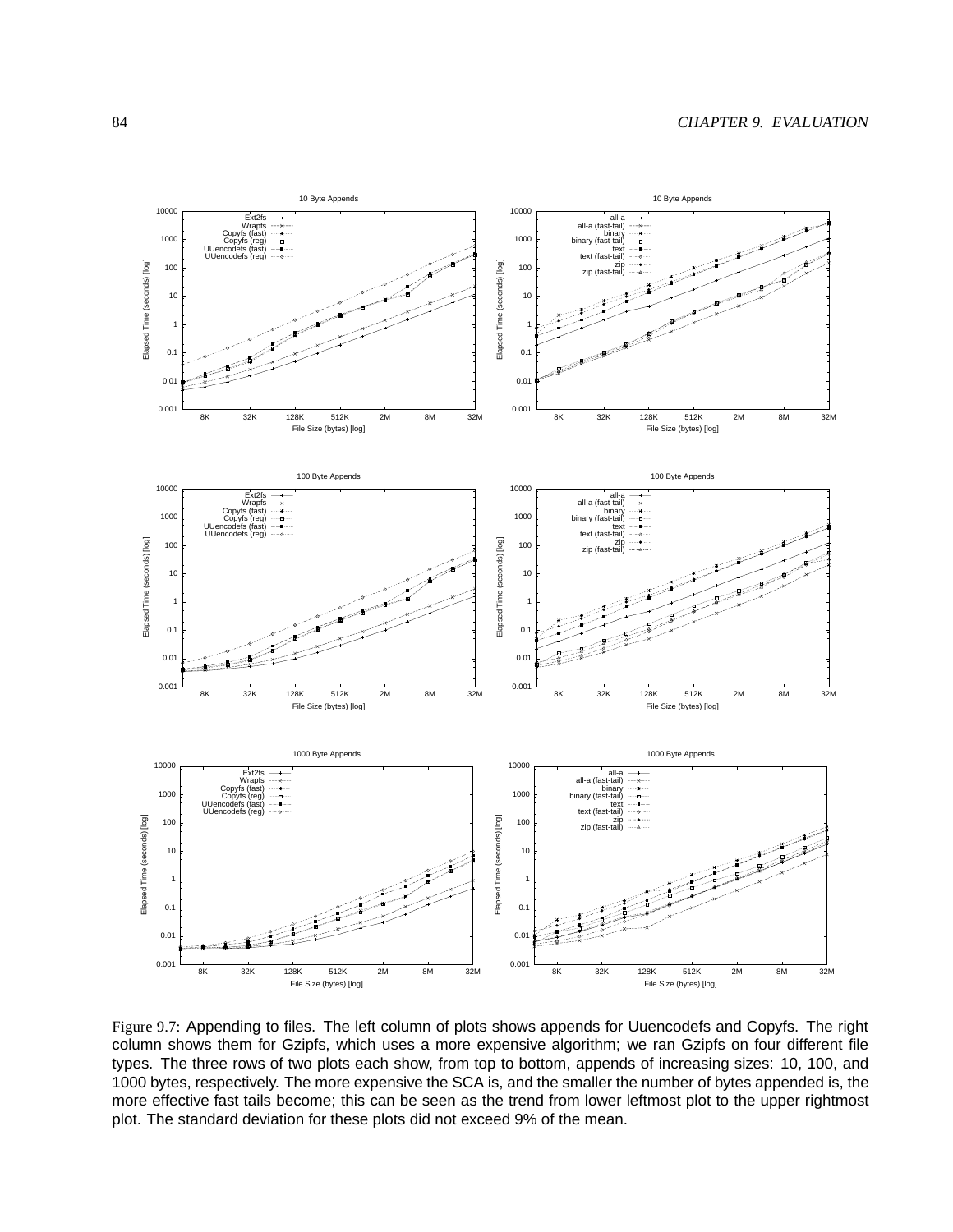#### 9.4. SIZE-CHANGING FILE SYSTEMS 85

another. SCA-based file systems add the most significant overhead, a factor of 2.6–2.9 over Wrapfs; that is because Copyfs, Uuencodefs, and Gzipfs include stackable SCA support, managing the index file in memory and on disk. The differences between the three SCA file systems in Figure 9.8 are small and within the error margin.



Figure 9.8: System times for retrieving file attributes using  $listat(2)$  (cold cache)

While the GETATTR file operation is a popular one, it is still fast because the additional inode for the small index file is likely to be in the locality of the data file. Note that Figure 9.8 shows cold cache results, whereas most operating systems cache attributes once they are retrieved. Our measured speedup of cached vs. uncached attributes shows an improvement factor of 12–21. Finally, in a typical workload, bulk data reads and writes are likely to dominate any other file system operation such as GETATTR.

#### **9.4.5 File System vs. User-Level Tool Results**

Figure 9.9 shows the results of comparing Gzipfs against qzip using the file-copy benchmark. The reason Gzipfs is faster than gzip is primarily due to running in the kernel and reducing the number of context switches and kernel/user data copies.

As expected, the speedup for all files up to one page size is about the same, 43.3–53.3% on average; that is because the savings in context switches are almost constant. More interesting is what happens for files greater than 4KB. This depends on two factors: the number of pages that are copied and the type of data being compressed.

The Deflate compression algorithm is dynamic; it will scan ahead and back in the input data to try to compress more of it. Deflate will stop compressing if it thinks that it cannot do better. We see that for binary and text files, Gzipfs is 3–4 times faster than gzip for large files; this speedup is significant because these types of data compress well and thus more pages are manipulated at any given time by Deflate. For previously compressed data, we see that the savings is reduced to about double; that is because Deflate realizes that these bits do not compress easily and it stops trying to compress sooner (fewer pages are scanned forward). Interestingly, for the all-a file, the savings average only 12%. That is because the Deflate algorithm is quite efficient with that type of data: it does not need to scan the input backward and it continues to scan forward for longer. However, these forward-scanned pages are looked at few times, minimizing the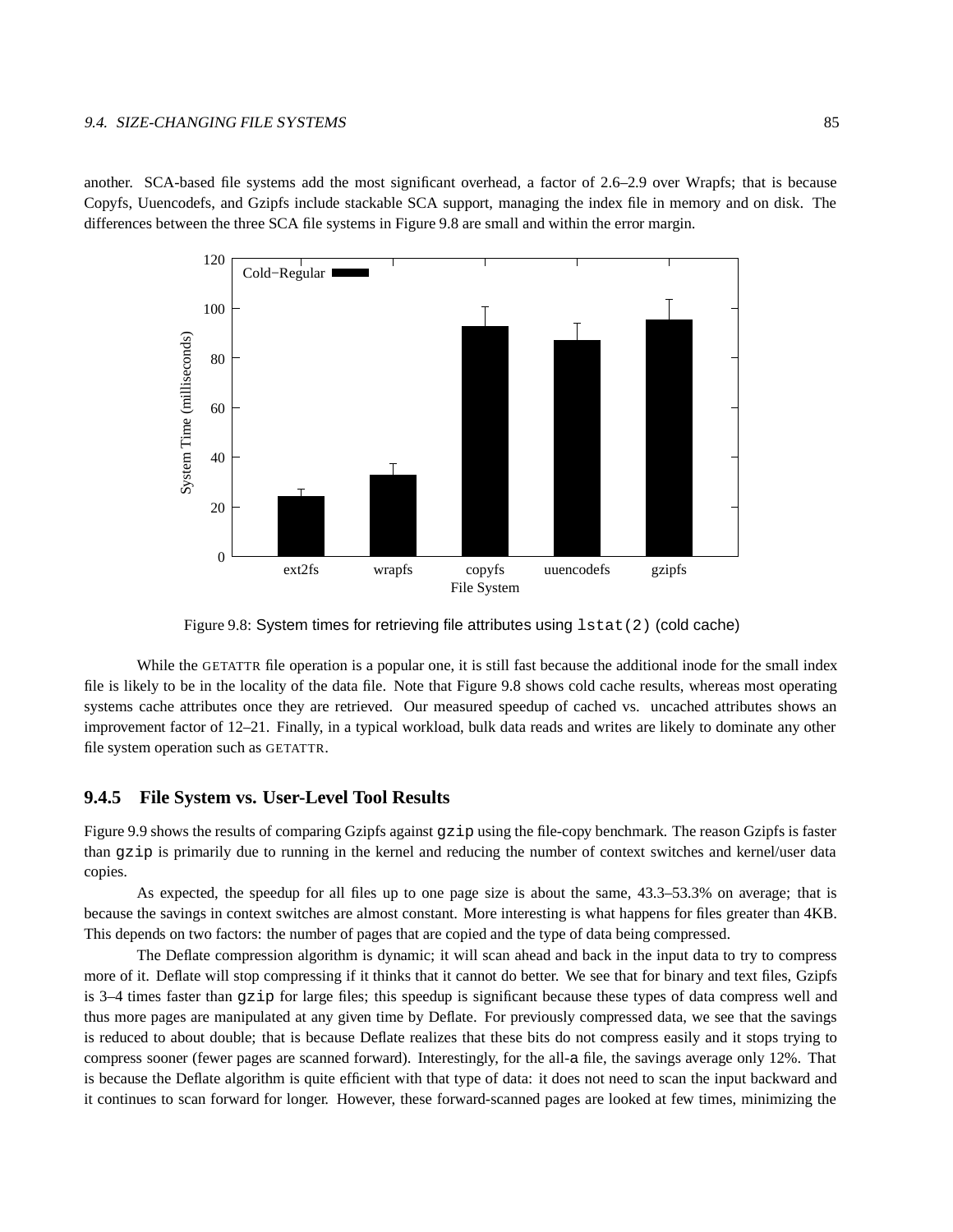

Figure 9.9: Comparing file copying into Gzipfs (kernel) and using gzip (user-level) for various file types and sizes. Here, a 100% speedup implies twice as fast.

number of data pages that gzip must copy between the user and the kernel. Finally, the plots in Figure 9.9 are not smooth because most of the input data is not uniform and thus it takes Deflate a different amount of effort to compress different bytes sequences.

One additional benchmark of note is the space savings for Gzipfs as compared to the user level gzip tool. The Deflate algorithm used in both works best when it is given as much input data to work with at once. GNU zip looks ahead at 64KB of data, while Gzipfs currently limits itself to 4KB (one page). For this reason, gzip achieves on average better compression ratios: as little as 4% better for compressing previously compressed data, to 56% for compressing the all-a file.

We also compared the performance of Uuencodefs to the user level uuencode utility. We found the performance savings to be comparable to those with Gzipfs compared to gzip.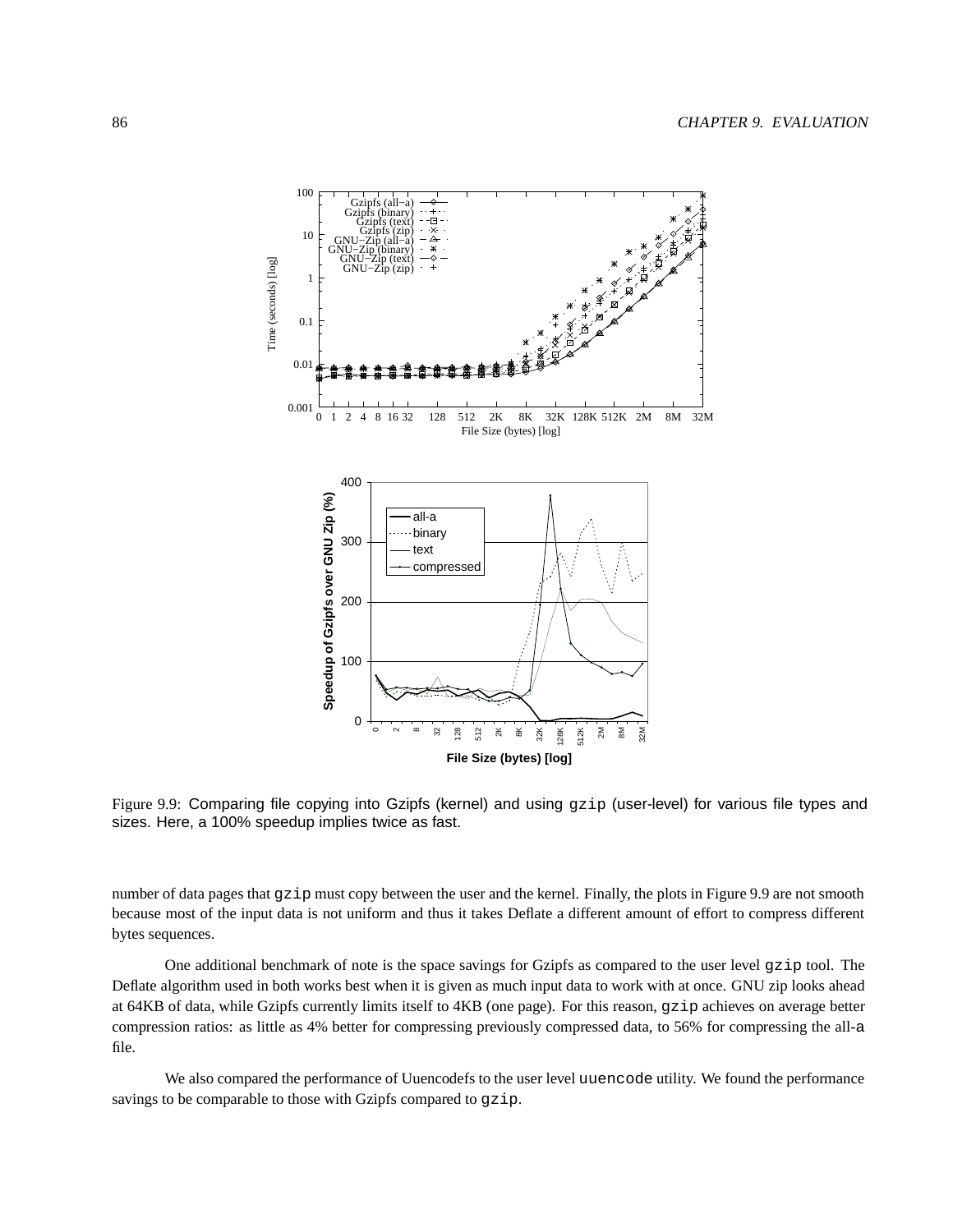## **9.4.6 Additional Tests**

We measured the time it takes to recover an index file and found it to be statistically indifferent from the cost of reading the whole file. This is expected because to recover the index file we have to decode the complete data file.

Finally, we checked the in-kernel memory consumption. As expected, the total number of pages cached in the page cache is the sum of the encoded and decoded files' sizes (in pages). This is because in the worst case, when all pages are warm and in the cache, the operating system may cache all encoded and decoded pages. For Copyfs, this means doubling the number of pages cached; for Gzipfs, fewer pages than double are cached because the encoded file size is smaller than the original file; for Uuencodefs, 2.33 times the number of original data pages are cached because the algorithm increased the data size by one-third. In practice, we did not find the memory consumption in stacking file systems on modern systems to be onerous [86].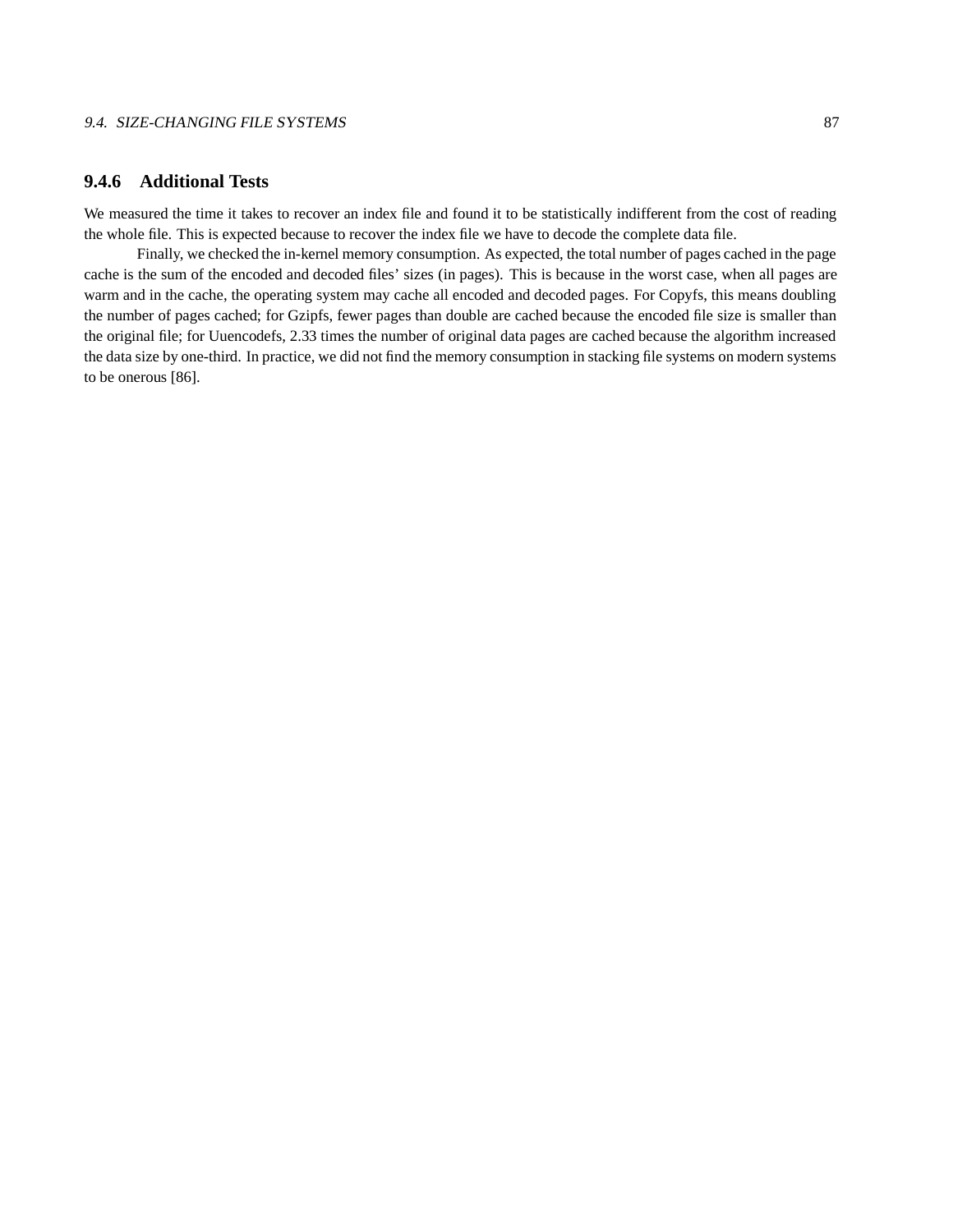## **Chapter 10**

# **Conclusion**

The main contribution of this work is the FiST language which can describe stackable file systems. This is the first time a high-level language has been used to describe stackable file systems. From a single FiST description we generate code for different platforms. We achieved this portability because FiST uses an API that combines common features from several vnode interfaces. FiST saves its developers from dealing with many kernel internals, and lets developers concentrate on the core issues of the file system they are developing. FiST reduces the learning curve involved in writing file systems, by enabling non-experts to write file systems more easily.

The most significant savings FiST offers is in reduced development and porting time. The average time it took us to develop a stackable file system using FiST was about seven times faster than when we wrote the code using Basefs. We showed how FiST descriptions are more concise than hand-written C code: 5–8 times smaller for average stackable file systems, and as much as 33 times smaller for more complex ones. FiST generates file system modules that run in the kernel, thus benefitting from increased performance over user-level file servers. The minimum overhead imposed by our stacking infrastructure is 1–2%. As shown in Section 9.3, we have met our goal of meeting or exceeding the performance of other stackable file systems

FiST can be ported to other Unix platforms in 1–3 weeks, assuming the developers have access to kernel sources. The benefits of FiST are increased each time it is ported to a new platform: existing file systems described with FiST can be used on the new platform without modification.

The other contributions of this work include:

- The creation of stacking templates for different platforms, enabling for the first time for stackable file systems to run the same way on multiple operating systems.
- Support for arbitrary size-changing file systems such as compression and encryption—for both file systems that enlarge or shrink data sizes.
- The creation of a collection of useful file system code that can be shared between different file systems. This code defines a library of common functions for use by FiST developers.
- Providing a set of useful example file systems that can be used by future developers in various settings: academic, research, and commercial.
- Achieving stacking functionality without formal support and with no changes to *any* kernel code for either Solaris or FreeBSD.
- Contributing small amounts of code to Linux that allow it to implement stackable file systems. Our submitted changes have since been integrated into the Linux kernel by its maintainers. As of the Linux kernel version 2.3.99 pre6, no kernel changes to Linux are required.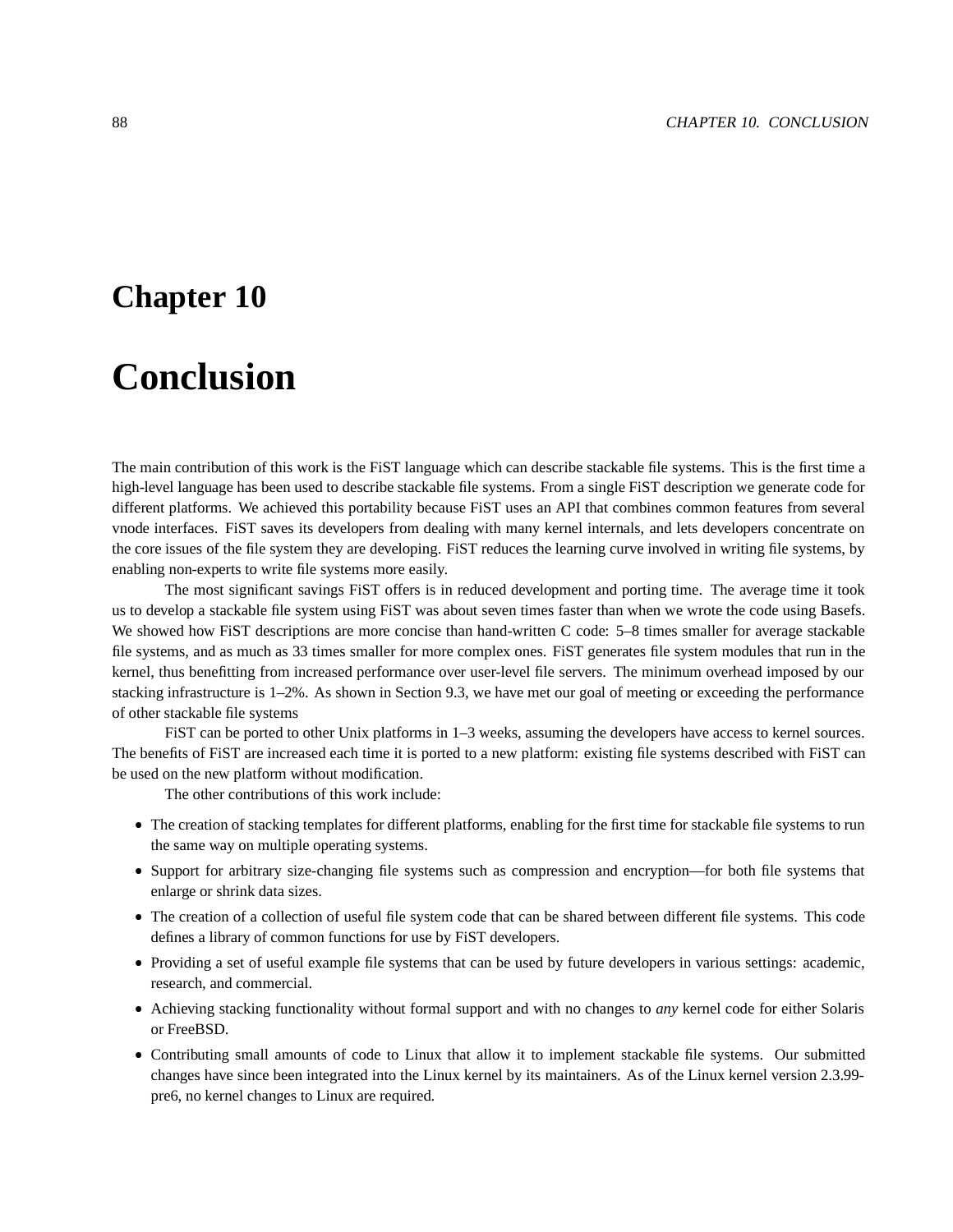### **10.1 Future Work**

Our short-term goals include template work and FiST language work. These are intended to make the development of all types of future file systems easier than it is nowadays, hopefully as easy as user-level software.

### **10.1.1 Templates**

We plan to port our system to Windows NT. NT has a different file system interface than Unix's vnode interface, but includes all of the same concepts (as we described in Section 2.1.8). NT's I/O subsystem defines its file-system interface. NT *Filter Drivers* are optional software modules that can be inserted above or below existing file systems [49]. Their task is to intercept and possibly extend file-system functionality, one file-system operation at a time. Filter drivers are able to execute initialization and completion functions which are very similar to our pre-call and post-call code. Therefore, it is quite possible to emulate file-system stacking under NT. We estimate that porting Basefs to NT will take 2–3 months, not 1–3 weeks as we predict for Unix ports.

VFS transactions are an important addition to stackable file systems (and file systems in general) because they allow for graceful recovery from partial failures of multi-component file systems (such as with fan-out). Transactions can also be used to provide additional tools to file system developers: journalling and logging.

### **10.1.2 FiST Language**

We are exploring layer collapsing in FiST: a method to generate one file system that merges the functionality from several FiST descriptions, thus saving the per-layer stacking overheads. For example, an upper layer could call an operation directly in a lower layer several layers below, if fistgen determines that the intermediate layers for that operation simply pass it through unchanged. Another possibility of saving per-layer overheads is to allow each layer to set up callback functions for other layers, thus ensuring that each layer calls other layers in the the most direct way.

We are investigating ideas for describing low-level media-based file systems as well as distributed file systems. To produce low-level file systems, the language would have to describe the media type, its physical and geometrical properties, the layout of data objects, meta data, and data structures on the media, and the algorithms to used to manipulate the various objects. To produce distributed file systems, the language would have to include mechanisms to transfer data objects and their attributes across a network to multiple hosts, as well as synchronization, locking, and recovery mechanisms such as those available in Coda [37, 48, 66].

#### **10.1.3 Operating Systems**

Our longer term plans are to take the file-system ideas created in this work and apply them to other components of operating systems. For example, networking layers exhibit similar levels of modularity and interfacing between modules. While this modularity and the interfaces are common across operating systems, their implementations vary greatly [79].

In a similar fashion, device drivers have different in-kernel implementations, yet also have enough common features and implementations across systems [76, 27]. Networking and device drivers appear ideal candidates for generalization: the creation of a high-level language to describe their functionality, and using implementation mechanisms such as templates and libraries of common functions to offload the implementation burdens from developers.

We envision the exploration of generalization techniques for all other components of the operating system. Eventually, we intend to unify these techniques into a single system that can be used to rapidly prototype new operating systems with all of their complexity. Such a system will be comprised of a small kernel engine that exports many APIs, a library of many common functions that can be used as needed, and a language orset of languages to describe the general functionality of the operating system and its components.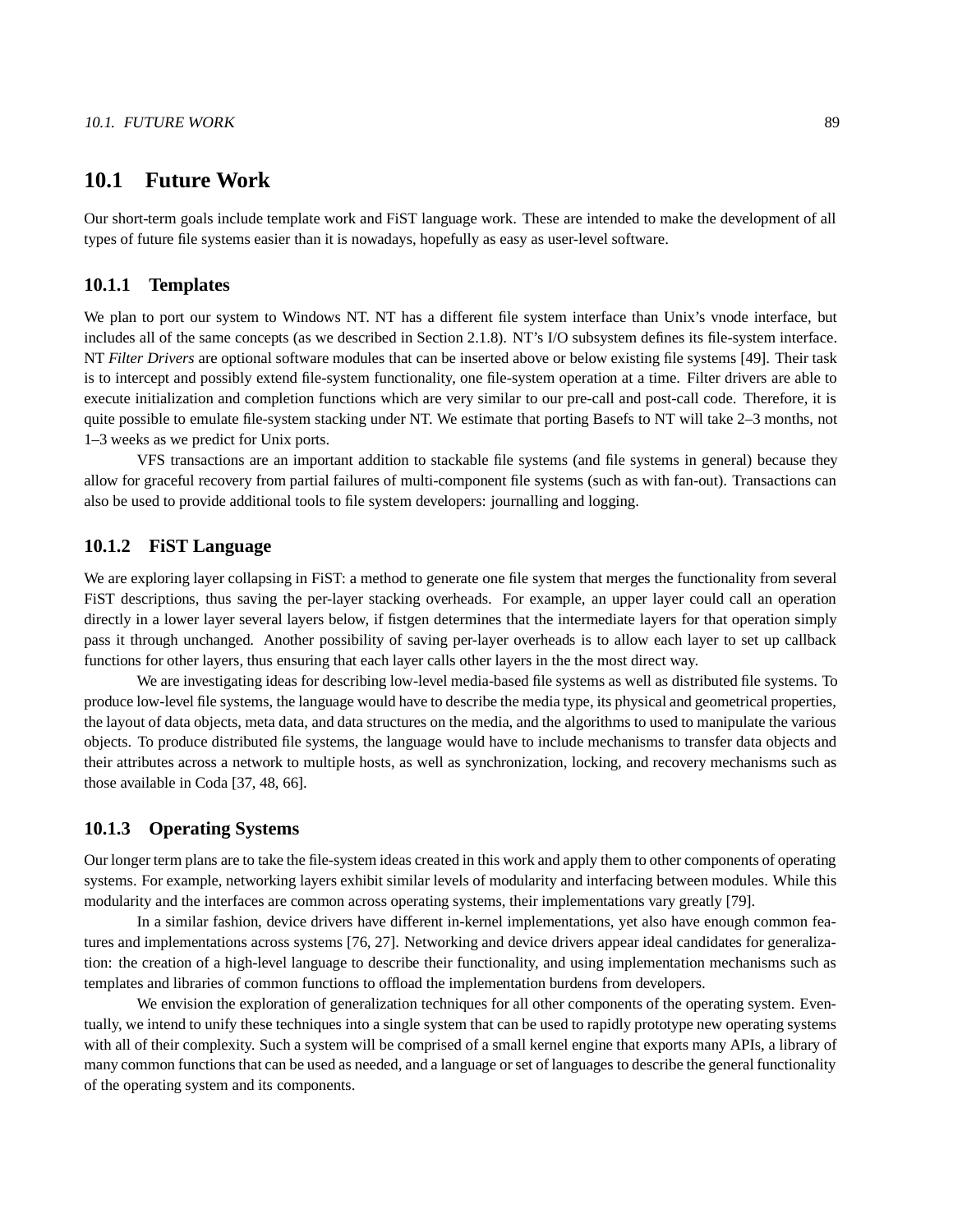# **Bibliography**

- [1] V. Abrosimov, F. Armand, and M. I. Ortega. A Distributed Consistency Server for the CHORUS System. *Symposium on Experiences with Distributed and Multiprocessor Systems (SEDMS)* (Newport Beach, CA), pages 129–48, 26-27 March 1992.
- [2] M. Accetta, R. Baron, W. Bolosky, D. Golub, R. Rashid, A. Tevanian, and M. Young. Mach: A New Kernel Foundation for UNIX Development. *Proceedings of the Summer USENIX Technical Conference*, pages 93–112, Summer 1986.
- [3] Am-utils (4.4BSD Automounter Utilities). Am-utils version 6.0.4 User Manual. February 2000. http://www.amutils.org.
- [4] L. Ayers. E2compr: Transparent File Compression for Linux. *Linux Gazette*, Issue 18, June 1997. http://www.linuxgazette.com/issue18/e2compr.html.
- [5] R. Balzer and N. Goldman. Mediating Connectors. *Proceedings of the 19th IEEE International Conference on Distributed Computing Systems Workshop*, pages 72–7, June 1999.
- [6] B. N. Bershad and C. B. Pinkerton. Watchdogs: Extending the UNIX File System. *Proceedings of the Winter USENIX Technical Conference*, pages 267–75, Winter 1988.
- [7] J. L. Bertoni. Understanding Solaris Filesystems and Paging. Tech Report TR-98-55. Sun Microsystems Research, November 1998. http://research.sun.com/research/techrep/1998/abstract-55.html.
- [8] M. Blaze. A Cryptographic File System for Unix. *Proceedings of the first ACM Conference on Computer and Communications Security*, pages 9–16, November 1993.
- [9] S. R. Breitstein. Inferno Namespaces. Online White-Paper. Lucent Technologies, 11 March 1997. http://www.inferno.lucent.com/namespace.html.
- [10] F. Brooks. "No Silver Bullet" Refired. In *The Mythical Man-Month, Anniversary Ed.*, pages 205–26. Addison-Wesley, 1995.
- [11] M. Burrows, C. Jerian, B. Lampson, and T. Mann. On-line data compression in a log-structured file system. *Fifth International Conference on Architectural Support for Programming Languages and Operating Systems (ASPLOS-V)*, pages 2–9.
- [12] M. I. Bushnell. The HURD: Towards a New Strategy of OS Design. *GNU's Bulletin*. Free Software Foundation, 1994. http://www.gnu.org/software/hurd/hurd.html.
- [13] B. Callaghan and T. Lyon. The Automounter. *Proceedings of the Winter USENIX Technical Conference* (San Diego, CA), pages 43–51, Winter 1989.
- [14] V. Cate. Alex a global file system. *Proceedings of the USENIX File Systems Workshop* (Ann Arbor, MI), pages 1–11, 21-22 May 1992.
- [15] V. Cate and T. Gross. Combining the concepts of compression and caching for a two-level filesystem. *Fourth ACM International Conference on Architectural Support for Programming Languages and Operating Systems* (Santa Clara, CA), pages 200-211.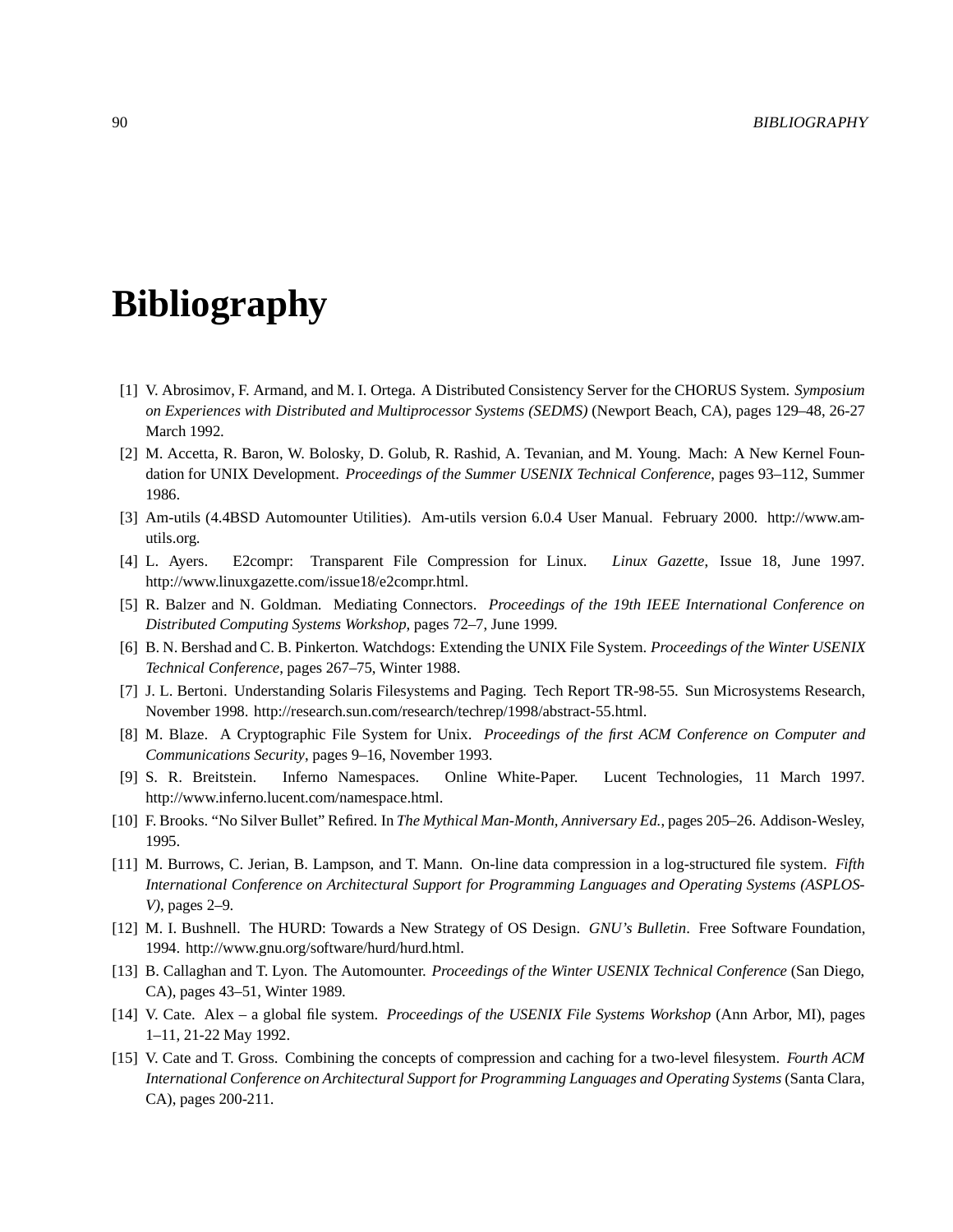- [16] P. Chen, C. Aycock, W. Ng, G. Rajamani, and R. Sivaramakrishnan. Rio: Storing Files Reliably in Memory. Technical Report CSE-TR250-95. University of Michigan, July 1995.
- [17] R. Coker. The Bonnie Home Page. http://www.textuality.com/bonnie.
- [18] P. Deutsch. Deflate 1.3 Specification. RFC 1051. Network Working Group, May 1996.
- [19] P. Deutsch and J. L. Gailly. Gzip 4.3 Specification. RFC 1052. Network Working Group, May 1996.
- [20] P. Deutsch and J. L. Gailly. Zlib 3.3 Specification. RFC 1050. Network Working Group, May 1996.
- [21] J. Fitzhardinge. Userfs user process filesystem. Unpublished software package documentation. Softway Pty, Ltd., August 1994. ftp://tsx-11.mit.edu/pub/linux/ALPHA/userfs.
- [22] A. Forin and G. Malan. An MS-DOS Filesystem for UNIX. *Proceedings of the Winter USENIX Technical Conference* (San Francisco, CA), pages 337–54, Winter 1994.
- [23] J. L. Gailly. GNU zip. http://www.gnu.org/software/gzip/gzip.html.
- [24] J. L. Gailly and M. Adler. The zlib Home Page. http://www.cdrom.com/pub/infozip/zlib/.
- [25] R. A. Gingell, M. Lee, X. T. Dang, and M. S. Weeks. Shared Libraries in SunOS. *Proceedings of the Summer USENIX Technical Conference* (Phoenix, AZ), pages 131–45, Summer 1987.
- [26] R. A. Gingell, J. P. Moran, and W. A. Shannon. Virtual Memory Architecture in SunOS. *Proceedings of the Summer USENIX Technical Conference* (Phoenix, AZ), pages 81–94, Summer 1987.
- [27] S. Goel and D. Duchamp. Linux Device Driver Emulation in Mach. *Proceedings of the Annual USENIX Technical Conference*, pages 65–73, January 1996.
- [28] R. G. Guy, J. S. Heidemann, W. Mak, T. W. Page Jr., G. J. Popek, and D. Rothmeier. Implementation of the Ficus replicated file system. *Proceedings of the Summer USENIX Technical Conference*, pages 63–71, Summer 1990.
- [29] J. Heidemann and G. Popek. Performance of cache coherence in stackable filing. *Proceedings of Fifteenth ACM Symposium on Operating Systems Principles*. ACM SIGOPS, December 1995.
- [30] J. S. Heidemann and G. J. Popek. A layered approach to file system development. Tech-report CSD-910007. UCLA, 1991.
- [31] J. S. Heidemann and G. J. Popek. File System Development with Stackable Layers. *ACM Transactions on Computer Systems*, **12**(1):58–89, February 1994.
- [32] S. C. Johnson. *Yacc: Yet Another Compiler-Compiler*, UNIX Programmer's Manual Volume 2 Supplementary Documents. Bell Laboratories, Murray Hill, New Jersey, July 1978.
- [33] M. F. Kaashoek, D. R. Engler, G. R. Ganger, H. M. Briceño, R. Hunt, D. Mazières, T. Pinckney, R. Grimm, J. Jannotti, and K. Mackenzie. Application performance and flexibility on exokernel systems. *Proceedings of 16th ACM Symposium on Operating Systems Principles*, pages 52–65, October 1997.
- [34] P. H. Kao, B. Gates, B. Thompson, and D. McCluskey. Support of the ISO-9660/HSG CD-ROM File System in HP-UX. *Proceedings of the Summer USENIX Technical Conference* (Baltimore, MD), pages 189–202, Summer 1989.
- [35] B. W. Kernighan. A Descent into Limbo. Online White-Paper. Lucent Technologies, 12 July 1996. http://www.inferno.lucent.com/inferno/limbotut.html.
- [36] Y. A. Khalidi and M. N. Nelson. Extensible File Systems in Spring. *Proceedings of the 14th Symposium on Operating Systems Principles* (Asheville, North Carolina). ACM, December 1993.
- [37] J. J. Kistler and M. Satyanarayanan. Disconnected Operation in the Coda File System. *Thirteenth ACM Symposium on Operating Systems Principles* (Asilomar Conference Center, Pacific Grove, U.S.), volume 25, number 5, pages 213–25. ACM Press, October 1991.
- [38] S. R. Kleiman. Vnodes: An Architecture for Multiple File System Types in Sun UNIX. *Proceedings of the Summer USENIX Technical Conference*, pages 238–47, Summer 1986.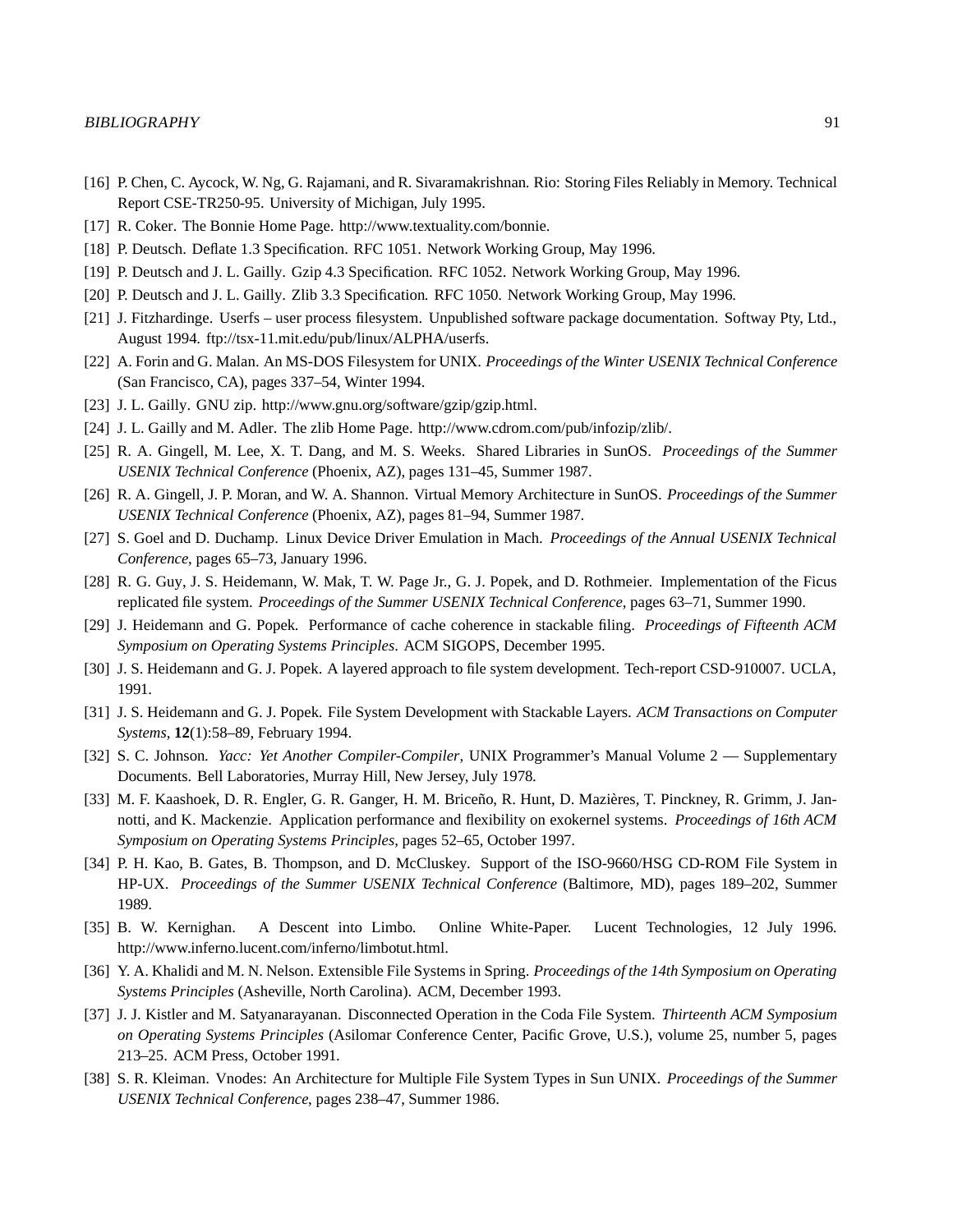- [39] T. Lord. Subject: SNFS Scheme-extensible NFS. Unpublished USENET article. emf.net, 30 October 1996. ftp://emf.net/users/lord/systas-1.1.tar.gz.
- [40] Lucent. Inferno: la Commedia Interattiva. Online White-Paper. Lucent Technologies, 13 March 1997. http://inferno.lucent.com/inferno/infernosum.html.
- [41] V. Matena, Y. A. Khalidi, and K. Shirriff. Solaris MC File System Framework. Tech-report TR-96-57. Sun Labs, October 1996. http://www.sunlabs.com/technical-reports/1996/abstract-57.html.
- [42] M. K. McKusick, W. N. Joy, S. J. Leffler, and R. S. Fabry. A fast file system for UNIX. *ACM Transactions on Computer Systems*, **2**(3):181–97, August 1984.
- [43] R. G. Minnich. The AutoCacher: A File Cache Which Operates at the NFS Level. *Proceedings of the Winter USENIX Technical Conference* (San Diego, CA), pages 77–83, Winter 1993.
- [44] J. G. Mitchel, J. J. Giobbons, G. Hamilton, P. B. Kessler, Y. A. Khalidi, P. Kougiouris, P. W. Madany, M. N. Nelson, M. L. Powell, and S. R. Radia. An Overview of the Spring System. *CompCon Conference Proceedings* (San Francisco, California). CompCon, February 1994.
- [45] J. G. Mitchell, J. J. Gibbons, G. Hamilton, P. B. Kessler, Y. A. Khalidi, P. Kougiouris, P. W. Madany, M. N. Nelson, M. L. Powell, and S. R. Radia. An Overview of the Spring System. *CompCon Conference Proceedings*, February 1994.
- [46] J. Moran and B. Lyon. The Restore-o-Mounter: The File Motel Revisited. *Proceedings of the Summer USENIX Technical Conference* (Cincinnati, OH), pages 45–58, Summer 1993.
- [47] L. Mummert and M. Satyanarayanan. Long Term Distributed File Reference Tracing: Implementation and Experience. Report CMU-CS-94-213. Carnegie Mellon University, Pittsburgh, U.S., 1994.
- [48] L. B. Mummert, M. R. Ebling, and M. Satyanarayanan. Exploiting weak connectivity for mobile file access. *Fifteenth ACM Symposium on Operating Systems Principles* (Copper Mountain Resort, CO). Association for Computing Machinery SIGOPS, 3–6 December 1995.
- [49] R. Nagar. Filter Drivers. In *Windows NT File System Internals: A developer's Guide*, pages 615–67. O'Reilly, September 1997.
- [50] Object Management Group. *The Common Object Request Broker: Architecture and Specification*, OMG document number 91.12.1, Rev. 1.1, December 1991.
- [51] B. Pawlowski, C. Juszczak, P. Staubach, C. Smith, D. Lebel, and D. Hitz. NFS Version 3 Design and Implementation. *Proceedings of the Summer USENIX Technical Conference*, pages 137–52, June 1994.
- [52] J. S. Pendry and M. K. McKusick. Union mounts in 4.4BSD-Lite. *Proceedings of the USENIX Technical Conference on UNIX and Advanced Computing Systems*, pages 25–33, December 1995.
- [53] J. S. Pendry and N. Williams. Amd The 4.4 BSD Automounter. User Manual, edition 5.3 alpha. March 1991.
- [54] R. Pike, D. Presotto, K. Thompson, and H. Trickey. Plan 9 from Bell Labs. *Proceedings of Summer UKUUG Conference*, pages 1–9, July 1990.
- [55] R. Pike, D. Presotto, K. Thompson, and H. Trickey. Plan 9, a distributed system. *Proceedings of Spring EurOpen Conference*, pages 43–50, May 1991.
- [56] PLC. StackFS: The Stackable File System Architecture. Online White-Paper. Programmed Logic Corporation, 1996. http://www.plc.com/st-wp.html.
- [57] D. Presotto and P. Winterbottom. The Organization of Networks in Plan 9. *Proceedings of the Winter USENIX Technical Conference* (San Diego, CA), pages 271–80, Winter 1993.
- [58] J. Rees, P. H. Levine, N. Mishkin, and P. J. Leach. An Extensible I/O System. *Proceedings of the Summer USENIX Technical Conference* (Atlanta, GA), pages 114–25, Summer 1986.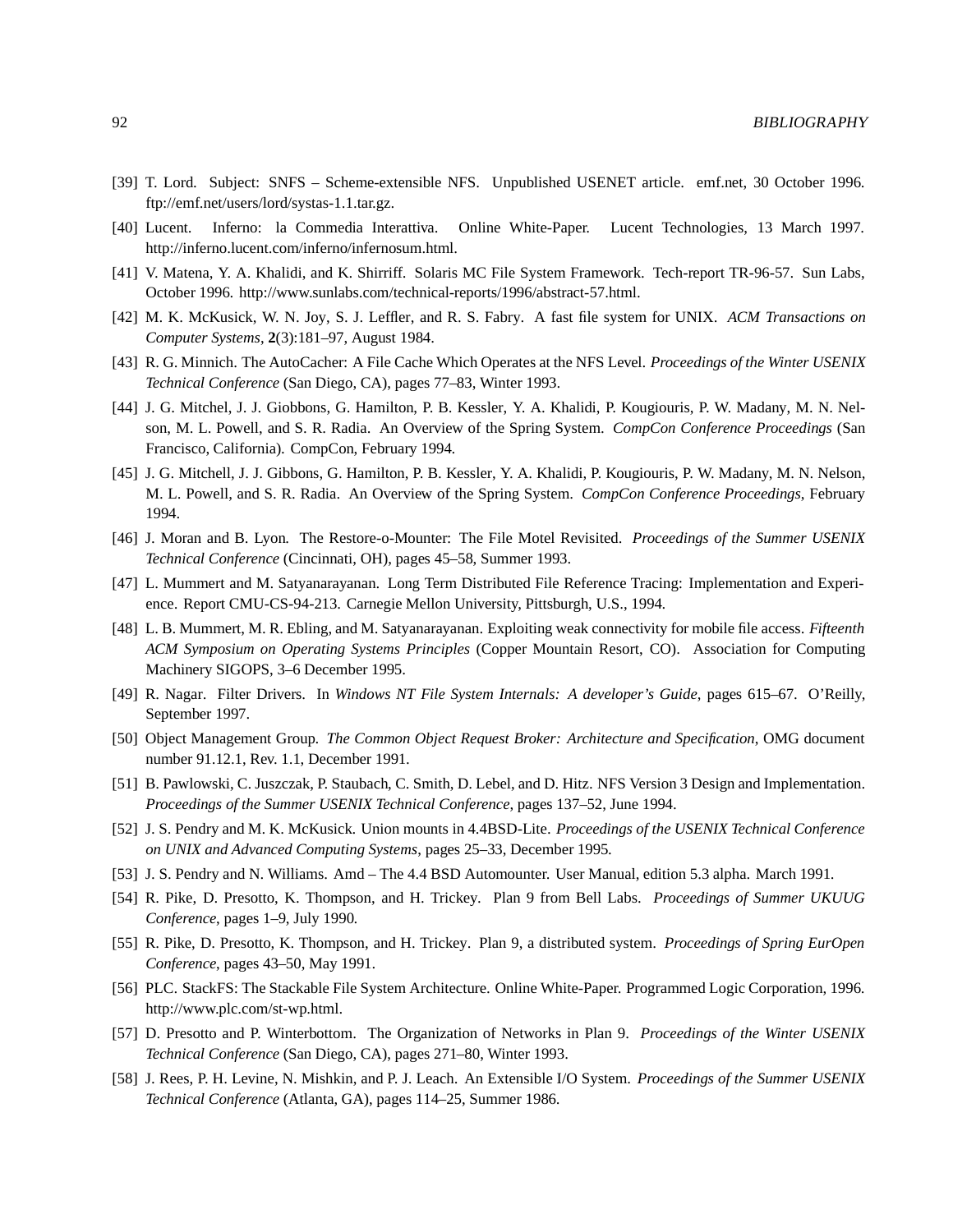- [59] D. M. Ritchie. A stream input-output system. *AT&T Bell Laboratories Technical Journal*, **63**(8):1897–910, October 1984.
- [60] R. Rodriguez, M. Koehler, and R. Hyde. The generic file system. *Proceedings of the Summer USENIX Technical Conference* (Atlanta, GA, June 1986), pages 260–9, June 1986.
- [61] D. Roselli, J. R. Lorch, and T. E. Anderson. A Comparison of File System Workloads. *Proceedings of the Annual USENIX Technical Conference*, June 2000.
- [62] M. Rosenblum and J. K. Ousterhout. The design and implementation of a log-structured file system. *Proceedings of 13th ACM Symposium on Operating Systems Principles* (Asilomar, Pacific Grove, CA), pages 1–15. Association for Computing Machinery SIGOPS, 13 October 1991.
- [63] D. S. H. Rosenthal. Requirements for a "Stacking" Vnode/VFS Interface. UI document SD-01-02-N014. UNIX International, 1992.
- [64] D. S. H. Rosenthal. Evolving the Vnode Interface. *Proceedings of the Summer USENIX Technical Conference*, pages 107–18, Summer 1990.
- [65] R. Sandberg, D. Goldberg, S. Kleiman, D. Walsh, and B. Lyon. Design and implementation of the Sun Network Filesystem. *Proceedings of the Summer USENIX Technical Conference*, pages 119–30, Summer 1985.
- [66] M. Satyanarayanan, J. J. Kistler, P. Kumar, M. E. Okasaki, E. H. Siegel, and D. C. Steere. Coda: A Highly Available File System for a Distributed Workstation Environment. *IEEE Transactions on Computers*, **39**:447–59, 1990.
- [67] B. Schneier. Algorithm Types and Modes. In *Applied Cryptography, Second Edition*, pages 189–97. John Wiley & Sons, October 1995.
- [68] B. Schneier. Blowfish. In *Applied Cryptography, Second Edition*, pages 336–9. John Wiley & Sons, October 1995.
- [69] G. C. Skinner and T. K. Wong. "Stacking" Vnodes: A Progress Report. *Proceedings of the Summer USENIX Technical Conference*, pages 161–74, June 1993.
- [70] SMCC. swap(1M). SunOS 5.5 Reference Manual, Section 1M. Sun Microsystems, Incorporated, 2 March 1994.
- [71] SMCC. lofs loopback virtual file system. SunOS 5.5.1 Reference Manual, Section 7. Sun Microsystems, Inc., 20 March 1992.
- [72] SMCC. crash(1M). SunOS 5.5 Reference Manual, Section 1M. Sun Microsystems, Incorporated, 25 January 1995.
- [73] J. N. Stewart. AMD The Berkeley Automounter, Part 1. *;login:*, **18**(3):19, May/June 1993.
- [74] D. L. Stone and J. R. Nestor. IDL: background and status. *SIGPLAN Notices*, **22**(11):5–9, November 1987.
- [75] A. S. Tanenbaum. The MS-DOS File System. In *Modern Operating Systems*, pages 340–2. Prentice Hall, 1992.
- [76] S. Thibault, R. Marlet, and C. Consel. A Domain Specific Language for Video Device Drivers: From Design to Implementation. *Proceedings of the USENIX Conference on Domain-Specific Languages*, pages 11–26, October 1997.
- [77] W. B. Warren,J. Kickenson, and R. Snodgrass. A tutorial introduction to using IDL. *SIGPLAN Notices*, **22**(11):18–34, November 1987.
- [78] N. Webber. Operating System Support for Portable Filesystem Extensions. *Proceedings of the Winter USENIX Technical Conference*, pages 219–25, January 1993.
- [79] G. Wright and R. Stevens. In *TCP/IP Illustrated, Volume 2: The implementation*. Addison-Wesley, January 1995.
- [80] E. Zadok, J. M. Anderson, I. Bădulescu, and J. Nieh. Fast Indexing: Support for Size-Changing Algorithms in Stackable File Systems. To appear in *Proceedings of the Annual USENIX Technical Conference*, June 2001.
- [81] E. Zadok and I. Bădulescu. Usenetfs: A Stackable File System for Large Article Directories. Technical Report CUCS-022-98. 1998.
- [82] E. Zadok and I. Badulescu. ˘ A Stackable File System Interface for Linux. *LinuxExpo Conference Proceedings*, May 1999.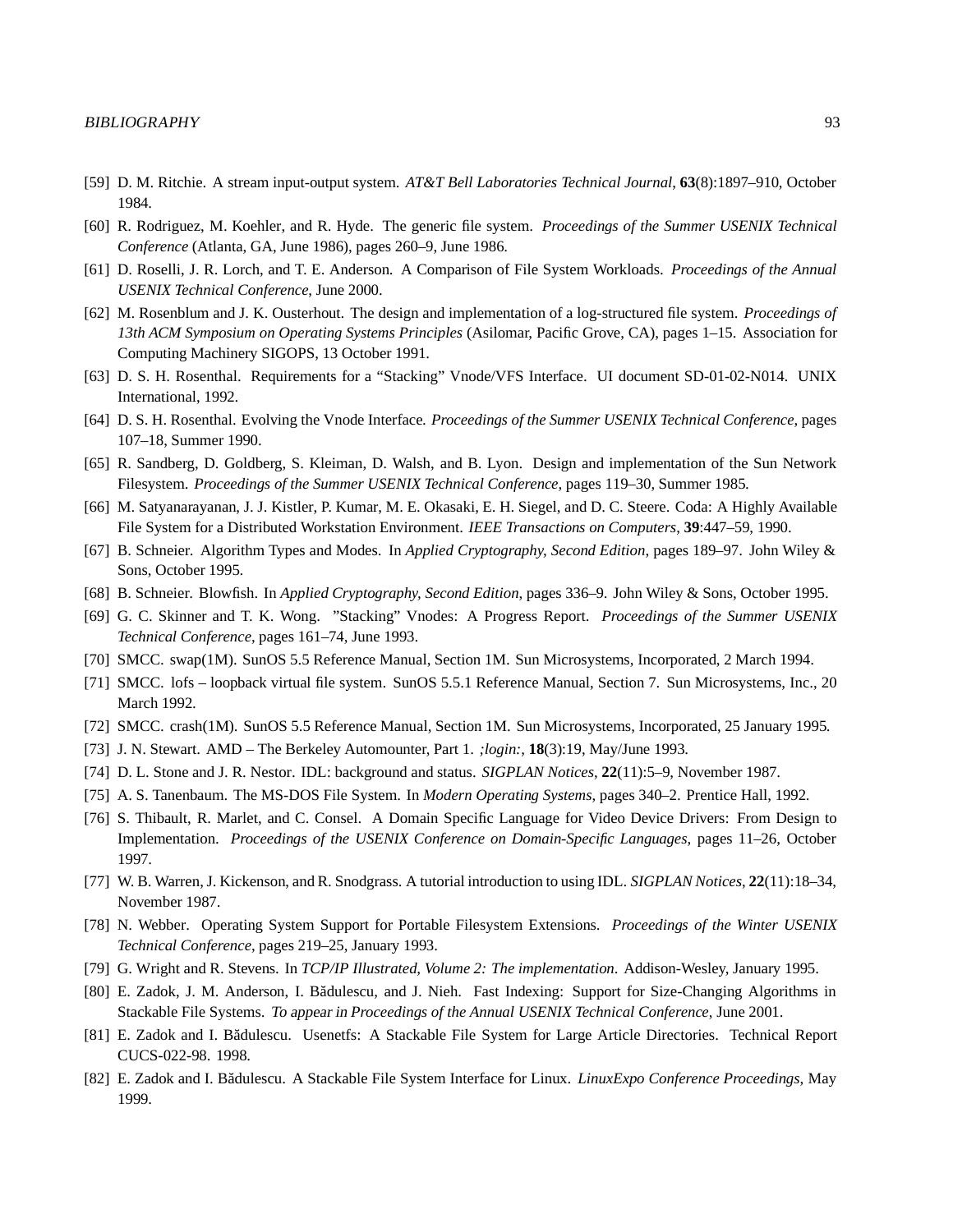- [83] E. Zadok, I. Bădulescu, and A. Shender. Cryptfs: A Stackable Vnode Level Encryption File System. Technical Report CUCS-021-98. Computer Science Department, Columbia University, 1998.
- [84] E. Zadok, I. Bădulescu, and A. Shender. Extending File Systems Using Stackable Templates. *Proceedings of the Annual USENIX Technical Conference*, June 1999.
- [85] E. Zadok and A. Dupuy. HLFSD: Delivering Email to Your \$HOME. *Proceedings of the Seventh USENIX Systems Administration Conference (LISA VII)* (Monterey, CA), pages 243–54, 1-5 November 1993.
- [86] E. Zadok and J. Nieh. FiST: A Language for Stackable File Systems. *Proceedings of the Annual USENIX Technical Conference*, June 2000.

Software, documentation, a copy of this document, and additional papers are available from http://www.cs.columbia.edu/˜ezk/research/fist/.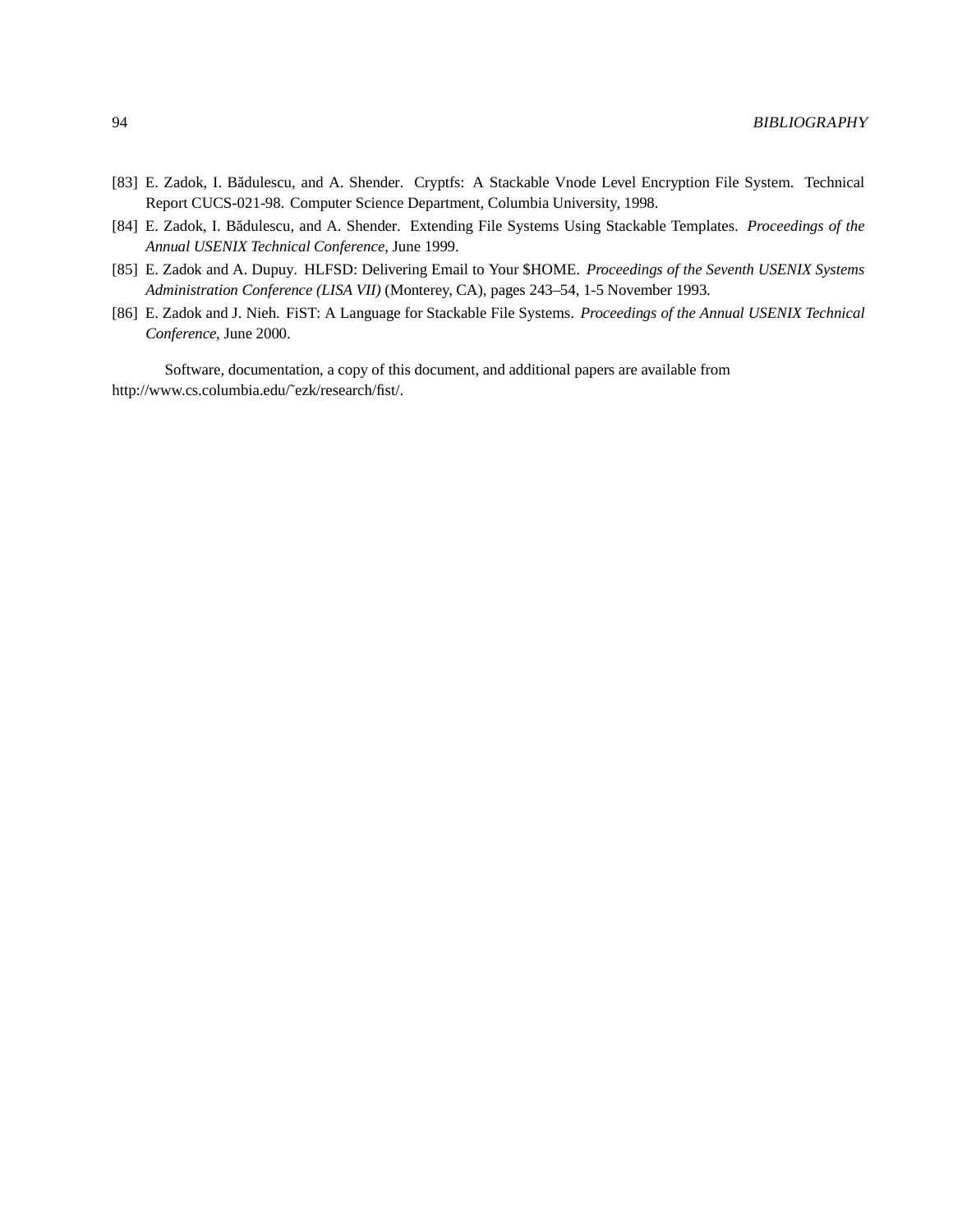## **Appendix A**

# **FiST Language Specification**

In Chapter 4 we described the design of the FiST language, its major components, and most of its syntax. There, we aimed to explain the design decisions of the language. In this appendix we list the full syntax and what each feature is used for. We do not explain here why each feature exists. This appendix is intended as a reference for FiST users.

## **A.1 Input File**

The FiST input file has four sections. Each section is optional. If not specified, the meaning of each section remains unchanged from the behavior of the Basefs templates—a null layer stackable file system.

- **C Declarations:** Lists C code that is included verbatim in the generated sources. This usually includes C headers, CPP macros, and forward function definitions. This section must be enclosed in a pair of  $\{\}$  and  $\{\}$ .
- **FiST Declarations:** Includes directives that change the overall behavior of the generated file system. FiST parses and expands primitives and functions in this section. This section must be separated from the next section by a %%.
- **FiST Rules:** Defines code actions to execute for a given operation or sets of operations. FiST parses and expands primitives and functions in this section. This section must be separated from the next section by a %%.
- **Additional C Code:** Includes raw C code that is included almost verbatim. FiST also parses and expands primitives and functions in this section. In this section developers can insert raw C code that is written portably using FiST primitives. That way fistgen can generate portable code. Fistgen, however, does not validate the C code that is written in this or any other section for portability or correctness. This section must be separated from the previous section by a  $\frac{1}{2}$ .

In the last three sections, blank lines are generally ignored. C style comments are copied verbatim to the output. C++ style comments are used as FiST language comments: their text is ignored.

## **A.2 Primitives**

FiST primitives include variables and their attributes. There are global read-only variables, global file-system variables, and file-system variables local to each file system operation. These primitives may appear anywhere in the last three sections of the FiST input file.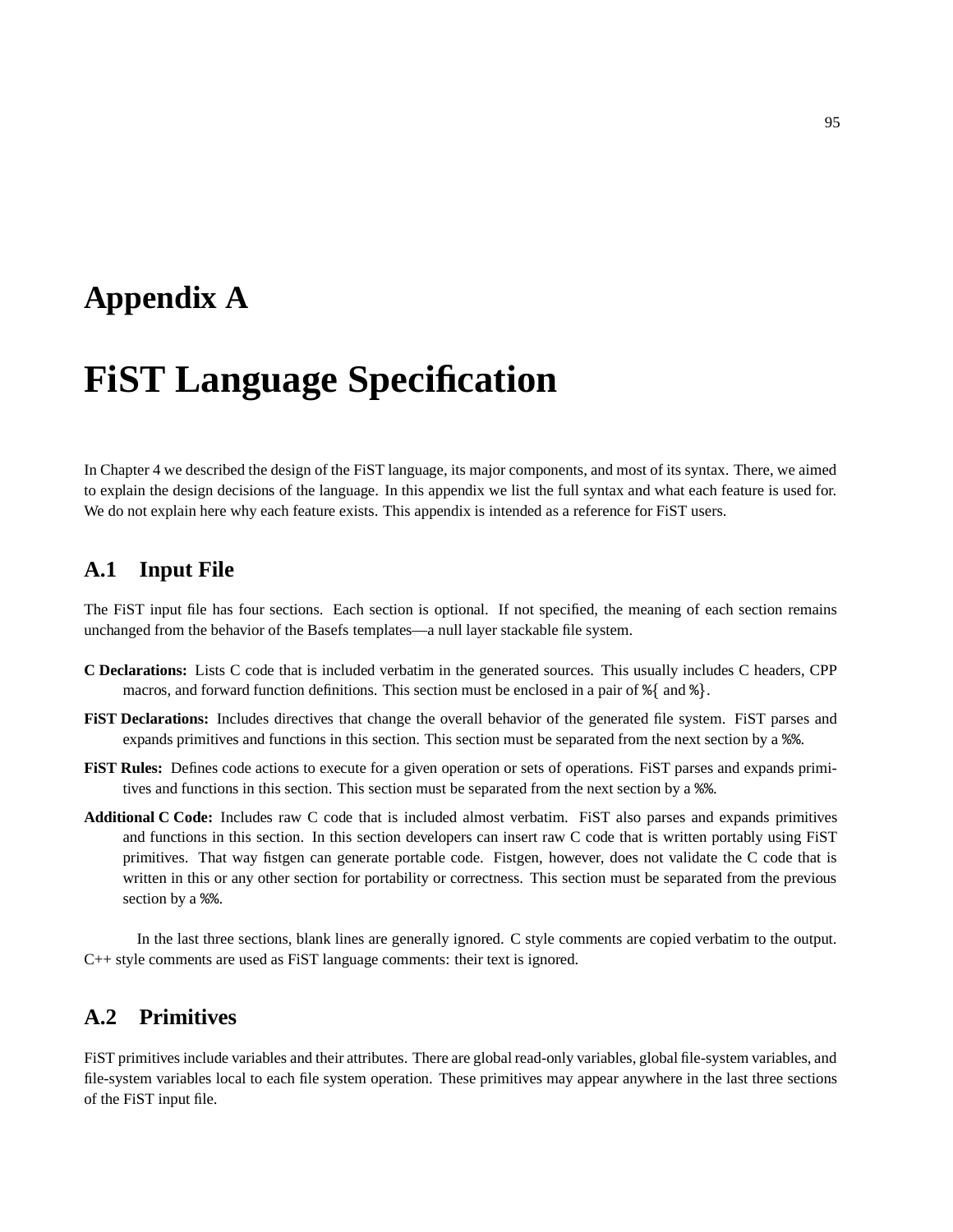#### **A.2.1 Global Read-Only Variables**

These variables represent operating-system state that cannot be changed by the FiST developer, but may change from call to call. Such variables begin with a "%":

**%blocksize:** native disk block size

**%gid:** effective group ID of calling process

**%pagesize:** native page size

**%pid:** process ID of calling process

**%time:** current time (seconds since epoch)

**%uid:** effective user ID of calling process

#### **A.2.2 File-System Variables and Their Attributes**

File-system variables are references to a whole file system and to its attributes. The general syntax for such a reference is:

$$
f \circ f s : N. attribute
$$
\n(A.1)

The context of file-system variables is the mounted file-system instance currently running. The values of these variables is not likely to change while the same file system is mounted.

File-system variables begin with a \$. There is currently only one such variable:  $\forall$ vfs. The variable's name may be followed by a colon and a non-negative integer  $N$  that describes the stacking branch to refer this VFS object to:

**\$vfs:0** refers to the VFS object of this file system and is synonymous to  $\forall$ v f s.

- **\$vfs:1** refers to the first file system on the lower level. If no fan-out is used, then this refers to the only lower-level file system VFS object.
- **\$vfs:2** refers to the second file system on the lower level, assuming a fan-out of 2 or more was used.

 $\frac{\text{Sts}}{N}$  refers to the *N*-th file system on the lower level, assuming a fan-out of *N* or more was used.

To refer to an attribute of a specific VFS object, append a dot and the attribute name to it. The list of allowed attributes are:

**bitsize:** the bit-size of the file system (32 or 64)

**blocksize:** the block size of the file system

**fstype:** the name of the file system being defined

*user-defined***:** any other pre-defined attribute name as specified in Section A.3.2.2

For example, \$vfs:2.blocksize refers to the block size of the second lower branch of a stackable file system with a fan-out of two or more.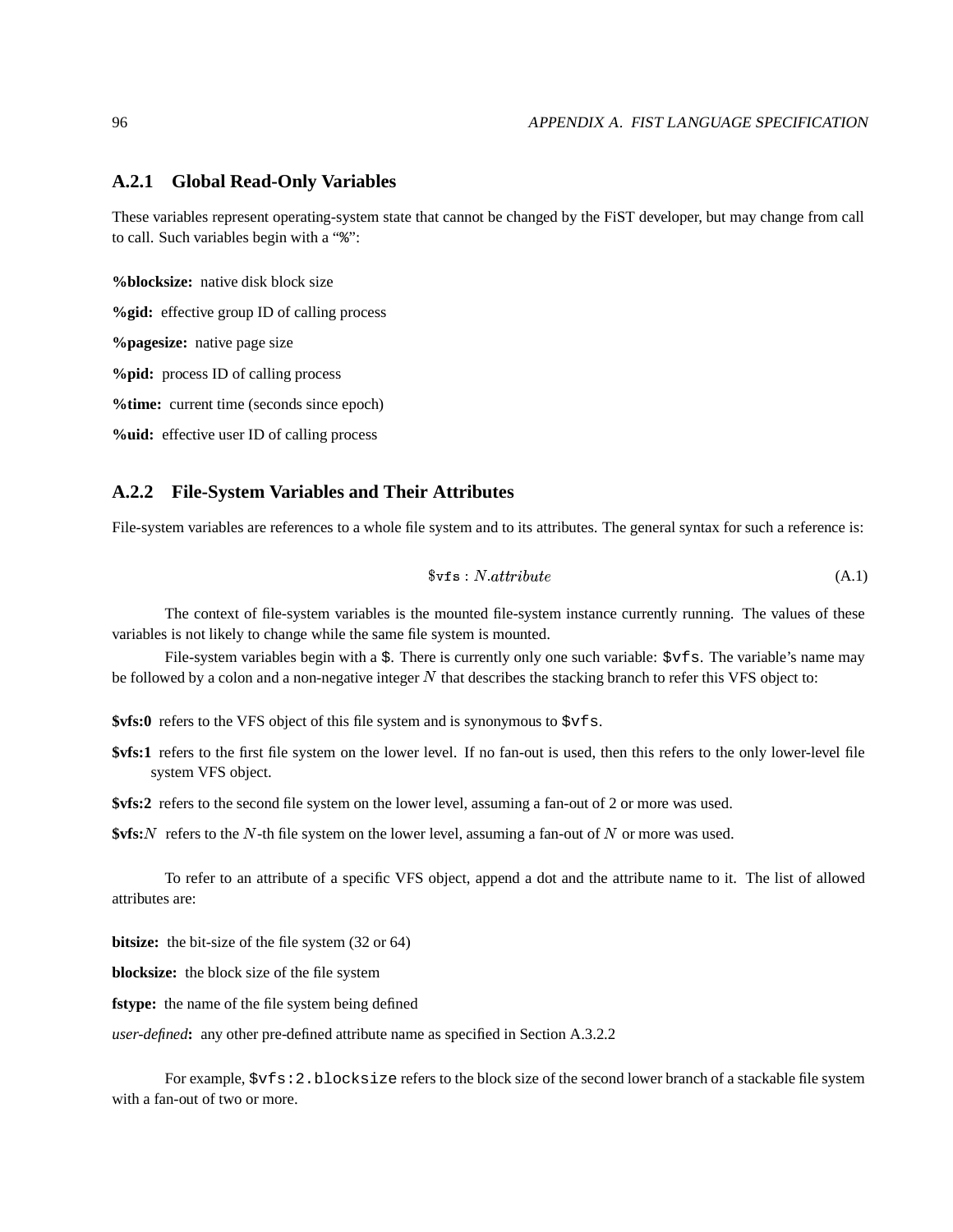#### A.2. PRIMITIVES 97

#### **A.2.3 File Variables and Their Attributes**

File variables are references to individual files and to their attributes. The general syntax for such a reference is:

$$
\$name: N.attribute
$$
\n(A.2)

The context of file variables is the file-system function currently executing. The values of these variables change from each invocation of even the same function on the same mounted file system, since file objects correspond to user processes making system calls for different files.

Each file-system function has a reference to at least one file. Some functions, however, refer to more than one. Therefore, there are several possible names for these file references:

**\$this:** refers to the primary file object of the function. This is synonymous to \$0

**\$dir:** refers to the vnode of the directory object for operations that use a directory object. For example, the remove file operation specifies a file to remove and a directory to remove the file from.

**\$from:** refers to the source file in a rename operation that renames a file from a given name to another.

**\$to:** refers to the target file in a rename operation that renames a file from a given name to another.

**\$fromdir:** refers to the source directory in a rename operation that renames a file within a given directory to another directory.

**\$todir:** refers to the target directory in a rename operation that renames a file within a given directory to another directory.

File variables' names may be followed by a colon and a non-negative integer  $N$  that describes the stacking-branch number of this file object.

- \$this:0: refers to the file object of this file and is synonymous to \$0 and to \$this.
- **\$dir:1:** refers to the first lower-level directory. If no fan-out is used, then this refers to the only lower-level directory.
- **\$from:2:** refers to the source file in the second lower-level file system, for a rename operation, assuming a fan-out of 2 or more was used.
- **\$todir:** *N*: refers to the target directory in a rename operation, of the N-th lower-level file system, assuming a fan-out of  $N$  or more was used.

To refer to an attribute of a specific file object, append a dot and the attribute name to it. The list of allowed attributes is:

**ext:** file's extension (string component after the last dot)

**name:** full name of the file

**symlinkval:** string value of the target of a symbolic link, defaults to NULL for non-symlinks

**type:** the type of file (directory, socket, block/character device, symlink, etc.)

**atime:** access time, same as for the stat(2) system call

**blocks:** number of blocks, same as for the stat(2) system call

**ctime:** creation (or last chmod) time, same as for the stat(2) system call

**group:** group owner, same as for the stat(2) system call

**mode:** file access mode bits, same as for the stat(2) system call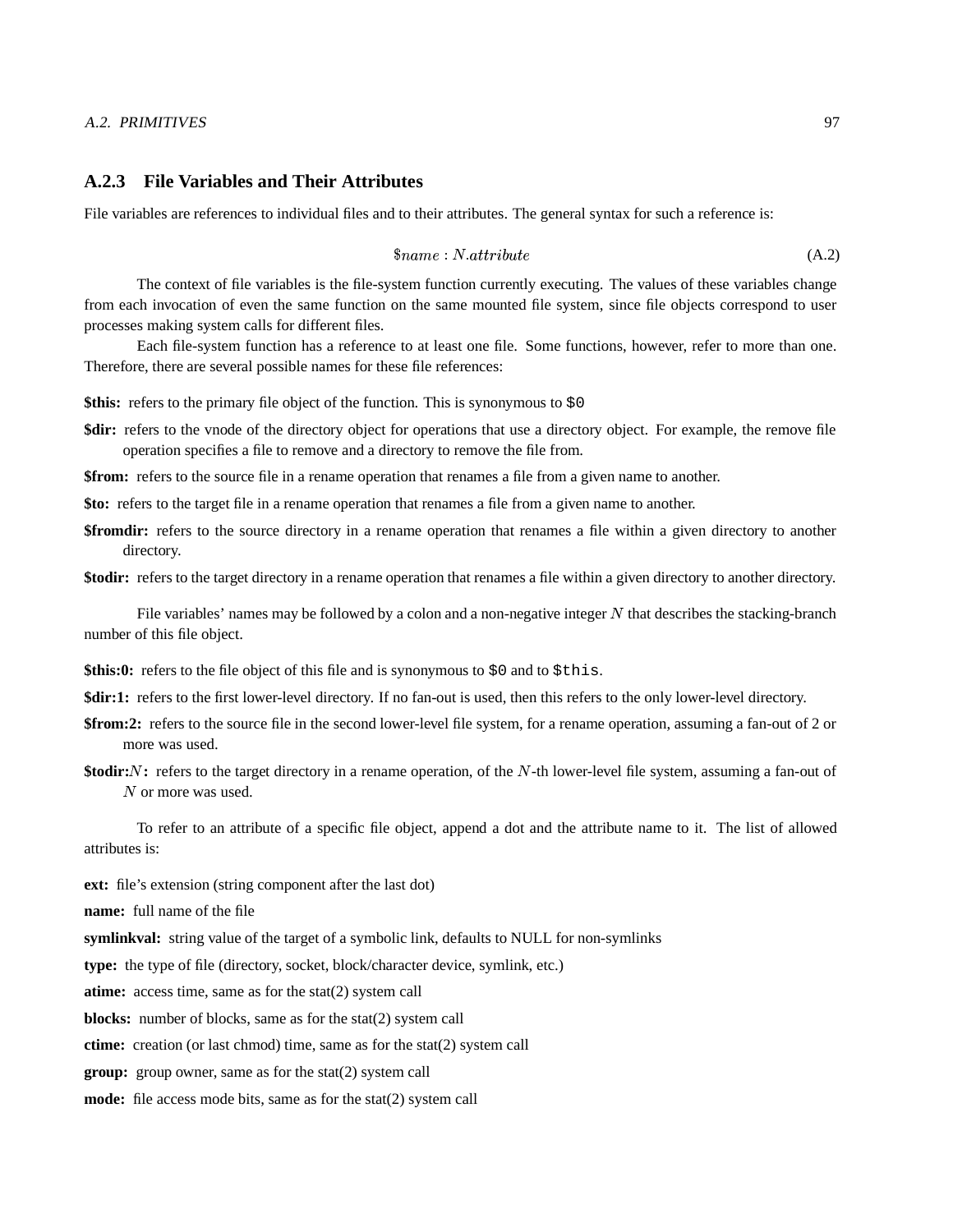**mtime:** last modification time, same as for the stat(2) system call

**nlink:** number of links, same as for the stat(2) system call

**size:** file size in bytes, same as for the stat(2) system call

**owner:** user who owns the file, same as for the stat(2) system call

*user-defined***:** any other pre-defined attribute name as specified in Section A.3.2.3

For example, \$1.name refers to the name of the first lower file of a stackable file system with a fan-out of one or more.

## **A.3 FiST Declarations**

FiST declarations affect the overall behavior of the produced code. A declaration has at least one word and ends with a semi-colon. The words of declarations with multiple words are separated by whitespace.

Unless specified otherwise, FiST declarations may only appear once.

#### **A.3.1 Simple Declarations**

The following declarations are simple in that they pick a value out of two or more allowed values.

- **accessmode** (**readonly** | writeonly | **readwrite**): defines if the file system is read-only, write-only, or both (the default). A read-only file system, for example, will automatically turn off support for all file-system state-changing operations such as mkdir and unlink.
- **debug** (on | off): turn on/off debugging (off by default). If on, debugging support is compiled in and the level of debugging can be set between 1 and 18 by the user-level tool fist ioctl. For example, running fist ioctl 18 turns on the most verbose debugging level. Debugging output is printed by the kernel on the console.
- **filter (data** | **name** | **sca**): Turn on filter support for fix-sized data pages (data), for file names (name), or for size-changing algorithms (sca). All three filters may be defined, but no more than one per line.

Turning on the data or SCA filters requires the developer to write two functions in the Additional C Code section:

- 1. **encode data(inpage, inlen, outpage, outlen)**: a function to encode a data page. The function takes an input page and input length, and must fill in the output page and the output length integer with the number of bytes encoded. The function must return an integer status/error code: a 0 indicates success and a negative number indicates the error number (complies with standard errno values listed in /usr/include/sys/errno.h).
- 2. **decode data(inpage, inlen, outpage, outlen)**: a function to decode a data page, otherwise behaves the same as encode data.

Turning on the name filter requires the developer to write two functions in the Additional C Code section:

- 1. **encode name(inname, inlen, outname, outlen)**: a function to encode a file name. The function takes an input name and input length, and must fill in the output name and the output length integer with the number of bytes encoded. The function must also allocate the output name string using fistMalloc (described below). The function must return an integer status/error code: a 0 indicates success and a negative number indicates the error number (complies with standard errno values listed in /usr/include/sys/errno.h).
- 2. **decode name(inname, inlen, outname, outlen)**: a function to decode a file name, otherwise behaves the same as encode name.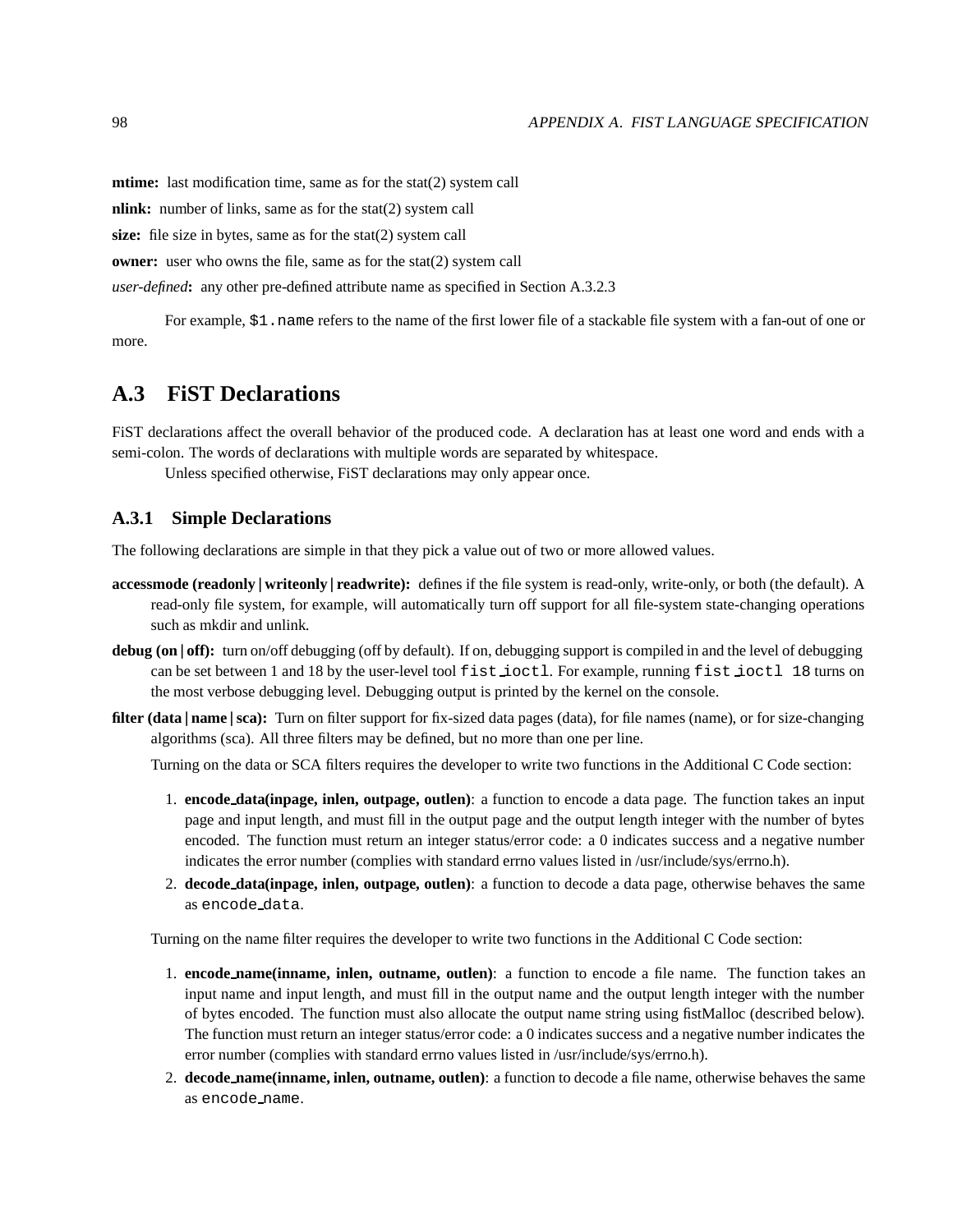- **mntstyle** (**regular** | **overlay**): defines the file system's mount style. Regular (the default) leaves the mounted directory exposed and available for direct access. Overlay mounts hide the mounted directory with the mount point.
- **errorcode**  $ARG$ : defines a new error code. This declaration may be used multiple times to define additional error codes. Error code names must not conflict with system-defined or previously defined error codes. Newly defined error codes may be used anywhere in the last two sections of the FiST input file.
- **fsname** ARG: set the name of the file system being defined. If not specified, it defaults to the name of the FiST input file name.
- **mntflag**  $ARG$ : defines additional mount(2) flags to allow user processes mounting this file system to pass to the kernel. This declaration may be used multiple times to define additional mount flags. Mount flag names must not conflict with system-defined or previously defined ones. Newly defined mount flags may be used anywhere in the last two sections of the FiST input file.
- fanout N: define the fan-out level of the file system. Defaults to 1 (no fan-out).
- **fanin** (yes | no): allow ("yes") or disallow fan-in (allowed by default). If fan-in is disallowed, the file system will overlay itself on top of the mounted directory, thus hiding the directory mounted on.

#### **A.3.2 Complex Declarations**

Complex FiST declarations are those that take a *Basic Data Type* (BDT) as an argument. A BDT is a C data structure that includes only simple data types in each field of the data structure: not pointers, typedefs, or other structures. Allowed types include shorts, integers, longs, floats, doubles, characters, signed and unsigned values, and fixed size arrays thereof.

A BDT is therefore a unique list of C type and variable declarations, delimited by semicolons, and enclosed entirely by a pair of curly braces. For example:

```
{
   int cipher;
   char key[16];
}
```
#### **A.3.2.1 Additional Mount Data**

Additional mount data may be passed from a user-level process performing a mount(2). This data is passed only once during the mount. Typical uses for this include data and flags that dynamically affect the overall behavior of the file system.

This declaration may be defined only once. The syntax for defining additional mount data is as follows:

 $mntdata$   $BDT$  (A.3)

For example:

```
mntdata {
   int zip_level;
   time_t expire;
};
```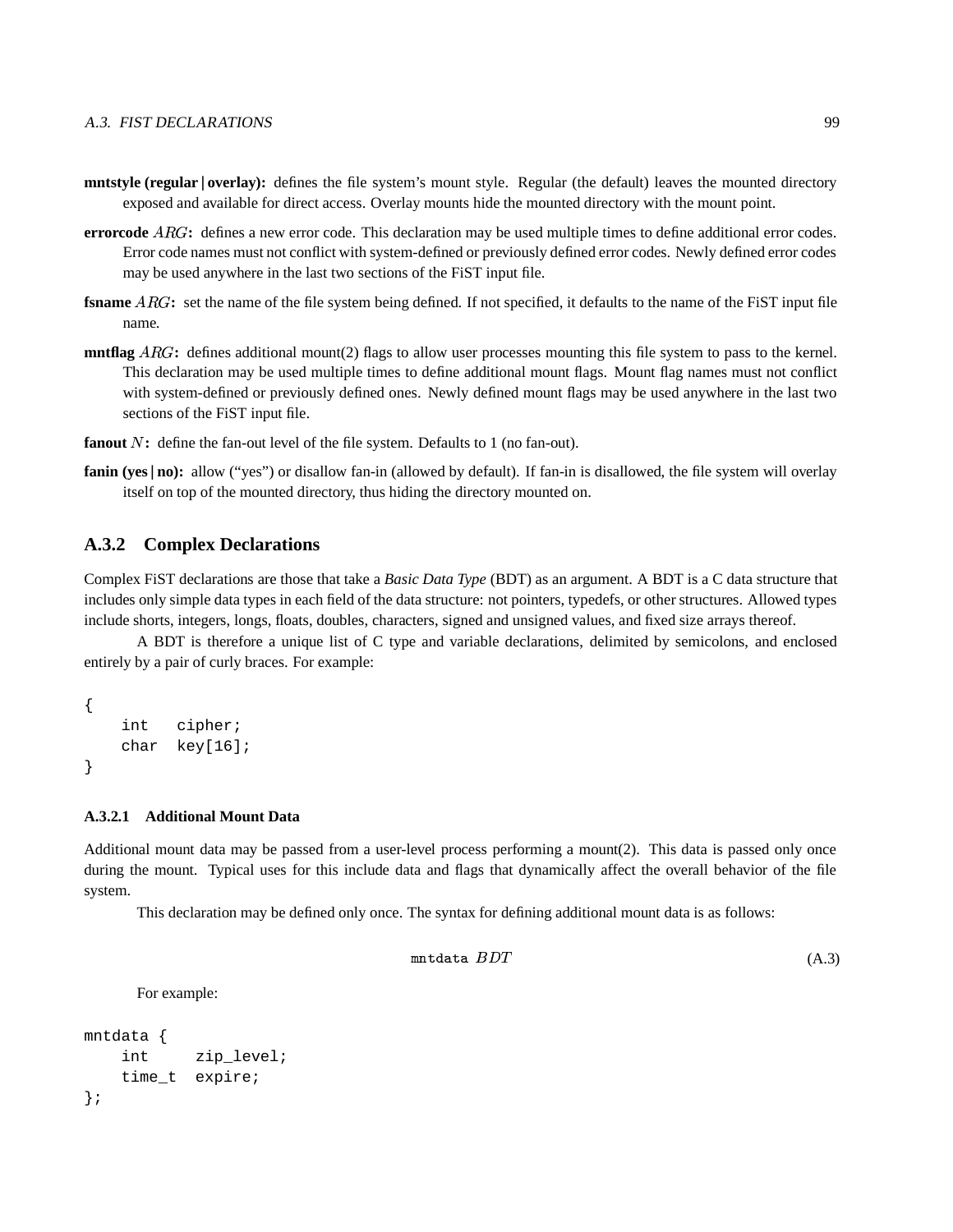#### **A.3.2.2 New File-System Attributes**

You may define additional attributes for file-system objects as explained in Section A.2.2. The fields of the BDT automatically become new attribute names. New attribute names may not conflict with existing ones.

This declaration may be defined only once.

The syntax for defining additional file-system attributes is as follows:

$$
pervfs\;BDT\tag{A.4}
$$

For example, if you define:

```
pervfs {
   int max_vers;
   char extension[4];
};
```
then you can refer to a new VFS attribute  $\forall x f s$ . max vers anywhere in the last two sections of the FiST input file.

#### **A.3.2.3 New File Attributes**

You may define additional attributes for file objects as explained in Section A.2.3. The fields of the BDT automatically become new attribute names. New attribute names may not conflict with existing ones.

This declaration may be defined only once.

The syntax for defining additional file attributes is as follows:

$$
\text{pervnode } BDT \tag{A.5}
$$

For example, if you define:

```
pervnode {
   int cipher;
   char key[128];
};
```
then you can refer to a new file attribute \$0.key (say, 1024-bit per-file encryption key) anywhere in the last two sections of the FiST input file.

#### **A.3.2.4 Persistent Attributes**

The pervfs and pervnode declarations above define volatile attributes: their values remain in memory until the file system is unmounted. If you wish to store attributes or any other data persistently, use the file format declaration.

The declaration defines a data structure that can be formatted on top of a file: the bits of the data structure are serialized onto a file. This declaration is used in conjunction with two FiST functions: fistSetFileData and fistGetFileData, described below in Section A.4.2.

The syntax for defining additional file formats is as follows:

$$
fileformat \quad NAME \quad BDT \tag{A.6}
$$

Here,  $NAME$  is a unique name for the file format, followed by a  $BDT$ . You may define multiple file formats, but each must have a unique name.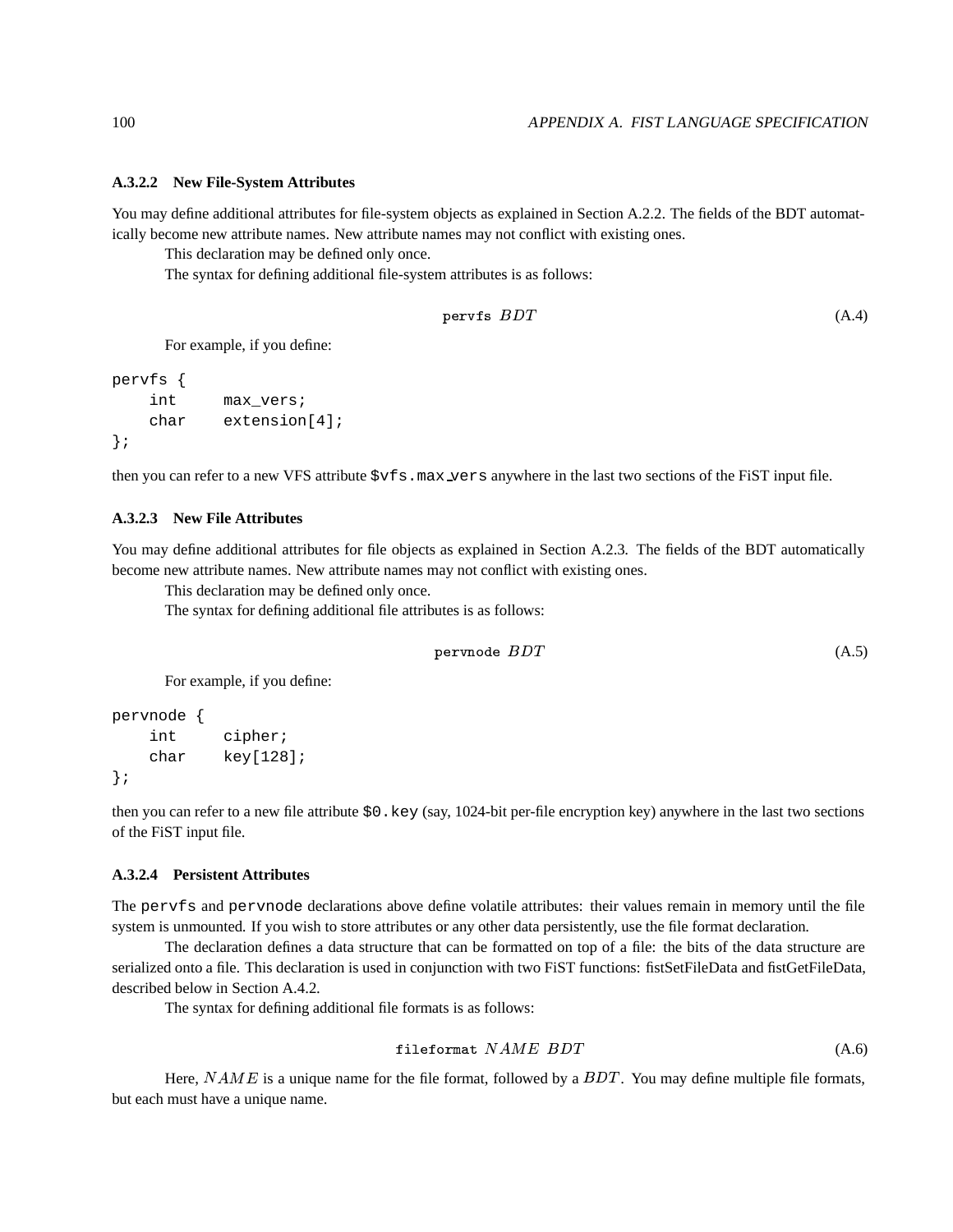#### A.4. FIST FUNCTIONS 101

#### **A.3.2.5 New I/O Controls**

This declaration defines a new I/O control—ioctl, and an optional data structure that can be used with that data structure. This declaration is used in conjunction with two FiST functions: fistSetIoctlData and fistGetIoctlData, described below in Section A.4.3.

The syntax for defining additional ioctls is as follows:

$$
i\textrm{oct1}[:(\verb|fromuser|touser|both|none)]\;\;NAME\;\;BDT\qquad \qquad (A.7)
$$

The ioctl declaration may be optionally followed by a colon and one of four values:

**fromuser:** the ioctl can only copy data from a user process to the kernel

**touser:** the ioctl can only copy data from the kernel to a user process

**both:** the ioctl can exchange data between the kernel and a user process bidirectionally (default)

**none:** the ioctl exchanges no data

In the definition,  $NAME$  is a unique name for the ioctl, followed by a  $BDT$ . You may define multiple ioctls, but each must have a unique name.

#### **A.3.3 Makefile Support**

These declarations help fistgen to produce the proper Makefile for compiling the new file system.

- **mod\_src** FILE ...: declares a list of additional files that must be compiled and linked with the loadable kernel modules for this file system. This is useful for example to list the C sources for your cipher of choice, if defining an encryption file system.
- **mod\_hdr**  $FILE$  ...: declares a list of additional files that the kernel module must depend on when compiling the loadable kernel module for this file system. This is useful for example to list the C headers for your compression algorithm of choice, if defining a compression file system.
- **user\_src** FILE ...: declares a list of additional files, each of which represents a stand-alone user-level program. These programs get compiled in addition to the file-system kernel-loadable module. This declaration can be used to list additional utilities that developers write. For example, our compression file system uses this to define a utility that can recover an index file from a compressed data file (see Section 6.3.2.2).
- **add\_mk** FILE ...: defines the names of files defining additional custom Makefile rules that the developer wants to include in the master Makefile used to build the file system. This can be used as a flexible extension mechanism to add any arbitrary Makefile rules to process.

## **A.4 FiST Functions**

FiST functions are functions like other C functions: they have a name, take a number of arguments, may return one value back, may be nested, and their return values may be assigned to other variables.

FiST functions may be called anywhere in the last two sections of the FiST input file.

FiST functions are very easy to add to the FiST language, and they form a collection library of common auxiliary file operations. Recall also that developers may write and refer to any regular C functions in the Additional C Section of the FiST input file.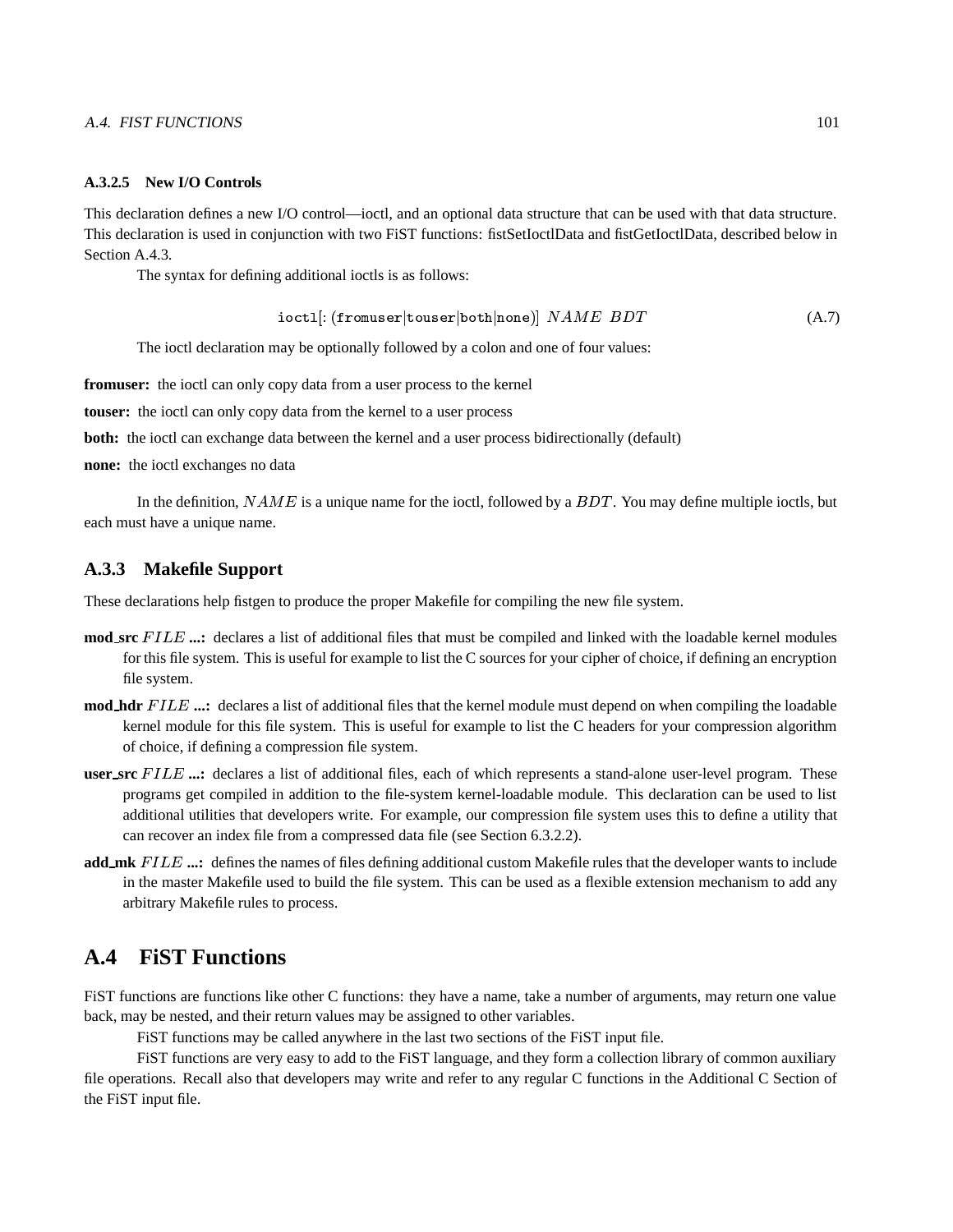## **A.4.1 Basic Functions**

These functions are simple. Their arguments are similar to other user-level (C library) functions. They are FiST functions because their usage on different operating systems is different and does not match the same usage as their user-level equivalents.

**fistMemCpy:** copies one buffer to another, same as memcpy(3).

**fistMalloc:** allocates kernel memory, same as malloc(3).

**fistFree:** frees kernel memory, same as free(3).

**fistStrEq:** compares two strings. Returns 1 (TRUE) if the strings are equal, and 0 otherwise.

**fistStrAdd** $(A, B)$ : appends string B to string A, same as strcat(3).

**fistPrintf:** print a formatted string, same as printf(3).

- **fistSetErr(** $E$ **):** set the current error status to  $E$ . If not changed, that error is returned back from the file-system function to its caller.
- **fistLastErr:** this function returns the last error that was explicitly set by fistSetErr or occurred as a result of calling the lower level file system or any other function that may have failed. If the last such action did not fail, this function returns 0.
- **fistReturnErr(** $E$ **):** immediately returns from this function with the error code  $E$ . If  $E$  is omitted, returns the last error (or 0 if there was none).

## **A.4.2 File Format Functions**

The two functions used in conjunction with the fileformat declaration (described in Section A.3.2.4) are:

$$
firstSetFileData(FILE, FMTNAME, FIELD, IN)
$$
\n(A.8)

and

$$
\mathtt{fistGetFileData}(FILE, FMTNAME, FIELD, OUT) \tag{A.9}
$$

For both,  $FILE$  is a name or reference to a file,  $FMTNAME$  is the name of a format declared in fileformat, and FIELD is a name of a field in the BDT of the fileformat.

The fistSetFileData function reads a variable's value from  $IN$ , and writes it to a file  $FILE$  formatted with  $FMTNAME$ . It writes it to the field named  $FIELD$  of that file. The fistGetFileData function reads a field from a given file formatted with a given file format, and stores that value into the variable specified in  $OUT$ . Both functions return 0 if successful, and an error code otherwise.

Both *IN* and  $OUT$  are typically pointers to other objects. See an example using this in Section 4.2.

## **A.4.3 Ioctl Functions**

The two functions used in conjunction with the ioctl declaration (described in Section A.3.2.5) are:

$$
first Set I oct1Data (IOCTL, FIELD, IN)
$$
\n(A.10)

and

$$
first GetIoct1Data (IOCTL, FIELD, OUT)
$$
\n
$$
(A.11)
$$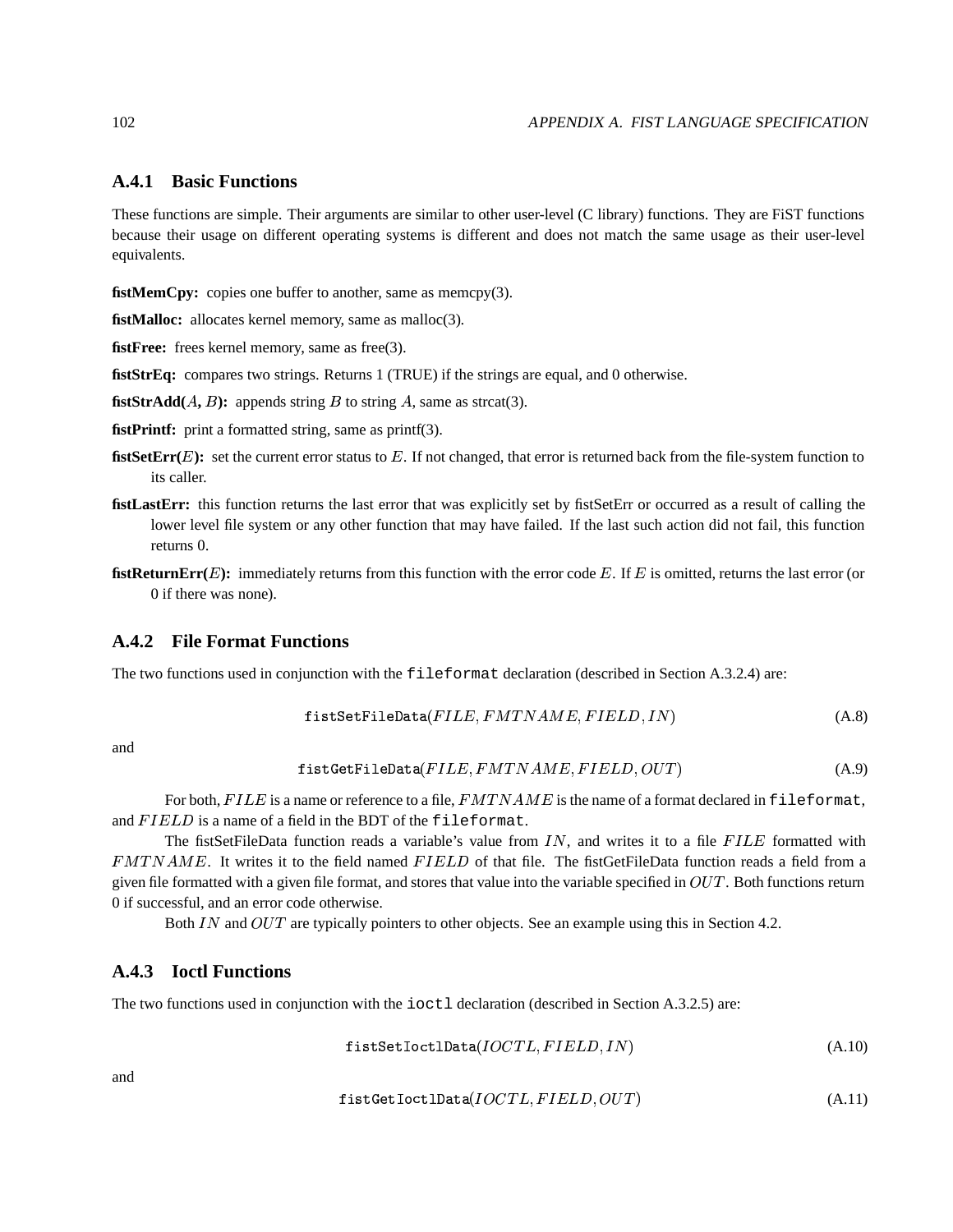For both,  $IOCTL$  is the name of an Ioctl as defined by the ioctl declaration, and  $FIELD$  is a name of a field in the BDT of the ioctl.

The fistSetIoctlData function reads a variable's value from  $IN$ , and writes it out to the  $FIELD$  of the  $IOCTL$ . The fistGetIoctlData reads a value from a field of an ioctl and stores it in a variable named in  $OUT$ . Both functions return 0 if successful, and an error code otherwise.

See an example using this in Appendix B.1.

#### **A.4.4 File-System–Stacking Functions**

These functions mirror many vnode and system-call functions, allowing FiST developers to write code that calls other basic file-system functions such as creating new files, deleting them, listing directory contents, and more.

- fistLookup(DIR, NAME, OUT, USER, GROUP): looks up a file in a directory DIR, using the credentials of USER and  $GROUP$ , and places the resulting new file/vnode reference in  $OUT$ . If not specified,  $DIR$  defaults to  $\frac{1}{2}$ ,  $OUT$  defaults to \$1, and  $USER$  and  $GROUP$  default to the credentials of the currently executing process. When arguments at the end of a function are omitted, their delimiting commas can also be omitted. When arguments not at the end of a function are omitted, their delimiting commas must remain.
- **fistReaddir**( $DIR, N, OUT, FLAGS$ ): reads  $N$  names from a directory  $DIR$  and stores them in  $OUT$ . If  $FLAGS$ includes NODUPS, will automatically ignore file names that have been seen already in the context of this vnode function.
- **fistSkipName(** $NAME$ **):** do not list the file name  $NAME$  in the context of this function. Only applicable when we are in the readdir vnode function.
- **fistRename** $(A, B)$ : rename file  $\overline{A}$  to file  $\overline{B}$ . This is one of several functions that use the same arguments as their systemcall counterparts: unlink, mkdir, rmdir, etc.
- **fistCopyFile** $(A, B)$ : copies file  $\overline{A}$  to file  $\overline{B}$ . Both files may be referenced by their name or by a vnode reference as described in Section A.2.3.
- **fistOp(...):** calls the same vnode function that we are executing. Arguments may be replaced depending on the function being called. This is a way to make a simple stacking call to a lower-level file system.

## **A.5 FiST Rules**

The third section of the FiST input file specifies any number of rules: code actions that can execute for any number or portions of file system functions. The format for a rule is:

$$
\%called: optype: part \{code\} \tag{A.12}
$$

The code portion enclosed in braces is the action that gets executed for a given file-system function. The first parts—callset, optype, and part—define to which functions or portions thereof to apply the code.

## **A.5.1 Call Sets**

The call sets of a FiST rule (callset) picks one or more file system functions based on their overall operation:

**op:** pick a single operation as defined in *optype*

**ops:** select all operations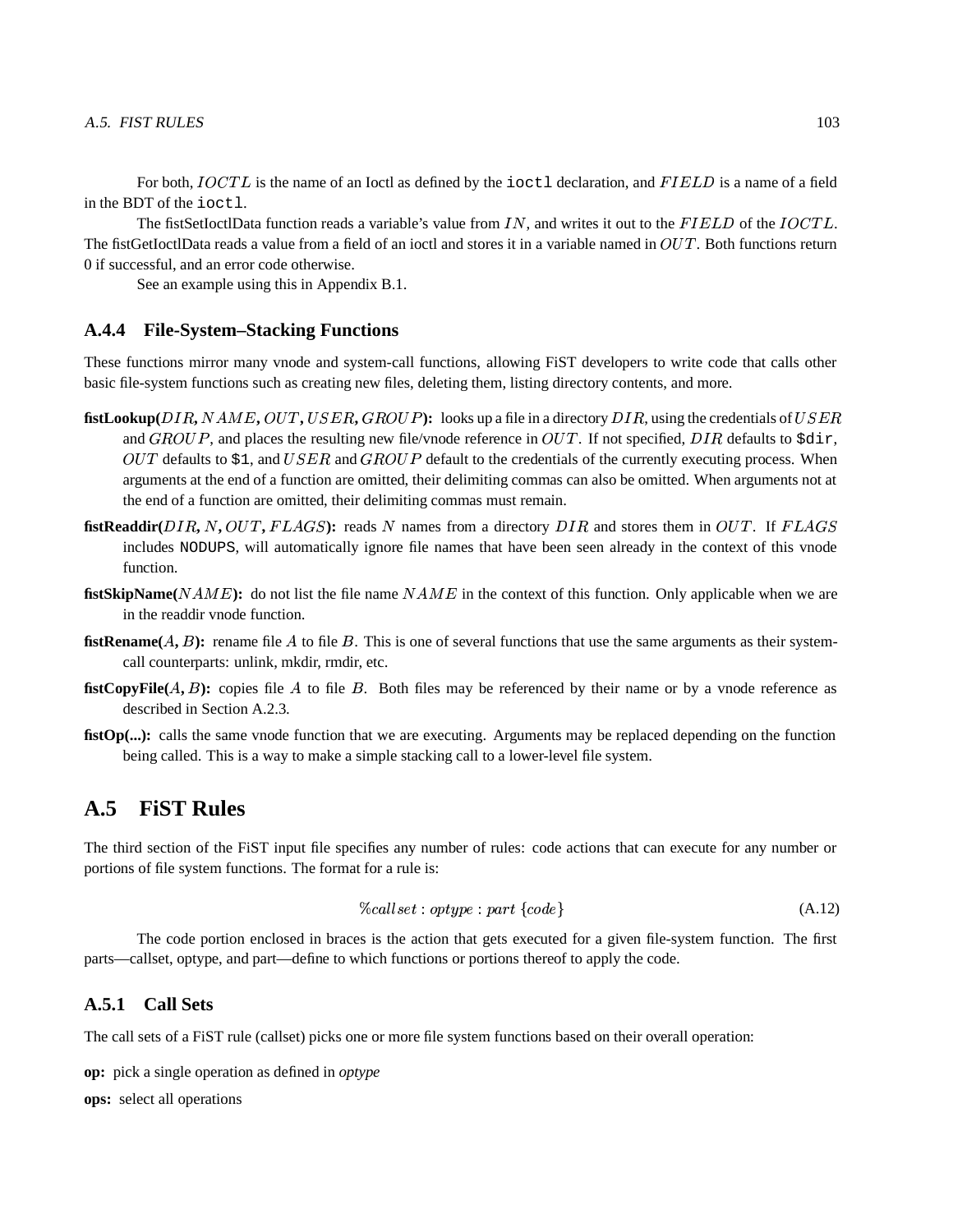**readops:** select all operations that do not change state on disk

**writeops:** selects all operations that do change state on disk

## **A.5.2 Operation Types**

The operation type field (optype) further refines the selection of functions to one function or a set of them based on the type of data they manipulate:

**all:** all functions

**data:** all functions that manipulate data pages (read, write, getpage, putpage, etc.)

**name:** all functions that manipulate file names (open, lookup, rmdir, unlink, rename, readdir, etc.)

*single*: any single operation out of the following: create, getattr, l/stat link, lookup, mkdir, read, readdir, readlink, rename, rmdir, setattr, statfs, symlink, unlink, and write.

## **A.5.3 Call Part**

The call part makes the final refinement of where to place the code:

**precall:** insert the code before calling the lower-level stackable file-system operation (as depicted in Figure 4.2.

**call:** replace the actual call to the lower-level file system with this code.

**postcall:** insert the code after calling the lower-level stackable file-system operation.

*ioctl***:** apply the code as the result of calling the specific ioctl as described in Section A.3.2.5.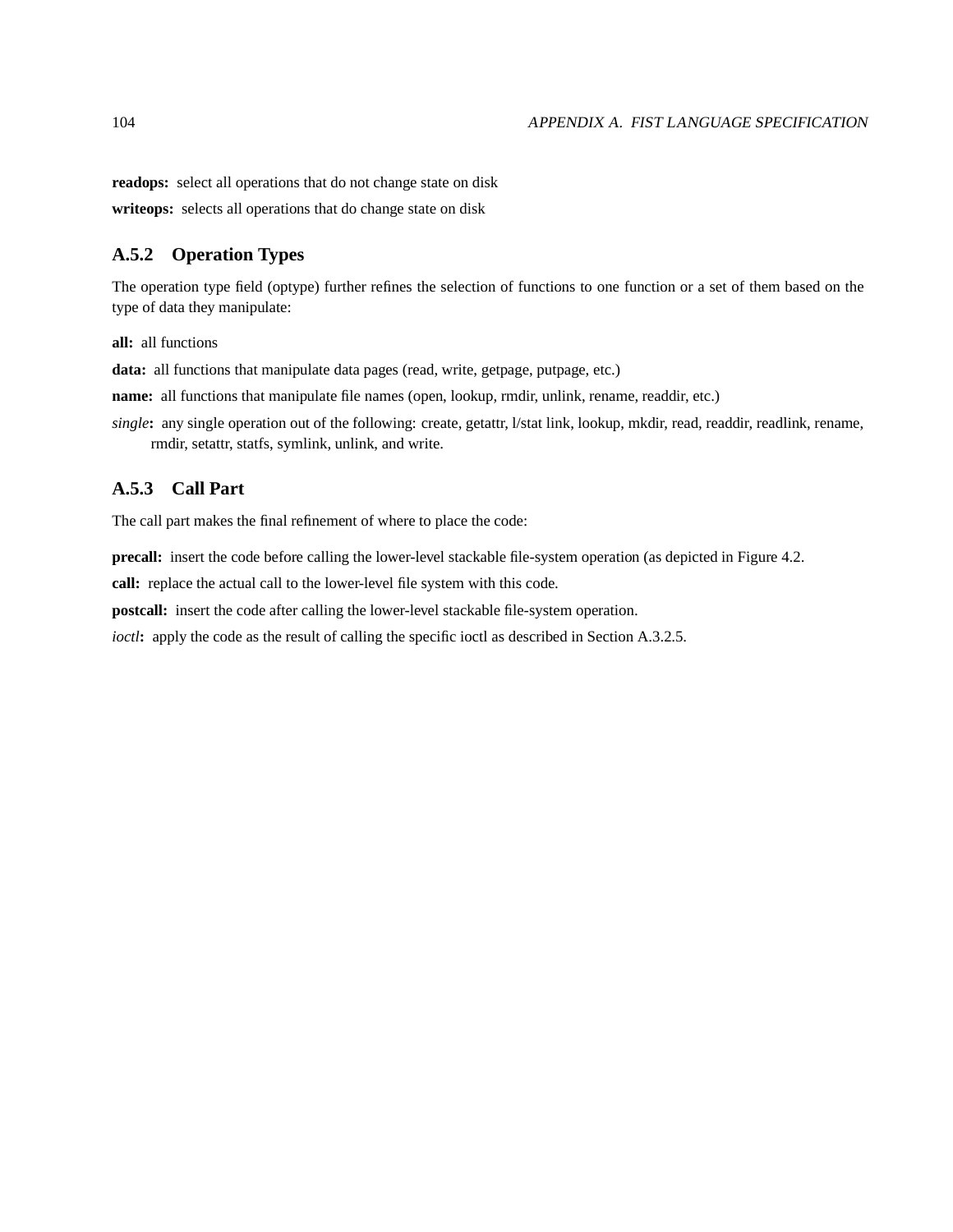## **Appendix B**

# **Extended Code Samples**

In this appendix we include the full FiST or C code for examples depicted in this dissertation. The full code given here is for reference. Additional code is available from http://www.cs.columbia.edu/˜ezk/research/fist/.

## **B.1 FiST Code for Cryptfs**

The following is the full FiST code for Cryptfs, described in Section 8.1. We do not include the generic code for the Blowfish cipher because we have used those verbatim. The FiST file instructs fistgen to compile and link in the blowfish sources using the declarations mod src and mod hdr.

```
%{
extern unsigned char global_iv[8];
#include <blowfish.h>
%}
debug on;
filter data;
filter name;
mod_src bf_cfb64.c bf_enc.c bf_skey.c;
mod_hdr bf_locl.h bf_pi.h blowfish.h;
user_src fist_setkey.c fist_getiv.c;
ioctl:fromuser SETKEY {
  char ukey[16];
};
ioctl:touser GETIV {
  char outiv[8];
};
pervfs {
 BF_KEY key;
};
%%op:ioctl:SETKEY {
```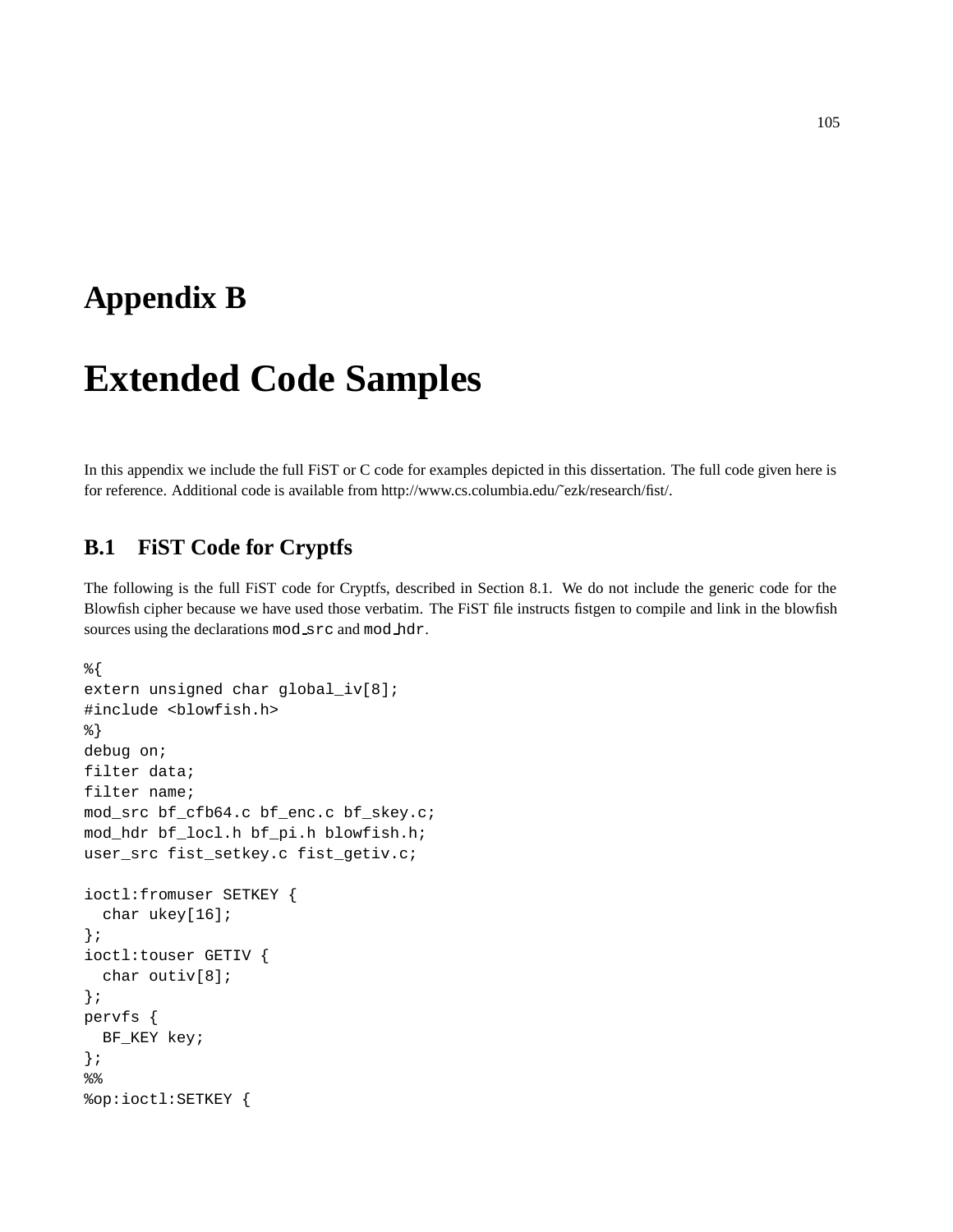```
char temp_buf[16];
  if (fistGetIoctlData(SETKEY, ukey, temp_buf) < 0)
    fistSetErr(EFAULT);
  else
    BF_set_key(&$vfs.key, 16, temp_buf);
}
%op:ioctl:GETIV {
  if (fistSetIoctlData(GETIV, outiv, global_iv) < 0)
   fistSetErr(EFAULT);
}
%unsigned char global_iv[8] = \{0xfe,0xdc,0xba,0x98,0x76,0x54,0x32,0x10
};
int
cryptfs_encode_block(const char *from, char *to, int len,
                     const vnode_t *this_vnode, const vfs_t *this_vfs)
{
  int n = 0; \gamma /* internal blowfish variables */
  unsigned char iv[8];
  fistMemCpy(iv, global_iv, 8);
  BF_cfb64_encrypt((char *)from, to, %pagesize,
                   &($vfs.key), iv, &n,
                   BF_ENCRYPT);
  return %pagesize;
}
int
cryptfs_decode_block(const char *from, char *to, int len,
                     const vnode_t *this_vnode, const vfs_t *this_vfs)
{
  int n = 0; \hspace{1cm} /* internal blowfish variables */
  unsigned char iv[8];
  fistMemCpy(iv, global_iv, 8);
  BF_cfb64_encrypt((char *) from, to, %pagesize,
                   &($vfs.key), iv, &n,
                   BF_DECRYPT);
  return %pagesize;
```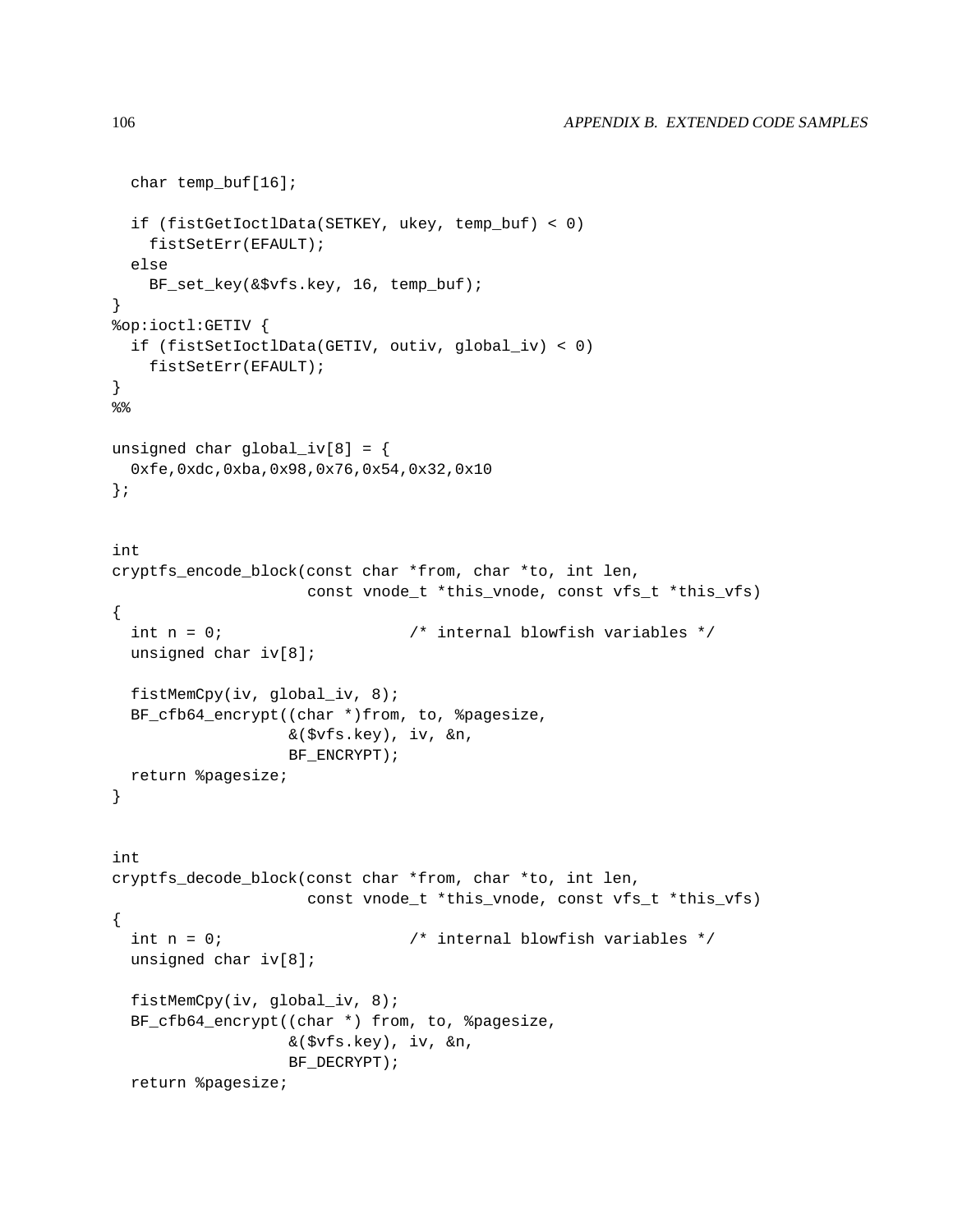#### B.1. FIST CODE FOR CRYPTFS 107

```
}
```

```
int
cryptfs_encode_filename(const char *name,
                         int length,
                         char **encoded_name,
                         int skip_dots,
                         const vnode_t *this_vnode,
                         const vfs_t *this_vfs)
{
    char *crypted_name;
    const char *ptr;
    int rounded_length, encoded_length, n, i, j;
    unsigned char iv[8];
    short csum;
    void *key = &($vfs.key);
    fist_dprint(8, "ENCODEFILENAME: cleartext filename \"%s\"\n", name);
    if ((skip_dots && (name[0] == '.' &&
                        \left| \text{length} \right| = 1 |
                         (name[1] == '.' && length == 2)))) {
        encoded length = length + 1;
        *encoded_name = fistMalloc(encoded_length);
        fistMemCpy(*encoded_name, name, length);
        (*encoded_name)[length] = '\0';
        goto out;
    }
    for (csum = 0, i = 0, ptr = name; i < length; ptr++, i++)csum += *ptr;
    /*
     * rounded_length is an multiple of 3 rounded-up length
     * the encode algorithm processes 3 source bytes at a time
     * so we have to make sure we don't read past the memory
     * we have allocated
     *
     * it uses length + 3 to provide 2 bytes for the checksum
     * and one byte for the length
     */
    rounded_length = (((length + 3) + 2) / 3) * 3;crypted_name = fistMalloc(rounded_length);
    fistMemCpy(iv, qlobal iv, 8);
    n = 0;
```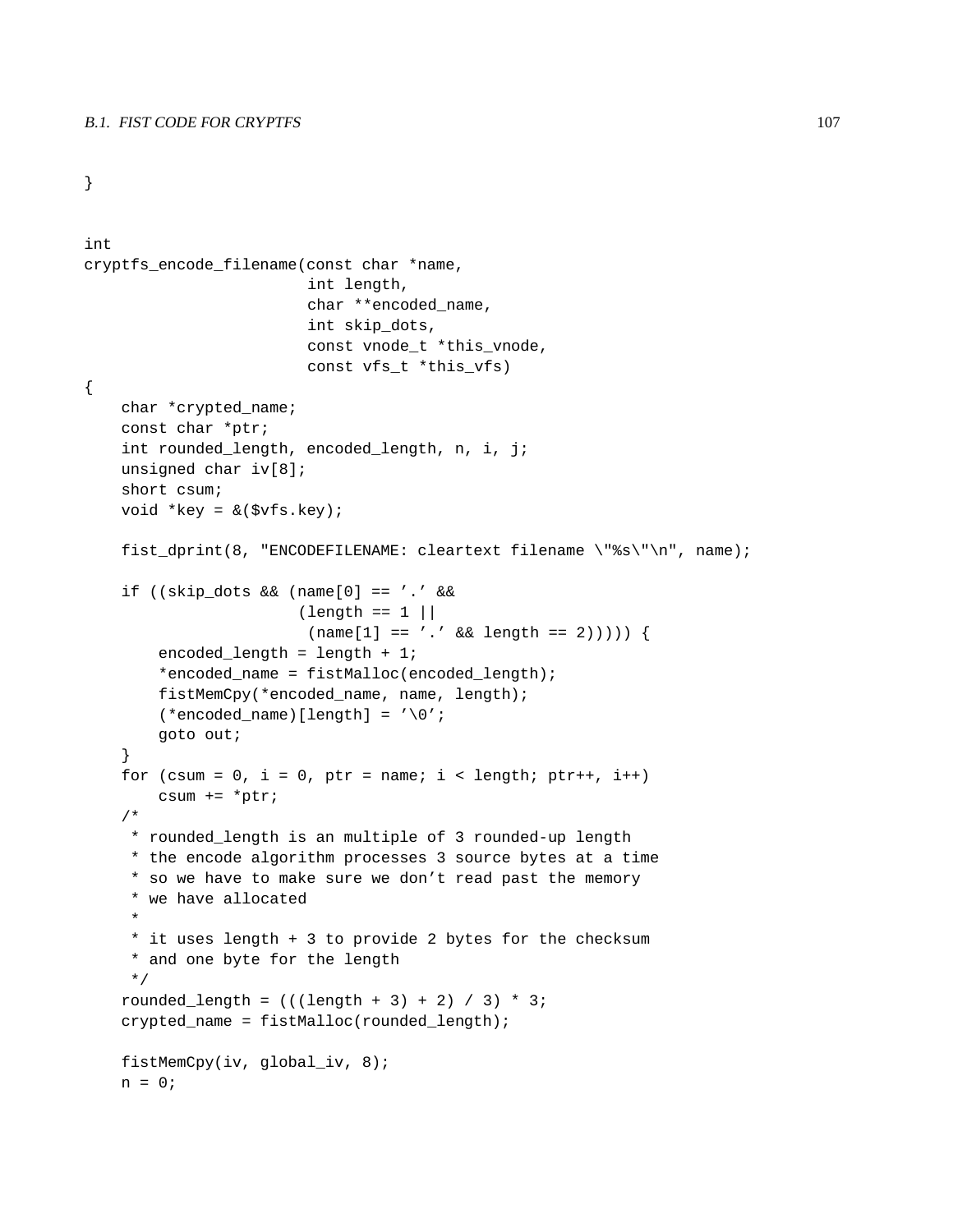```
*(short *) crypted_name = csum;
    crypted_name[2] = length;
    BF_cfb64_encrypt((char *) name, crypted_name + 3,
                     length, (BF_KEY *) key, iv, &n,
                     BF_ENCRYPT);
    /*
     * clear the last few unused bytes
     * so that we get consistent results from encode
     */
    for (i = length + 3; i < rounded_length; i++)crypted_name[i] = 0;
    encoded_length = (((\text{length} + 3) + 2) / 3) * 4 + 1;*encoded name = fistMalloc(encoded length);
   for (i = 0, j = 0; i < rounded_length; i += 3, j += 4) {
        (*encoded_name)[j] = 48 + ((crypted_name[i] >> 2) & 63);(*encoded_name)[j + 1] = 48 + ((crypted_name[i] << 4) & 48)((crypted_name[i + 1] >> 4) & 15));(*encoded_name)[j + 2] = 48 + (((crypted_name[i + 1] << 2) & 60)((crypted_name[i + 2] >> 6) & 3));(*encoded_name) [j + 3] = 48 + (crypted_name[i + 2] & 63);}
    (*encoded name)[j] = '\\0';fistFree(crypted_name, rounded_length);
 out:
   fist_dprint(8, "ENCODEFILENAME: encoded filename \"%s\"\n", *encoded_name);
   return encoded_length;
}
int
cryptfs_decode_filename(const char *name,
                        int length,
                        char **decrypted_name,
                        int skip_dots,
                        const vnode_t *this_vnode,
                        const vfs t *this vfs)
{
    int n, i, j, saved_length, saved_csum, csum;
    int uudecoded_length, error = 0;
   unsigned char iv[8];
    char *uudecoded_name;
   void *key = \&($vfs.key);
```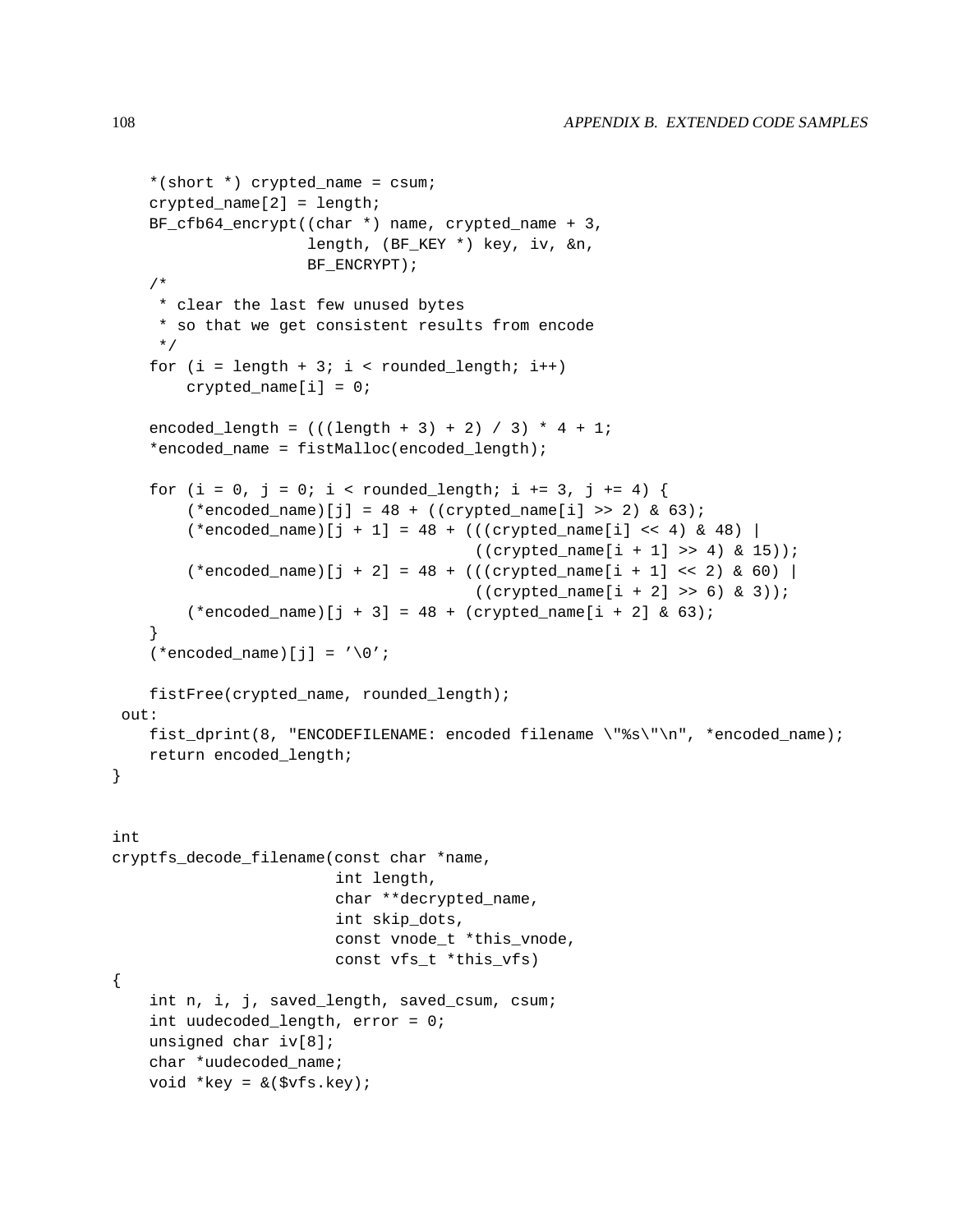```
if ((skip_dots && (name[0] == '.' &&
                   \left(\text{length} = 1 \right)(name[1] == '.' && length == 2))))*decrypted_name = fistMalloc(length);
    for (i = 0; i < length; i++)(*decrypted_name)[i] = name[i];
    error = length;
    goto out;
}
if (key == NULL) {
    error = -EACCES;
    goto out;
}
uudecoded_length = ((length + 3) / 4) * 3;uudecoded_name = fistMalloc(uudecoded_length);
for (i = 0, j = 0; i < length; i += 4, j += 3) {
    uudecoded_name[j] = ((name[i] - 48) << 2) ((name[i + 1] - 48) >> 4);uudecoded_name[j + 1] = (((name[i + 1] - 48) <<4) & 240) |
                              ((name[i + 2] - 48) >> 2);uudecoded_name[j + 2] = (((name[i + 2] - 48) <<6) & 192) |
                              ((name[i + 3] - 48) & 63);}
saved_csum = *(short *) uudecoded_name;
saved_length = uudecoded_name[2];
if (saved_length > uudecoded_length) {
    fist_dprint(7, "Problems with the length - too big: %d", saved_length);
    error = -EACCES;
    goto out_free;
}
*decrypted name = (char *) fistMalloc(saved length);
fistMemCpy(iv, global_iv, 8);
n = 0;BF_cfb64_encrypt(uudecoded_name + 3, *decrypted_name,
                 saved_length, (BF_KEY *) key, iv, &n,
                 BF_DECRYPT);
for (csum = 0, i = 0; i < saved_length; i++)
    csum += (*decrypted name)[i];
if (csum != saved_csum) {
    fist_dprint(7, "Checksum error\n");
    fistFree(*decrypted_name, saved_length);
    error = -EACCES;
    goto out_free;
}
```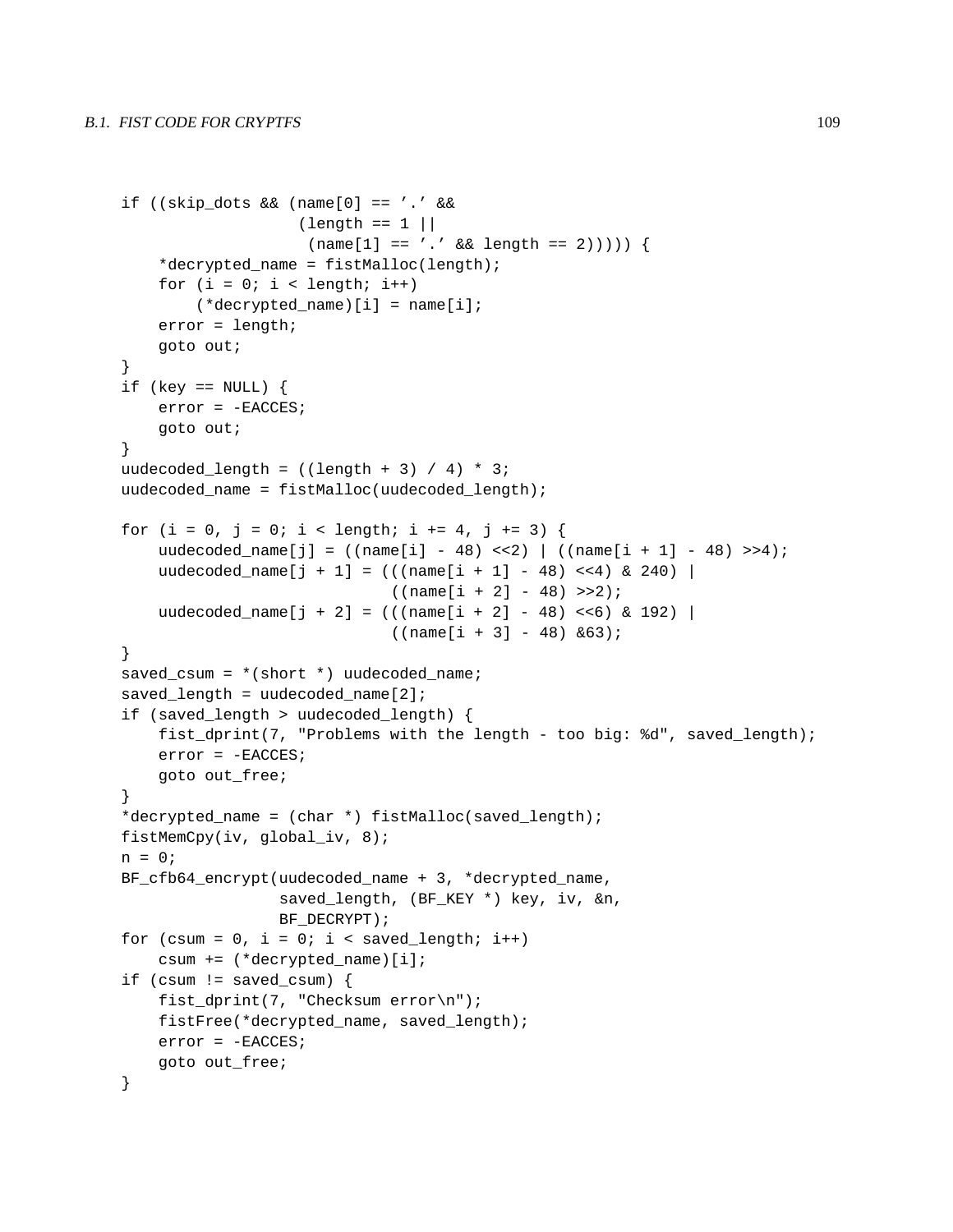```
error = saved_length;
out_free:
    fistFree(uudecoded_name, uudecoded_length);
out:
   return error;
}
```
## **B.2 FiST Code for Gzipfs**

Even a complex stackable file system such as Gzipfs, described in Section 8.6, involves mostly using the correct calls from the zlib compression library [20, 24]. Since we have used zlib unchanged, we are not including the code for it here.

```
%{
#define MY_ZCALLOC /* Define our own alloc/free functions */
#define GZIPFS_DEFLATE_LEVEL 9
#include "zlib.h"
#include "fist.h"
%}
debug on;
filter sca;
filter data;
mod_src inflate.c zutil.c infblock.c deflate.c trees.c infutil.c inftrees.c \
        infcodes.c adler32.c inffast.c;
mod_hdr zutil.h infblock.h deflate.h zlib.h zconf.h trees.h infutil.h \
        inftrees.h infcodes.h inffast.h inffixed.h;
add_mk gzipfs.mk;
%%void *zcalloc (void *opaque, unsigned items, unsigned size)
{
    void *out;
    int cnt = size * items;
    print_entry_location();
    out = (void *)fistMalloc(cnt);
    print_exit_pointer(out);
    return(out);
}
void zcfree (void *opaque, void *ptr)
```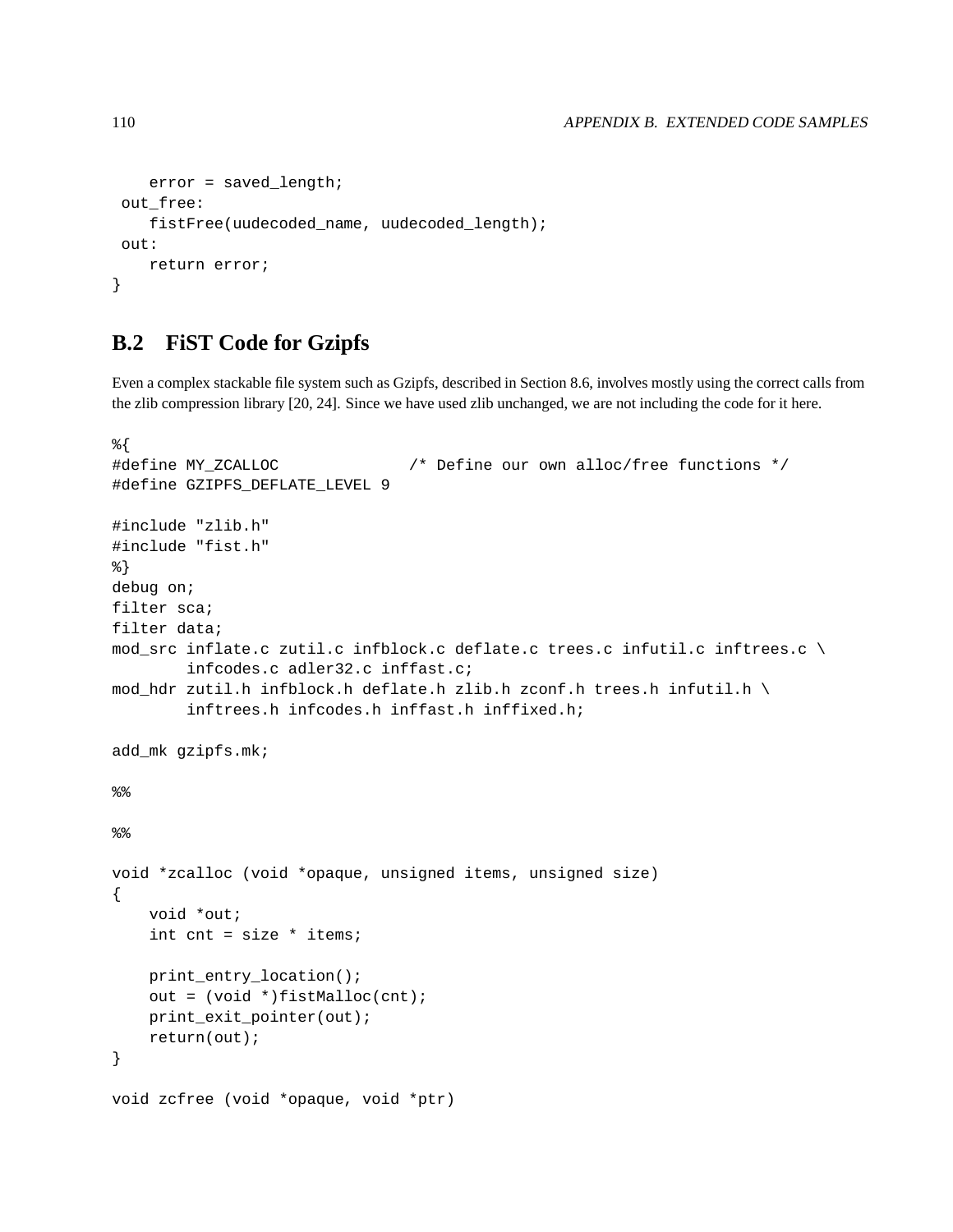```
{
   print_entry_location();
   kfree(ptr);
   print_exit_location();
}
int
gzipfs_encode_buffers(char *hidden_pages_data, /* A PAGE_SIZE buffer
                                                  (already allocated)
                                                  passed to us to fill in
                                               */
                      char *page_data, /* The data we are to encode */
                      int *need_to_call, /* Call us again? */
                      unsigned to, /* how far into page_data to encode */
                      inode_t *inode, /* The inode in question */
                      vfs_t *vfs, /* vfs_t, unused */
                      void **opaque) /* Opaque data */
     /* encodes the data in page_data into hidden_pages_data. Returns
        -errno for error, and the size of hidden pages data for success */{
    z_stream *zptr;
   int rc, err;
   print_entry_location();
    if (*opaque != NULL) {
        zptr = (z_stream *) *opaque;
        zptr->next_out = hidden_pages_data;
        zptr->avail_out = PAGE_CACHE_SIZE;
        zptr-\n total_out = 0;
    } else {
        zptr = kmalloc(sizeof(z_stream), GFP_KERNEL);
        if (zptr == NULL) {
            err = -ENOMEM;goto out;
        }
        zptr\rightarrow zalloc = (alloc\_func)0; /* Custom memory allocator called with
                                           opaque */
        zptr\rightarrow zfree = (free~func)0; /* Custom memory free-er called with
                                           opaque as an argument */
        zptr->opaque = (voidpf)0; /* Opaque argument to zalloc/zfree */
        zptr->next_in = page_data; /* + *(from); */
        zptr->avail in = to; / /* to - *(from) */
        zptr->next_out = hidden_pages_data;
```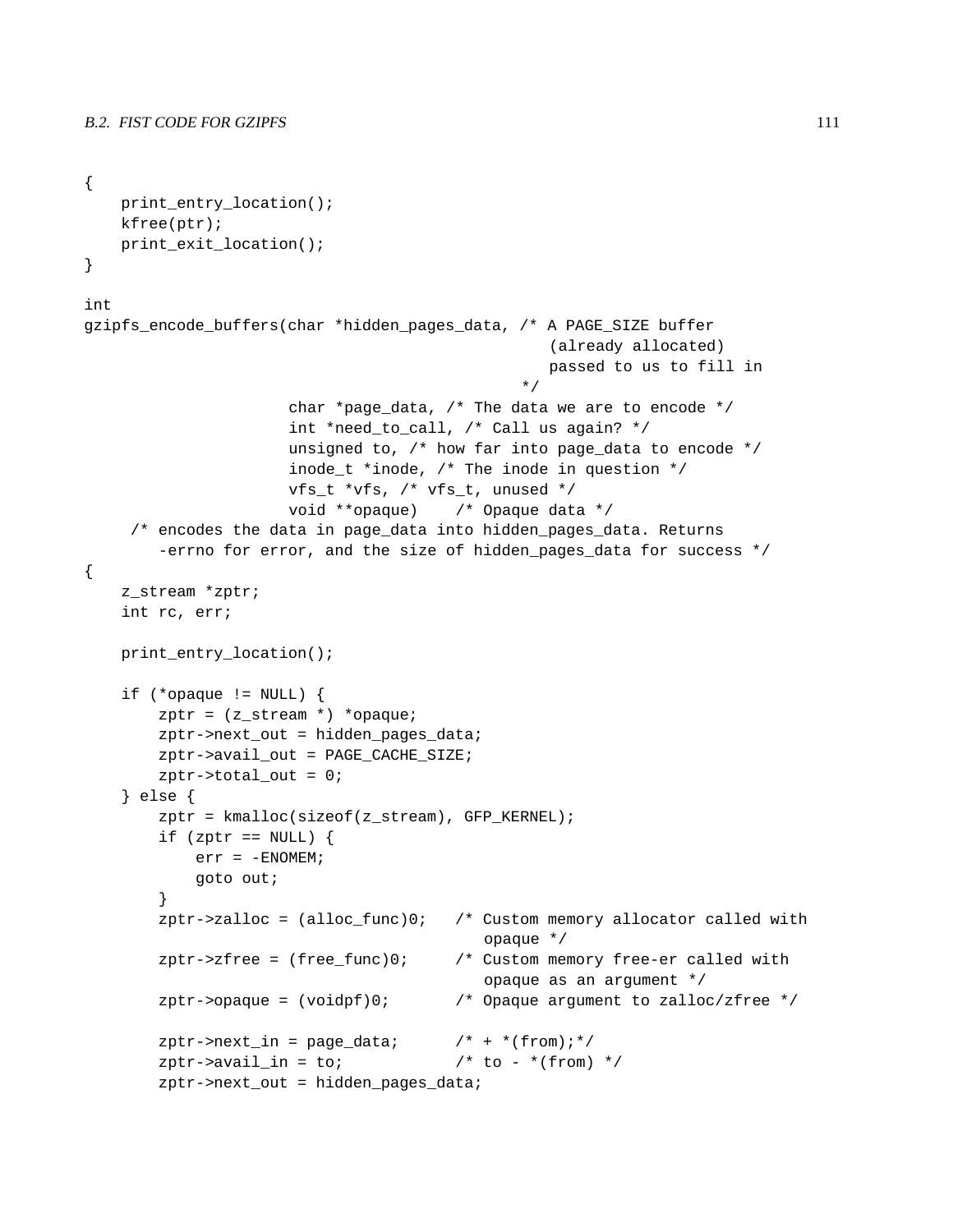```
zptr->avail_out = PAGE_CACHE_SIZE;
       /*
        * First arg is a stream object
        * Second arg is compression level (0-9)
        */
       rc = deflateInit(zptr, GZIPFS_DEFLATE_LEVEL);
       if (rc != Z_OK ) {
          printk("inflateInit error %d: Abort\n",rc);
           /* This is bad. Lack of memory is the usual cause */
           err = -ENOMEM;goto out;
       }
       while ((zptr->avail_out > 0) &&
              (zptr->avail_in > 0)) { /* While we're not finished */
           rc = deflate(zptr, Z_FULL_FLUSH); /* Do a deflate */
           if ((rc != Z_OK) && (rc != Z_STREAM_END)) {
               printk("Compression error! rc=%d\n",rc);
               err = -EIO;goto out;
           }
       }
   }
  rc = deflate(zptr, Z_FINISH);
  if (rc = = Z_STREAM_END) {
      deflateEnd(zptr);
      kfree(zptr);
       *need_to_call = 0;} else if (rc == Z_BUF_ERROR || rc == Z_OK) {
       *opaque = zptr;
   } else
      printk("encode_buffers error: rc=%d\n", rc);
  err = zptr->total_out; /* Return encoded bytes */
out:
  print_exit_status(err);
  return(err);
```
int

}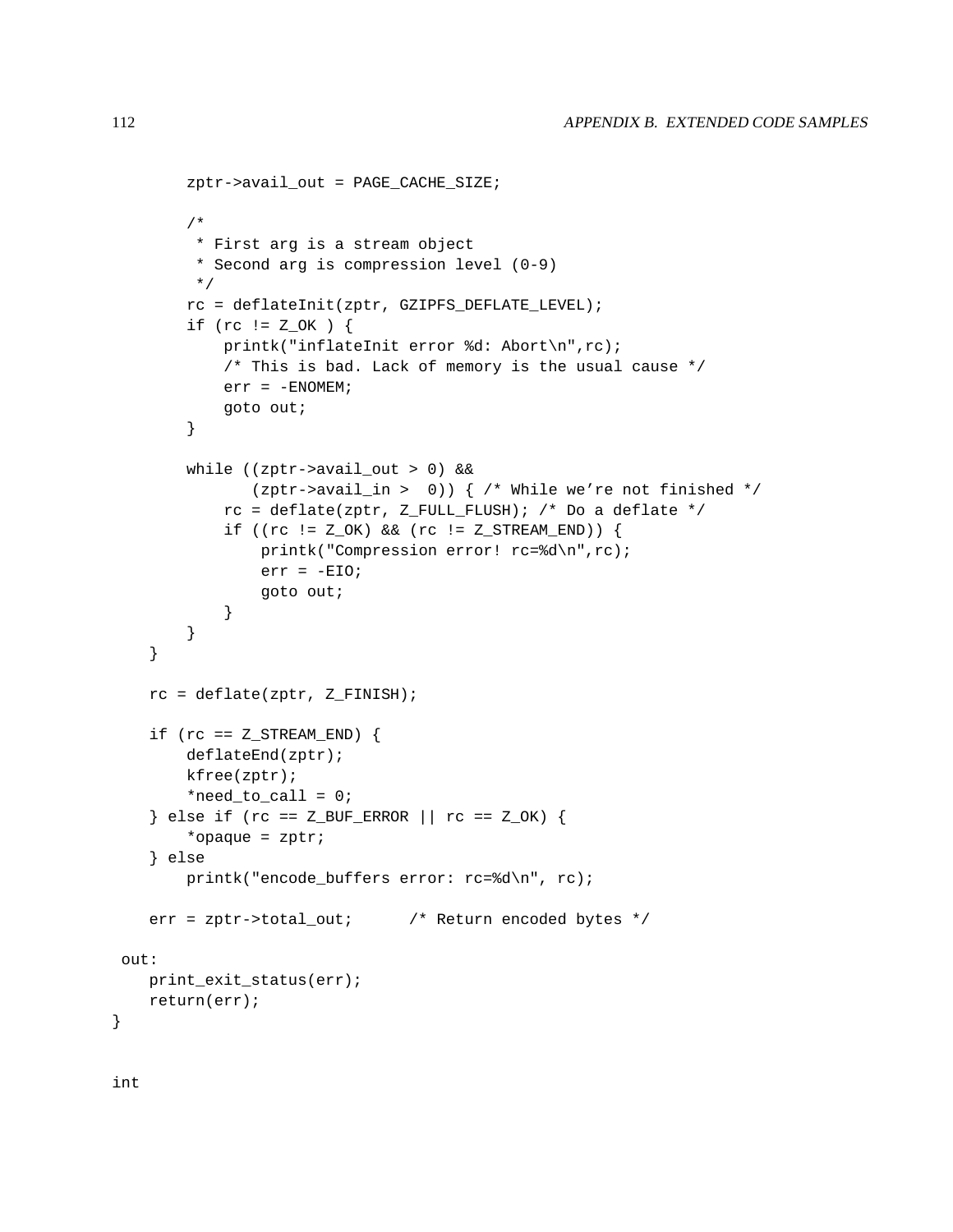```
gzipfs_decode_buffers(int num_hidden_pages, /* The number of pages in
                                               hidden_pages_data */
                      char **hidden_pages_data, /* An array of pages
                                                   containing encoded
                                                   data */
                      char *page_data, /* A pre-allocated PAGE_SIZE
                                         buffer to write the decoded
                                          data to */
                     vnode_t *vnode, /* The vnode of the file in
                                          question, unused */
                     vfs_t *vfs, /* vfs_t, unused */
                     void *opaque) /* opaque data filled in by
                                              wrapfs_Sca_count_pages,
                                              containing an int, the
                                              starting offset within the
                                              first page of hidden_pages_data
                                              of the encoded page we want
                                           */
     /* Returns -errno for error, or the number of bytes decoded on success
        (Should usually return PAGE_SIZE bytes) */
{
    z_stream stream; /* Decompression stream obj */
   int i, offset, rc;
    int err = 0;
   print_entry_location();
    stream.zalloc = (alloc_func)0; /* Custom memory allocator called with
                                     stream.opaque */
    stream.zfree = (free_func)0; /* Custom memory free-er called with
                                    stream.opaque as an argument */
    stream.opaque = (voidpf)0; /* Opaque argument to zalloc/zfree */
   offset = (int)opaque; /* This is filled in with the starting
                                   offset in wrapfs_count_hidden_pages */
    stream.next_in = hidden_pages_data[0] + offset; /* start offset bytes
                                                       into page 0. */
    stream.avail in = PAGE CACHE SIZE - offset;
    stream.next_out = page_data; /* Set the output buffer to what we were
                                   passed */
    stream.avail out = PAGE CACHE SIZE;
    fist dprint(6, "next in = 0x<sup>2</sup>x\n", stream.next in);
    fist_dprint(6, "avail_in = 0x*x\n", stream.avail_in);
```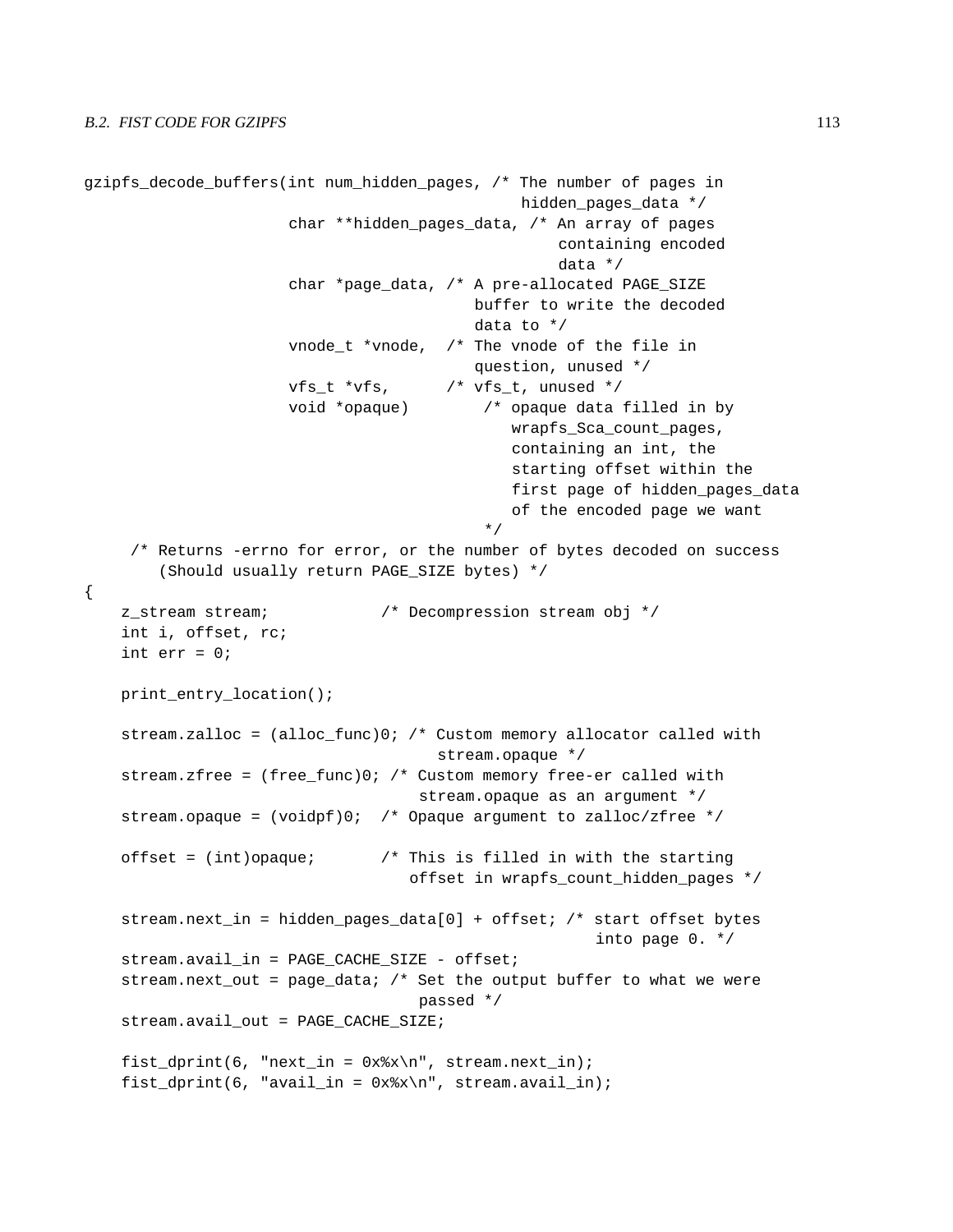```
first\_dprint(6, "next\_out = 0x*x\n", stream.next\_out);fist_dprint(6, "avail_out = 0x%x\n", stream.avail_out);
rc = inflateInit(\&stream); /* Initialize the decompression stream */
if (rc != Z_OK) {
    printk("inflateInit error %d: Abort\n",rc);
    /* This is bad. Lack of memory is the usual cause */
    err = -ENOMEM;goto out;
}
fist_dprint(8, "Page 0: %02x%02x%02x%02x\n",
            (u8)hidden_pages_data[0][0],
            (u8)hidden_pages_data[0][1],
            (u8)hidden_pages_data[0][2],
            (u8)hidden pages data[0][3]);
rc = inflate(Kstream, Z_NO_FLUSH); /* Inflate some data */
/* If there was more than one page in hidden_pages_data, we go here */
for (i = 1; i < num_hidden_pages; i++) { /* Step over each encoded page */
    fist_dprint(6, "Crossed a page boundary (\frac{d}{d})\n\cdot rc;
    fist_dprint(8, "Page %d: %02x%02x%02x%02x\n", i,
                (u8)hidden_pages_data[i][0],
                (u8)hidden_pages_data[i][1],
                (u8)hidden_pages_data[i][2],
                (u8)hidden_pages_data[i][3]);
    if (rc == Z_STREAM_END) { /* We've finished early? Bug? */
        printk("gzipfs: Premature end of compressed data!\n");
        err = stream.total out;
        goto out;
    } else if (rc = = Z_0K) { /* Normal case, successful inflation,
                                need more input data */
        stream.next_in = hidden_pages_data[i];
        stream.avail_in = PAGE_CACHE_SIZE; /* This is a lie for the last
                                               page, but zlib is smart
                                               enough to figure it out. */
        fist_dprint(6, "***next_in = 0x*x\n", stream.next_in);
        fist dprint(6, "***avail in = 0x*x\n", stream.avail in);
        first\_dprint(6, "***next\_out = 0x*x\n", stream.next\_out);fist_dprint(6, "***avail_out = 0x%x\n", stream.avail_out);
        rc = inflate(\&stream, Z_FULL_FLUSH); /* Inflate some data */
        /* If, after this inflate, there is no space left, and
```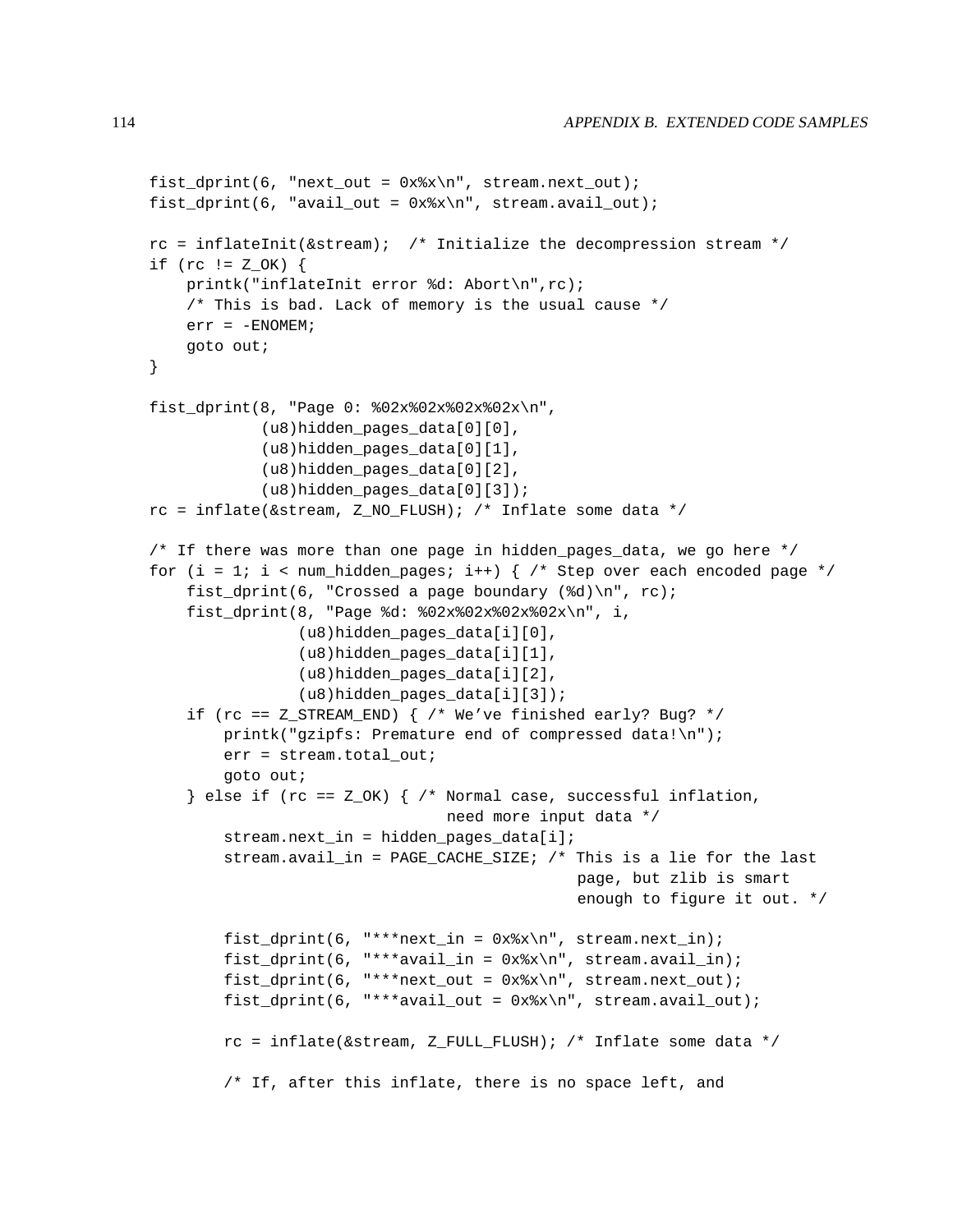```
we are not finished, bomb out */
           if (rc = = Z_BUF_RROR) {
               printk("Data contains more than %ld bytes\n",stream.total_out);
               printk("%ld written out, %d left to decode %ld decoded(%d)\n",
                       stream.total_out, stream.avail_in,stream.total_in,rc);
               err = -EIO;goto out;
            }
       } else { /* Error condition! */
           printk("zlib error %d\n", rc);
           err = -EIO;goto out;
       }
   }
   err = stream.total_out; /* Return the number of bytes we decoded */
   /* We finished out input data without getting an end-of-stream */
   if (rc != Z_STREAM_END && stream.avail_in > 0)
       printk("Finished loop without reaching end of chunk(%d)\n",rc);
out:
   inflateEnd(&stream); /* Close the stream object */
   print_exit_status(err);
   return(err);
/*
* Local variables:
* c-basic-offset: 4
* End:
*/
```
## **B.3 FiST Code for UUencodefs**

Below we include the full FiST code to UUencodefs, which we described in Section 8.5.

```
%{
#include "fist.h"
%}
debug off;
filter sca;
filter data;
add_mk uuencodefs.mk;
%
```
}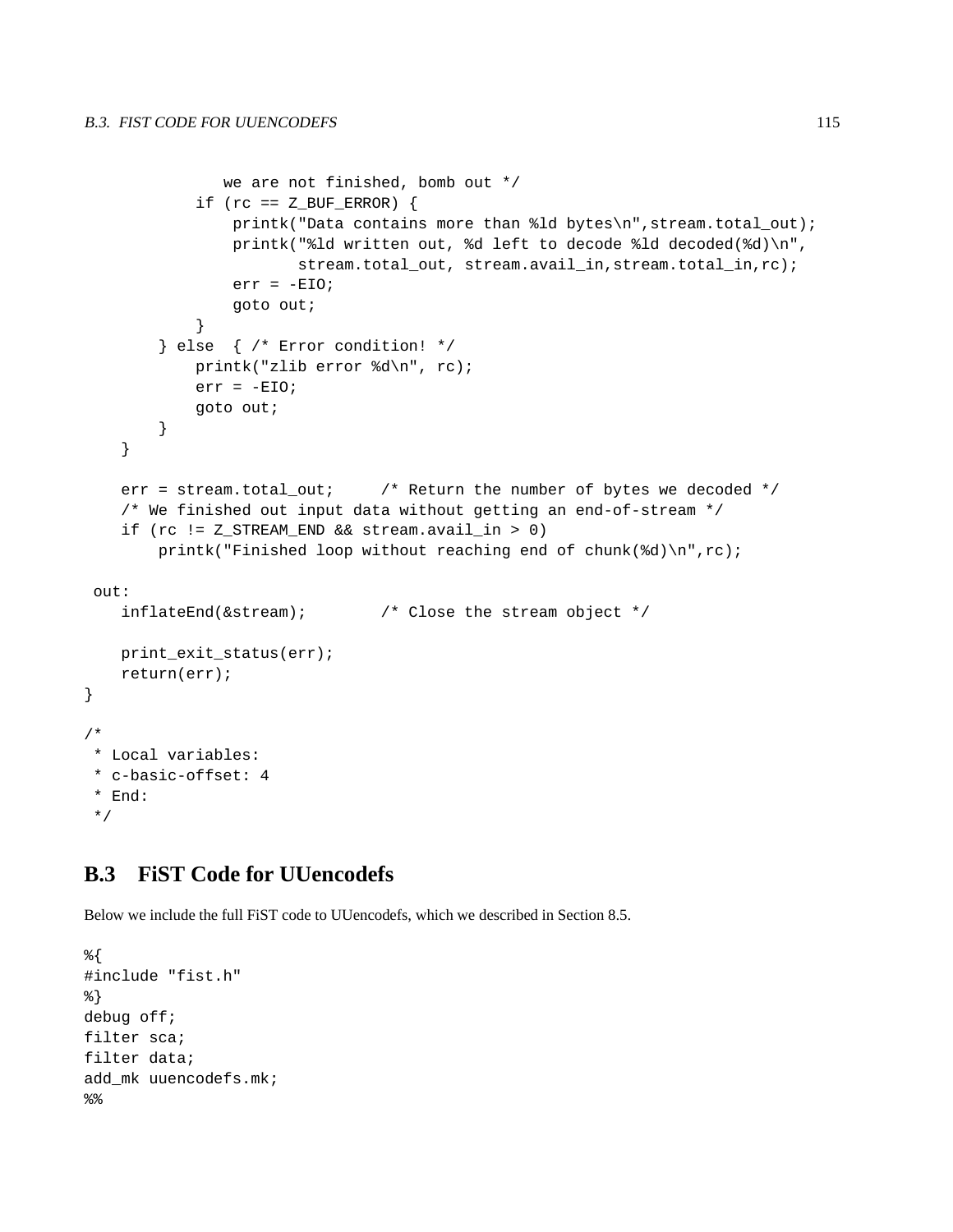```
%
```

```
int
uuencodefs_encode_buffers(char *hidden_pages_data, /* A PAGE_SIZE buffer
      (already allocated)
      passed to us to fill in
   */
  char *page_data, /* The data we are to encode */
  int *need_to_call, /* Call us again? */
  unsigned to, /* from + no. bytes to write */
  inode_t *inode, /* The inode in question */
  vfs_t *vfs, /* vfs_t ??? unused */
  void **opaque) /* Opaque data */
     /* encodes the data in page_data into hidden_pages_data. Returns
-errno for error, and the size of hidden_pages_data for success */
{
    int in_bytes_left;
    int out_bytes_left = PAGE_CACHE_SIZE;
    int startpt;
    unsigned char A, B, C;
    int bytes_written = 0;
   print_entry_location();
    startpt = (int)*opaque;
    in_bytes_left = to - startpt;
    while ((in_bytes_left > 0) && (out_bytes_left >= 4)) {
ASSERT(startpt < PAGE_CACHE_SIZE);
A = page_data[startpt];
switch(in_bytes_left) {
case 1:
   B = 0;C = 0;in_bytes_left--;
    startpt += 1;break;
case 2:
    B = page\_data[startpt + 1];C = 0;startpt += 2;in_bytes_left -= 2;
```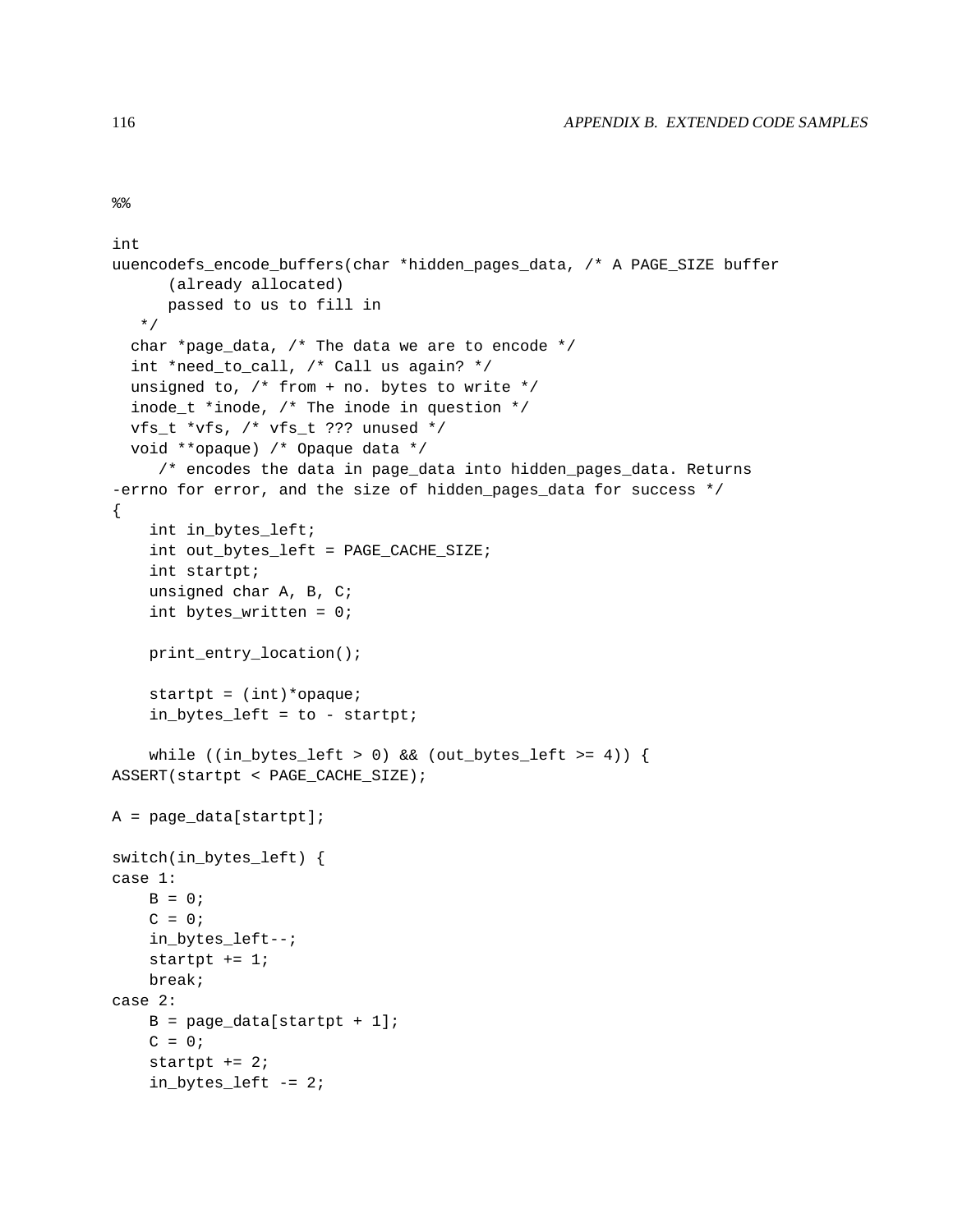```
break;
default:
    B = page_data[startpt + 1];C = page_data[startpt + 2];startpt += 3;in_bytes_left -= 3;
   break;
}
hidden_pages_data[bytes_written] = 0x20 + ((A >> 2) & (0x3F);
out_bytes_left--; bytes_written++;
ASSERT(bytes_written < PAGE_CACHE_SIZE);
hidden_pages_data[bytes_written] = 0x20 +
    (( (A \le 4) | ((B \ge 4) \& 0xF)) \& 0x3F);out_bytes_left--; bytes_written++;
ASSERT(bytes_written < PAGE_CACHE_SIZE);
hidden_pages_data[bytes_written] = 0x20 +
    (( (B << 2) ) ((C >> 6) & 0x3)) & (0x3F);out_bytes_left--; bytes_written++;
ASSERT(bytes_written < PAGE_CACHE_SIZE);
hidden_pages_data[bytes_written] = 0x20 + ((C) & 0x3F);
out_bytes_left--; bytes_written++;
ASSERT(bytes_written <= PAGE_CACHE_SIZE);
    }
    if (in_bytes_left > 0)
*opaque = (void *)startpt;
    else
*need_to_call = 0;print_exit_status(bytes_written);
    return bytes_written;
}
int
uuencodefs_decode_buffers(int num_hidden_pages, /* The number of pages in
   hidden pages data */
  char **hidden_pages_data, /* An array of pages
```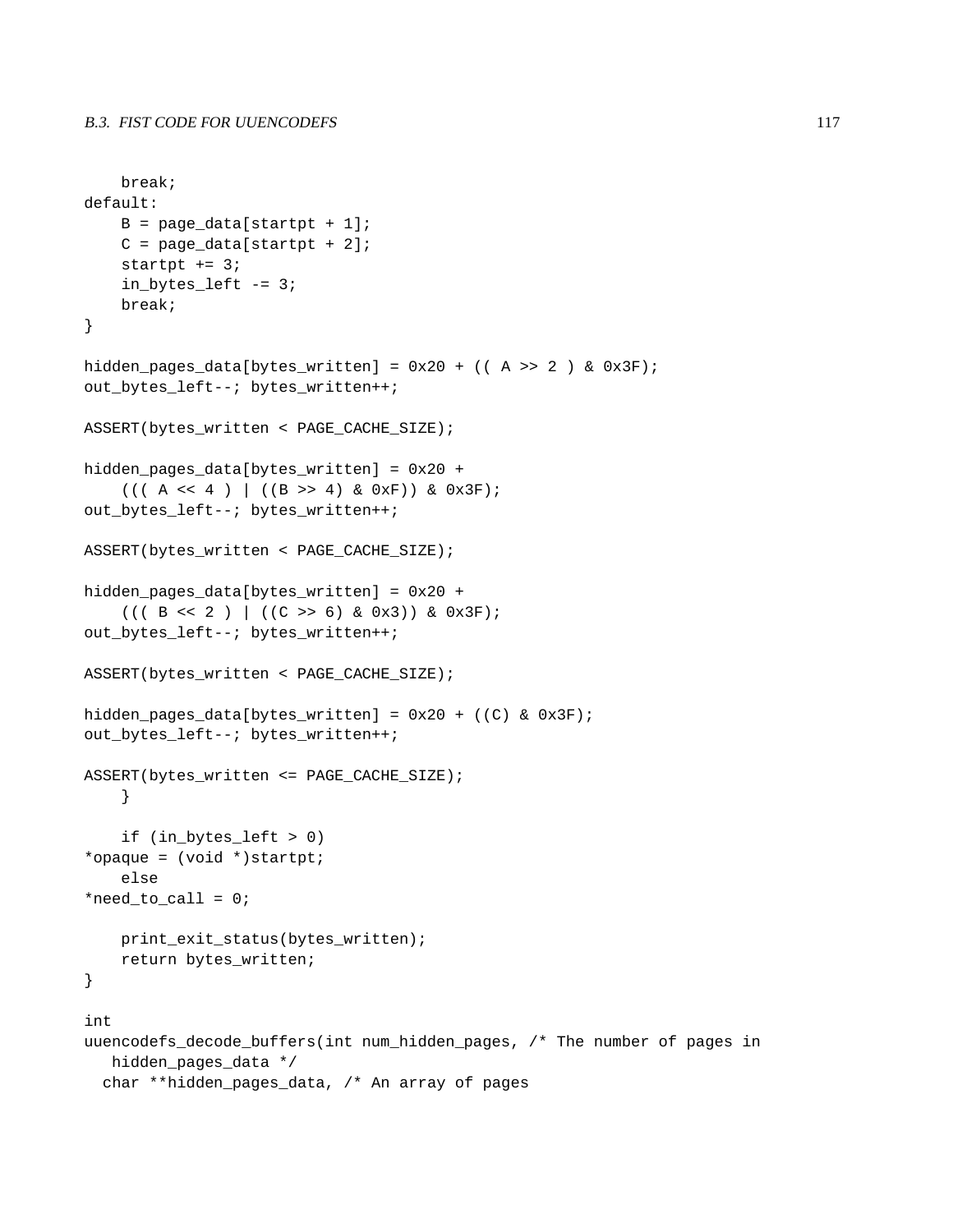```
containing encoded
       data */
  char *page_data, /* A pre-allocated PAGE_SIZE
      buffer to write the decoded
      data to */
  inode_t *inode, /* The inode of the file in
      question */
  vfs_t *vfs, \sqrt{\prime} vfs_t, unused */
  void *opaque) /* opaque data filled in by
      wrapfs_Sca_count_pages,
      containing an int, the
      starting offset within the
      first page of hidden_pages_data
      of the encoded page we want
   */
     /* Returns -errno for error, or the number of bytes decoded on success
(Should usually return PAGE_SIZE bytes) */
{
    int i;
    int startpt = (int)opaque;
    int bytes_left = PAGE_CACHE_SIZE;
    unsigned char *ptr;
    unsigned char A,B,C,D;
    int outcnt = 0;
   print_entry_location();
    for (i = 0; i < num_hidden_pages; i++) { /* Step through each page */
ptr = hidden_pages_data[i] + startpt;
bytes left = PAGE CACHE SIZE - startpt;
while(bytes_left >= 4) {
    A = ptr[0] - 0x20;B = ptr[1] - 0x20;C = ptr[2] - 0x20;D = ptr[3] - 0x20;switch (PAGE_CACHE_SIZE - outcnt) {
    case 0:
goto out;
    case 1:
page\_data[output] = (A<<2) | (B>>4);outcnt += 1;
goto out;
    case 2:
page data[outcnt] = (A<<2) | (B>>4);
page\_data[outcnt+1] = (B<<4) | (C>>2);
```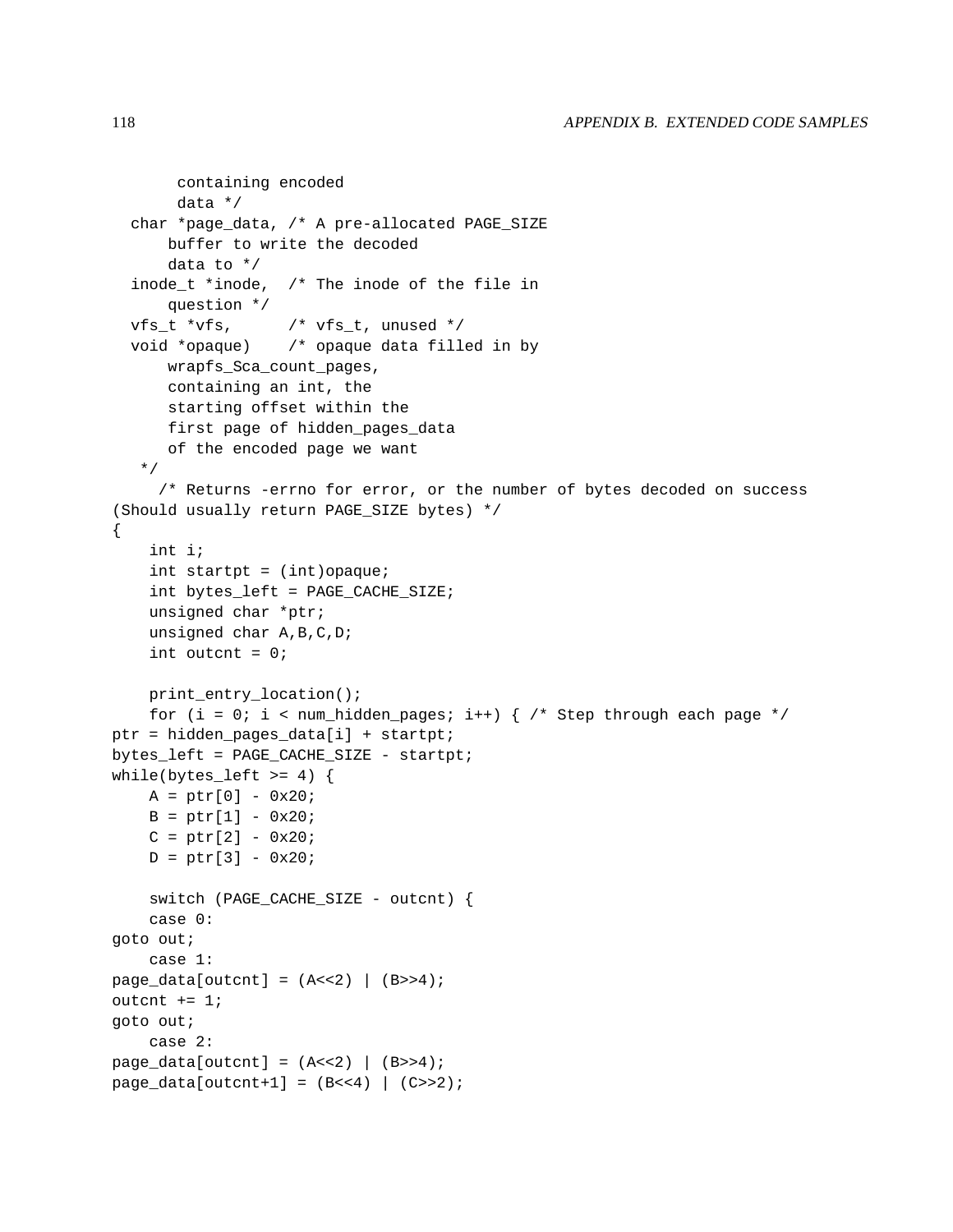```
outcnt += 2;goto out;
    default:
page\_data[output] = (A<<2) | (B>>4);page\_data[outcnt+1] = (B<<4) | (C>>2);page_data[outcnt+2] = (C<<6) | D;
    }
   ptr+=4;outcnt += 3;
   bytes_left -= 4;}
startpt = 0;
    }
 out:
    print_exit_status(outcnt);
    return(outcnt);
}
/*
 * Local variables:
 * c-basic-offset: 4
 * End:
 */
```
## **B.4 FiST Code for Copyfs**

To illustrate the simplicity in the FiST language of using size-changing file systems, we include the full FiST code for Copyfs 8.4.

```
%{
#include "fist.h"
%}
debug off;
filter sca;
filter data;
add_mk copyfs.mk;
%%int
copyfs_encode_buffers(char *hidden_pages_data, /* A PAGE_SIZE buffer
                                                   (already allocated)
```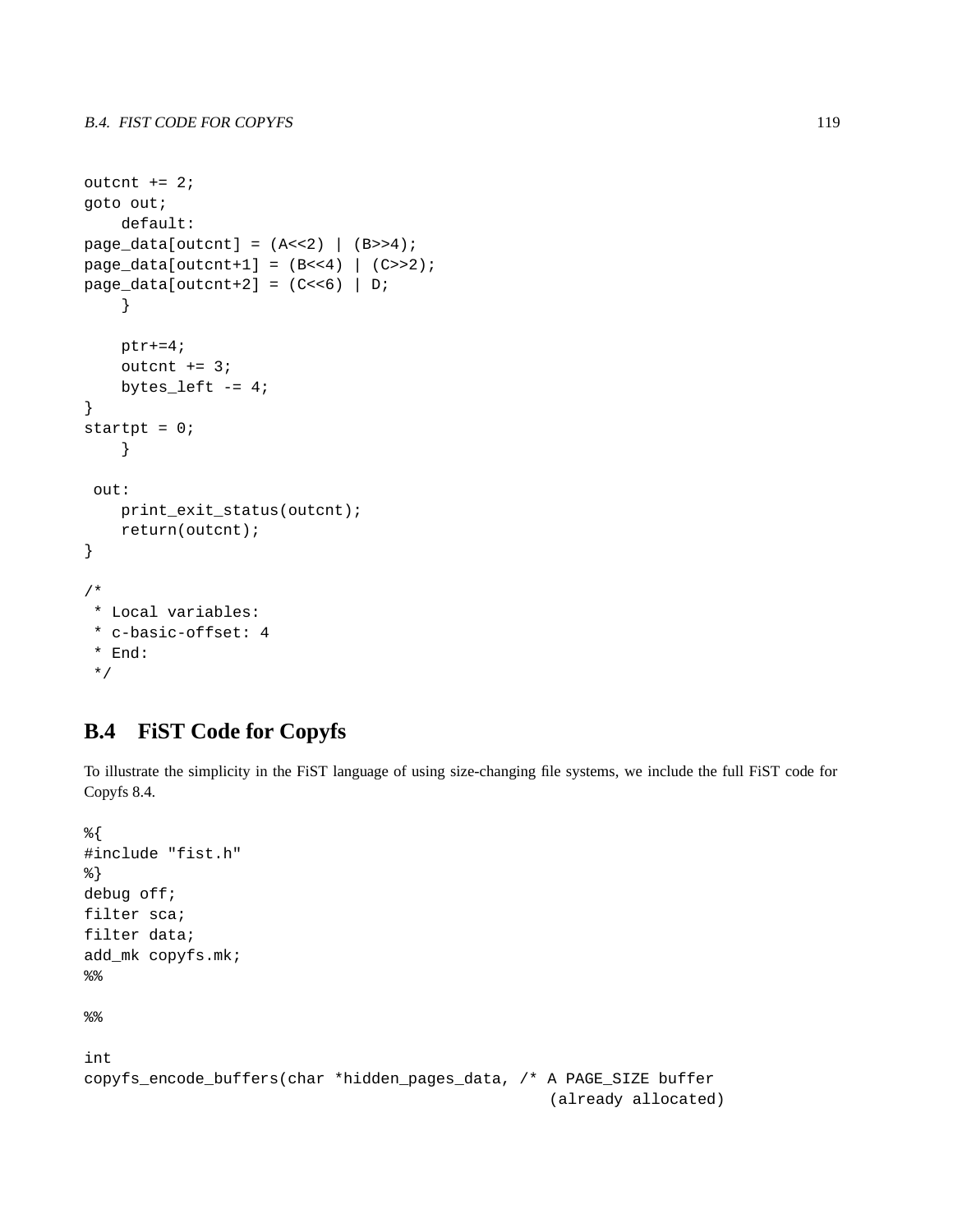```
passed to us to fill in
                                               */
                      char *page_data, /* The data we are to encode */
                      int *need_to_call,
                      unsigned to, /* how much to encode in page_data */
                      inode_t *inode, /* The inode in question */
                      vfs_t *vfs, /* vfs object */
                      void **opaque) /* Opaque data */
     /* encodes the data in page_data into hidden_pages_data. Returns
        -errno for error, and the size of hidden_pages_data for success */
{
 print_entry_location();
  fistMemCpy(hidden_pages_data, page_data, to);
  *need_to_call = 0;print_exit_status(to);
 return(to);
}
int
copyfs_decode_buffers(int num_hidden_pages, /* The number of pages in
                                               hidden_pages_data */
                      char **hidden_pages_data, /* An array of pages
                                                   containing encoded
                                                   data */
                      char *page_data, /* A pre-allocated PAGE_SIZE
                                          buffer to write the decoded
                                          data to */
                      inode t *inode, /* The inode of the file in
                                          question */
                      vfs_t *vfs, /* vfs object */
                      void *opaque) /* opaque data filled in by
                                              wrapfs_Sca_count_pages,
                                              containing an int, the
                                              starting offset within the
                                              first page of hidden_pages_data
                                              of the encoded page we want
                                           */
     /* Returns -errno for error, or the number of bytes decoded on success
        (Should usually return PAGE_SIZE bytes) */
{
  int err = 0, tmp = 0;
  if (num hidden pages != 1) {
   printk("copyfs: Too many pages! (%d)\n",num_hidden_pages);
```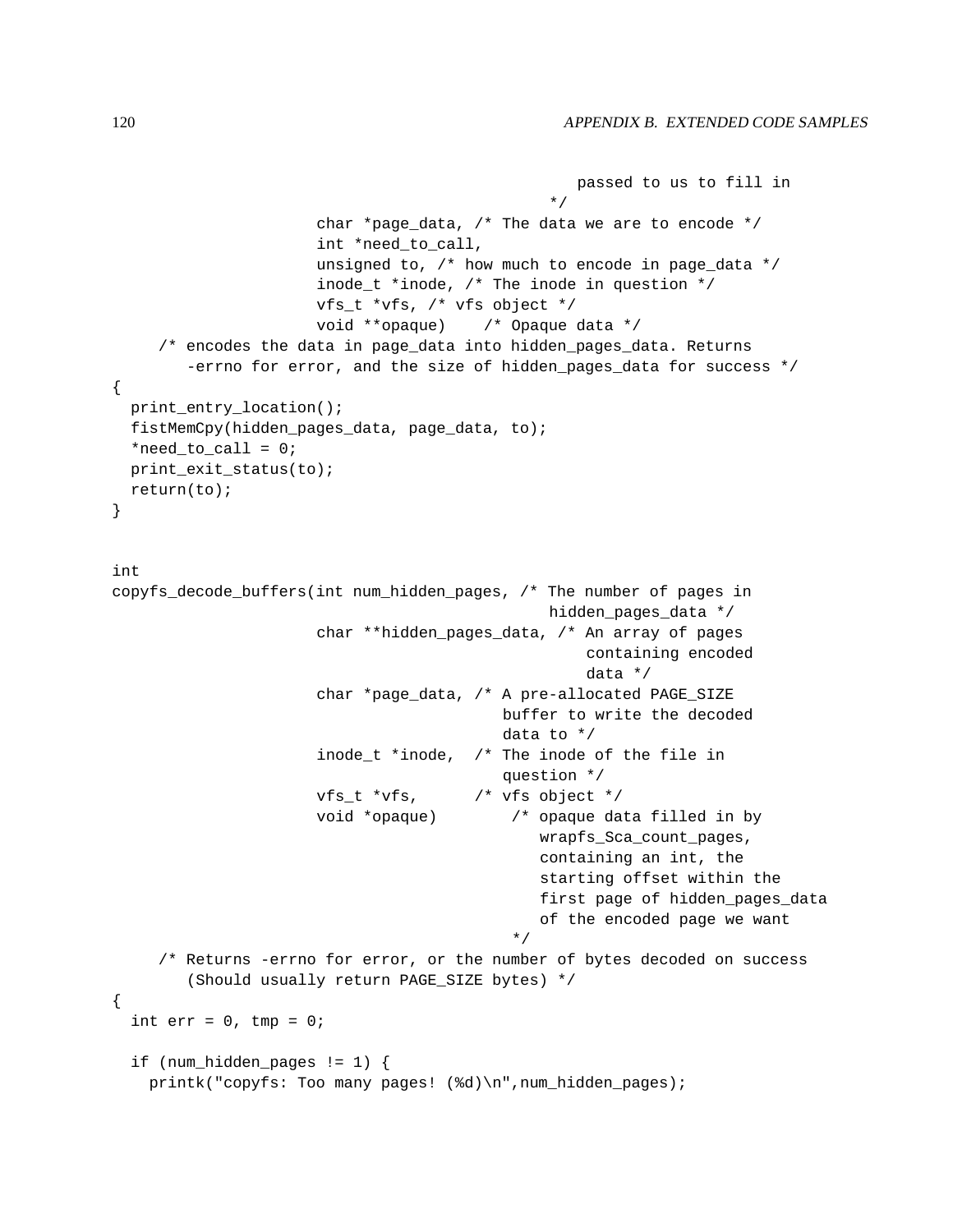```
err = -EIO;goto out;
  }
  tmp = (int) opaque;
  err = PAGE_CACHE_SIZE - tmp;
  fistMemCpy(page_data,&(hidden_pages_data[0][tmp]), err);
 out:
 print_exit_status(err);
 return(err);
}
```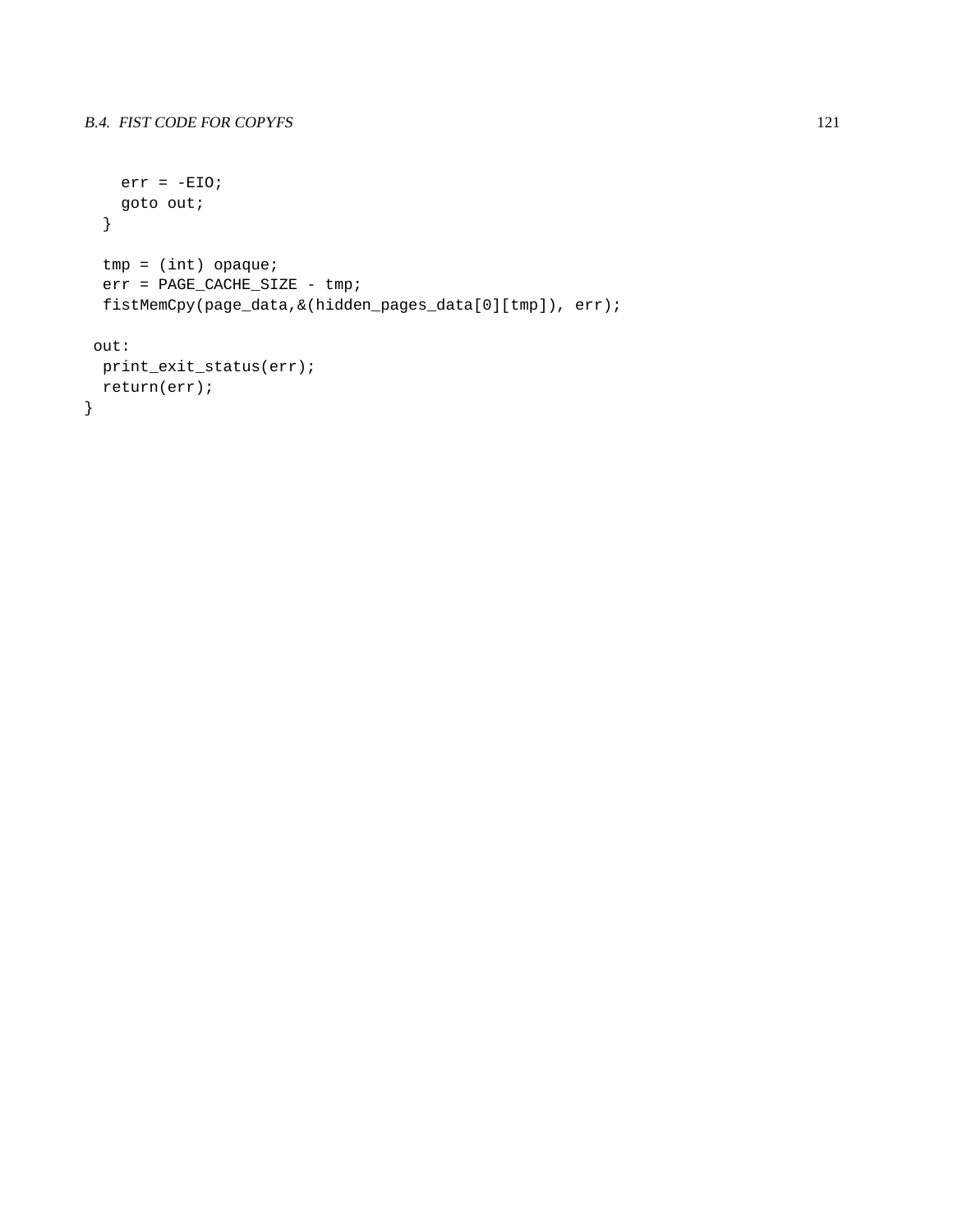## **Appendix C**

# **Vnode Interface Tutorial**

This section provides a simple introduction to the vnode interface. The information herein is gathered from pivotal papers on the subject [38, 64] and from system C header Files—specifically <sys/vfs.h> and <sys/vnode.h>. The vnode interface described herein is based on the Solaris  $2.x$  operating system. Key differences between Solaris and FreeBSD or Linux are described in Section C.6.

The two important data structures used in the vnode interface are struct vfs and struct vnode, depicted in Figures C.1 and C.5, respectively.

## **C.1** struct vfs

An instance of the vfs structure exists in a running kernel for each mounted file system. All of these instances are chained together in a singly linked list. The head of the list is a global variable called root vp, which contains the vfs for the root device. The field vfs\_next links one vfs structure to the following one in the list.

```
typedef struct vfs {
 struct vfs *vfs_next; /* next VFS in VFS list */
 struct vfsops *vfs_op; \sqrt{x} operations on VFS */
 struct vnode *vfs_vnodecovered;    /* vnode mounted on */
 u long vfs flag; / flags */u_long vfs_bsize; /* native block size */
 int vfs_fstype; /* file system type index */
 fsid_t vfs_fsid; /* file system id */
 caddr t vfs data; v^* private data \star/
 dev t vfs\ devi /* device of mounted VFS */
 u_long vfs_bcount; /* I/O count (accounting) */
 u_short vfs_nsubmounts; /* immediate sub-mount count */
 struct vfs *vfs_list; /* sync list pointer */
 struct vfs *vfs_hash; /* hash list pointer */
 kmutex_t vfs_reflock; /* mount/unmount/sync lock */
} vfs t;
```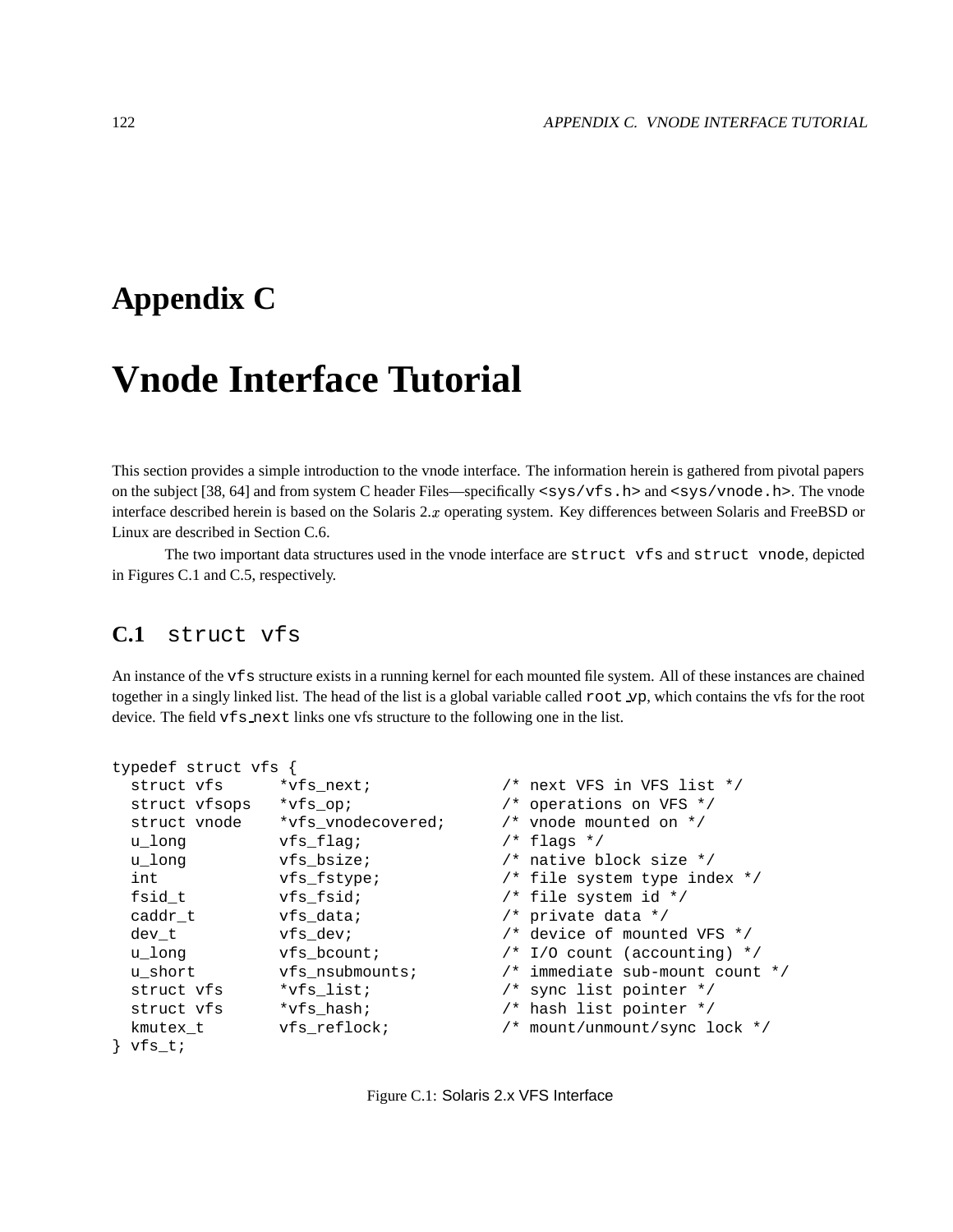The fields relevant to this proposal are as follows:

- vfs next is a pointer to the next vfs in the linked list.
- vfs op is a pointer to a function-pointer table. That is, this vfs op can hold pointers to UFS functions, NFS, PCFS, HSFS, etc. For example, if the vnode interface calls the function to mount the file system, it will call whatever subfield of struct vfsops (See Section C.2) is designated for the mount function. That is how the transition from the vnode level to a file-system–specific level is made.
- vfs vnodecovered is the vnode on which this file system is mounted (the mount point).
- vfs flag contains bit flags for characteristics such as whether this file system is mounted read-only, if the setuid/setgid bits should be turned off when exec-ing a new process, if sub-mounts are allowed, etc.
- vfs data is a pointer to opaque data specific to this vfs and the type of file system this one is. For an NFS vfs, this would be a pointer to struct mntinfo (located in <nfs/nfs clnt.h>)—a large NFS-specific structure containing such information as the NFS mount options, NFS read and write sizes, host name, attribute cache limits, whether the remote server is down or not, and more.
- vfs reflock is a mutual exclusion variable used by locking functions that need to change values of certain fields in the vfs structure.

## **C.2** struct vfsops

The vfs operations structure (struct vfsops, seen in Figure C.2) is constant for each type of file system. For every instance of a file system, the vfs field  $\sqrt{5}$  op is set to the pointer of the operations vector of the underlying file system.

```
typedef struct vfsops {
 int (*vfs mount)();
 int (*vfs_unmount)();
 int (*vfs_root)();
 int (*vfs_statvfs)();
 int (*vfs_sync)();
 int (*vfs_vget)();
 int (*vfs_mountroot)();
 int (*vfs_swapvp)();
} vfsops_t;
```
Figure C.2: Solaris 2.x VFS Operations Interface

Each field of the structure is assigned a pointer to a function that implements a particular operation for the file system in question:

- vfs mount is the function to mount a file system on a particular vnode. It is responsible for initializing data structures, and filling in the vfs structure with all the relevant information (such as the vfs data field).
- vfs unmount is the function to release this file system, or unmount it. It is the one, for example, responsible for detecting that a file system has still opened resources that cannot be released, and for returning an *errno* code that results in the user process getting a "device busy" error.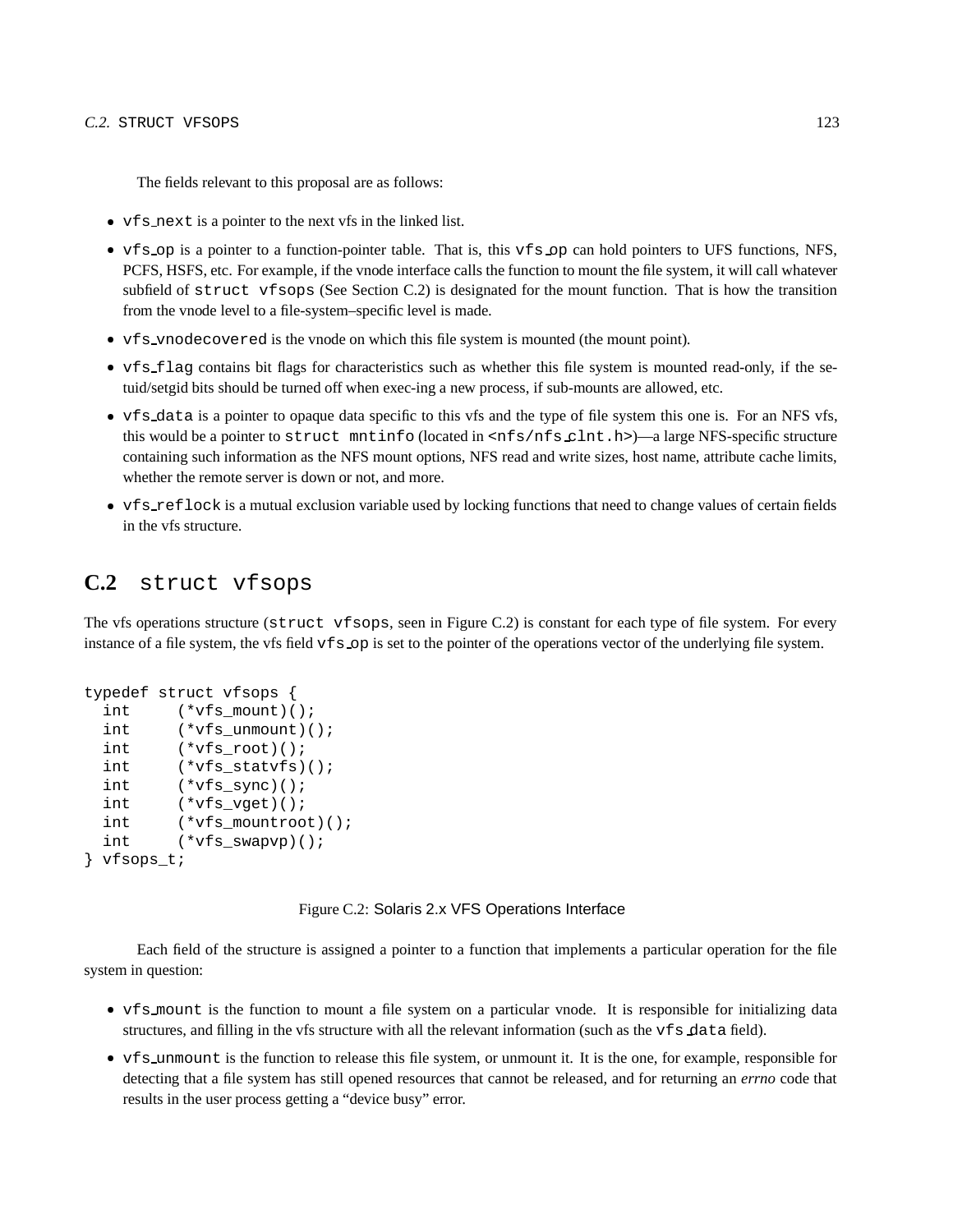- vfs root will return the root vnode of this file system. Each file system has a root vnode from which traversal to all other vnodes in the file system is enabled. This vnode usually is hand crafted (via kernel malloc) and not created as part of the standard ways of creating new vnodes (i.e. vn lookup).
- vfs statvfs is used by programs such df to return the resource usage status of this file system (number of used/free blocks/inodes).
- vfs\_sync is called successively in every file system when the sync(2) system call is invoked, to flush in-memory buffers onto persistent media.
- vfs\_vget turns a unique file identifier fid for a vnode into the vnode representing this file. This call works in conjunction with the vnode operation vop fid, described in Appendix section C.4.
- vfs mountroot is used to mount this file system as the root (first) file system on this host. It is different from vfs mount because it is the first one, and therefore many resourcessuch as root vp do not yet exist. Thisfunction has to manually create and initialize all of these resources.
- vfs\_swapvp returns a vnode specific to a particular device onto which the system can swap. It is used for example when adding a file as a virtual swap device via the swap  $-$ a command [70].

The VFS operations get invoked transparently via macros that dereference the operations vector's field for that operation, and pass along the vfs and the arguments it needs. Each VFS operation has a macro associated with it, located in <sys/vfs.h>. Figure C.3 shows the definitions for these macros.

```
#define VFS_MOUNT(vfsp, mvp, uap, cr) (*(vfsp)->vfs_op->vfs_mount)(vfsp, mvp, uap, cr)
#define VFS_UNMOUNT(vfsp, cr) (*(vfsp)->vfs_op->vfs_unmount)(vfsp, cr)
#define VFS_ROOT(vfsp, vpp) (*(vfsp)->vfs_op->vfs_root)(vfsp, vpp)
#define VFS_STATVFS(vfsp, sp) (*(vfsp)->vfs_op->vfs_statvfs)(vfsp, sp)
#define VFS_SYNC(vfsp, flag, cr) (*(vfsp)->vfs_op->vfs_sync)(vfsp, flag, cr)
#define VFS_VGET(vfsp, vpp, fidp) (*(vfsp)->vfs_op->vfs_vget)(vfsp, vpp, fidp)
#define VFS_MOUNTROOT(vfsp, init) (*(vfsp)->vfs_op->vfs_mountroot)(vfsp, init)
#define VFS_SWAPVP(vfsp, vpp, nm) (*(vfsp)->vfs_op->vfs_swapvp)(vfsp, vpp, nm)
```
#### Figure C.3: VFS Macros

When any piece of file-system code, that has a handle on a vfs, wants to call a vfs operation on that vfs, they simply dereference the macro, as depicted in Figure C.4.

```
int foo(const vfs_t *vfsp, vnode_t **vpp)
{
 int error;
 error = VFS_ROOT(vfsp, vpp);if (error)
    return (error);
}
```
Figure C.4: VFS Macros Usage Example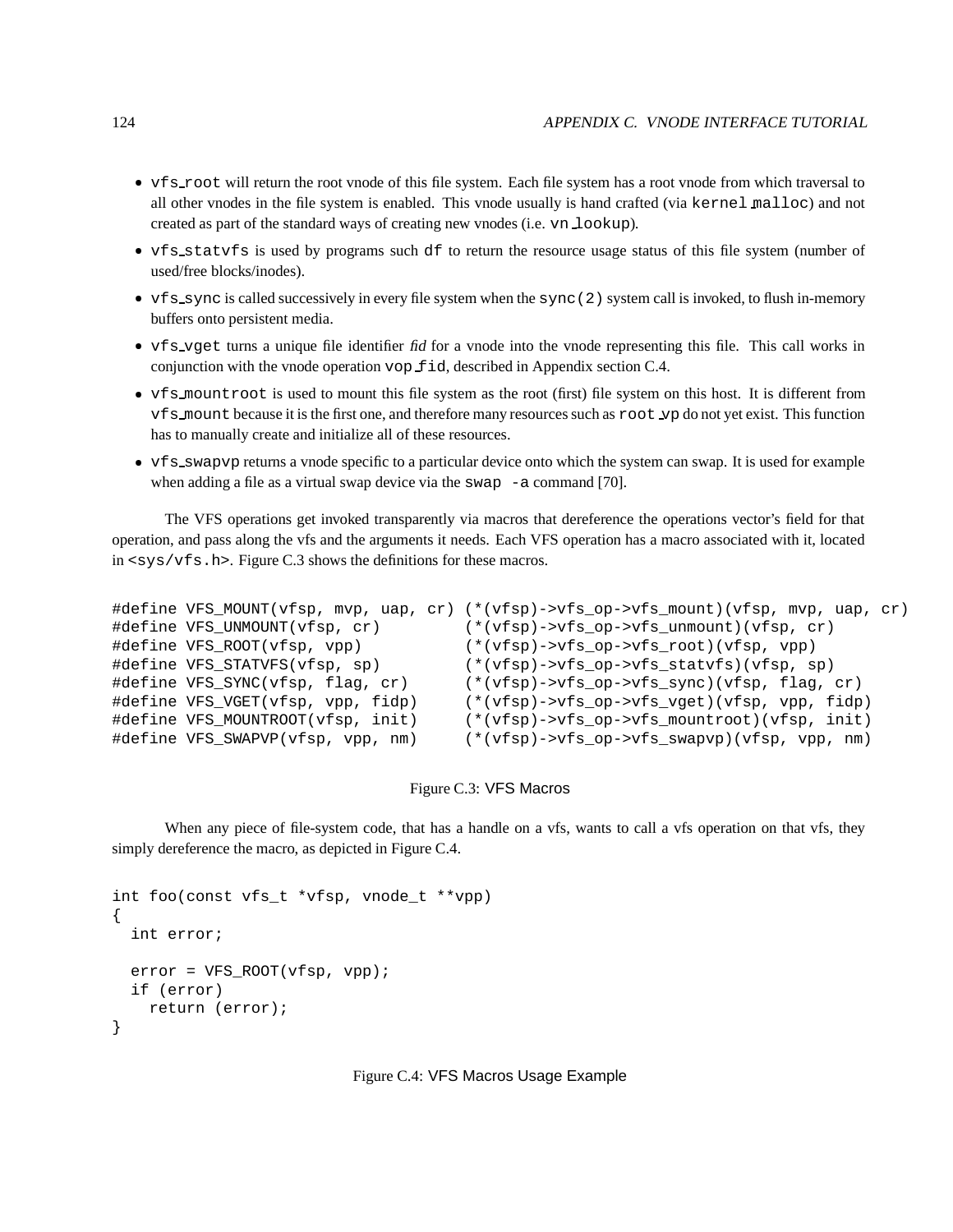## **C.3** struct vnode

An instance of struct vnode (Figure C.5) exists in a running system for every opened (in-use) file, directory, symboliclink, hard-link, block or character device, a socket, a Unix pipe, etc.

| typedef struct vnode { |                    |                                   |
|------------------------|--------------------|-----------------------------------|
| kmutex t               | v lock;            | /* protects vnode fields */       |
| u short                | v flag;            | $/*$ vnode flags (see below) */   |
| u long                 | v count;           | /* reference count */             |
| struct vfs             | *v vfsmountedhere; | $/*$ ptr to vfs mounted here $*/$ |
| struct vnodeops        | $*_{V}$ op;        | $/*$ vnode operations $*/$        |
| struct vfs             | *v vfsp;           | $/*$ ptr to containing VFS $*/$   |
| struct stdata          | *v stream;         | /* associated stream */           |
| struct page            | *v pages;          | $/*$ vnode pages list $*/$        |
| enum vtype             | v type;            | $/*$ vnode type $*/$              |
| dev t                  | v rdev;            | $/*$ device (VCHR, VBLK) */       |
| caddr t                | v data;            | /* private data for fs $*/$       |
| struct filock          | *v filocks;        | $/*$ ptr to filock list $*/$      |
| kcondvar t             | v cv;              | /* synchronize locking */         |
| vnode t;               |                    |                                   |

Figure C.5: Solaris 2.x Vnode Interface

Structure fields relevant to our work are:

- v\_lock is a mutual exclusion variable used by locking functions that need to perform changes to values of certain fields in the vnode structure.
- v\_flag contains bit flags for characteristics such as whether this vnode is the root of its file system, if it has a shared or exclusive lock, whether pages should be cached, if it is a swap device, etc.
- v count is incremented each time a new process opens the same vnode.
- v\_vfsmountedhere, if non-null, contains a pointer to the vfs that is mounted on this vnode. This vnode thus is a directory that is a mount point for a mounted file system.
- v op is a pointer to a function-pointer table. That is, this v op can hold pointers to UFS functions, NFS, PCFS, HSFS, etc. For example, if the vnode interface calls the function to open a file, it will call whatever subfield of struct vnodeops (See Section C.4) is designated for the open function. That is how the transition from the vnode level to a file-system–specific level is made.
- v\_vfsp is a pointer to the vfs that this vnode belongs to. If the value of the field v  $\vee$  f smountedhere is non-null, it is also said that  $v$  vfsp is the parent file system of the one mounted here.
- v type is used to distinguish between a regular file, a directory, a symbolic link, a block/character device, a socket, a Unix pipe (fifo), etc.
- v data is a pointer to opaque data specific to this vnode. For an NFS vfs, this might be a pointer to struct rnode (located in <nfs/rnode.h>)—a remote file system-specific structure containing such information as the file-handle, owner, user credentials, file size (from the client's view), and more.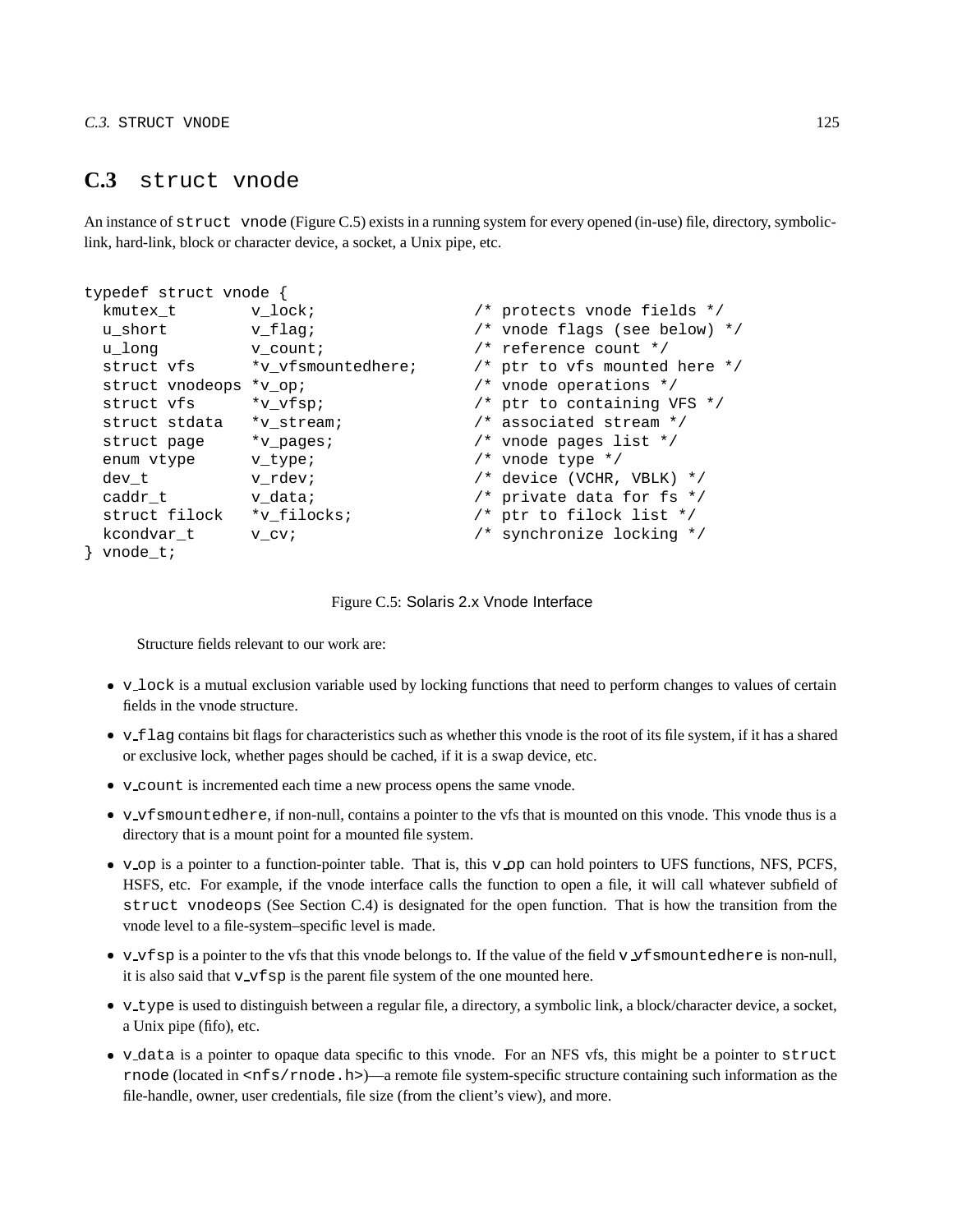## **C.4** struct vnodeops

An instance of the vnode operations structure (struct vnodeops, listed in Figure C.6) exists for each different type of file system. For each vnode, the vnode field v op is set to the pointer of the operations vector of the underlying file system.

|      | typedef struct vnodeops { |                |                        |
|------|---------------------------|----------------|------------------------|
| int  | $(*vop\_open)()$          | int            | $(*vop_fid)():$        |
| int  | $(*vop\_close)()$         | void           | $(*vop_rwlock)($       |
| int  | $(*vop\_read)()$ ;        | void           | $(*vop_rwunlock)()$    |
| int  | $(*vop_write)()$          | int            | $(*vop\_seek)()$       |
| int  | $(*vop\_ioctl)()$         | int            | $(*vop_{ump})($        |
| int  | $(*vop_setfl)()$ ;        | int            | $(*vop_frdock)()$      |
| int  | $(*vop_getattr)()$        | int            | $(*vop\_space)()$      |
| int  | $(*vop setattr)()$        | int            | $(*vop realvp)():$     |
| int  | $(*vop_access)()$         | int            | $(*vop_getpage)()$     |
| int  | $(*vop\_lookup)()$        | int            | $(*vop\_putpage)()$    |
| int  | $(*vop_create)()$         | int            | $(*vop_map)($          |
| int  | $(*vop\_remove)()$        | int            | $(*vop\_addmap)()$     |
| int  | $(*vop\_link)()$          | int            | $(*vop\_delmap)()$     |
| int  | $(*vop_r$ rename $)()$ ;  | int            | $(*vop\_pol1)($        |
| int  | $(*vop_mkdir)()$          | int            | $(*vop\_dump)()$ ;     |
| int  | $(*vop_rmdir)()$          | int            | $(*vop\_pathconf)()$   |
| int  | $(*vop_readdir)()$        | int            | $(*vop\_pageio)()$     |
| int  | $(*vop_symlink)()$        | int            | $(*vop\_dumpctl)()$    |
| int  | $(*vop\_readlink)()$      | void           | $(*vop\_dispose)()$    |
| int  | $(*vop_fsymc)$ ();        | int            | $(*vop_setsecattr)()$  |
| void | $(*vop inactive)()$       | int            | $(*vop$ qetsecattr)(); |
|      |                           | $v$ nodeops_t; |                        |

Figure C.6: Solaris 2.x Vnode Operations Interface

Each field of the structure is assigned a pointer to a function that implements a particular operation on the file system in question:

- vop open opens the requested file and returns a new vnode for it.
- vop close closes a file.
- vop read reads data from the opened file.
- vop write writes data to the file.
- vop ioctl performs miscellaneous I/O control operations on the file, such as setting non-blocking I/O access.
- vop setfl is used to set arbitrary file flags.
- vop getattr gets the attributes of a file, such as the mode bits, user and group ownership, etc.
- vop setattr sets the attributes of a file.
- vop access checks to see if a particular user, given the user's credentials, is allowed to access a file.
- vop lookup looks up a directory for a file name. If found, a new vnode is returned.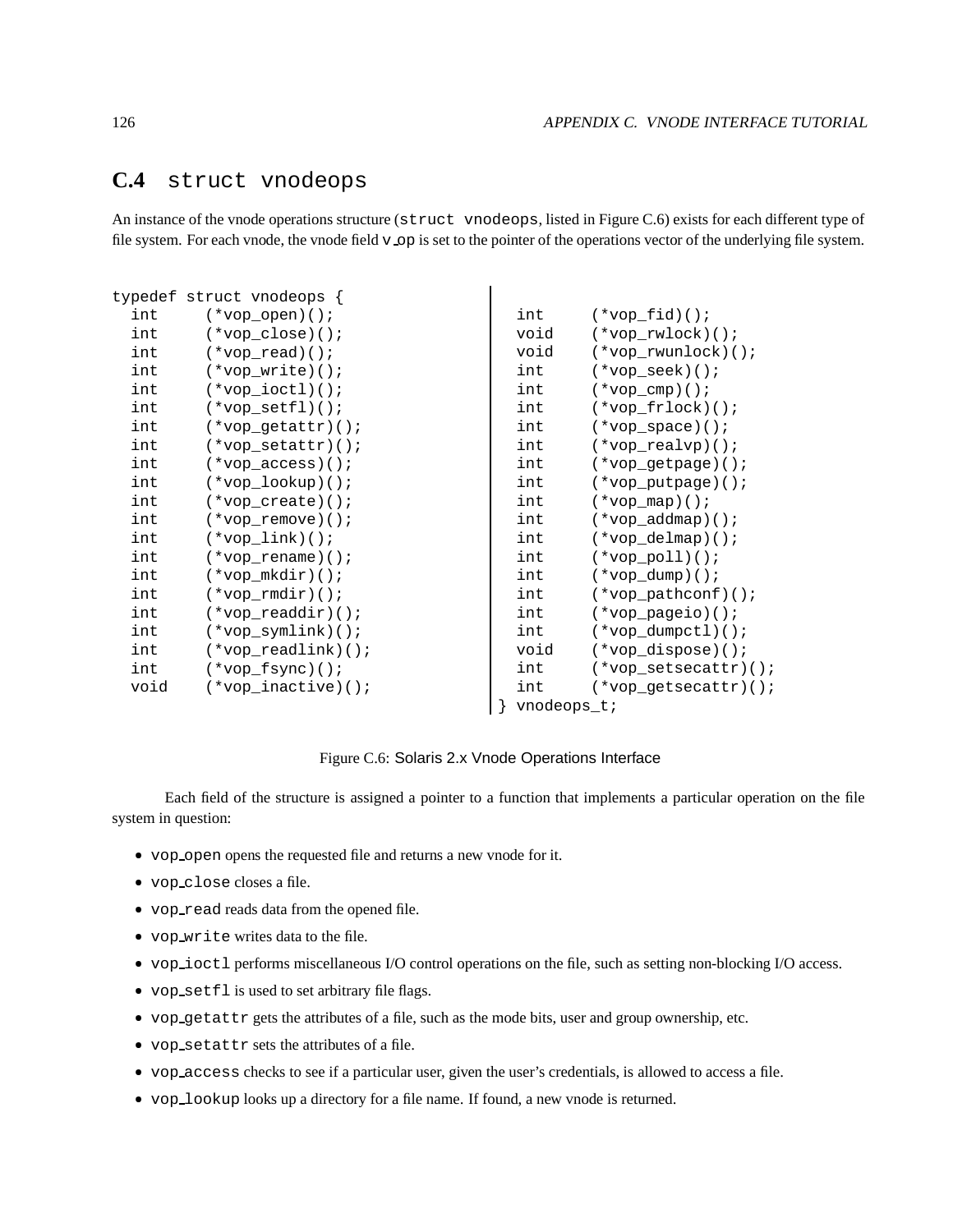#### C.4. STRUCT VNODEOPS 127

- vop create creates a new file.
- vop remove removes a file from the file system.
- vop link makes a hard-link to an existing file.
- vop rename renames a file.
- vop mkdir makes a new directory.
- vop rmdir removes an existing directory.
- vop readdir reads a directory for entries within.
- vop symlink creates a symbolic-link to a file.
- vop readlink reads the value of a symbolic link, that is, what the link points to.
- vop fsync writes out all cached information for a file.
- vop inactive signifies to the vnode layer that this file is no longer in use, that all its references had been released, and that it can now we deallocated.
- vop fid returns a unique file identifier fid for a vnode. This call works in conjunction with the vfs operation vfs vget described in Appendix section C.2.
- vop rwlock locks a file before attempting to read from or write to it.
- vop rwunlock unlocks a file after having read from or wrote to it.
- vop seek sets the read/write head to a particular point within a file, so the next read/write call can work from that location in the file.
- vop cmp compares two vnodes and returns true/false.
- vop frlock perform file and record locking on a file.
- vop space frees any storage space associated with this file.
- vop realvp for certain file systems, returns the "real" vnode. This is useful in stackable vnodes, where a higher layer may request the real/hidden vnode underneath, so it can operate on it.
- vop getpage reads a page of a memory-mapped file.
- vop putpage writes to a page of a memory-mapped file.
- vop map maps a file into memory. See [25, 26] for more details.
- vop addmap adds more pages to a memory-mapped file.
- vop delmap removes some pages from a memory-mapped file.
- vop poll polls for events on the file. This is mostly useful when the vnode is of type "socket" or "fifo," and replaces the older vop select vnode operation. This operation is often used to implement the select(2) system call.
- vop dump dumps the state of the kernel (memory buffers, tables, variables, registers, etc.) to a given vnode, usually a swap device. This is used as the last action performed when a kernel panics and needs to save state for post-mortem recovery by tools such as crash [72].
- vop pathconf supports the POSIX path configuration standard. This call returns various configurable file or directory variables.
- vop pageio performs I/O directly on mapped pages of a file.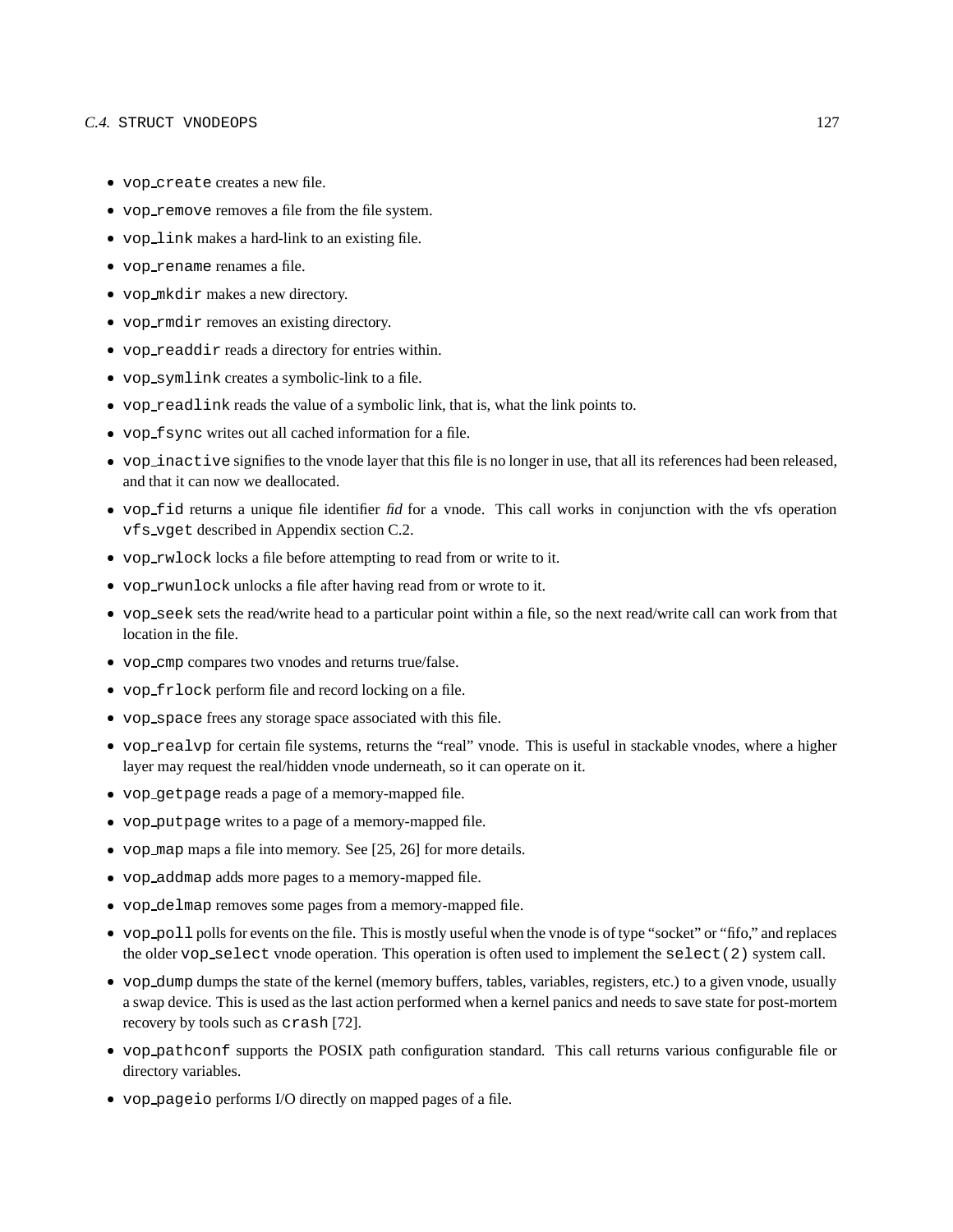- vop dumpctl works in conjunction with vop dump. It is used to prepare a file system before a dump operation by storing data structures that might otherwise get corrupted shortly after a panic had occurred, and deallocates these private dump data structures after a successful dump.
- vop dispose removes a mapped page from memory.
- vop setsecattr is used to set Access Control Lists (ACLs) on a file.
- vop getsecattr is used to retrieve the ACLs of a file.

Vnode operations get invoked transparently via macros that dereference the operations vector's field for that operation, and pass along the vnode and the arguments it needs. Each vnode operation has a macro associated with it, located in  $\langle$ sys/vnode.h>. Figure C.7 shows as an example, the definitions for some of these calls.

```
#define VOP_OPEN(vpp, mode, cr) (*(*(vpp))->v_op->vop_open)(vpp, mode, cr)
#define VOP_CLOSE(vp, f, c, o, cr) (*(vp)->v_op->vop_close)(vp, f, c, o, cr)
#define VOP_READ(vp, uiop, iof, cr) (*(vp)->v_op->vop_read)(vp, uiop, iof, cr)
#define VOP_MKDIR(dp, p, vap, vpp, cr) (*(dp)->v_op->vop_mkdir)(dp, p, vap, vpp, cr)
#define VOP_GETATTR(vp, vap, f, cr) (*(vp)->v_op->vop_getattr)(vp, vap, f, cr)
#define VOP_LOOKUP(vp, cp, vpp, pnp, f, rdir, cr) \
                           (*(vp)->v_op->vop_lookup)(vp, cp, vpp, pnp, f, rdir, cr)
#define VOP_CREATE(dvp, p, vap, ex, mode, vpp, cr) \
                         (*(dvp)->v_op->vop_create)(dvp, p, vap, ex, mode, vpp, cr)
```
#### Figure C.7: Some Vnode Macros

When any piece of file-system code, that has a handle on a vnode, wants to call a vnode operation on it, it simply dereferences the macro, as depicted in Figure C.8.

```
int foo(vnode_t *dp, char *name,
        vattr_t *vap, vnode_t **vpp, cred_t *cr)
{
 int error;
 error = VOP_MKDIR(dp, name, vap, vpp, cr);
 if (error)
   return (error);
}
```
Figure C.8: Vnode Macros Usage Example

## **C.5 How It All Fits**

To see how it all fits in, the following example depicts what happens when a remote (NFS) file system is mounted onto a local (UFS) file system, and the sequence of operations that a user-level process goes through to satisfy a simple read of a file on the mounted file system.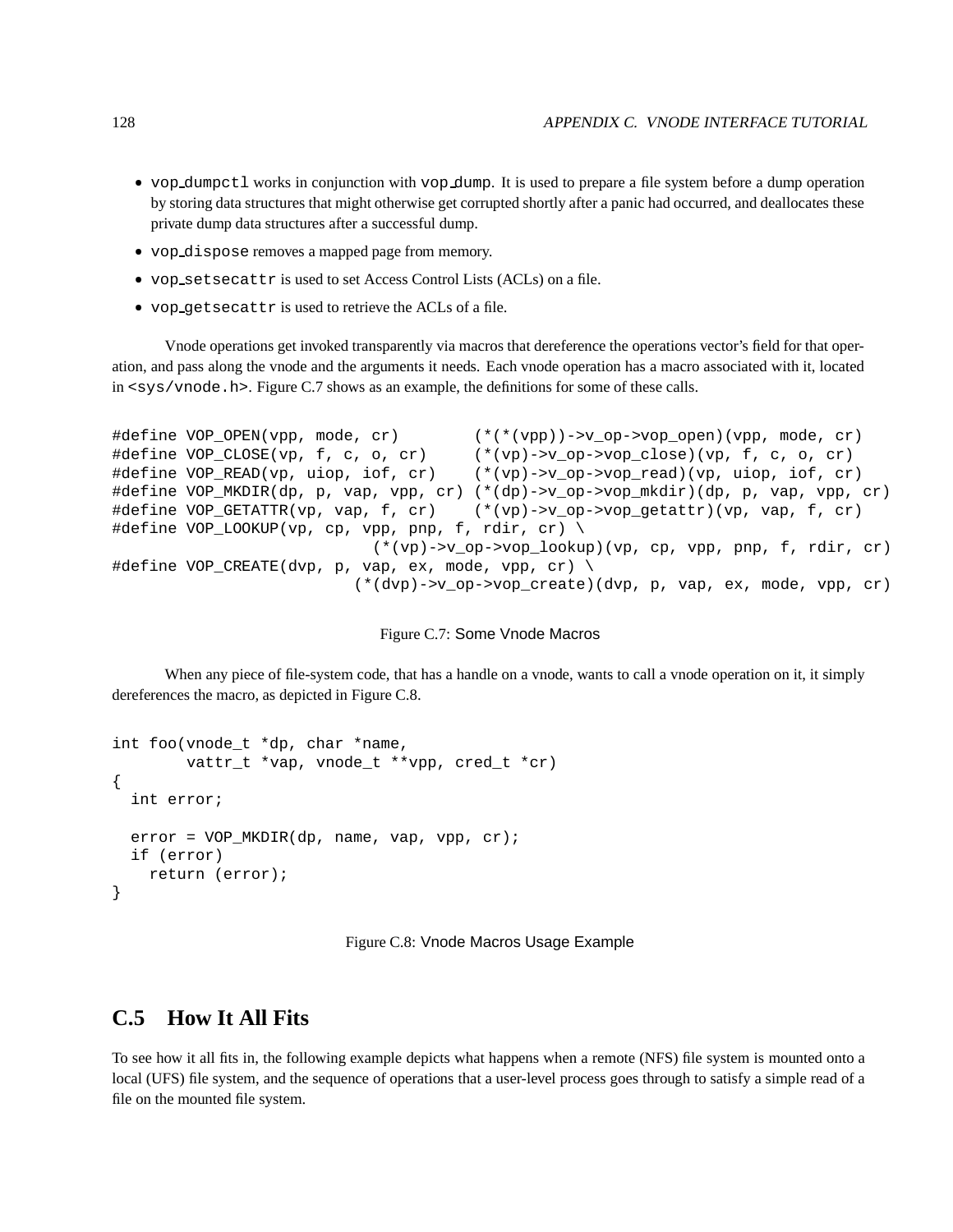## **C.5.1 Mounting**

Consider first the two file systems X and Y, depicted in Figure C.9. In this figure, the numbers near the node names represent the file/inode/vnode numbers of that file or directory within that particular file system. For example "X5" refers to the vnode of the directory /usr/local on file system X.



Figure C.9: File-System Z as Y mounted on X

Let's also assume that X is a UFS (local) file system, and that Y is the /usr file system available on a remote file server named "titan." We wish to perform the following NFS mount action:  $\lceil \text{mount} \rceil$  titan:/usr /usr

The in-kernel actions that proceed, assuming that all export and mount permissions are successful, are the following:

- 1. A new vfs is created and is passed on to nfs mount.
- 2. nfs mount fills in the new vfs structure with the vfs operations structure for NFS, and sets the v *x* f smountedhere of the vnode X2 to this new vfs.
- 3. nfs mount also creates a new vnode to serve as the root vnode of the Y file system as mounted on X. It stores this vnode in the v data field of the new vfs structure.

## **C.5.2 Path Traversal**

Figure C.9 also shows the new structure of file system X, after Y had been mounted, as file system Z.

The sequence of in-kernel operations to, say, read the file /usr/local/bin/tex would be as follows:

- 1. The system call read() is executed. It begins by looking up the file.
- 2. The generic lookup function performs a VOP LOOKUP(rootvp, "usr"). It tries to look for the next component in the path, starting from the current lookup directory (root vnode).
- 3. The lookup function is translated into ufs lookup. The vnode X2 is found. Note that X2 is *not* the same vnode as Z2! X2 is hidden, while Z2 overshadows it.
- 4. The lookup function now notices that  $X2$ 's v vfsmountedhere field is non-null, so it knows that  $X2$  is a mount point. It calls the VOP ROOT function on the vfs that is "mounted here," that translates to nfs lookup. This function returns the root vnode of the Y file system as it is mounted on X. This root vnode is X2. The "magic" part that happens at this point is that the lookup routine now resumes its path traversal but on the *mounted* file system.